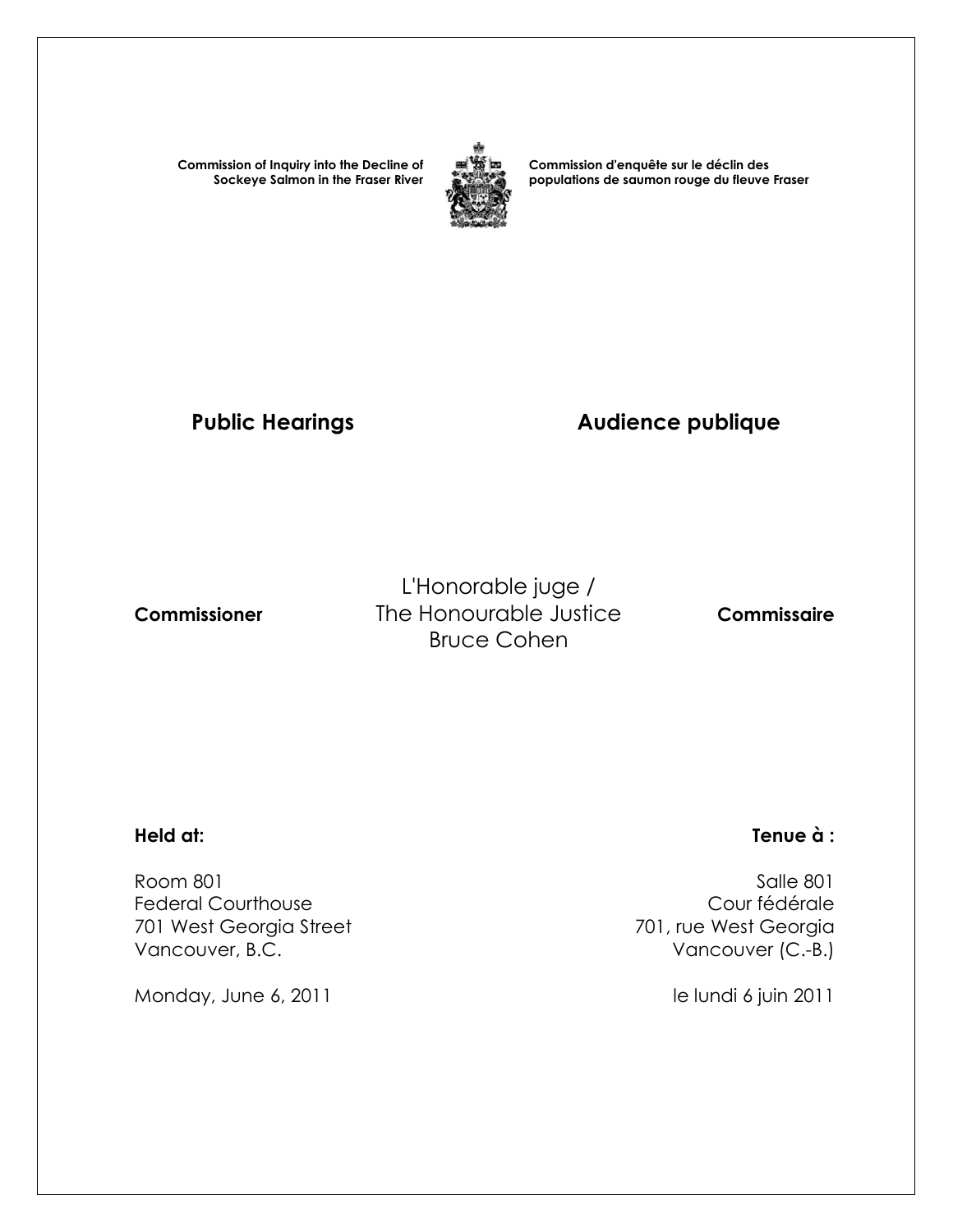# **APPEARANCES / COMPARUTIONS**

| Wendy Baker, Q.C.<br>Maia Tsurumi | <b>Associate Commission Counsel</b><br><b>Junior Commission Counsel</b>                                                                                                                                                                                               |
|-----------------------------------|-----------------------------------------------------------------------------------------------------------------------------------------------------------------------------------------------------------------------------------------------------------------------|
| Mark East<br>Charles Fugère       | Government of Canada ("CAN")                                                                                                                                                                                                                                          |
| Clifton Prowse, Q.C.              | Province of British Columbia ("BCPROV")                                                                                                                                                                                                                               |
| No appearance                     | Pacific Salmon Commission ("PSC")                                                                                                                                                                                                                                     |
| No appearance                     | <b>B.C. Public Service Alliance of Canada</b><br>Union of Environment Workers B.C.<br>("BCPSAC")                                                                                                                                                                      |
| No appearance                     | Rio Tinto Alcan Inc. ("RTAI")                                                                                                                                                                                                                                         |
| <b>Shane Hopkins-Utter</b>        | <b>B.C. Salmon Farmers Association</b><br>("BCSFA")                                                                                                                                                                                                                   |
| No appearance                     | Seafood Producers Association of B.C.<br>('SPABC")                                                                                                                                                                                                                    |
| No appearance                     | Aquaculture Coalition: Alexandra<br>Morton; Raincoast Research Society;<br>Pacific Coast Wild Salmon Society<br>("AQUA")                                                                                                                                              |
| <b>Judah Harrison</b>             | <b>Conservation Coalition: Coastal Alliance</b><br>for Aquaculture Reform Fraser<br>Riverkeeper Society; Georgia Strait<br>Alliance; Raincoast Conservation<br>Foundation; Watershed Watch Salmon<br>Society; Mr. Otto Langer; David Suzuki<br>Foundation ("CONSERV") |
| No appearance                     | Area D Salmon Gillnet Association; Area<br>B Harvest Committee (Seine) ("GILLFSC")                                                                                                                                                                                    |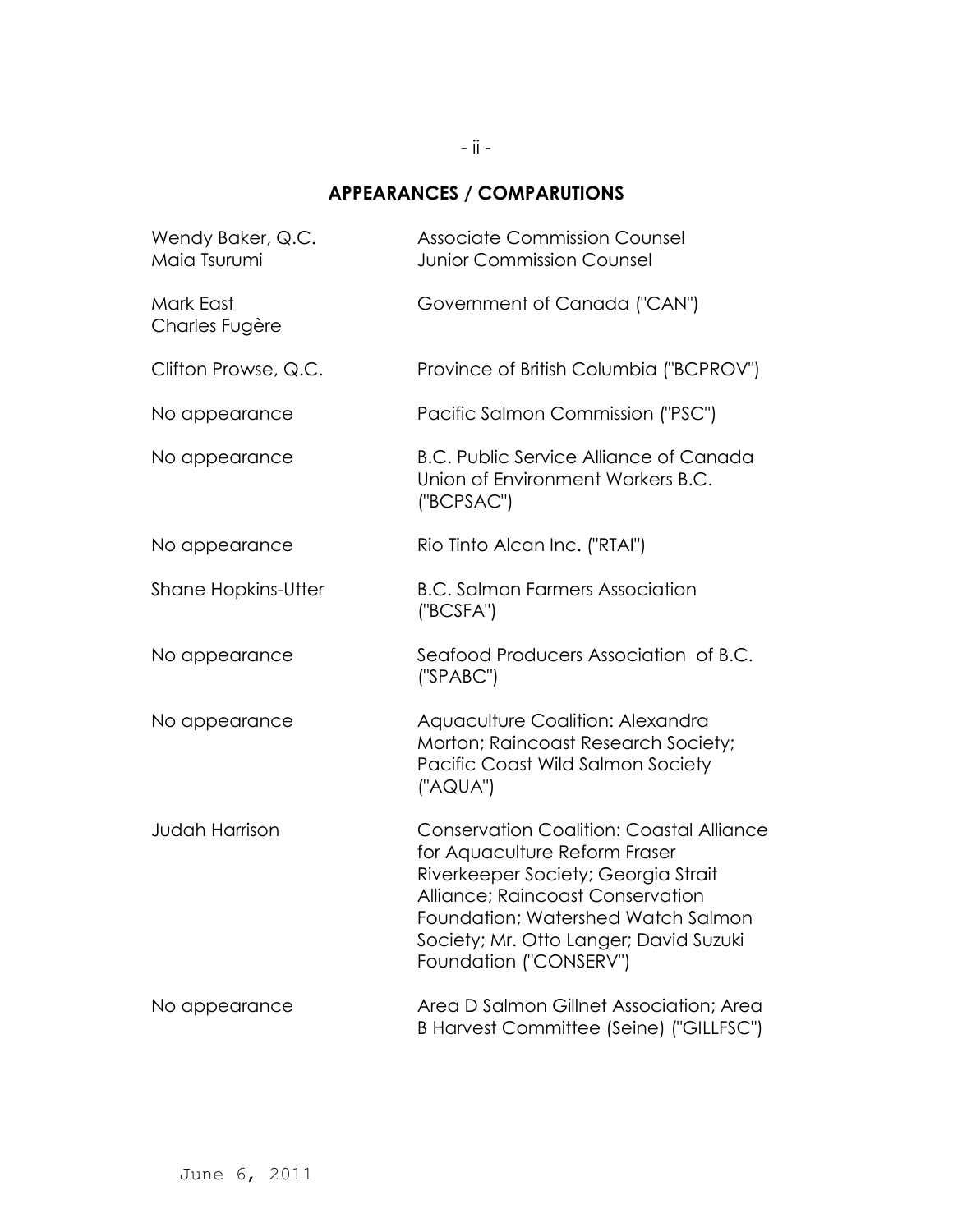# **APPEARANCES / COMPARUTIONS, cont'd.**

| No appearance                                   | Southern Area E Gillnetters Assn.<br><b>B.C. Fisheries Survival Coalition ("SGAHC")</b>                                                                                                                                                                                                                                                                                                                                                                                                                                                                                                              |
|-------------------------------------------------|------------------------------------------------------------------------------------------------------------------------------------------------------------------------------------------------------------------------------------------------------------------------------------------------------------------------------------------------------------------------------------------------------------------------------------------------------------------------------------------------------------------------------------------------------------------------------------------------------|
| No appearance                                   | West Coast Trollers Area G Association;<br>United Fishermen and Allied Workers'<br>Union ("TWCTUFA")                                                                                                                                                                                                                                                                                                                                                                                                                                                                                                 |
| No appearance                                   | B.C. Wildlife Federation; B.C. Federation<br>of Drift Fishers ("WFFDF")                                                                                                                                                                                                                                                                                                                                                                                                                                                                                                                              |
| No appearance                                   | Maa-nulth Treaty Society; Tsawwassen<br>First Nation; Musqueam First Nation<br>("MTM")                                                                                                                                                                                                                                                                                                                                                                                                                                                                                                               |
| No appearance                                   | <b>Western Central Coast Salish First</b><br>Nations:<br>Cowichan Tribes and Chemainus First<br><b>Nation</b><br>Hwlitsum First Nation and Penelakut Tribe<br>Te'mexw Treaty Association ("WCCSFN")                                                                                                                                                                                                                                                                                                                                                                                                  |
| <b>Brenda Gaertner</b><br><b>Crystal Reeves</b> | <b>First Nations Coalition: First Nations</b><br>Fisheries Council; Aboriginal Caucus of<br>the Fraser River; Aboriginal Fisheries<br>Secretariat; Fraser Valley Aboriginal<br>Fisheries Society; Northern Shuswap Tribal<br>Council; Chehalis Indian Band;<br>Secwepemc Fisheries Commission of the<br><b>Shuswap Nation Tribal Council; Upper</b><br>Fraser Fisheries Conservation Alliance;<br>Other Douglas Treaty First Nations who<br>applied together (the Snuneymuxw,<br>Tsartlip and Tsawout); Adams Lake<br>Indian Band; Carrier Sekani Tribal<br>Council; Council of Haida Nation ("FNC") |
| No appearance                                   | Métis Nation British Columbia ("MNBC")                                                                                                                                                                                                                                                                                                                                                                                                                                                                                                                                                               |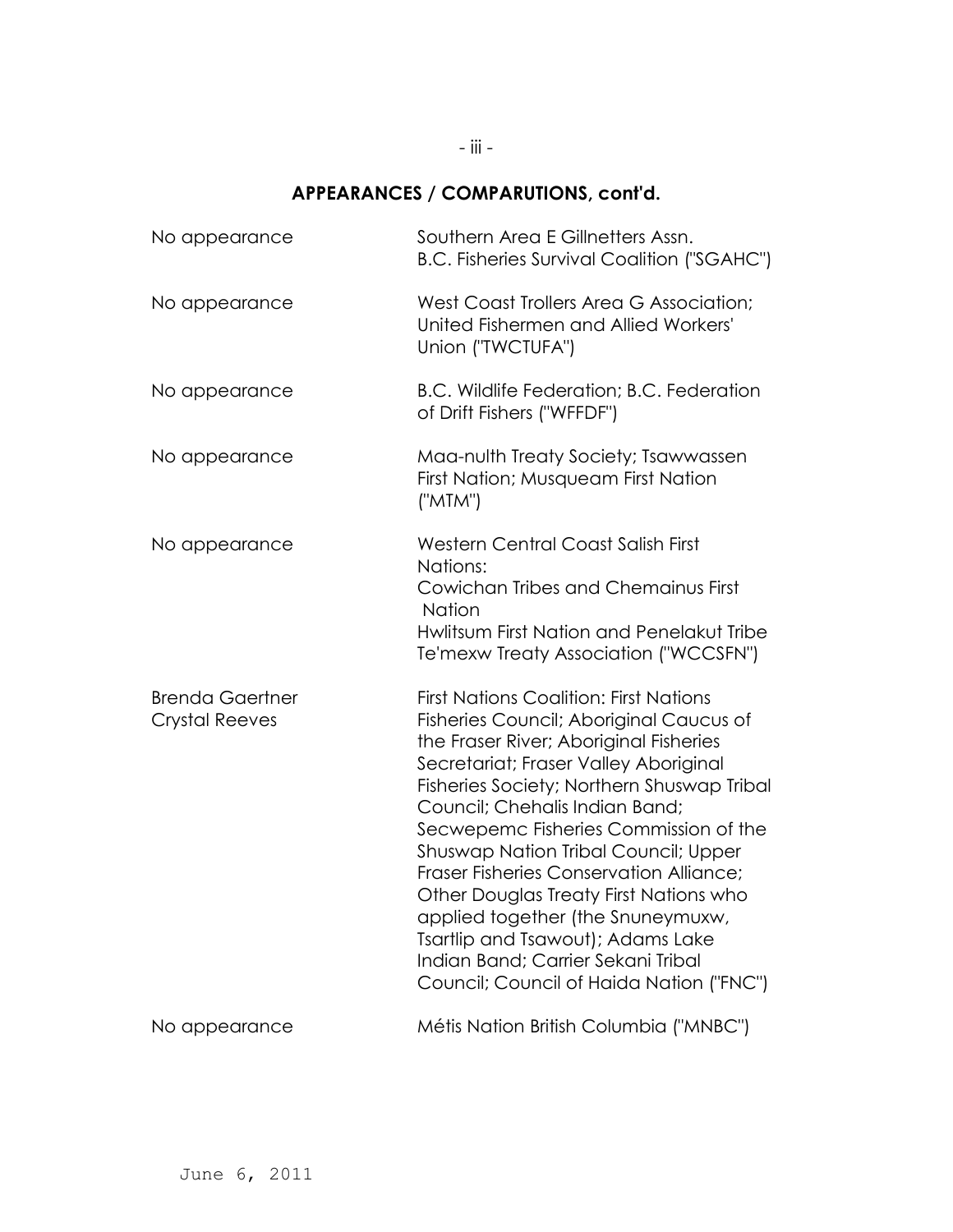### - iv -

# **APPEARANCES / COMPARUTIONS, cont'd.**

| No appearance | Sto:lo Tribal Council<br>Cheam Indian Band ("STCCIB")                                                 |
|---------------|-------------------------------------------------------------------------------------------------------|
| No appearance | Laich-kwil-tach Treaty Society<br>Chief Harold Sewid, Aboriginal<br>Aquaculture Association ("LJHAH") |
| No appearance | Musgamagw Tsawataineuk Tribal<br>Council ("MTTC")                                                     |
| No appearance | Heiltsuk Tribal Council ("HTC")                                                                       |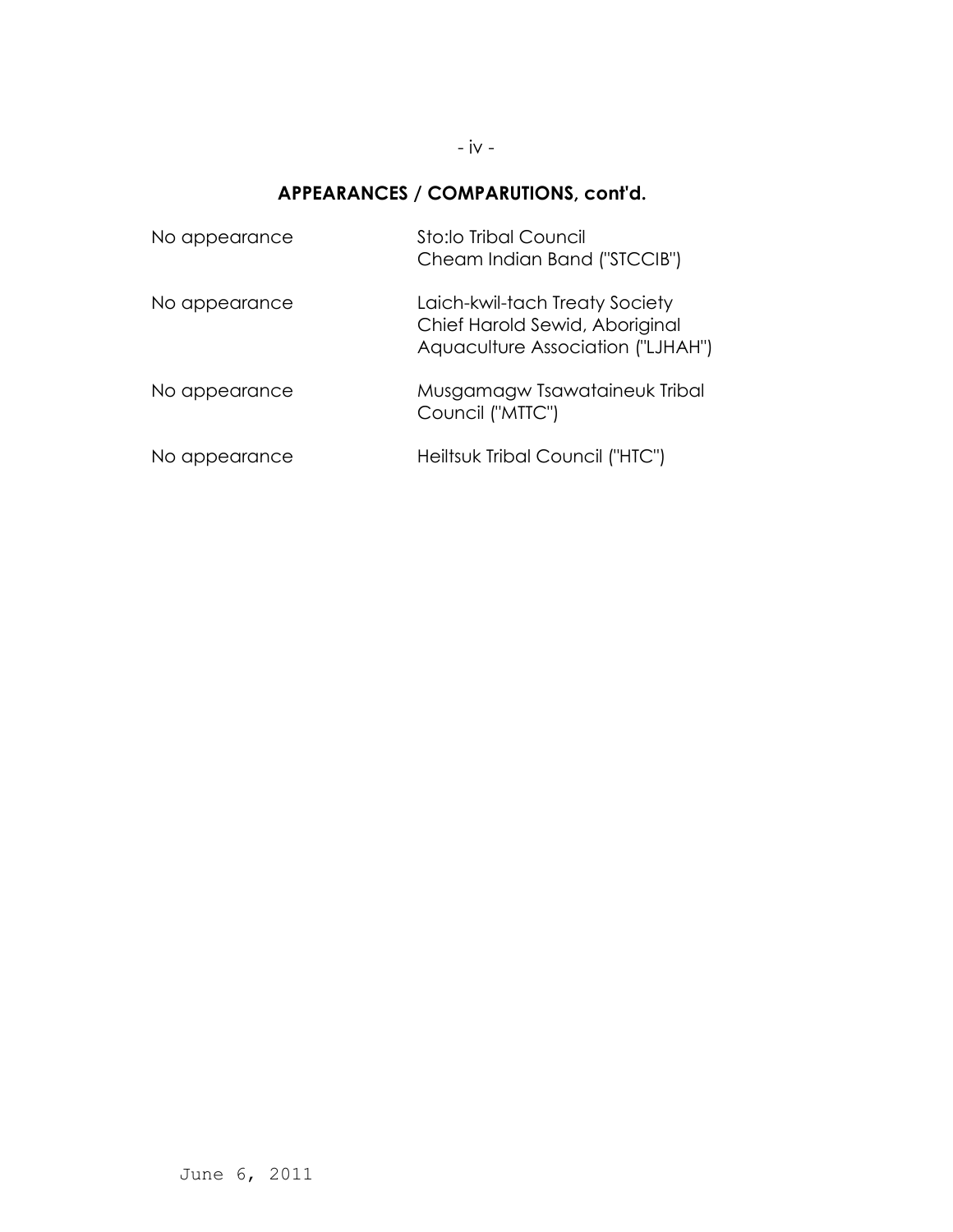## **TABLE OF CONTENTS / TABLE DES MATIERES**

PANEL NO. 40

| ANDRE TALBOT (Affirmed)                  |                           |
|------------------------------------------|---------------------------|
| In chief by Ms. Baker                    | 2/19/20/22/24/28/29/30    |
| Cross-exam by Mr. East                   | 33/36                     |
| Cross-exam by Mr. Prowse                 | 44/46                     |
| Cross-exam by Mr. Harrison               | 57                        |
| Cross-exam by Ms. Reeves                 | 61/64/68                  |
| Cross-exam by Mr. Hopkins-Utter (cont'd) | 73.                       |
| Questions by the Commissioner            | 73                        |
| ROBIE MACDONALD (Affirmed)               |                           |
| In chief by Ms. Baker                    | 3/19/20/21/23/24/26/28/29 |
| Cross-exam by Mr. East                   | 32/34/37                  |
| Cross-exam by Mr. Prowse                 | 44/45/46                  |
| Cross-exam by Mr. Hopkins-Utter          | 47                        |
| Cross-exam by Mr. Harrison               | 50/58                     |
| Cross-exam by Ms. Reeves                 | 58/61/64/65/71            |
| Questions by the Commissioner            | 74                        |
| PANEL NO. 41                             |                           |
| <b>SYLVAIN PARADIS (Affirmed)</b>        |                           |
| In chief by Ms. Baker                    | 75                        |
|                                          |                           |
| LISA WALLS (Affirmed)                    |                           |
| In chief by Ms. Baker                    | 75/76                     |
| <b>JOHN CAREY (Affirmed)</b>             |                           |
| In chief by Ms. Baker                    | 76                        |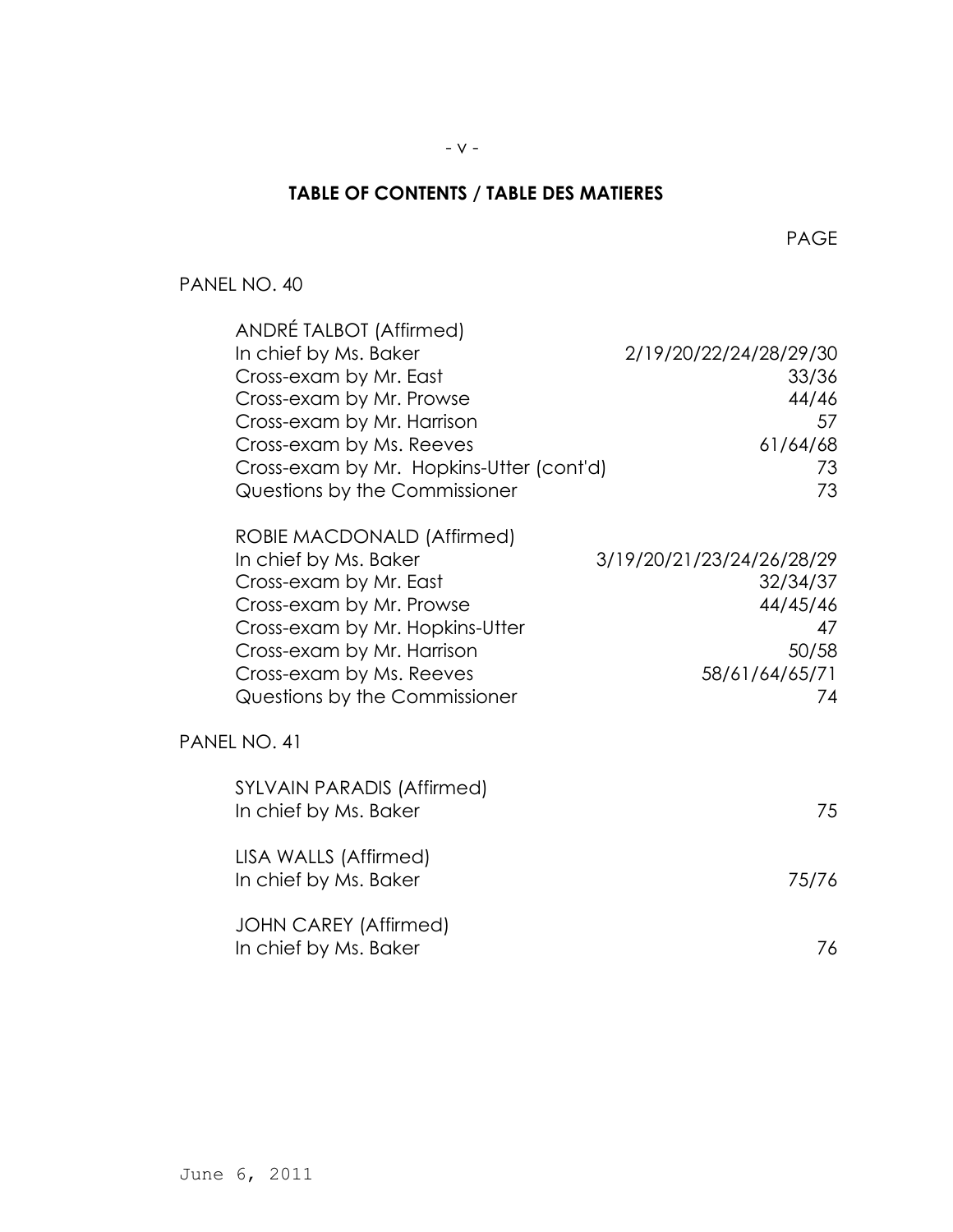# **EXHIBITS / PIECES**

- vi -

| <u>No.</u>        | Description                                                                                                                                                | <u>Page</u>     |
|-------------------|------------------------------------------------------------------------------------------------------------------------------------------------------------|-----------------|
| PPR <sub>14</sub> | Freshwater Urbanization Impacts and Management,<br>May 11, 2011                                                                                            | 1               |
| 973               | Curriculum vitae of André J. Talbot                                                                                                                        | $\overline{2}$  |
| 974               | Curriculum vitae of R.W. Macdonald                                                                                                                         | 3               |
| 975               | Email thread between R. Brown and L. Richards et al,<br>re Issues Management - Effect of Pesticide Spraying<br>on Pacific Salmon, ending November 19, 2008 | 10 <sup>°</sup> |
| 976               | Email thread between R. Brown and K. Ladell et al, re<br>Questions re Impacts of Copper on Salmon, ending<br>June 10, 2010                                 | 11              |
| 977               | Email thread between B. McNaughton and J. Carey<br>et al, re Urgent - Sockeye Inquiry and databases,                                                       |                 |
|                   | ending March 16, 2010                                                                                                                                      | 16              |
| 978               | Email thread between J. Hellou and P. Ross et al, re<br>Cohesion, ending November 7, 2008                                                                  | 21              |
| 979               | Email thread between R. Macdonald and J. Hellou<br>et al, re Environment Canada ban on DecaPBDE -                                                          |                 |
|                   | NOAA Concerns, ending April 2, 2009                                                                                                                        | 23              |
| 980               | Strategic Review of Toxic Chemicals Research in the<br>Environmental Science Program and the Arctic                                                        |                 |
|                   | Science Program, Science Sector, Fisheries and                                                                                                             |                 |
|                   | Oceans Canada dated June 9, 2003                                                                                                                           | 36              |
| 981               | Strategic Review of Toxic Chemicals Research,                                                                                                              |                 |
|                   | Presentation to NSDC, June 17, 2003                                                                                                                        | 42              |
| 982               | DFO Toxic Chemical Review Follow-Up, March 2005,<br>Ottawa                                                                                                 | 62              |
| 983               | Integrated Water Quality Monitoring Plan for the<br>Shuswap Lake, BC, Final Report, November 7, 2010,                                                      |                 |
|                   | Prepared for the Fraser Basin Council, Kamloops, BC                                                                                                        | 67              |
| 984               | Curriculum vitae of Sylvain Paradis                                                                                                                        | 75              |
| 985               | Curriculum vitae of Lisa Walls                                                                                                                             | 76              |
| 986               | Curriculum vitae of John Hugh Carey                                                                                                                        | 76              |
| 987               | Letter from P. Macgillivray to D. Fast re                                                                                                                  |                 |
|                   | Habitat Management's Role in s. 36 of the                                                                                                                  |                 |
|                   | Fisheries Act, July 9, 2004                                                                                                                                | 83              |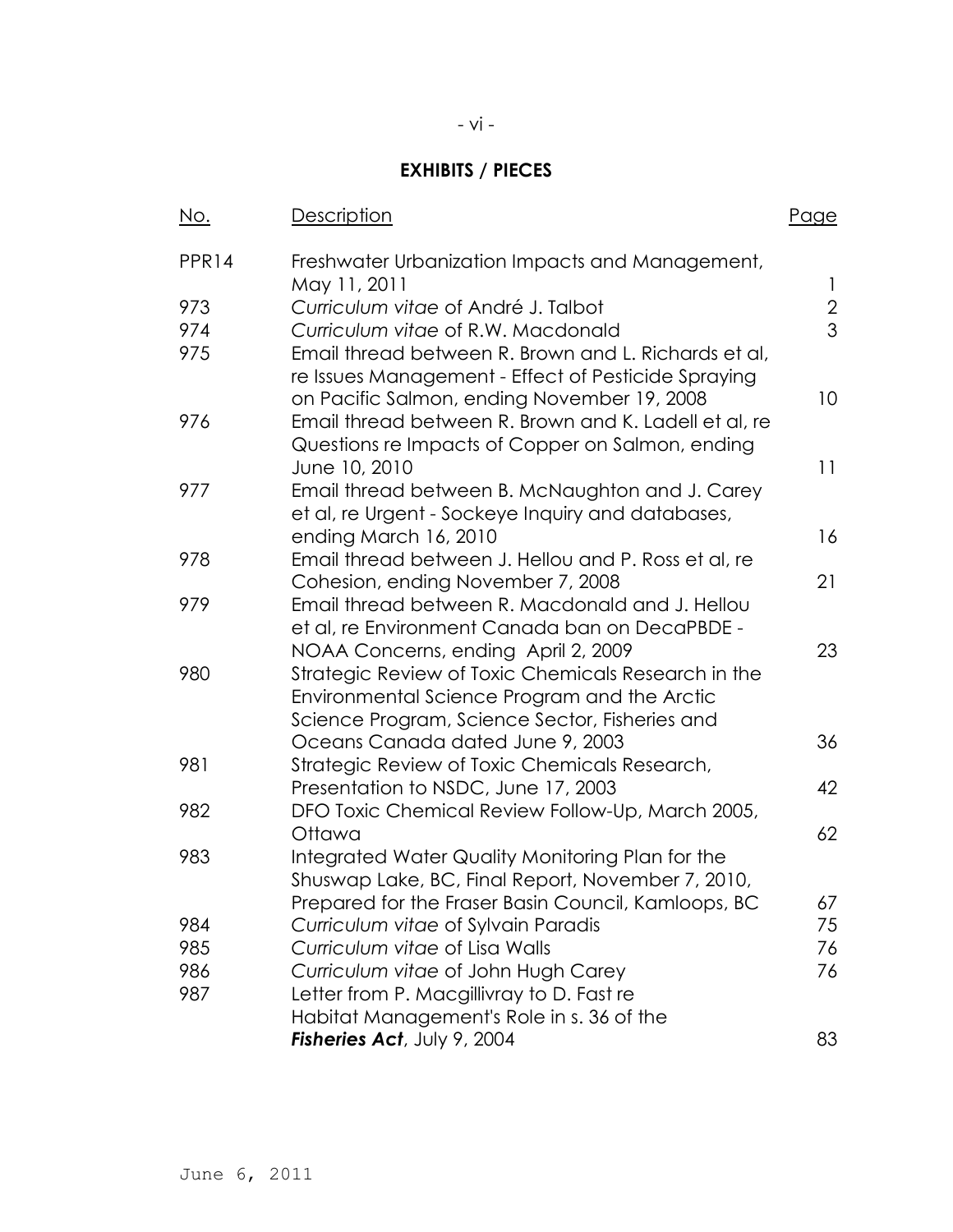## **EXHIBITS / PIECES**

- vii -

| No.        | Description                                                                                                                                 |    |
|------------|---------------------------------------------------------------------------------------------------------------------------------------------|----|
| 988        | Letter from D. Fast to P. Macgillivray, August<br>3, 2004, response to letter of July 9, 2004                                               | 85 |
| 989        | Agenda, DFO Habitat Management-EC<br>Meeting, February 16, 2005                                                                             | 87 |
| 990<br>991 | DFO-EC Meeting Minutes, April 14, 2005<br>DFO-EC s. 36 Steering Committee Meeting, Draft<br>Agenda and Minutes, Meeting Minutes and Queries | 89 |
|            | Tracking Charts, October 27, 2005                                                                                                           | 93 |

### **EXHIBITS FOR IDENTIFICATION/PIECES POUR L'IDENTIFICATION**

BB Memorandum from Mitch Bloom to Claire Dansereau, dated December 23, 2010, Object: Administration and Enforcement of the Pollution Prevention Provisions of the *Fisheries Act* (Section 36) 70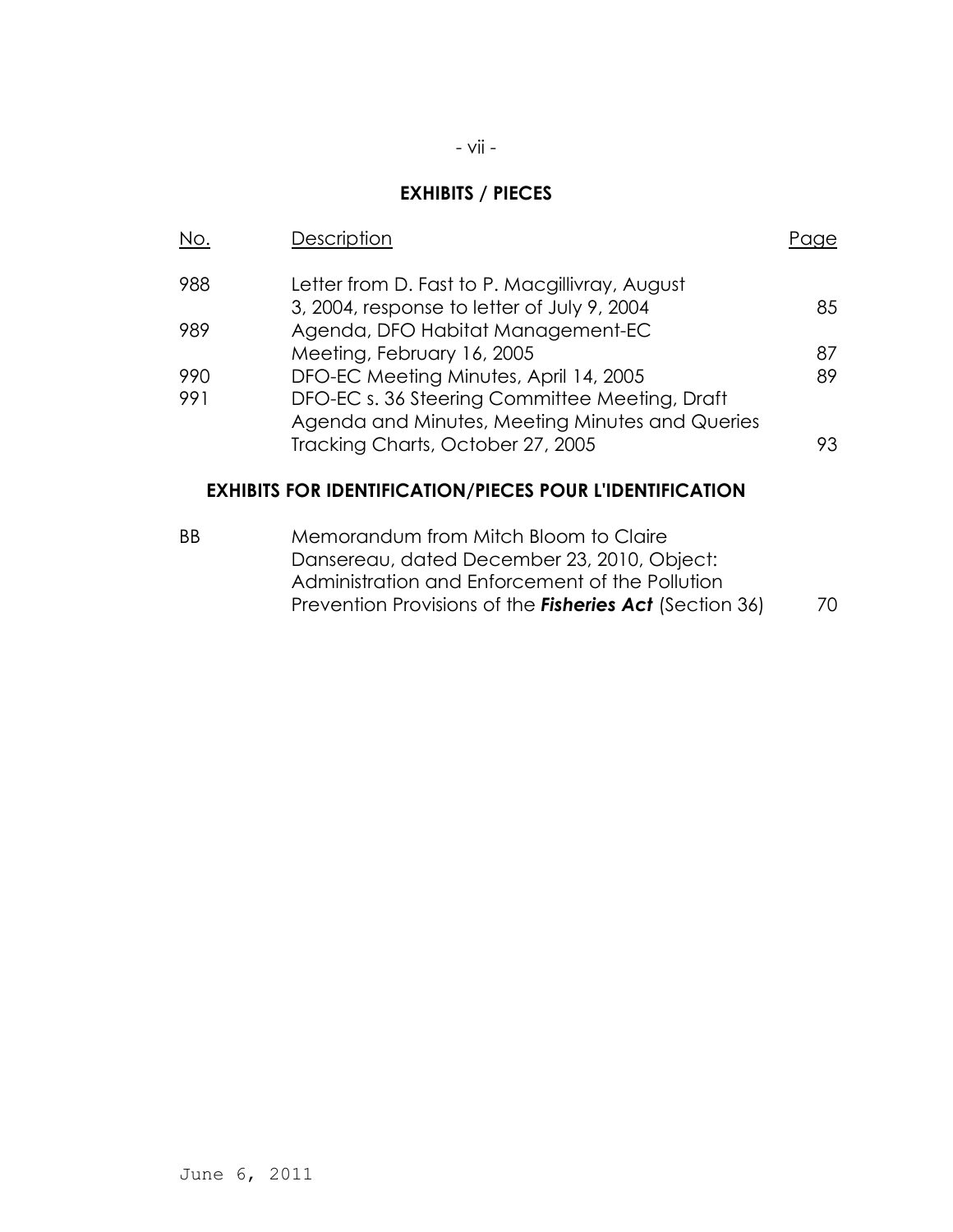1 Proceedings

1 Vancouver, B.C./Vancouver<br>2 (C.-B.) 2 (C.-B.)<br>3 June 6, 3 June 6, 2011/le 6 juin 2011  $\frac{4}{5}$ 5 THE REGISTRAR: The hearing is now resumed. 6 MS. BAKER: Thank you, Mr. Commissioner. It's Wendy 7 Baker for the Commission. With me is Maia 8 Tsurumi.<br>9 Tod 9 Today, tomorrow and Wednesday, we'll be<br>dealing with the topic of freshwater urbaniz 10 dealing with the topic of freshwater urbanization,<br>11 and we have broken this up into three different 11 and we have broken this up into three different<br>12 aroups of witnesses. The first group todav is 12 from the state of witnesses. The first group today is<br>13 Robie Macdonald - I'll get his pronunciation r 13 Robie Macdonald - I'll get his pronunciation right<br>14 - and André Talbot. Dr. Macdonald is from 14 - and André Talbot. Dr. Macdonald is from<br>15 - Fisheries and Oceans and Dr. Talbot is from 15 Fisheries and Oceans and Dr. Talbot is from<br>16 Finvironment Canada. Tomorrow we will have 16 Environment Canada. Tomorrow we will have Sylvain 17 Paradis, Lisa Walls and John Carey. Again Dr. 18 18 Paradis is from Fisheries and Oceans, and the<br>19 19 The other two witnesses are from Environment Cana 19 other two witnesses are from Environment Canada.<br>20 And with those witnesses we'll be talking about 20 And with those witnesses we'll be talking about<br>21 hon-point source contaminants in the freshwater 21 care in the freshwater<br>22 cavironment, and toxics research, et cetera. T 22 environment, and toxics research, et cetera. The<br>23 1ast panel will involve two people from Fisheries 23 last panel will involve two people from Fisheries<br>24 and Oceans, Michael Crowe and Corino Salmi, from 24 and Oceans, Michael Crowe and Corino Salmi, from 25 Habitat Management, and Stacey Wilkerson from the<br>26 Province and we'll be dealing with physical 26 Province and we'll be dealing with physical<br>27 impacts on freshwater environment and prima 27 impacts on freshwater environment and primarily<br>28 focusing on riparian impacts. 28 focusing on riparian impacts.<br>29 So today I'm hoping to f 29 So today I'm hoping to finish with this panel<br>30 before the end of the day and start the second 30 before the end of the day and start the second<br>31 before the end of the day is my plan. 31 panel before the end of the day is my plan,<br>32 because we have a lot to cover in these thr 32 because we have a lot to cover in these three 33 days. 34 Before we start I do need to mark the PPR for<br>35 this topic. It was circulated to all parties on 35 this topic. It was circulated to all parties on<br>36 May 11, 2011, and it's called "Policy and Practi 36 May 11, 2011, and it's called "Policy and Practice 37 Report: Overview of Freshwater Urbanization<br>38 Impacts and Management". 38 Impacts and Management".<br>39 THE REGISTRAR: That will be THE REGISTRAR: That will be marked as PPR number 14. 40<br>41 41 **PPR14:** Freshwater Urbanization Impacts and 42 Management, May 11, 2011 43 44 MS. BAKER: Thank you. We'll begin, then, with the<br>45 Swearing in of the two witnesses, please. swearing in of the two witnesses, please. 46 THE REGISTRAR: Please turn on your microphone, please.<br>47 Good morning. Good morning.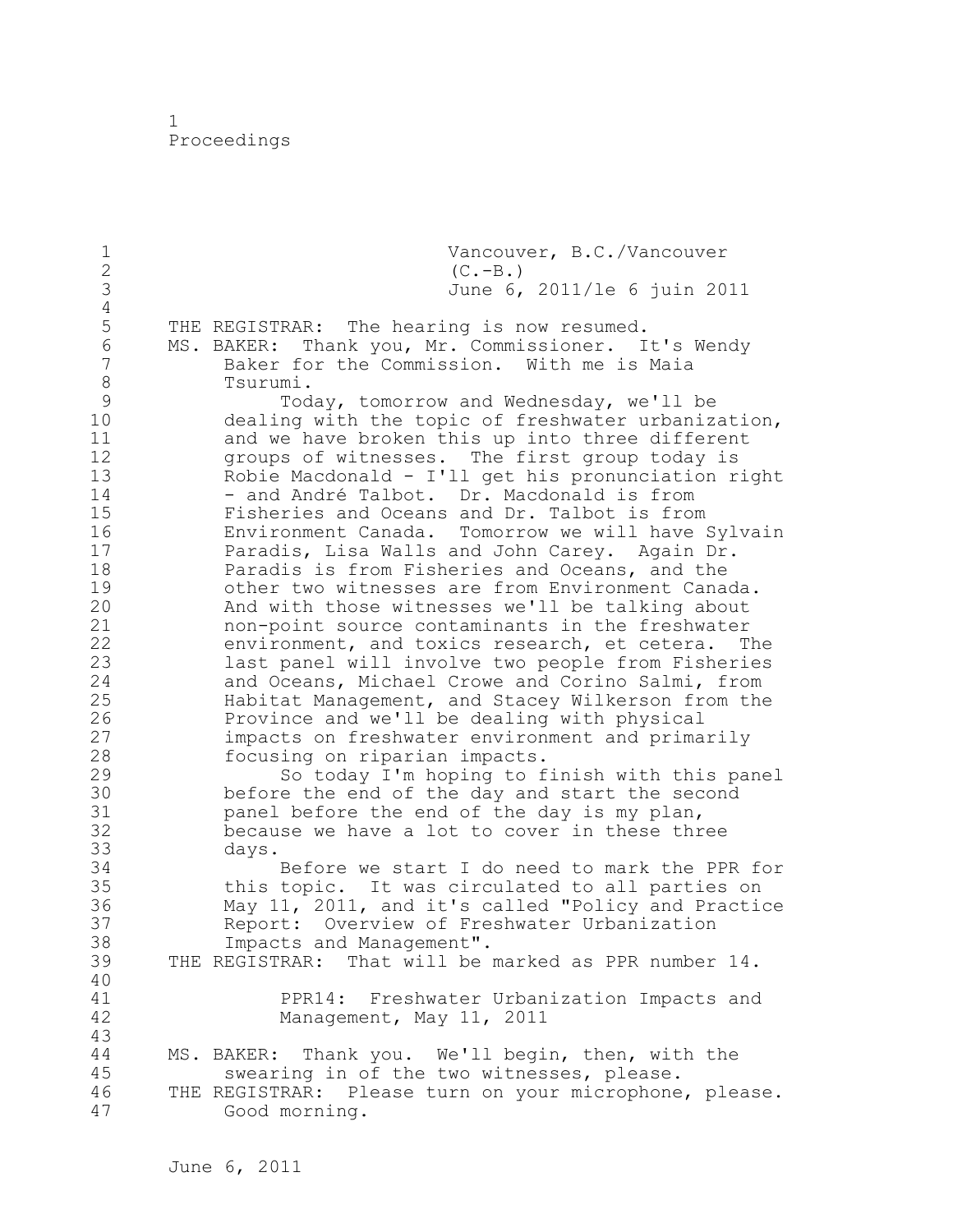| $\overline{2}$<br>$\mathfrak{Z}$                                                                                                                                                                                                                                                                                                                   |  |
|----------------------------------------------------------------------------------------------------------------------------------------------------------------------------------------------------------------------------------------------------------------------------------------------------------------------------------------------------|--|
| ROBIE MACDONALD, affirmed.                                                                                                                                                                                                                                                                                                                         |  |
| $\sqrt{4}$                                                                                                                                                                                                                                                                                                                                         |  |
| 5<br>THE REGISTRAR: State your name, please.<br>$6\,$<br>DR. TALBOT: André Talbot.<br>7<br>DR. MACDONALD: Robie Macdonald.<br>8<br>THE REGISTRAR: Thank you. Counsel.<br>$\mathcal{G}$<br>MS. BAKER: Thank you.                                                                                                                                    |  |
| 10                                                                                                                                                                                                                                                                                                                                                 |  |
| 11<br>EXAMINATION IN CHIEF BY MS. BAKER:<br>12                                                                                                                                                                                                                                                                                                     |  |
| 13<br>I'll start with you, Dr. Talbot. Dr. Talbot's<br>Q<br>14<br>biography is document number 19 on our list, if<br>15<br>that could be pulled up. You are right now the<br>16<br>Director of Aquatic Ecosystem Protection Research<br>17<br>Division in the Water Science and Technology<br>18<br>Division of Environment Canada, is that right? |  |
| 19<br>DR. TALBOT: That's correct.<br>20<br>Okay. And this is you biography that's on the<br>Q<br>21<br>screen in front of you?                                                                                                                                                                                                                     |  |
| 22<br>DR. TALBOT: That's correct.                                                                                                                                                                                                                                                                                                                  |  |
| 23<br>All right. An affirmative answer to both<br>Q<br>24<br>questions. Could I have the biography marked as<br>25<br>the next exhibit, please.                                                                                                                                                                                                    |  |
| 26<br>THE REGISTRAR: Exhibit 973.                                                                                                                                                                                                                                                                                                                  |  |
| 27<br>28<br>EXHIBIT 973: Curriculum vitae of André J.<br>29<br>Talbot<br>30                                                                                                                                                                                                                                                                        |  |
| 31<br>MS. BAKER:                                                                                                                                                                                                                                                                                                                                   |  |
| 32<br>And we'll just identify that you have a Ph.D. in<br>Q<br>33<br>Biology and Population Dynamics with an emphasis<br>34<br>on modelling and statistical methods?                                                                                                                                                                               |  |
| 35<br>DR. TALBOT: Yes.<br>36<br>And you've been with Environment Canada since<br>Q<br>37<br>2004?                                                                                                                                                                                                                                                  |  |
| DR. TALBOT: That's right.<br>38                                                                                                                                                                                                                                                                                                                    |  |
| 39<br>Beginning as a Section Head for Effluvial<br>Q<br>40<br>Ecosystem Research and moving then to your current<br>41<br>position in 2008?                                                                                                                                                                                                        |  |
| 42<br>DR. TALBOT:<br>That's correct.                                                                                                                                                                                                                                                                                                               |  |
| 43<br>And your work over the years has included<br>Q<br>44<br>conservation biology, eco-toxicology,<br>45<br>biostatistics, population dynamics and                                                                                                                                                                                                |  |
| 46<br>quantitative population genetics?<br>47<br>That's right, along with a number of other<br>DR. TALBOT:                                                                                                                                                                                                                                         |  |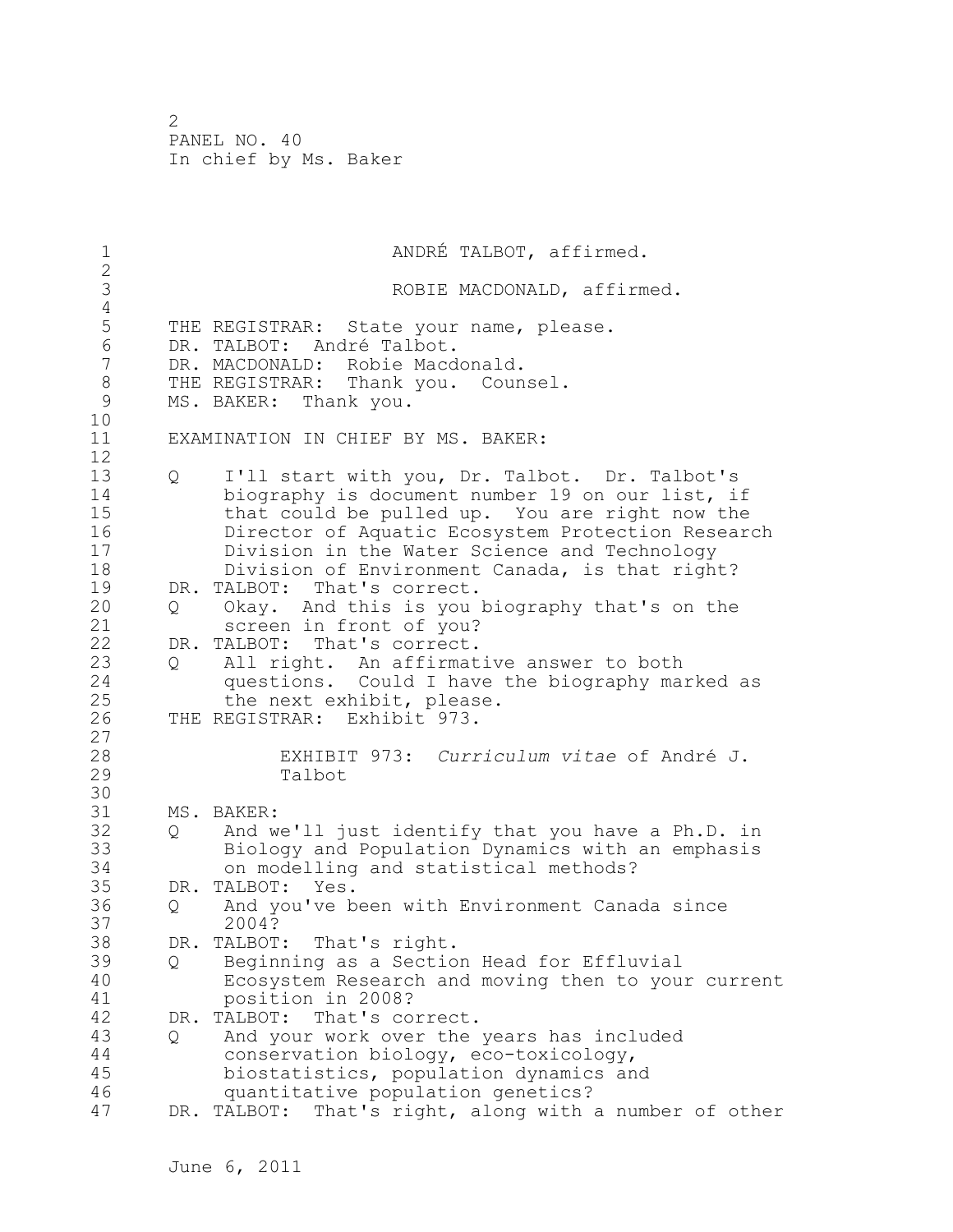1 things.<br>2 Q Okay, t 2 Q Okay, thank you. And, Dr. Macdonald -- Dr. 3 Macdonald's biography is under number 2 of our 4 list of documents. Dr. Macdonald, you're<br>5 besently the Section Head of the Marine 5 **presently the Section Head of the Marine**<br>6 **Environmental Ouality Section at Fisheri** 6 Environmental Quality Section at Fisheries and 7 Oceans Institute of Ocean Sciences in B.C.?<br>8 DR. MACDONALD: That is correct. 8 DR. MACDONALD: That is correct.<br>9 0 And this is your biography 9 Q And this is your biography you see on the screen 10 in front of you?<br>11 DR. MACDONALD: Yes. 11 DR. MACDONALD: Yes.<br>12 MS. BAKER: Have tha 12 MS. BAKER: Have that marked, please.<br>13 THE REGISTRAR: Exhibit 974. THE REGISTRAR: Exhibit 974.  $\begin{array}{c} 14 \\ 15 \end{array}$ 15 EXHIBIT 974: *Curriculum vitae* of R.W. Macdonald  $\begin{array}{c} 17 \\ 18 \end{array}$ 18 MS. BAKER: Thank you.<br>19 0 And you have done 19 Q And you have done extensive research over the 35<br>20 years, which is all set out in your biography, b 20 years, which is all set out in your biography, but<br>21 vour focus has been on, as you identify, three 21 your focus has been on, as you identify, three<br>22 maior subiects: the cycling of organic carbon 22 major subjects: the cycling of organic carbon in 23 the ocean, the cycling of freshwater in the Arctic<br>24 0cean, and contaminant pathways in temperate and 24 Ocean, and contaminant pathways in temperate and<br>25 oplar aquatic systems. 25 polar aquatic systems.<br>26 DR. MACDONALD: That's corr 26 DR. MACDONALD: That's correct.<br>27 0 Thank you. And how long h 27 Q Thank you. And how long have you been the Section<br>28 Head of the Marine Environmental Ouality Section? 28 Head of the Marine Environmental Quality Section?<br>29 DR. MACDONALD: I think it's approximately eight or 29 DR. MACDONALD: I think it's approximately eight or 30 mine years. I was an Acting Head for a fair<br>31 meriod of that time. 31 period of that time.<br>32 0 During the eight to 32 Q During the eight to nine years you were an acting,<br>33 or before that you were acting? 33 or before that you were acting?<br>34 DR. MACDONALD: No. I was during the 34 DR. MACDONALD: No, I was during the past two years, I<br>35 think, I actually formally was sworn in. 35 think, I actually formally was sworn in.<br>36 Q Okay. Now, so I want to just ask a litt 36 Q Okay. Now, so I want to just ask a little bit 37 about your research focus on dates and transport<br>38 of contaminants. Can you explain what that is? 38 of contaminants. Can you explain what that is?<br>39 DR. MACDONALD: Well, as the *c.v.* savs, I specialize 39 DR. MACDONALD: Well, as the *c.v.* says, I specialize in 40 **pathways, and when we release contaminants to the**<br>41 **budget entigator** enter naturally cycling systems 41 environment, they enter naturally cycling systems.<br>42 Some of them are volatile, some of them tend to 42 Some of them are volatile, some of them tend to<br>43 stick on particles, some of them like to go to stick on particles, some of them like to go to 44 organic systems. And so to understand the pathway part of this and the transport, you have to 46 understand how the various systems move these<br>47 around. The two great cycling fluids, water, around. The two great cycling fluids, water, the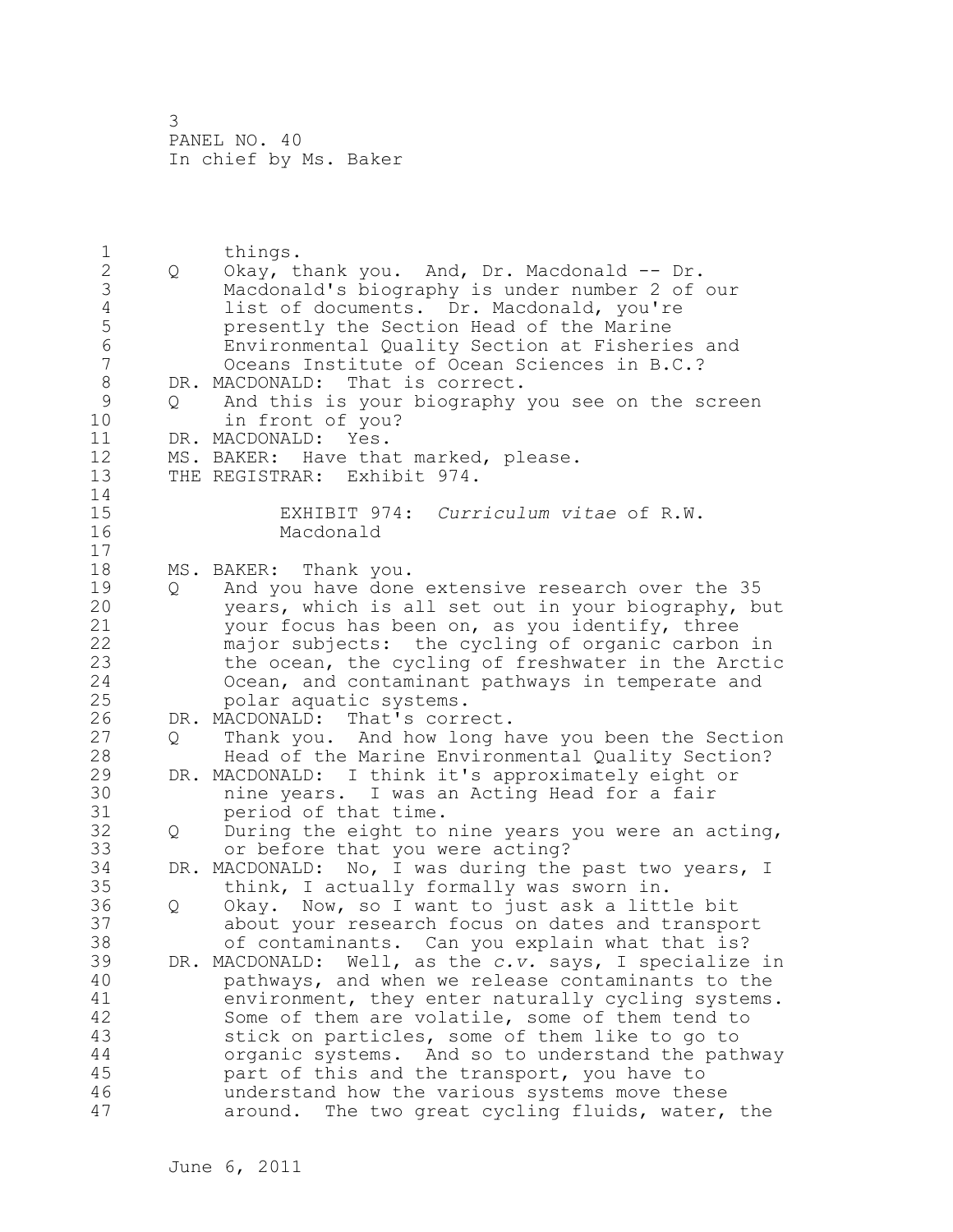1 oceans basically, and the hydrological cycle, and 2 the atmosphere get into that and they will move 2 the atmosphere get into that and they will move<br>3 contaminants long distances. And then within 3 contaminants long distances. And then within 4 local sites they'll start to move through<br>5 particular pathways, including food webs, 5 particular pathways, including food webs, which is<br>6 contractly what puts them at risk to ecosystems. 6 really what puts them at risk to ecosystems.<br>7 0 All right. So this work that you do, it loo 7 Q All right. So this work that you do, it looks at 8 large scale transport processes that can<br>9 concentrate contaminants and mavbe put e 9 concentrate contaminants and maybe put ecosystems<br>10 at risk: is that right? 10 at risk; is that right?<br>11 DR. MACDONALD: It looks at 11 DR. MACDONALD: It looks at large scale but also small<br>12 Scale. There are many ways that contaminants get 12 scale. There are many ways that contaminants get<br>13 concentrated and I'm interested in all of those. 13 concentrated and I'm interested in all of those.<br>14 0 Can vou tell us what phenomenon, physical 14 Q Can you tell us what phenomenon, physical<br>15 bhenomena, like biomagnification or migra 15 bhenomena, like biomagnification or migration, how<br>16 do those -- what are those concepts and how do 16 do those -- what are those concepts and how do<br>17 they relate, or are they relevant to Pacific 17 they relate, or are they relevant to Pacific<br>18 salmon. 18 salmon.<br>19 DR. MACDONAL 19 DR. MACDONALD: They are very relevant to Pacific<br>20 Salmon. For many of the contaminants we put 20 salmon. For many of the contaminants we put out<br>21 finto the circulating systems, like PCBs, their 21 into the circulating systems, like PCBs, their<br>22 concentrations are very low in water and 22 concentrations are very low in water and<br>23 atmosphere. So it requires some kind of atmosphere. So it requires some kind of process 24 to concentrate them to make them a risk. And<br>25 animals themselves can be part of this proces 25 animals themselves can be part of this process.<br>26 And, for example, the concentration of a PCB in 26 And, for example, the concentration of a PCB in<br>27 the water, compared to what it might be in a top 27 the water, compared to what it might be in a top<br>28 bredator, can be a factor of a million or more 28 predator, can be a factor of a million or more<br>29 higher, right, in the predator. 29 higher, right, in the predator.<br>30 60 what happens is when an 30 So what happens is when animals feed in<br>31 So what happens, they are basically transfer 31 trophic systems, they are basically transferring<br>32 fat from lower levels to higher levels. And with 32 fat from lower levels to higher levels. And with<br>33 the fat they tend to transfer fat soluble 33 the fat they tend to transfer fat soluble<br>34 contaminants like PCBs and PBDEs. So they get 34 contaminants like PCBs and PBDEs.<br>35 concentrated as you go up the food 35 concentrated as you go up the food web. They get 36 concentrated initially because they like to<br>37 transfer out of the water into the bottom er 37 transfer out of the water into the bottom end of<br>38 the food web, like phytoplankton, and then when 38 the food web, like phytoplankton, and then when<br>39 sooplankton eat the phytoplankton they metaboli 39 zooplankton eat the phytoplankton they metabolize 40 some of the fat, but they maintain the organo fat<br>41 soluble contaminants. And this goes on up into 41 soluble contaminants. And this goes on up into<br>42 the zooplankton, into fish, and then into those 42 the zooplankton, into fish, and then into those<br>43 things that eat fish. And salmon are seated ab things that eat fish. And salmon are seated about 44 trophic level 3 in the middle, so they're not the<br>45 worst exposed, but they're certainly accumulating worst exposed, but they're certainly accumulating 46 these contaminants as they feed in the ocean to<br>47 devels that are easily detectible. levels that are easily detectible.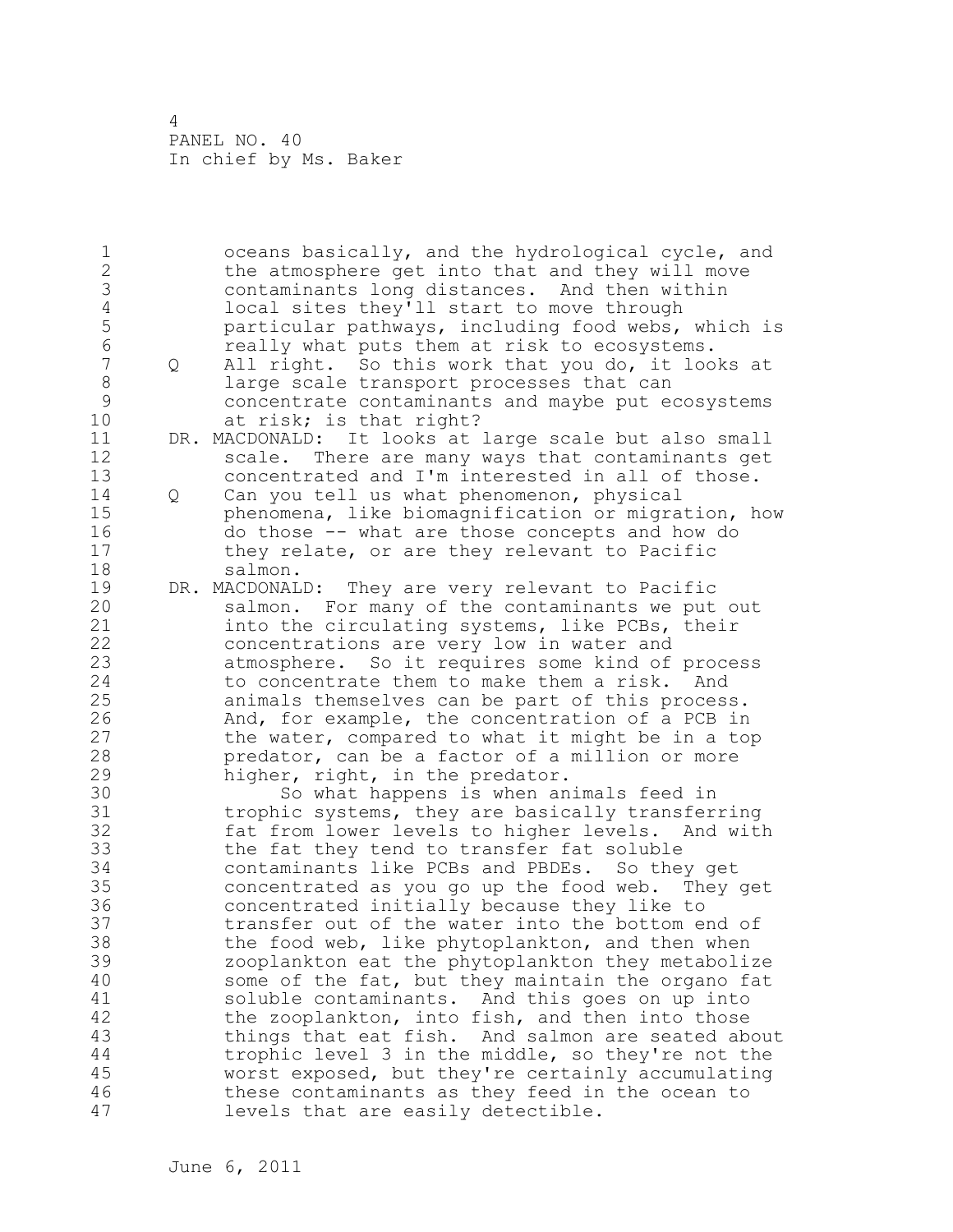| 1              |   | Now, the other part you've talked about in           |
|----------------|---|------------------------------------------------------|
|                |   |                                                      |
| $\overline{c}$ |   | transport, salmon have this particular property of   |
| 3              |   | congregating in the same place. So what happens      |
| $\sqrt{4}$     |   | is these salmon all go out to sea and feed and       |
| 5              |   | accumulate their body mass, and they accumulate      |
| 6              |   | contaminants, and then they come back to a           |
| 7              |   | particular lake or natal stream. And so there        |
|                |   |                                                      |
| 8              |   | might be a million fish that come into a             |
| 9              |   | particular lake, and there could be 40,000 of        |
| 10             |   | these per hectare. They spawn, they die. So the      |
| 11             |   | contaminants they bring back that way can            |
| 12             |   | sometimes exceed the contaminants that deposit in    |
|                |   |                                                      |
| 13             |   | the system to start with from the atmosphere.        |
| 14             | Q | Thank you. We understand that there was a Toxic      |
| 15             |   | Chemicals program or mandate in the early part of    |
| 16             |   | the 2000s and prior, within DFO. Was that changed    |
| 17             |   | in 2004/2005?                                        |
| 18             |   |                                                      |
|                |   | DR. MACDONALD: Yes. We went through a couple of      |
| 19             |   | program reviews, 2005 and 2006 was a program         |
| 20             |   | review, and at that time the toxics program that     |
| 21             |   | we had was clearly headed for a change. And we       |
| 22             |   | were tasked at a meeting in Ottawa to prepare for    |
| 23             |   | white papers on what the next Toxic Chemicals        |
|                |   |                                                      |
| 24             |   | program would or could look like, and four papers    |
| 25             |   | were produced in the end of the day, I believe.      |
| 26             |   | And these would suggest a new focus on toxicity to   |
| 27             |   | fish, but really lose the pathway work.              |
| 28             |   | We had a funding, an ESSRF fund at that time,        |
| 29             |   | or before that time, that was proposal money that    |
|                |   |                                                      |
| 30             |   | annually we put proposals in and we did reviews of   |
| 31             |   | work we had in progress, and those funds             |
| 32             |   | disappeared at that time.                            |
| 33             | Q | Right. So that ESSRF, that's the Environmental       |
| 34             |   | Science Strategic Research Fund?                     |
| 35             |   | DR. MACDONALD:<br>That's correct.                    |
|                |   |                                                      |
| 36             | Q | And that funded research within DFO on the types     |
| 37             |   | of things that you're talking about?                 |
| 38             |   | DR. MACDONALD:<br>That's correct. It was distributed |
| 39             |   | across DFO and it basically supported a toxic        |
| 40             |   | chemicals perspective and we would all put           |
| 41             |   | proposals in, and in Ottawa there was a vetting      |
|                |   |                                                      |
| 42             |   | process that tried to make sure the funds were       |
| 43             |   | distributed on high priority proposals, and with     |
| 44             |   | some equality across regions.                        |
| 45             | Q | And so was contaminant work relevant to the Fraser   |
| 46             |   | system funded through that fund?                     |
| 47             |   |                                                      |
|                |   | DR. MACDONALD: Yes, there was some work that was     |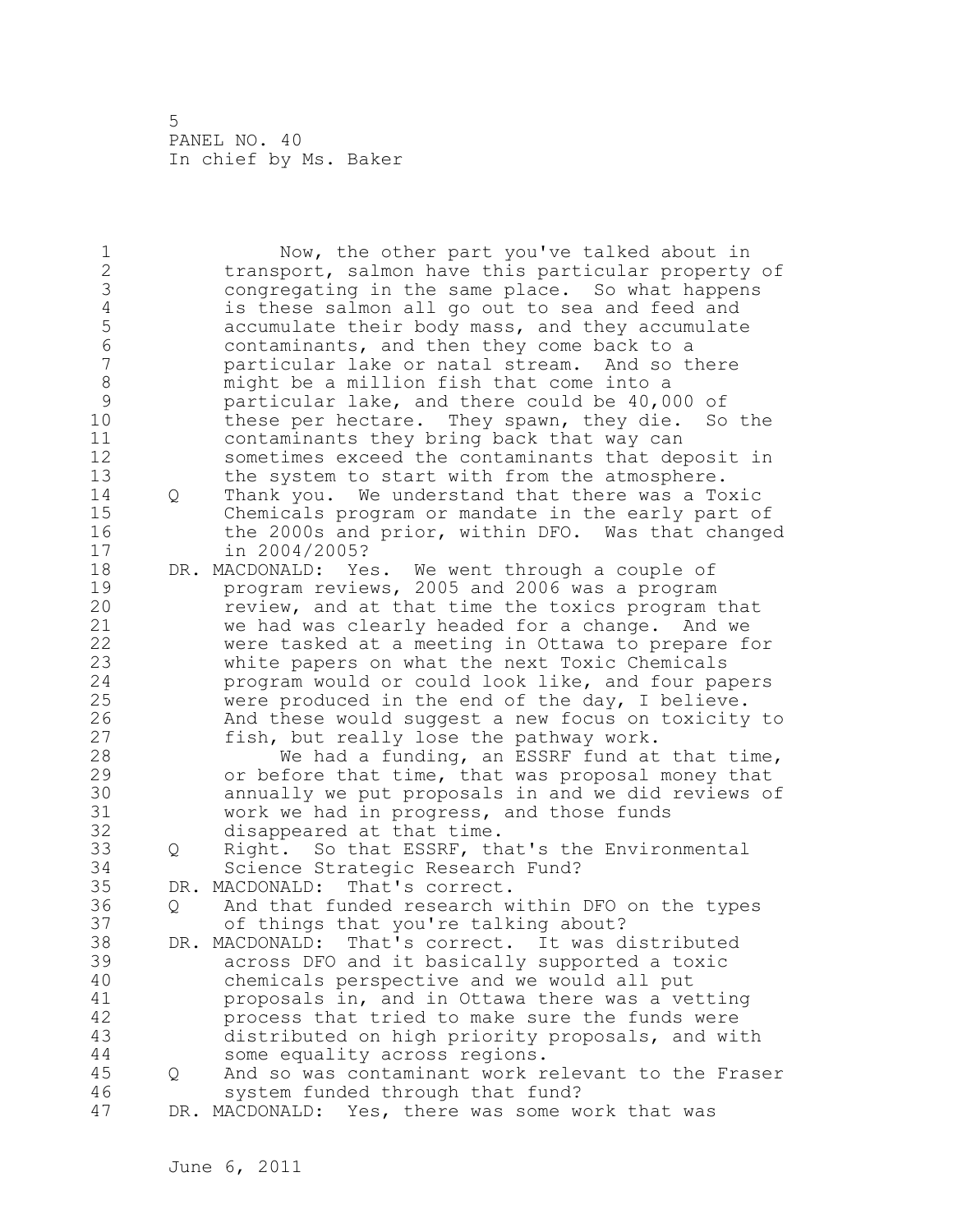1 funded through that. In fact, I think the salmon<br>2 transport work I mentioned, we got funds to do 2 transport work I mentioned, we got funds to do<br>3 bart of that. 3 part of that.<br>4 Q Okay. When t 4 Q Okay. When that fund was eliminated in -- what 5 year was that, 2005?<br>6 DR. MACDONALD: I believe 6 DR. MACDONALD: I believe it was 2005, yes. 7 Q What funding came in to replace that?<br>8 DR. MACDONALD: Within DFO, none, really. 8 DR. MACDONALD: Within DFO, none, really. We depended<br>9 on other external funds. There were pesticide 9 on other external funds. There were pesticide 10 funds that came in a different pot, and myself, I<br>11 depended on things like Northern Contaminants 11 depended on things like Northern Contaminants 12 brogram, which is Arctic funds.<br>13 0 Okav. As part of the changes t 13 Q Okay. As part of the changes to the Toxic 14 Chemicals program, were labs of expertise created<br>15 within DFO? 15 within DFO?<br>16 DR. MACDONALD: 16 DR. MACDONALD: They were created in a sense. We<br>17 already had the labs, really, but the perspe 17 already had the labs, really, but the perspective<br>18 was to develop these labs into -- into particular 18 was to develop these labs into -- into particular<br>19 19 1abs that would be used across Canada. So prior 19 10 labs that would be used across Canada. So prior<br>20 to that we had regional labs and we did our 20 to that we had regional labs and we did our<br>21 segional work, and the notion here was to re 21 **1983** regional work, and the notion here was to render<br>22 **12** it down to having labs that would cover all of the 22 it down to having labs that would cover all of the<br>23 toxic chemicals that we had an interest in, and 23 toxic chemicals that we had an interest in, and<br>24 have these distributed in different places for 24 have these distributed in different places for the<br>25 sake of efficiency. So one was held at the 25 sake of efficiency. So one was held at the<br>26 1nstitute of Ocean Sciences, and that was a 26 Institute of Ocean Sciences, and that was an<br>27 organic lab. 27 organic lab.<br>28 0 That's vour 28 Q That's your lab?<br>29 DR. MACDONALD: That' 29 DR. MACDONALD: That's our lab. Another one was held 30 in Quebec. It was a combination of an organic<br>31 ab, but they had lower resolution in the orga 31 lab, but they had lower resolution in the organo<br>32 context, and they also did the metals work. In 32 context, and they also did the metals work. In<br>33 addition to that, we had a pesticide lab at 33 addition to that, we had a pesticide lab at 34 Winnipeg. And we had what was called COOGER,<br>35 which was a hydrocarbon lab at BIO, and we al 35 which was a hydrocarbon lab at BIO, and we also 36 had a radionuclide lab at BIO. Those were<br>37 hongstanding labs that were -- I don't bel. 37 longstanding labs that were -- I don't believe<br>38 they were part of LEACA. 38 they were part of LEACA.<br>39 0 I'm sorry, what's BIO? 39 Q I'm sorry, what's BIO? 40 DR. MACDONALD: Bedford Institute of Oceanography. So 41 in fact within the Department of Fisheries and<br>42 Oceans we had lab expertise to do pretty well 42 Oceans we had lab expertise to do pretty well all the contaminants. 44 Q And how did that changing of the labs fit in with the new mandate for toxic research? 46 DR. MACDONALD: Well, it gave us certainly a lab<br>47 facility to do the analyses, and we got high facility to do the analyses, and we got high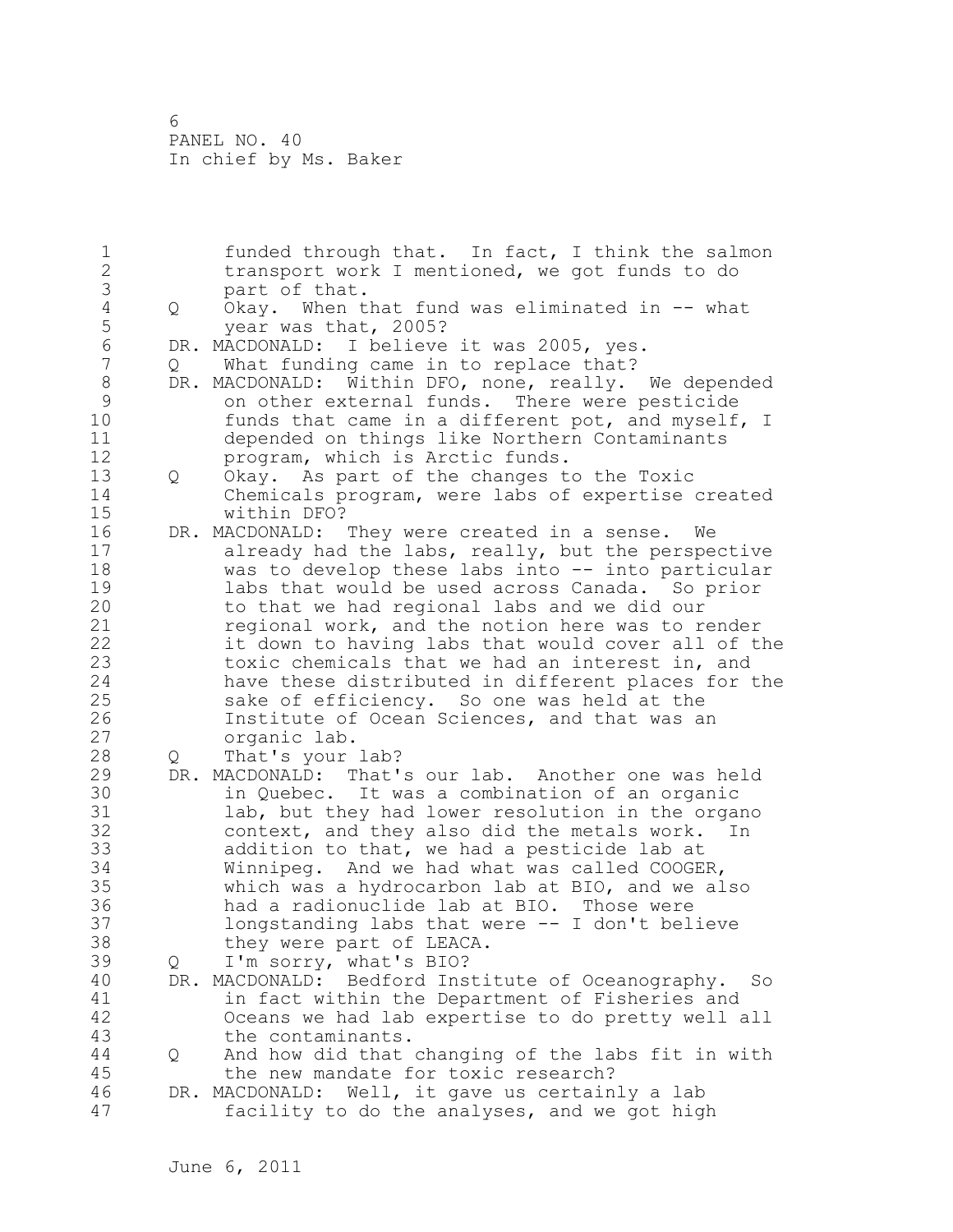1 quality analyses in that way, and that was clearly<br>2 available. And certainly if we had -- if we could 2 available. And certainly if we had -- if we could 3 attract funding to do toxic chemical research on<br>4 boxicity to fish, with a broad definition to fis 4 toxicity to fish, with a broad definition to fish,<br>5 then we could use these labs to send our samples 5 then we could use these labs to send our samples<br>6 to, and there was some savings in the cost in 6 to, and there was some savings in the cost in<br>7 those labs because we were charged only opera 7 those labs because we were charged only operating<br>8 expenses to do analvses, which made them fairly 8 expenses to do analyses, which made them fairly<br>9 cheaper inside DFO than it would have been to q 9 cheaper inside DFO than it would have been to go 10 to a contract lab.<br>11 0 All right. In you 11 O all right. In your view has access to lab<br>12 facilities improved for DFO, given this ch 12 facilities improved for DFO, given this change in<br>13 the structure? 13 the structure?<br>14 DR. MACDONALD: I w 14 DR. MACDONALD: I would say yes. I think that the lab<br>15 system did improve. Certainly the access to it 15 system did improve. Certainly the access to it<br>16 across Canada was better, and it was much more 16 across Canada was better, and it was much more<br>17 transparent, so I think it was an improvement. 17 transparent, so I think it was an improvement.<br>18 0 Okav. So before we were talking about the lab 18 Q Okay. So before we were talking about the labs,<br>19 we were talking about funding, and you identifie 19 we were talking about funding, and you identified<br>20 that there was no new fund created to replace 20 that there was no new fund created to replace<br>21 ESSRF. So where do contaminant researchers w 21 ESSRF. So where do contaminant researchers within<br>22 DFO get their funds now? 22 DFO get their funds now?<br>23 DR. MACDONALD: Well, they ge 23 DR. MACDONALD: Well, they get them by putting<br>24 **belling** proposals into other programs that come a 24 **proposals into other programs that come along.**<br>25 TPY would be an example, although IPY really 25 IPY would be an example, although IPY really 26 didn't do contaminants --<br>27 0 What does that stand for? 27 Q What does that stand for?<br>28 DR. MACDONALD: The Internatio 28 DR. MACDONALD: The International Polar Year, they put<br>29 a lot of monev in, starting in 2007, to do Arctic 29 a lot of money in, starting in 2007, to do Arctic<br>30 and Antarctic work. Contaminants were not a big 30 and Antarctic work. Contaminants were not a big<br>31 bart of that, but that would be one source. The 31 part of that, but that would be one source. There<br>32 was a pesticide fund, so that was also a 32 was a pesticide fund, so that was also a 33 possibility. You could do collaborative work with 34 industry, so we get some funds in that way, as<br>35 well. So basically it was looking for places 35 well. So basically it was looking for places you 36 could put a proposal in, or partner with other<br>37 crganizations, or through universities. There 37 organizations, or through universities. There<br>38 have been networks are created in Canada to do 38 have been networks are created in Canada to do 39 research. These are cutting-edge networks. One 40 of them is ArcticNet, and again you can do work<br>41 through that. So basically it was finding fund: 41 through that. So basically it was finding funds<br>42 outside of DFO. 42 outside of DFO.<br>43 0 Okay. And so d 43 Q Okay. And so does it mean that the DFO 44 contaminant researchers are now essentially supporting other research priorities within the 46 Department at large, or within other Departments in government?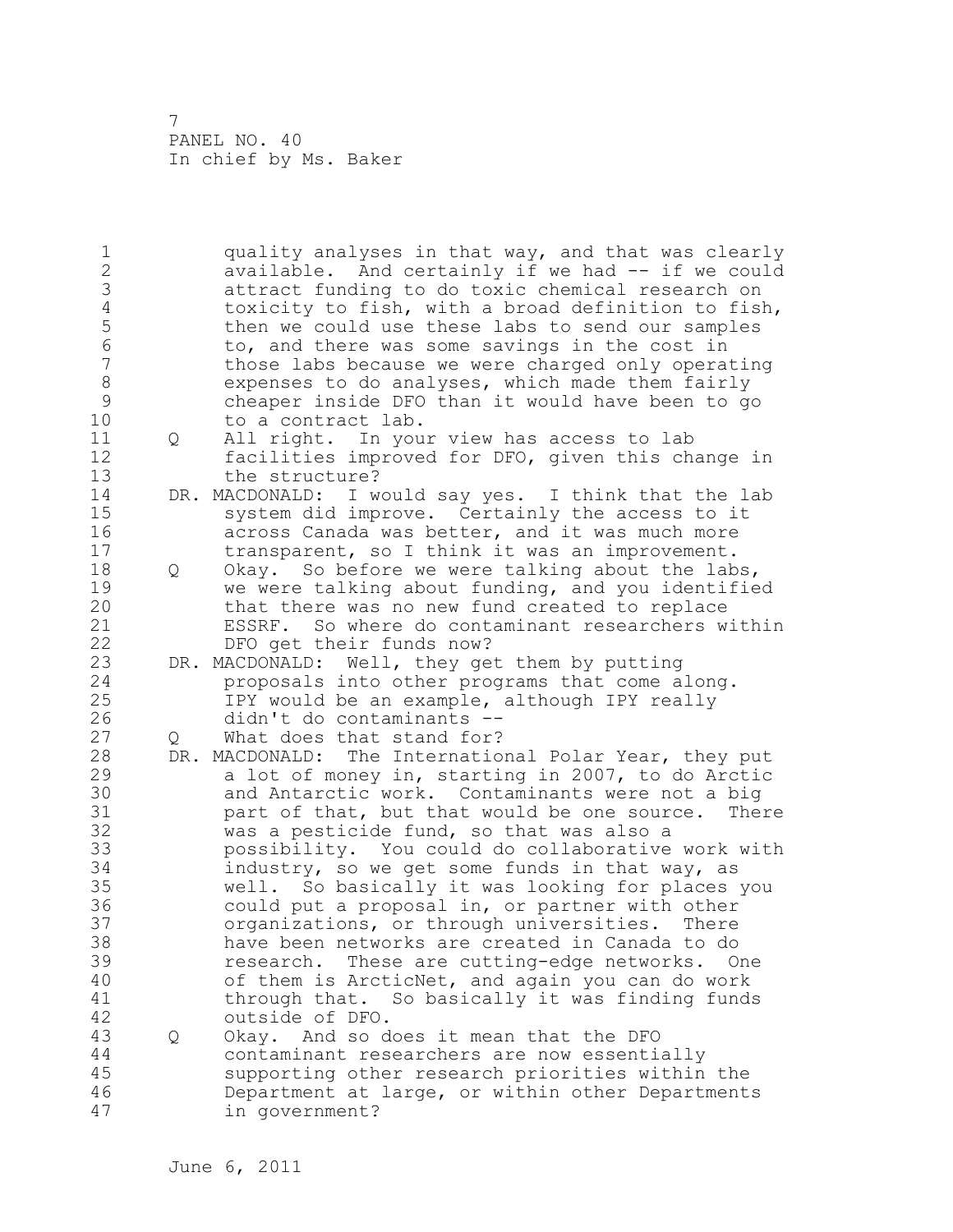1 DR. MACDONALD: That's certainly a risk. I think most<br>2 of the scientists try to find a win/win position, 2 of the scientists try to find a win/win position,<br>3 but for sure when you do get money from another 3 but for sure when you do get money from another<br>4 bot somewhere, it usually has some mandated 4 pot somewhere, it usually has some mandated<br>5 mission, and that might not align exactly w 5 mission, and that might not align exactly with 6 DFO's mission.<br>7 0 So have there 7 Q So have there been changes then in how -- what<br>8 Tesearch is done in the Fraser system since the 8 8 research is done in the Fraser system since the<br>9 8 changes were made to the toxics program in 2005 9 changes were made to the toxics program in 2005?<br>10 DR. MACDONALD: Yes, I would sav so. As I mentioned 10 DR. MACDONALD: Yes, I would say so. As I mentioned<br>11 earlier, the pathways work has been dropped 11 earlier, the pathways work has been dropped<br>12 officially from the system. So you can't re 12 officially from the system. So you can't really<br>13 do that within DFO. Toxic chemical work you can 13 do that within DFO. Toxic chemical work you can 14 do, but again, you have to find the funds somehow.<br>15 And there have been various places that have come 15 And there have been various places that have come<br>16 and gone to do that. 16 and gone to do that.<br>17 0 The phenomena that v 17 Q The phenomena that you were describing earlier,<br>18 Which is the transport of salmon back to their 18 which is the transport of salmon back to their 19 19 11 natal lakes and contaminant accumulation that<br>20 12 12 nesults, is that part of a pathways research 20 results, is that part of a pathways research<br>21 that's no longer -- that you would no longer 21 that's no longer -- that you would no longer have<br>22 any funding to do research on that aspect? 22 any funding to do research on that aspect?<br>23 DR. MACDONALD: Strictly speaking, by itself, ve DR. MACDONALD: Strictly speaking, by itself, yes. It 24 would be -- it's a pathways piece of research, we<br>25 did not connect that to the toxicity, to the fish 25 did not connect that to the toxicity, to the fish.<br>26 0 Okav. What funding is available for non-point 26 Q Okay. What funding is available for non-point<br>27 source contaminants research? How do you do t 27 source contaminants research? How do you do that? 28 DR. MACDONALD: You mean specifically like long-range 29 transport?<br>30 O Anvthing l: 30 Q Anything like that, yes.<br>31 DR. MACDONALD: Again, most o 31 DR. MACDONALD: Again, most of the work that I've been 32 involved with has been Arctic work, because we've 33 had a Northern Contaminants program that has been mandated to look at contaminants in the polar 35 ecosystem and health effects on humans. So they 36 have been initially very interested in pathways<br>37 and latterly more interested in human health. 37 and latterly more interested in human health.<br>38 That in the Arctic, local contaminants and po 38 That in the Arctic, local contaminants and point<br>39 Sources are much less an issue, so they really a 39 sources are much less an issue, so they really are<br>40 focused on long-range transport. So that's where 40 focused on long-range transport. So that's where<br>41 we've gotten a lot of our funding. 41 we've gotten a lot of our funding.<br>42 Those ecosystems are really s 42 Those ecosystems are really set up no<br>43 differently than ecosystems in the Strait differently than ecosystems in the Strait of 44 Georgia. So that what we've learned up there<br>45 doesn't hurt us in understanding the Strait o doesn't hurt us in understanding the Strait of 46 Georgia, except that you might anticipate that being close to industrial and temperate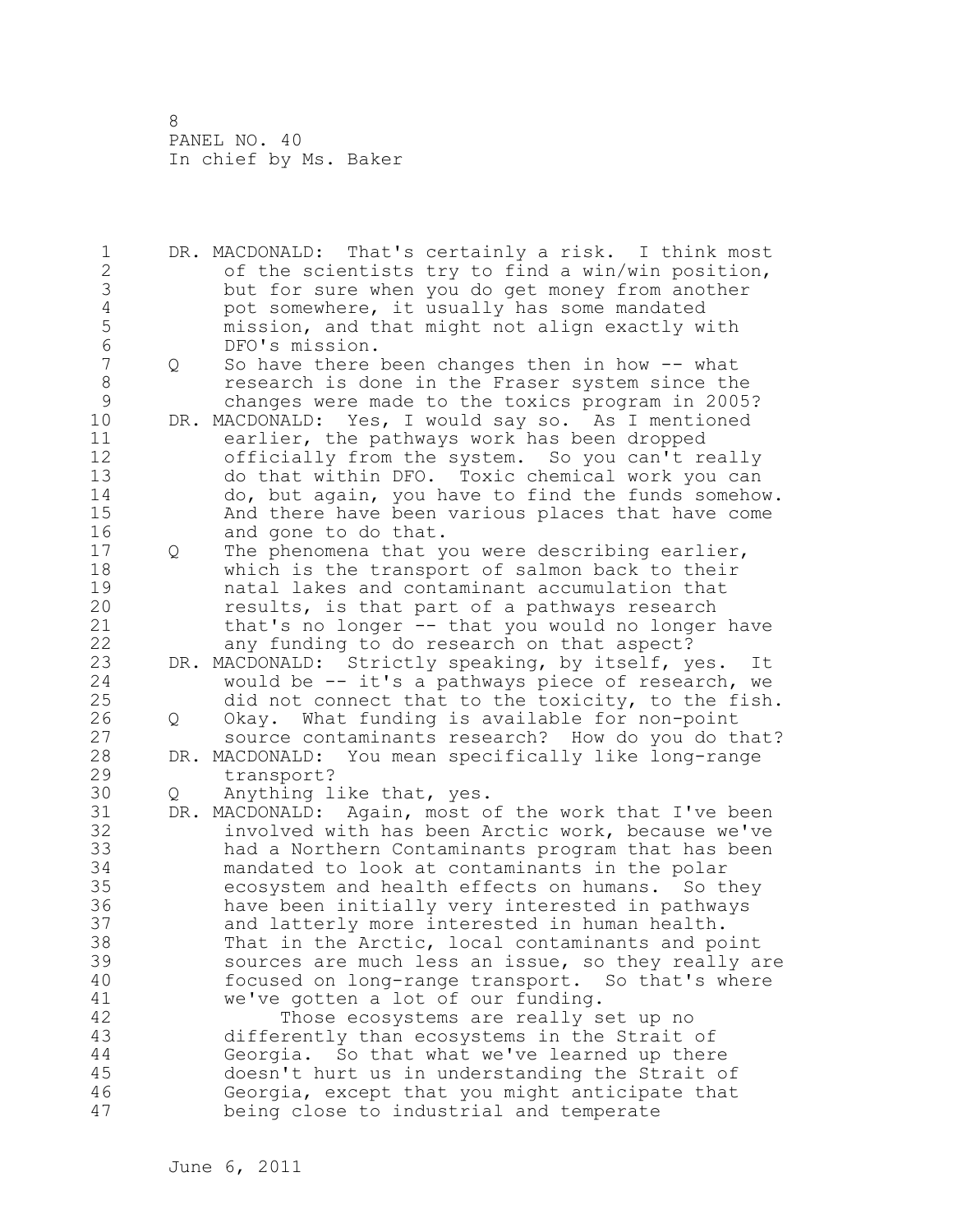1 agricultural sources, the Strait of Georgia is<br>2 brobably even more impacted by these kind of 2 probably even more impacted by these kind of 3 contaminants.<br>4 Q And that non-4 Q And that non-point source research in the Lower<br>5 Fraser area is not being worked on right now by 5 Fraser area is not being worked on right now by 6 DFO?<br>7 DR. MACDO 7 DR. MACDONALD: Not really, no. 8 Q If I can ask you to turn to a couple of emails<br>9 that are in the materials. Start with Tab 4. 9 that are in the materials. Start with Tab 4.<br>10 This should come up on your screen in a minut 10 This should come up on your screen in a minute.<br>11 It's in the binder at Tab 4, if you want to fol 11 It's in the binder at Tab 4, if you want to follow<br>12 it there. So this is an email from Robin Brown. 12 it there. So this is an email from Robin Brown.<br>13 Mow, who is Robin Brown? 13 Now, who is Robin Brown?<br>14 DR. MACDONALD: Robin Brown i 14 DR. MACDONALD: Robin Brown is presently my boss, and<br>15 he's the Division Chief for Ocean Sciences, the 15 he's the Division Chief for Ocean Sciences, the<br>16 0cean Sciences Division in the Institute of Oce 16 Ocean Sciences Division in the Institute of Ocean<br>17 Sciences. 17 Sciences. 18 Q Okay. And he's writing this email to Laura<br>19 Richards and others, and vou are copied wit 19 Richards and others, and you are copied with this<br>20 email, so you've seen it before? 20 email, so you've seen it before?<br>21 DR. MACDONALD: Yes. 21 DR. MACDONALD:<br>22 0 Okav. And 22 Q Okay. And the "re" line is "Effect of Pesticide<br>23 Spraving on Pacific Salmon", and if you look at Spraying on Pacific Salmon", and if you look at 24 paragraphs 1 and 2, this identifies -- well, if we<br>25 100k at paragraph 2: look at paragraph 2:  $\frac{26}{27}$ 27 This is an area of complex jurisdiction.<br>28 Thealth Canada/PMRA... Health Canada/PMRA...  $\frac{29}{30}$ 30 That's the Pesticide Management Agency; is that<br>31 Tight? 31 right?<br>32 DR. MACDONA DR. MACDONALD: That's correct. 33 Q 34 ...regulates the use of pesticides. 35 [Environment Canada] focuses on "point 36 source" deposition of deleterious substances 37 under the *Fisheries Act*. DFO worries about 38 more subtle ecosystem impacts of (primarily)<br>39 mon-point sources (like surface run-off) and 39 1000 non-point sources (like surface run-off) and<br>40 1000 complex mixtures of contaminants that are 40 complex mixtures of contaminants that are 41 poorly addressed with [Environment Canada's] 42 **primary emphasis on point sources.** This is<br>43 exactly the kind of problem that is likely 43 exactly the kind of problem that is likely to<br>44 slip through the research and regulatory 44 slip through the research and regulatory<br>45 "cracks". 46<br>47 And is it fair to say then that this pesticide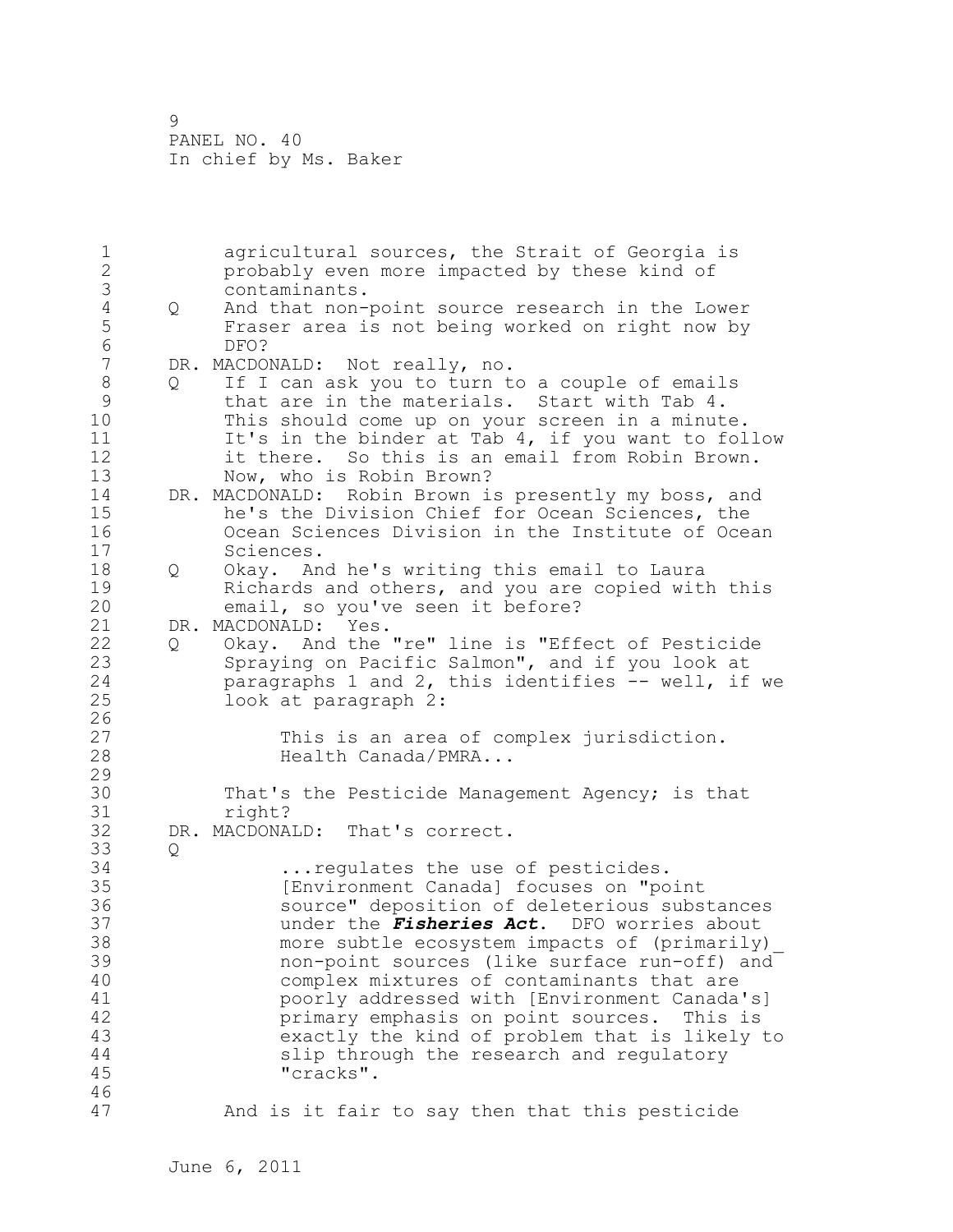1 spraying, the effects of pesticide spraying on<br>2 Pacific salmon is that kind of non-point sourc 2 Pacific salmon is that kind of non-point source<br>3 contaminant impact that's not presently being 3 contaminant impact that's not presently being 4 researched by DFO?<br>5 DR. MACDONALD: We have 5 DR. MACDONALD: We have some research on it, because<br>6 Peter Ross is working on this issue from a fish 6 Peter Ross is working on this issue from a fish 7 toxicity perspective, but we certainly don't have<br>8 a large program on it. 8 a large program on it.<br>9 MS. BAKER: I'd like that t 9 MS. BAKER: I'd like that to mark, please, as the next<br>10 exhibit. 10 exhibit.<br>11 THE REGISTRAR THE REGISTRAR: Exhibit 975.  $\begin{array}{c} 12 \\ 13 \end{array}$ 13 EXHIBIT 975: Email thread between R. Brown 14 and L. Richards et al, re Issues Management - 15 Effect of Pesticide Spraying on Pacific<br>16 Salmon, ending November 19, 2008 Salmon, ending November 19, 2008  $\frac{17}{18}$ 18 MS. BAKER:<br>19 0 And t 19 0 And the next tab, Tab 5, is an email again from<br>20 8 Robin Brown to Kate Ladell. I think you were 20 Show Robin Brown to Kate Ladell. I think you were  $-$ -<br>21 Show You're aware of this email, you've seen it befor 21 you're aware of this email, you've seen it before?<br>22 DR. MACDONALD: I think I've been shown this in our 22 DR. MACDONALD: I think I've been shown this in our discussions, but it was not copied to me. 24 Q All right. It says, the first paragraph that<br>25 Robin Brown, first full paragraph, says: Robin Brown, first full paragraph, says:  $\frac{26}{27}$ This is an area of "tension" -- $\begin{array}{c} 28 \\ 29 \end{array}$ 29 Oh, sorry, the "re" line is "Impacts of copper on<br>30 Salmon", and it savs: salmon", and it says: 31<br>32 32 This is an area of "tension" between 33 [Environment Canada] and DFO. DFO has 34 largely withdrawn from the 'contaminants<br>35 research' field (at least on paper - the 35 **1988** research' field (at least on paper - there<br>36 1998 are still internally subversive elements at 36 are still internally subversive elements at<br>37 and I leave it up to your imagination 37 work and I leave it up to your imagination to 38 decide where those elements might be located). 40 41 The first part of that sentence, that there's a<br>42 tension between DFO and Environment Canada and 42 tension between DFO and Environment Canada and<br>43 that DFO has withdrawn from contaminants reseal 43 that DFO has withdrawn from contaminants research<br>44 in this area, is that consistent with your 44 in this area, is that consistent with your<br>45 understanding? understanding? 46 DR. MACDONALD: Yes. I would agree that the tension was that DFO had withdrawn from certain components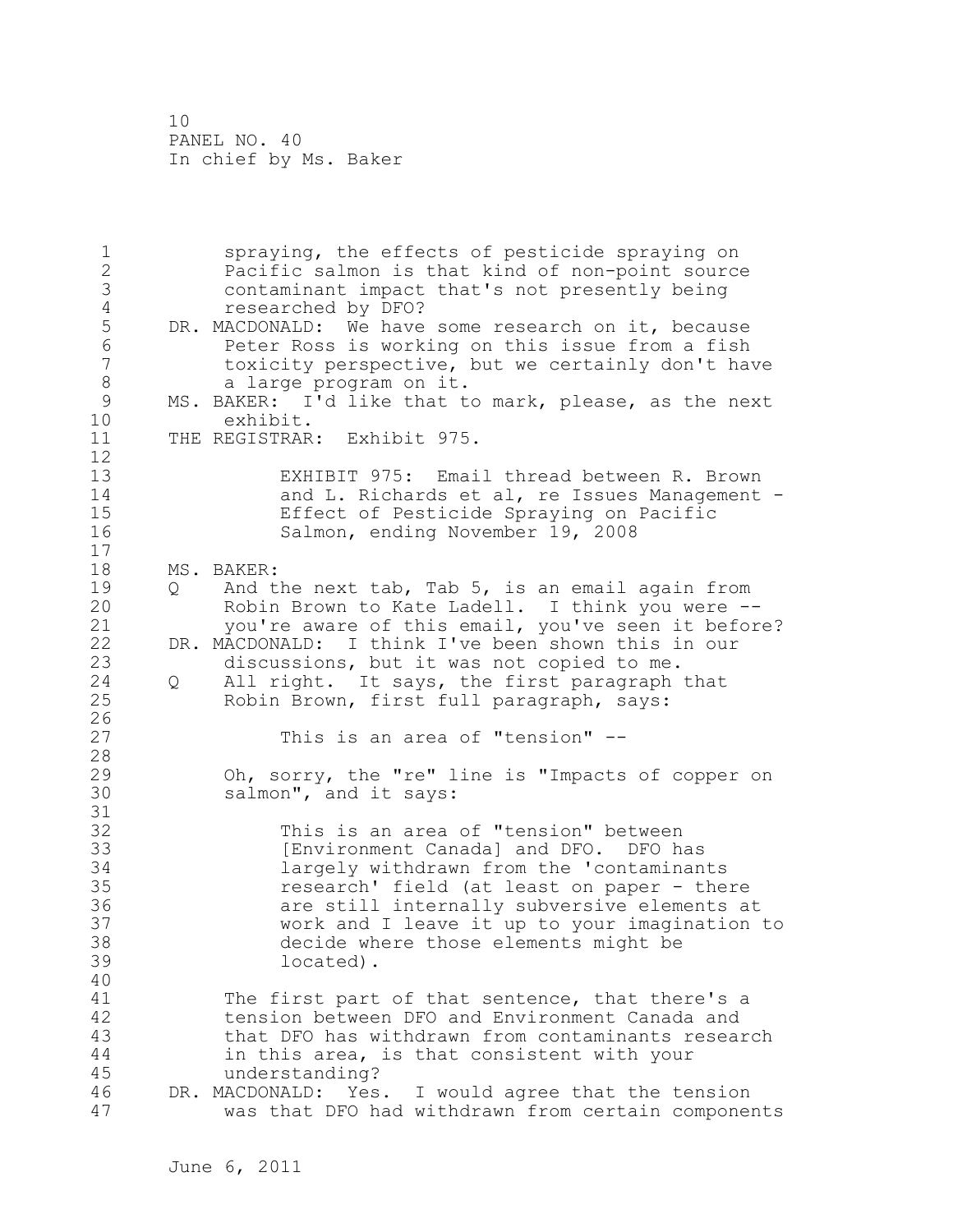| $\mathbf 1$<br>$\overline{2}$<br>3<br>$\overline{4}$<br>5<br>$\overline{6}$<br>$\overline{7}$<br>8<br>9<br>10<br>11<br>12 | Q                 | of looking at contaminants, pathways being one of<br>them, with the notion that Environment Canada was<br>going to pick these up. But I think Environment<br>Canada wasn't on the same page there, because they<br>were not necessarily given resources to pick<br>things up, and some things they were doing but<br>some things they weren't doing, and I don't think<br>they picked those up. So there was an inter-<br>departmental disagreement, I think, on what was<br>being given over and what was being taken over.<br>And then the third paragraph, third full<br>paragraph, the very last line says: |
|---------------------------------------------------------------------------------------------------------------------------|-------------------|-----------------------------------------------------------------------------------------------------------------------------------------------------------------------------------------------------------------------------------------------------------------------------------------------------------------------------------------------------------------------------------------------------------------------------------------------------------------------------------------------------------------------------------------------------------------------------------------------------------------|
| 13<br>14<br>15<br>16<br>17<br>18                                                                                          |                   | There is a pretty large gaps (sic) between<br>what [Environment Canada] is prepared to do<br>and what DFO is prepared to do, and this gap<br>is largest in the marine environment.                                                                                                                                                                                                                                                                                                                                                                                                                              |
| 19<br>20<br>21<br>22<br>23                                                                                                |                   | And you agree with that?<br>DR. MACDONALD: I would agree with that, yes.<br>MS. BAKER: Could I have this marked, please, as the<br>next exhibit.<br>THE REGISTRAR: Exhibit 976.                                                                                                                                                                                                                                                                                                                                                                                                                                 |
| 24<br>25<br>26<br>27<br>28                                                                                                |                   | EXHIBIT 976: Email thread between R. Brown<br>and K. Ladell et al, re Questions re Impacts<br>of Copper on Salmon, ending June 10, 2010                                                                                                                                                                                                                                                                                                                                                                                                                                                                         |
| 29<br>30<br>31<br>32                                                                                                      | $Q \qquad \qquad$ | MS. BAKER:<br>Is there a coordinated approach within DFO as to<br>what contaminants work will be done across the<br>country?                                                                                                                                                                                                                                                                                                                                                                                                                                                                                    |
| 33<br>34<br>35<br>36<br>37<br>38<br>39<br>40<br>41                                                                        |                   | DR. MACDONALD: Not really, not since we stopped our<br>ESSRF proposal meetings in Ottawa annually, and<br>having proposal reviews. I think DFO has drifted<br>apart since that time. We have a notion of what<br>we do in region, and if scientists work together,<br>as we did on a polybrominated diphenyl ether paper<br>that we wrote, other than that we tend to work in<br>our own selected regions of interest and not so<br>much with the others.                                                                                                                                                       |
| 42<br>43<br>44                                                                                                            | Q                 | So could you explain again how the ESSRF fund<br>worked to coordinate research interests across the<br>country?                                                                                                                                                                                                                                                                                                                                                                                                                                                                                                 |
| 45<br>46<br>47                                                                                                            | DR.               | MACDONALD:<br>Well, there was a requirement -- there<br>is a funding pot that you could put proposals in<br>annually, and you would do this with certain                                                                                                                                                                                                                                                                                                                                                                                                                                                        |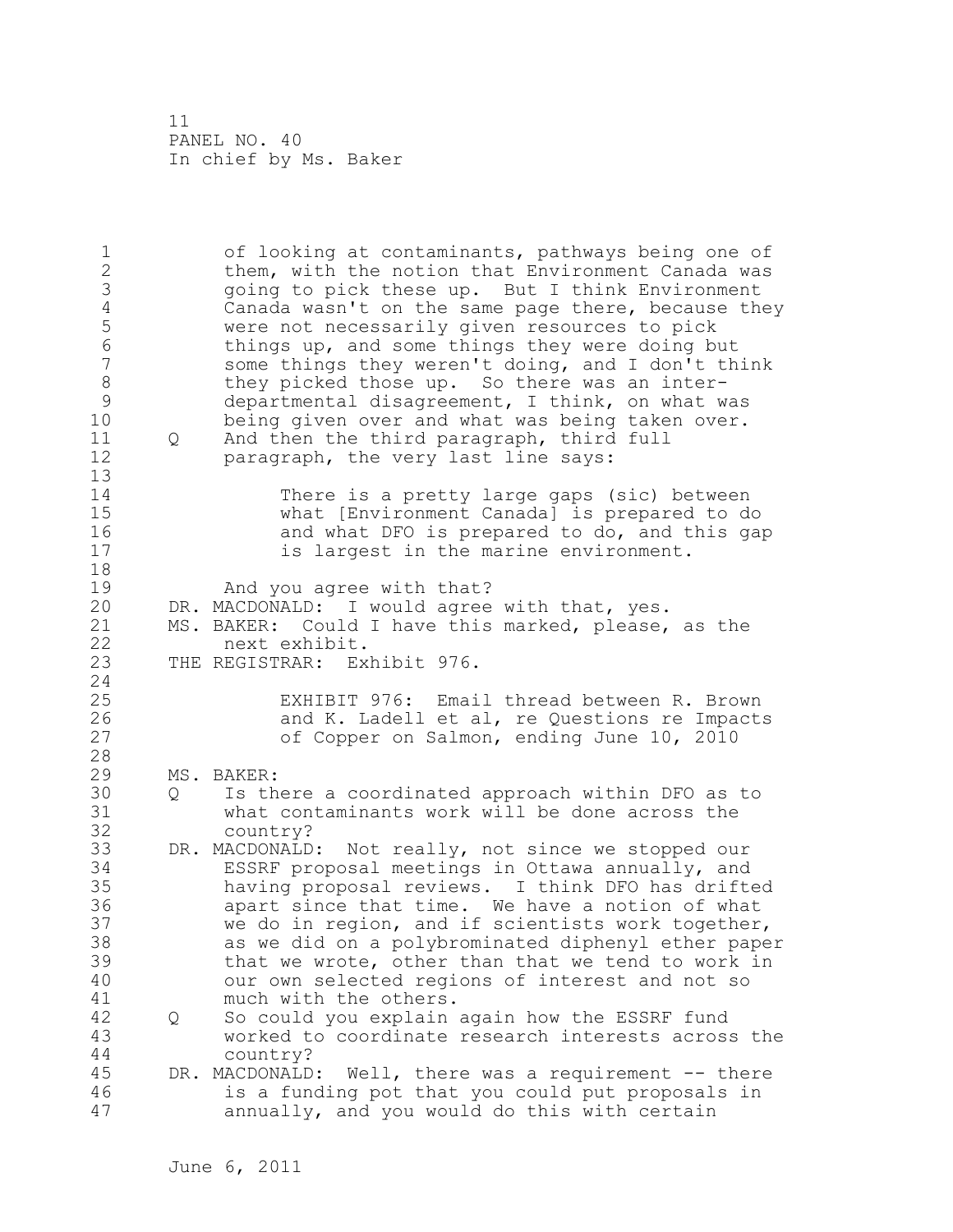1 rules. There was some gate-keeping on it that<br>2 said what kind of proposals would be looked at 2 said what kind of proposals would be looked at,<br>3 and the division of kind of emphasis on targete 3 and the division of kind of emphasis on targeted<br>4 items, for example, toxicity versus pathways, and 4 items, for example, toxicity versus pathways, and<br>5 these proposals will be collected together and 5 these proposals will be collected together and<br>6 6 We'd have a meeting in Ottawa to go over them 6 we'd have a meeting in Ottawa to go over them and 7 vet these proposals to rank them and come up with<br>8 some view on how the next vear's monev would be 8 some view on how the next year's money would be<br>9 split between regions and what they'd work on. 9 split between regions and what they'd work on.<br>We'd also have from time to time meetings 10 We'd also have from time to time meetings in<br>11 Ottawa that were program reviews, where we would 11 Ottawa that were program reviews, where we would<br>12 The common and we would present our findings. So with 12 get up and we would present our findings. So with<br>13 those two kinds of processes, we had a 13 those two kinds of processes, we had a<br>14 communication that was Canada-wide and 14 communication that was Canada-wide and within DFO,<br>15 so we had a pretty good notion about what other 15 so we had a pretty good notion about what other<br>16 sepende were doing and proposing. And indeed the 16 **people were doing and proposing.** And indeed there<br>17 was some encouragement, I think, too, where 17 was some encouragement, I think, too, where<br>18 appropriate, for regions to work with one a 18 appropriate, for regions to work with one another 19 on a problem. For example, the St. Lawrence is<br>20 part Maritime, part Quebec, and so there's an 20 part Maritime, part Quebec, and so there's an<br>21 interest for both parties to collaborate. 21 interest for both parties to collaborate.<br>22 0 And that, as I think you've just describe 22 Q And that, as I think you've just described, that process is no longer available to you with the 24 dissolution of the ESSRF?<br>25 DR. MACDONALD: That's correct 25 DR. MACDONALD: That's correct.<br>26 0 Okav. Is any environmenta 26 Q Okay. Is any environmental monitoring being done<br>27 as part of the contaminants research that is still 27 as part of the contaminants research that is still<br>28 being done by DFO? 28 being done by DFO?<br>29 DR. MACDONALD: It depe 29 DR. MACDONALD: It depends on how you define 30 "monitoring". In my definition, the answer is no. 31 We make measurements on things as part of proposal 32 work. Sometimes you have funding for one to three 33 years and you might collect a set of time series 34 data by doing this, but it can't be called<br>35 organized monitoring. 35 organized monitoring.<br>36 O Okay. Was baseline m 36 Q Okay. Was baseline monitoring done by DFO in the 37 past in the Pacific region?<br>38 DR. MACDONALD: For toxic chemic 38 DR. MACDONALD: For toxic chemicals, not really. There<br>39 was some -- there were ad hoc things done for some 39 was some -- there were ad hoc things done for some 40 chemicals, and one can hind-cast the time series 41 by using archived samples. But I don't recall any<br>42 deliberate strategy to collect time series data 42 deliberate strategy to collect time series data<br>43 for contaminants and fish, for example, or seals for contaminants and fish, for example, or seals. 44 Q Is it your view that monitoring is important - monitoring for contaminants in the Fraser River 46 system is important from a science or research perspective?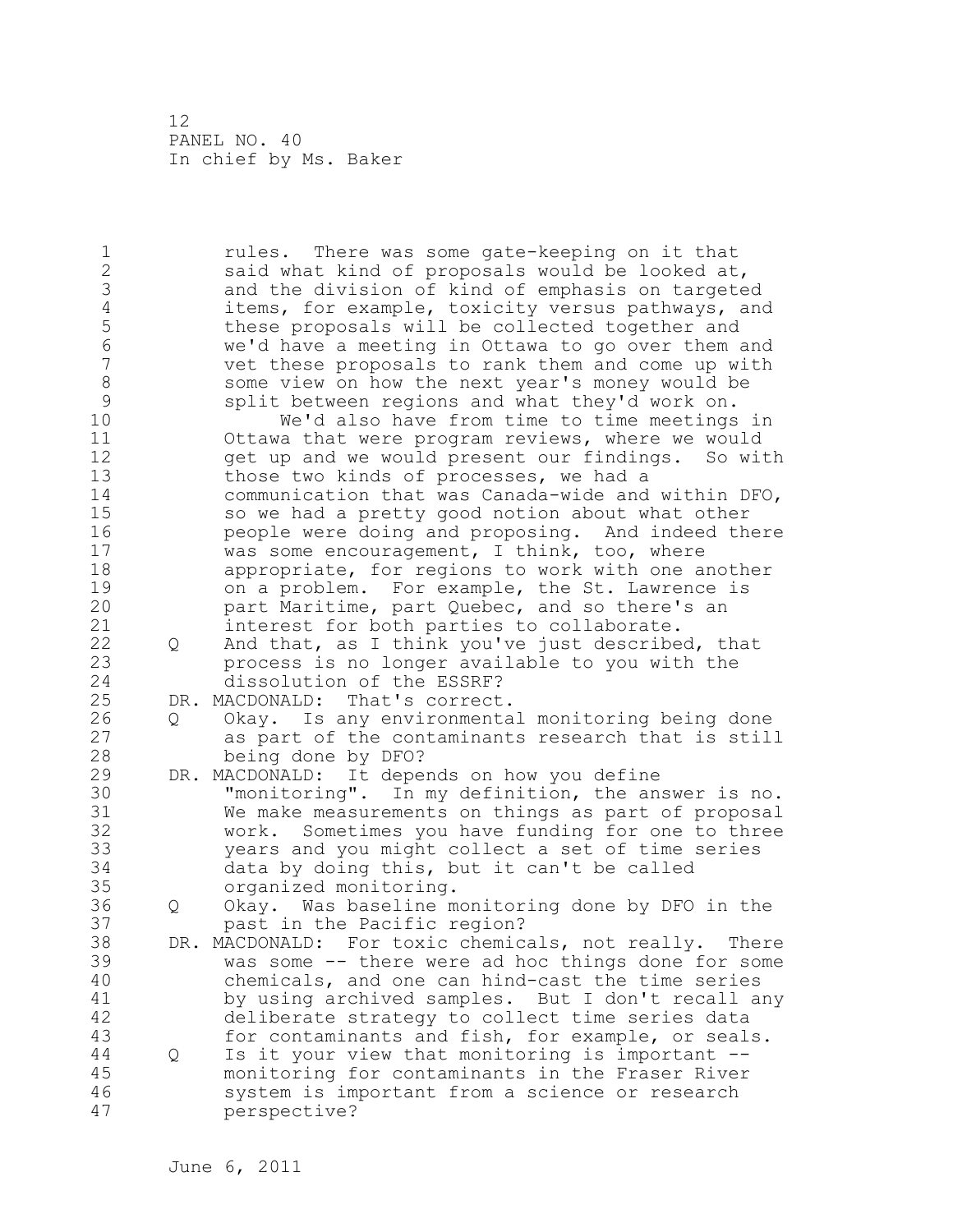1 DR. MACDONALD: Yes, absolutely. Monitoring has from<br>2 time to time had a bad connotation in science. 2 time to time had a bad connotation in science,<br>3 that some people think it's not science and do 3 that some people think it's not science and don't 4 like it. But I think monitoring is one of the<br>5 ways that you can actually see what's happening 5 ways that you can actually see what's happening in 6 the environment. And you have to be frugal with<br>7 vour funds, and so vou target things. But I thip 7 your funds, and so you target things. But I think 8 it's crucial to maintain a watch on your resources<br>9 and monitoring is one way you do that. 9 and monitoring is one way you do that.<br>10 Thev've recognized this as a cent 10 They've recognized this as a central element<br>11 in the Arctic and the Arctic Monitoring and 11 in the Arctic and the Arctic Monitoring and 12 Assessment program and the Canadian Northern 13 Contaminants program have both had long-term 14 vested interests in monitoring. That monitoring<br>15 is connected to the research that's done, and 15 is connected to the research that's done, and<br>16 those two together help very much to assess w 16 those two together help very much to assess what<br>17 trends are, why things happen, when they happen, 17 trends are, why things happen, when they happen,<br>18 and who does it. 18 and who does it.<br>19 0 Does it also hel 19 Q Does it also help to evaluate the success of a<br>20 Tequiatory regime? 20 regulatory regime? 21 DR. MACDONALD: Yes. Very clearly it's a way of<br>22 looking at what the performance is. Someting 22 100king at what the performance is. Sometimes<br>23 surprises come out of that, because if your 23 Surprises come out of that, because if your<br>24 regulation is not appropriate to the contam 24 regulation is not appropriate to the contaminant<br>25 source, nothing happens, or there are other 25 source, nothing happens, or there are other<br>26 components in the environment that cause th 26 components in the environment that cause things to<br>27 contry. So you have to have a fair amount of 27 compode a grady. So you have to have a fair amount of 28 convirting that the problem and the 28 convirting to understand exactly 28 environmental understanding to understand exactly<br>29 what means vour monitoring results. But having 29 what means your monitoring results. But having 30 said all that, very often monitoring is really the<br>31 Sev tool to tell you whether your regulation has 31 key tool to tell you whether your regulation has<br>32 had some effect that you wanted to make. 32 had some effect that you wanted to make.<br>33 O And you had mentioned earlier sediment s 33 Q And you had mentioned earlier sediment sampling 34 and can you explain how that works, and what its<br>35 and usefulness is? 35 usefulness is? 36 DR. MACDONALD: Well, you talk to the heart of one of<br>37 the things I like to do. If you don't have 37 the things I like to do. If you don't have<br>38 monitoring in place, and often we don't, be 38 monitoring in place, and often we don't, because<br>39 sometimes we wouldn't be aware of what to monito: 39 sometimes we wouldn't be aware of what to monitor<br>40 for, and sometimes early in our chemistry we migh 40 for, and sometimes early in our chemistry we might<br>41 for have tools adequate to monitor, in other 41 not have tools adequate to monitor, in other<br>42 words, we didn't have detection limits or 42 words, we didn't have detection limits or<br>43 sensitivity. But there are archives out 43 sensitivity. But there are archives out in the<br>44 environment that naturally assemble records. 44 environment that naturally assemble records.<br>45 Sediments are one of those archives. Sediments are one of those archives. 46 So if you think about how sediments<br>47 accumulate, each year a certain amount o accumulate, each year a certain amount of new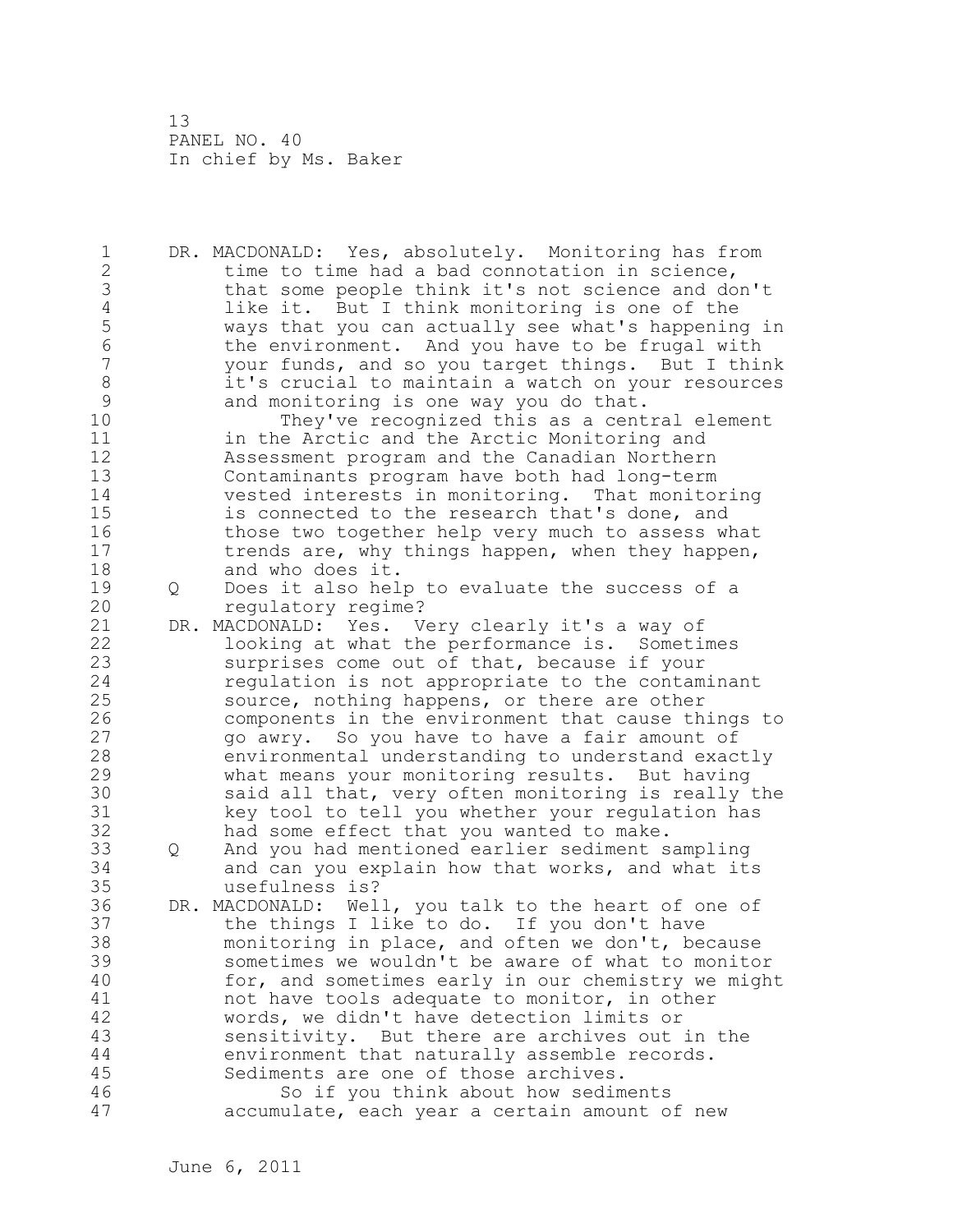1 sediment is dropped on top of old sediment, and<br>2 many contaminants are very sticky. They like to 2 many contaminants are very sticky. They like to 3 go to particles. PCBs are one such. PDBEs, the<br>4 flame retardants, are also like that. And so wh 4 flame retardants, are also like that. And so what<br>5 happens is these sediments, while they're 5 happens is these sediments, while they're 6 accumulating, are accumulating a record of their 7 The exposure to contaminants. So if you measure, if<br>8 The vou collect a sediment core, and you date it with 8 you collect a sediment core, and you date it with<br>9 stadiometric dating tools, and then you analyze the 9 radiometric dating tools, and then you analyze the 10 sediments for a suite of contaminants, you can<br>11 verv often hind-cast what's been going on in the 11 very often hind-cast what's been going on in the 12 contaminant exposure.<br>13 We did exactly t 13 We did exactly that with the dioxin and furan<br>14 business that we had in the early '90s. We had 14 business that we had in the early '90s. We had<br>15 this sudden emergent chemical nobody knew what l 15 this sudden emergent chemical nobody knew what had<br>16 been happening with it. We collected several 16 been happening with it. We collected several<br>17 sediment cores, dated them out, and then we c 17 sediment cores, dated them out, and then we could<br>18 say yery clearly these things started coming in 18 say very clearly these things started coming in<br>19 when chlorination in pulp mills started, and we 19 when chlorination in pulp mills started, and we<br>20 could see the rise of them, we could even see t 20 could see the rise of them, we could even see the<br>21 effect of the first year in the decline. We saw 21 effect of the first year in the decline. We saw<br>22 the whole story with those. So sediments provide 22 the whole story with those. So sediments provide<br>23 a monitoring tool. a monitoring tool. 24 Q And is that sediment sampling that you've just<br>25 described, something that there's expertise fo 25 described, something that there's expertise for<br>26 within DFO in the Pacific region? 26 within DFO in the Pacific region?<br>27 DR. MACDONALD: Yes. There's expertise 27 DR. MACDONALD: Yes. There's expertise for that in all 28 DFO regions. 29 Q Okay. And is there a difference in how that's 30 done in a marine environment versus a freshwater 31 environment?<br>32 DR. MACDONALD: T 32 DR. MACDONALD: There can be very much. Freshwater 33 environments, and people generally target lakes 34 and lake sediments. Lakes are oligotrophic, they<br>35 tend to be to be -- they tend to be not very  $35$  tend to be to be -- they tend to be not very<br>36 **buding the productive, so they don't have a very large** 36 beta productive, so they don't have a very large carbon<br>37 beta compared to the marine systems. What that 37 cycle compared to the marine systems. What that<br>38 means is that sediments accumulating in lakes 38 means is that sediments accumulating in lakes 39 often don't get mixed. They accumulate very<br>40 micely and they form very stable records, so 40 micely and they form very stable records, so you<br>41 can set years of sediments against the 41 can set years of sediments against the<br>42 contaminants. And so you get a very c 42 contaminants. And so you get a very clear record.<br>43 And in some lakes you get varved sediments. That 43 And in some lakes you get varved sediments. That<br>44 is, there's actual annual lavers and you can go 44 is, there's actual annual layers and you can go down to annual. 46 In the marine systems, frequently there's<br>47 The mough organic carbon and benthic activity tha enough organic carbon and benthic activity that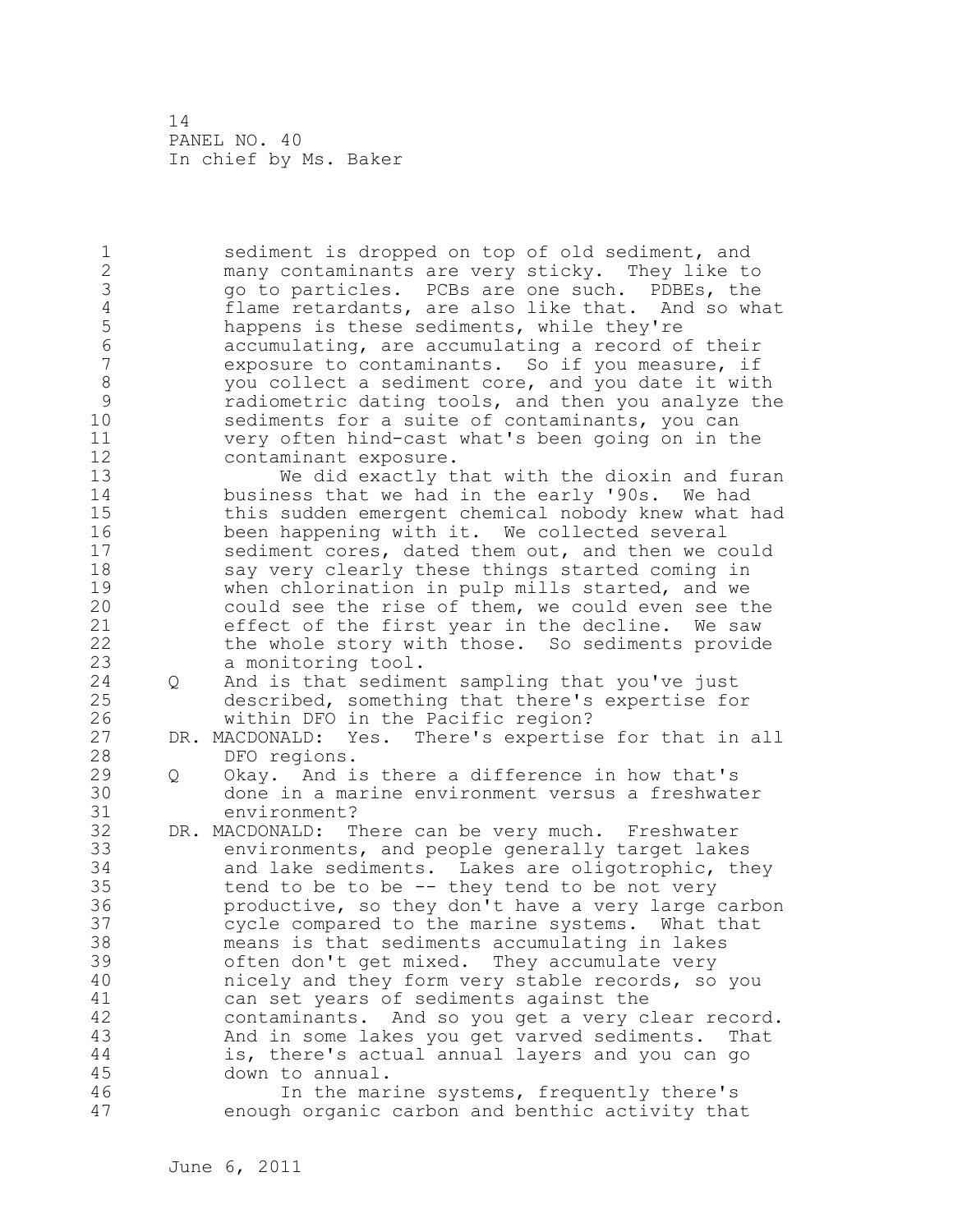1 the sediments get mixed on the surface. So that<br>2 3 kind of smears your record. You can recapture 2 kind of smears your record. You can recapture<br>3 that record by modeling it. But the tools to 3 that record by modeling it. But the tools to<br>4 model it and the understanding of marine core. 4 model it and the understanding of marine cores is<br>5 quite different than freshwater cores, just for 5 quite different than freshwater cores, just for 6 that context alone. The other context is that 7 there's a lot of salt in marine systems and you 8 have to worry about that in the analytical part of<br>9 it, but I think we understand that one pretty 9 it, but I think we understand that one pretty<br>10 well. 10 well.<br>11 0 Do vo 11 Q Do you know what environmental water quality<br>12 monitoring is currently being done by Enviro: 12 monitoring is currently being done by Environment 13 Canada in the Fraser?<br>14 DR. MACDONALD: I was show 14 DR. MACDONALD: I was shown the -- they have a report<br>15 there, and I was shown a particular document tha 15 there, and I was shown a particular document that<br>16 saged out what they were monitoring, yes. 16 **paged out what they were monitoring, yes.**<br>17 0 Okav. I'm going to take you that. That' 17 Q Okay. I'm going to take you that. That's Tab 8,<br>18 then, this is an email that summarizes what 18 then, this is an email that summarizes what<br>19 contaminants are being monitored in the Fra 19 contaminants are being monitored in the Fraser<br>20 system. That's an email, it was actually prod 20 system. That's an email, it was actually produced<br>21 by Environment Canada as an assembly of 21 by Environment Canada as an assembly of<br>22 information for the Cohen Commission. 22 11 information for the Cohen Commission. And you'll<br>23 3 See at the bottom it savs "Core monitoring 23 see at the bottom it says "Core monitoring<br>24 barameters" and that actually goes over to 24 parameters" and that actually goes over to the<br>25 mext page, as well. All right. Is that what 25 next page, as well. All right. Is that what<br>26 vou're referring to, or you're remembering? 26 you're referring to, or you're remembering?<br>27 DR. MACDONALD: This one partly, and also there 27 DR. MACDONALD: This one partly, and also there was a<br>28 table with a list of things that they measured in 28 table with a list of things that they measured in<br>29 tivers, in freshwater going across Canada, in 29 rivers, in freshwater going across Canada, in 30 fact --<br>31 0 Okav. 31 Q Okay.<br>32 DR. MACDONALD: 32 DR. MACDONALD: -- by province.<br>33 0 Is that in the freshwater 33 Q Is that in the freshwater quality indicator 34 document?<br>35 DR. MACDONALD: 35 DR. MACDONALD: I believe it was.<br>36 0 Tab 24. And then if you tur 36 Q Tab 24. And then if you turn to page 15 of that 37 document, it sets out parameters used across the<br>38 country. That's probably not going to be 15 on 38 country. That's probably not going to be 15 on 39 Ringtail. Yeah, it's two pages further. There.<br>40 DR. MACDONALD: Yes, that's the table there. 40 DR. MACDONALD: Yes, that's the table there.<br>41 MS. BAKER: Okav. So if I can just go back 41 MS. BAKER: Okay. So if I can just go back to Tab 8,<br>42 which is the email that has the summary of what' 42 which is the email that has the summary of what's<br>43 elevant for the Fraser system. Reviewing this relevant for the Fraser system. Reviewing this 44 email, are any of these --<br>45 MR. LUNN: Do you want the --MR. LUNN: Do you want the --46 MS. BAKER: Yes, all the parameters there. Stop there.<br>47 Ses. Yes.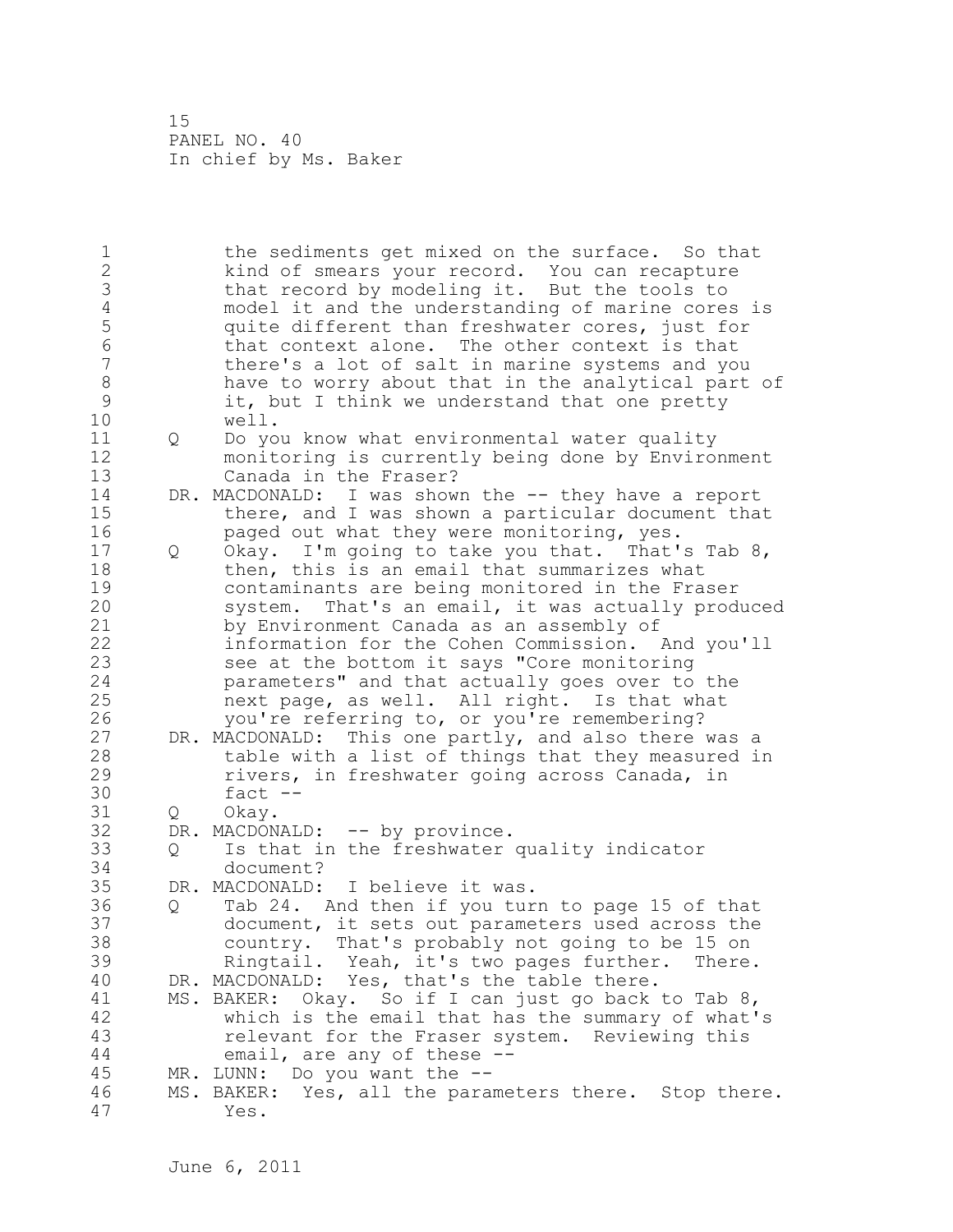1 Q Are those parameters useful for the work that your 2 group would do in contaminants research relevant 3 to Pacific salmon?<br>4 DR. MACDONALD: You migl 4 DR. MACDONALD: You might describe them as necessary<br>5 but not sufficient. These are what you'd call 5 but not sufficient. These are what you'd call the 6 pulse and blood pressure of rivers, most of these.<br>7 The other words, they tell you about the general 7 The other words, they tell you about the general<br>8 The functioning. There's a certain amount of nutri 8 functioning. There's a certain amount of nutrient<br>9 work being done there, nitrogen and phosphorus, 9 work being done there, nitrogen and phosphorus,<br>10 and that tells you whether you've got a 10 and that tells you whether you've got a<br>11 eutrification problem, or, you know, in 11 eutrification problem, or, you know, in other<br>12 words, is this river behaving normally. It's 12 words, is this river behaving normally. It's got<br>13 temperature, and these are things you'd like to 13 temperature, and these are things you'd like to<br>14 know. 14 know.<br>15 15 But like blood pressure and pulse, these<br>16 don't tell you really anything at all about the 16 don't tell you really anything at all about the<br>17 contaminants we're talking about, the 17 contaminants we're talking about, the<br>18 biomagnifying accumulating contaminan 18 biomagnifying accumulating contaminants, for 19 example, PCBs. You would get no information on 20 those exposures. You would get no information on 21 **buildem pesticide exposure.** You wouldn't know anything<br>22 here about mercury uptake, for example. So none 22 here about mercury uptake, for example. So none<br>23 of those kind of contaminants that really concer of those kind of contaminants that really concern 24 us, and pharmaceuticals, et cetera.<br>25 MS. BAKER: Could I have that email mark 25 MS. BAKER: Could I have that email marked, please, as 26 the next exhibit. 26 the next exhibit.<br>27 THE REGISTRAR: Are yo 27 THE REGISTRAR: Are you referring to Tab 8?<br>28 MS. BAKER: Yes, Tab 8. 28 MS. BAKER: Yes, Tab 8.<br>29 THE REGISTRAR: Yes, th THE REGISTRAR: Yes, that's 977. 30<br>31 31 EXHIBIT 977: Email thread between B. 32 McNaughten and J. Carey et al, re Urgent -<br>33 Sockeve Inquiry and databases, ending Marc 33 Sockeye Inquiry and databases, ending March 34 16, 2010 35<br>36 36 MS. BAKER: Thank you.<br>37 0 Are you aware of 37 Q Are you aware of any work being done by<br>38 Environment Canada in B.C. and in the F. 38 Environment Canada in B.C. and in the Fraser<br>39 System on contaminants? 39 system on contaminants?<br>40 DR. MACDONALD: We have some 40 DR. MACDONALD: We have some collaborations with people 41 in Environment Canada to do contaminant work, and<br>42 they provided us with data. So I know they have 42 they provided us with data. So I know they have<br>43 made measurements on water, PCB, for example, made measurements on water, PCB, for example, 44 bartly at our request that they do so. We've<br>45 bartnered these things up. I know they've ha partnered these things up. I know they've had a 46 1 large program, they've measured a lot of things<br>47 1ike PAH's, polyaromatic hydrocarbons. So there like PAH's, polyaromatic hydrocarbons. So there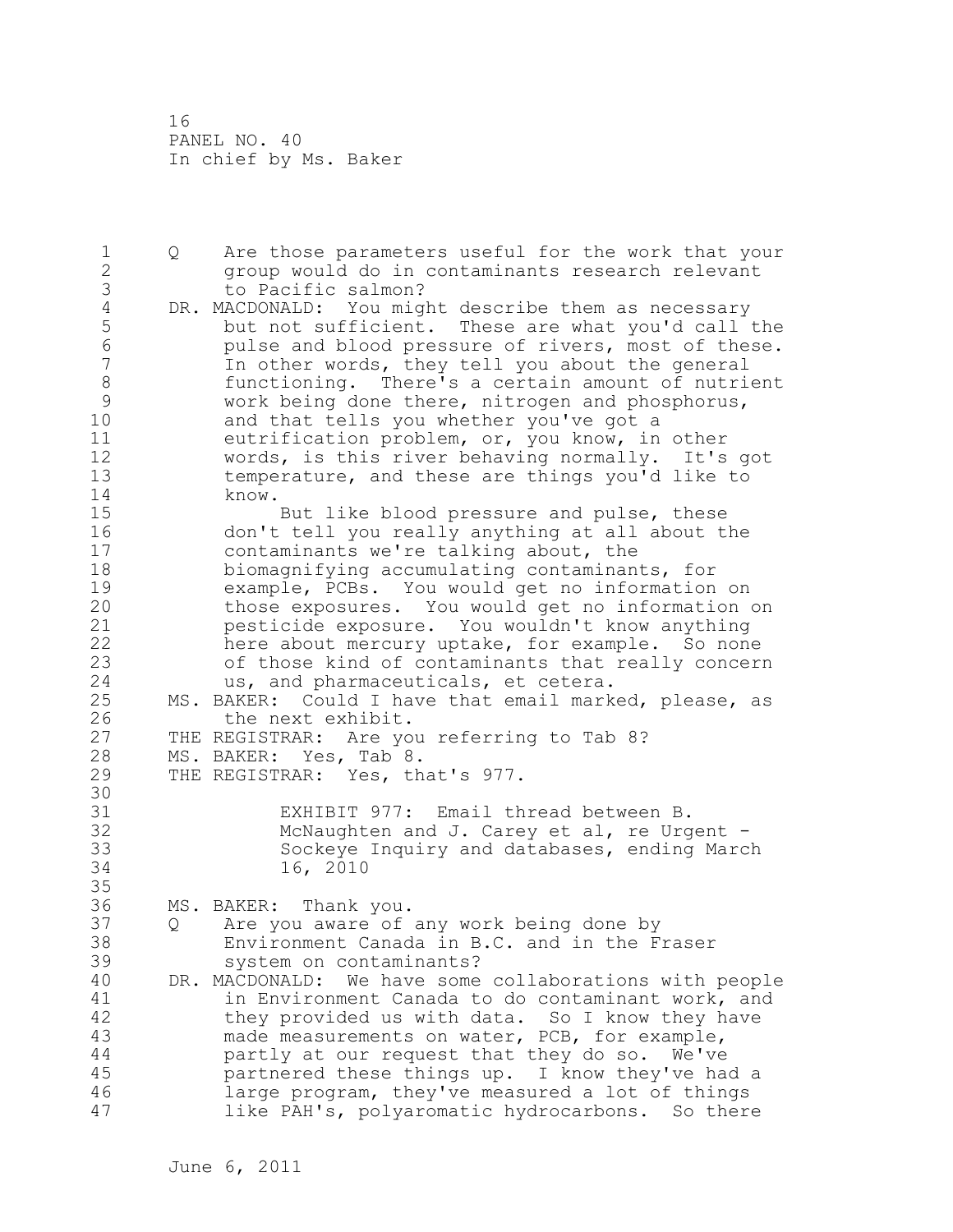| 1              |     | is some work being done in freshwater environment.  |
|----------------|-----|-----------------------------------------------------|
| $\overline{2}$ | Q   | Are you aware of a buoy that's monitoring water     |
| 3              |     | quality in the Fraser estuary?                      |
| 4              |     | DR. MACDONALD:<br>Yes.                              |
| 5              | Q   | And do you know what that is, what it's             |
| 6              |     | monitoring?                                         |
| 7              |     | DR. MACDONALD: I don't remember the exact shopping  |
| $\,8\,$        |     | list.                                               |
| $\mathsf 9$    | Q   | This is something that your group has used in       |
| 10             |     | their work?                                         |
| 11             |     | DR. MACDONALD: We might use it, again as background |
| 12             |     | information, the same as we'd use this, but it      |
| 13             |     | wouldn't really help us with the contaminant        |
| 14             |     | business. It's not a way that you can do PCBs or    |
| 15             |     | pesticides or other contaminants of interest.       |
| 16             | Q   | Is there any agreements right now between           |
| 17             |     | Environment Canada and DFO on monitoring in the     |
| 18             |     | Fraser system that you're aware of?                 |
| 19             |     | DR. MACDONALD: None that I'm aware of.              |
| 20             | Q   | I'm just going back to the toxics program and the   |
| 21             |     | refocusing of that program in 2005. Toxicology      |
| 22             |     | remained with DFO, toxicology of contaminants on    |
| 23             |     | fish; is that right?                                |
| 24             | DR. | MACDONALD: That's correct.                          |
| 25             | Q   | Okay. And is that toxicology work sufficient to     |
| 26             |     | provide advice for regulators on contaminants?      |
| 27             |     | DR. MACDONALD: No. You could provide some advice.   |
| 28             |     | For example, if you found certain contaminants      |
| 29             |     | passing toxic thresholds, you might red flag those  |
| 30             |     | and write a briefing note to your management and    |
| 31             |     | say "We've got a concern with PCBs." You would      |
| 32             |     | really be not able to say why you had that.         |
| 33             | Q   | What about this -- we've heard before in these      |
| 34             |     | hearings about L50 tests, lethality tests. Are      |
| 35             |     | those appropriate for migratory fish?               |
| 36             | DR. | MACDONALD: Well, it depends on the context of the   |
| 37             |     | question. The L50 tests, or these toxicity tests    |
| 38             |     | are what I -- I'm not a toxicologist, and I should  |
| 39             |     | be very clear about that, but I call them a belly-  |
| 40             |     | upness kind of test: does this kill the fish.       |
| 41             |     | The contaminants that we're talking about, and the  |
| 42             |     | stresses on fish themselves in their lifecycles,    |
| 43             |     | isn't really about belly-upness. I mean, I think    |
| 44             |     | we know very well when we have a spill of           |
| 45             |     | something and we kill a lot of fish. We've seen     |
| 46             |     | that and that was certainly something we saw a lot  |
| 47             |     | more of in the 1950s and '60s, and we understand    |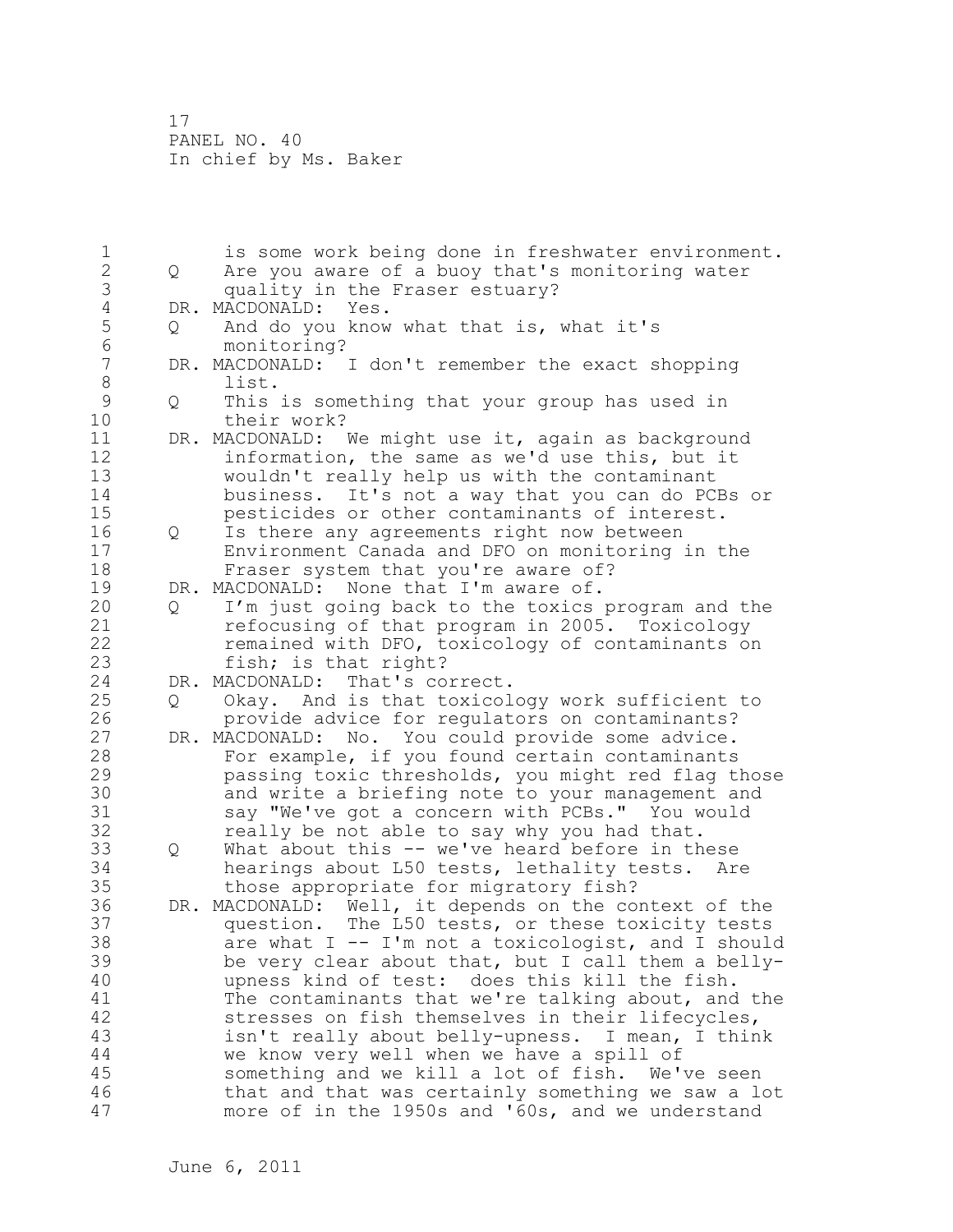1 that pretty well.<br>2 What we're t 2 What we're talking about here is sub-lethal 3 effects, things that affect endocrine development,<br>4 that affect immediate immune function, affect 4 that affect immediate immune function, affect<br>5 0lfaction, for fish, and these are very subtl 5 olfaction, for fish, and these are very subtle.<br>6 They fly under the death radar. You're not goi 6 They fly under the death radar. You're not going 7 to see them show up in an L50. And yet they may<br>8 be every bit as risky for the fish and their 8 be every bit as risky for the fish and their<br>9 1ifecycle as these things that kill them on 9 1ifecycle as these things that kill them on the<br>10 spot. What happens, and we have one case from 10 spot. What happens, and we have one case from New<br>11 Brunswick, well, some research done by Wayne 11 Brunswick, well, some research done by Wayne<br>12 Fairchild, that showed exposure to nonvlphen 12 Fairchild, that showed exposure to nonylphenol in<br>13 the river didn't kill the fish outright. They 13 the river didn't kill the fish outright. They<br>14 went out to sea. They just did not come back. 14 went out to sea. They just did not come back.<br>15 0 And was that research that you're referring to 15 Q And was that research that you're referring to,<br>16 did that have a requlatory impact ultimately? 16 did that have a regulatory impact ultimately?<br>17 DR. MACDONALD: Yes, I think it did. I mean, the 17 DR. MACDONALD: Yes, I think it did. I mean, the -- it<br>18 was a very nice piece of science work, and I think 18 was a very nice piece of science work, and I think<br>19 they learned a lot out of that. And of course 19 they learned a lot out of that. And of course<br>20 they realized that the nonylphenol, which was 20 they realized that the nonylphenol, which was<br>21 actually not the pesticide, it just carried t 21 actually not the pesticide, it just carried the<br>22 besticide, was something that they would not wa 22 **pesticide, was something that they would not want**<br>23 to be spraving in the drainage basins at sensitiv to be spraying in the drainage basins at sensitive 24 times in salmon habitat.<br>25 0 Does the toxicology work 25 Q Does the toxicology work that is now being done by<br>26 Fisheries and Oceans address the cumulative 26 Fisheries and Oceans address the cumulative<br>27 effects of contaminants or non-lethal, sub-27 effects of contaminants or non-lethal, sub-lethal<br>28 effects of contaminants? 28 effects of contaminants?<br>29 DR. MACDONALD: Could vou cla 29 DR. MACDONALD: Could you clarify what you mean by 30 "cumulative"? 31 Q Does it address the effect of multiple 32 contaminants being received by fish or 33 contaminants being received over various stages of the lifecycle of the fish? 35 DR. MACDONALD: No, it does not do that. And these are 36 very difficult topics, but -- and are really the<br>37 bopics at the heart of whether or not these 37 topics at the heart of whether or not these<br>38 contaminants have an effect. But, no, we de 38 contaminants have an effect. But, no, we don't.<br>39 0 Dr. Talbot, you've been sitting there without a 39 Q Dr. Talbot, you've been sitting there without a<br>40 duestion to answer, so I'm going to throw a 40 question to answer, so I'm going to throw a 41 question your way now. Do toxic chemical and<br>42 contaminant scientists or managers within 42 contaminant scientists or managers within<br>43 Environment Canada sit down with their Fi Environment Canada sit down with their Fisheries 44 and Oceans counterparts to discuss what work Environment Canada is going to be doing on 46 contaminants, and what work Fisheries and Oceans<br>47 is going to be doing? is going to be doing?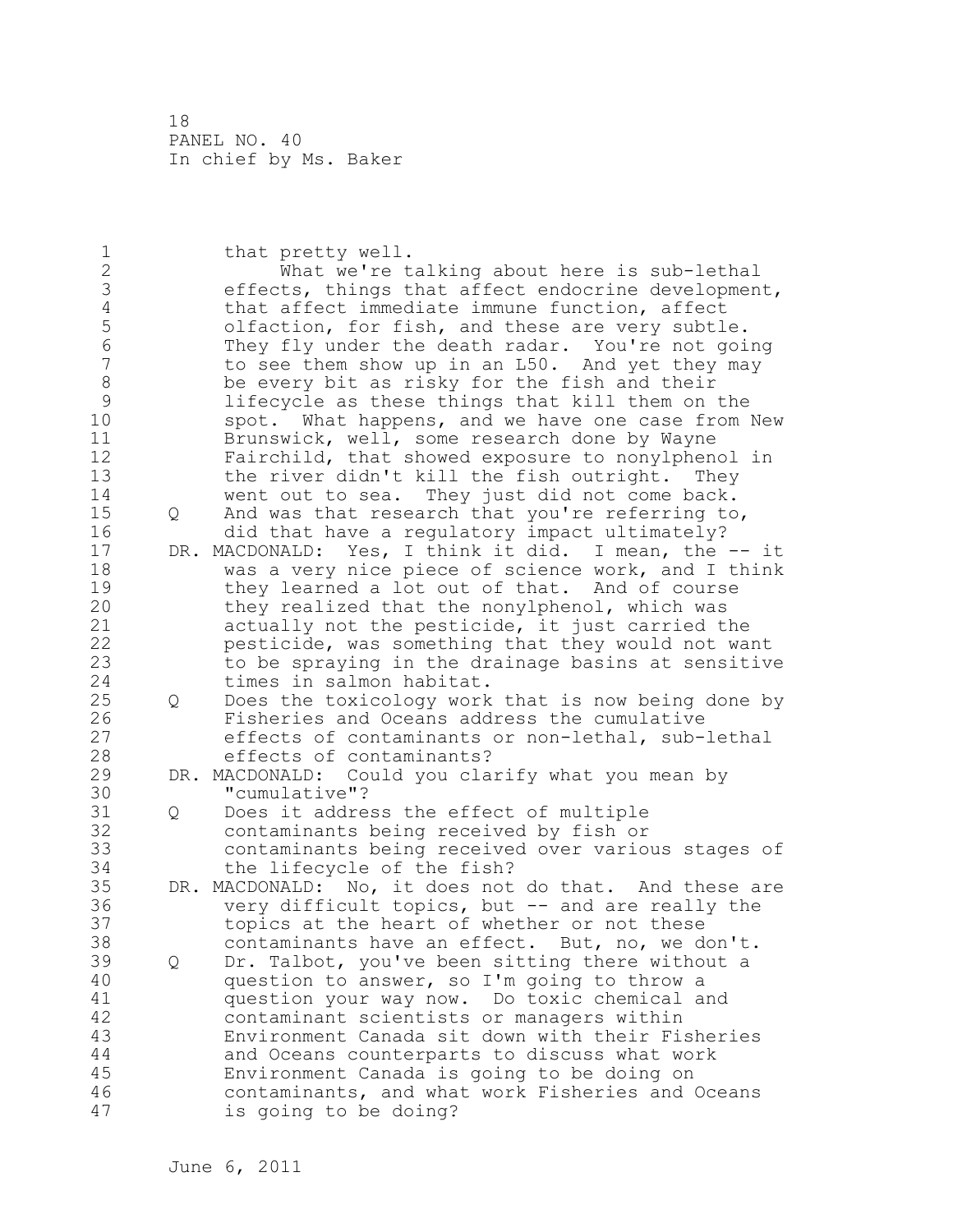1 DR. TALBOT: Yeah, not to my knowledge. The<br>2 communication on work planning is more 2 communication on work planning is more ad hoc,<br>3 where either managers that have an issue in 3 where either managers that have an issue in<br>4 common, or scientists have an issue in common 4 common, or scientists have an issue in common will 5 6 6 come together and will discuss how to work on a<br>5 6 5 specific issue, how to collaborate. But to my 6 specific issue, how to collaborate. But to my 7 knowledge there's no formal process to do that 8 between DFO and EC.<br>9 0 And, Dr. Macdonald, 9 Q And, Dr. Macdonald, do you have any different<br>10 berspective on that? 10 perspective on that?<br>11 DR. MACDONALD: My perspe 11 DR. MACDONALD: My perspective would be more at the<br>12 Scientific level, and again the word "ad hoc" 12 scientific level, and again the word "ad hoc"<br>13 would come up. 13 would come up.<br>14 0 And. Dr. Macdo 14 Q And, Dr. Macdonald, is there a coordinated<br>15 approach within Environment Canada as to wo 15 approach within Environment Canada as to work 16 being done that's relevant to fish health in the<br>17 Bacific, just to bring it closer to home here. 17 Pacific, just to bring it closer to home here.<br>18 DR. MACDONALD: Not that I'm aware of. We collabor 18 DR. MACDONALD: Not that I'm aware of. We collaborate<br>19 with them, as I said, on an ad hoc basis, and some 19 with them, as I said, on an ad hoc basis, and some<br>20 work we've done together with people, with 20 work we've done together with people, with<br>21 scientists in Environment Canada, based on 21 3 scientists in Environment Canada, based on<br>22 5 1 1 1 22 5 1 22 5 23 24 25 26 27 27 28 29 29 20 21 22 22 23 24 25 26 26 27 28 28 28 28 28 28 28 28 28 28 22 programs, the Fraser River Action Plan was one such, but it's not an organized thing. 24 Q Now, your section, Marine Environmental Quality<br>25 Section in B.C. does provide some science advic 25 Section in B.C. does provide some science advice<br>26 6 0 0 00 on taminants that affect Pacific salmon still 26 on contaminants that affect Pacific salmon still;<br>27 is that right? 27 is that right? 28 DR. MACDONALD: That is correct.<br>29 0 And if that work stopped be 29 Q and if that work stopped being done by your<br>30 Section, is there another branch within Can 30 section, is there another branch within Canada or 31 Department within Canada that would pick up that 32 work?<br>33 DR. MACDON. 33 DR. MACDONALD: None that I know of.<br>34 0 Dr. Talbot, is it work that you Dr. Talbot, is it work that you think would be 35 picked up by Environment Canada? 36 DR. TALBOT: Could you repeat the whole question just 37 so to be clear.<br>38 Q Sure. I was as 38 Q Sure. I was asking Dr. Macdonald if his section, 39 the Marine Environmental Quality Section stopped<br>40 doing the science advice on contaminants work 40 doing the science advice on contaminants work 41 **1** relevant to Pacific salmon that it's presently<br>42 doing, if that worked stopped being done by the 42 doing, if that worked stopped being done by the<br>43 Department of Fisheries and Oceans here in B.C. Department of Fisheries and Oceans here in B.C., 44 would it be picked up by your Department anywhere in Canada?<br>DR. TALBOT: Li 46 DR. TALBOT: Likely not. The work that we do tends to<br>47 focus more on contaminants and their potential focus more on contaminants and their potential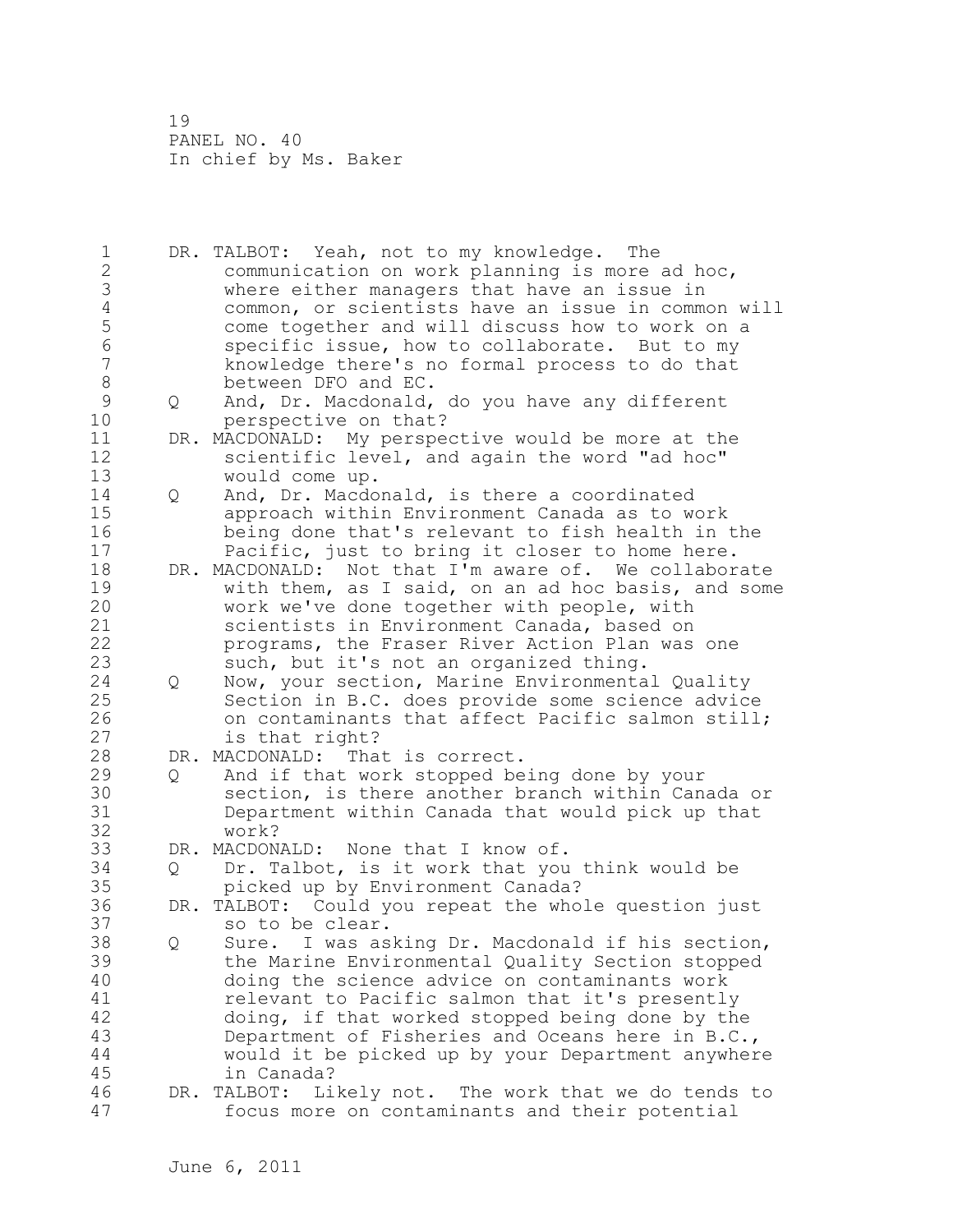1 risks to the environment. We don't really focus<br>2 0n a species, such as a salmon, and particularly 2 on a species, such as a salmon, and particularly<br>3 0 0 0 11 not if they're in the ocean. It's not strictly 3 not if they're in the ocean. It's not strictly<br>4 part of our mandate. So for us to pick up this 4 part of our mandate. So for us to pick up this<br>5 kind of work, we would really have to go back, 5 kind of work, we would really have to go back, up<br>6 to a policy level discussion and determine if that 6 to a policy level discussion and determine if that 7 becomes an issue for Environment Canada to get 8 involved in. At this point it's considered to be<br>9 a DFO mandate issue within Environment Canada. 9 a DFO mandate issue within Environment Canada.<br>10 0 Thank you. Dr. Macdonald, at Tab 11 of the 10 Q Thank you. Dr. Macdonald, at Tab 11 of the 11 materials, there's an email from Peter Ross to<br>12 Jocelyne Hellou, Who is that, Jocelyne Hellou 12 Jocelyne Hellou. Who is that, Jocelyne Hellou? 13 DR. MACDONALD: Jocelyne Hellou is a research scientist<br>14 at the Bedford Institute of Oceanography. She 14 at the Bedford Institute of Oceanography. She<br>15 works very much on toxicity and metabolic path 15 works very much on toxicity and metabolic pathways<br>16 of organic compounds, polyaromatic hydrocarbons is 16 of organic compounds, polyaromatic hydrocarbons is<br>17 one such, but she also works with organochlorines. one such, but she also works with organochlorines. 18 Q Okay. If you move to the second page of this<br>19 email, this is a correspondence between her a 19 email, this is a correspondence between her and<br>20 eter Ross, and it's outlining some of the 20 Peter Ross, and it's outlining some of the<br>21 difficulties in understanding which Depart 21 difficulties in understanding which Department is<br>22 doing what research. And if you see, almost at 22 doing what research. And if you see, almost at<br>23 the bottom of the page that you see on your scre the bottom of the page that you see on your screen 24 there - stop moving the screen - okay. Let me<br>25 count off again, four bullets up or so, there 25 count off again, four bullets up or so, there it<br>26 savs: says:  $\begin{array}{c} 27 \\ 28 \end{array}$ 28 - There has been no clarification between DFO<br>29 - The and IEnvironment Canadal as to which agency 29 and [Environment Canada] as to which agency 30 is responsible for conducting<br>31 contaminant/effects work in a 31 contaminant/effects work in aquatic/marine 32 environments, such that no agency presently<br>33 admits responsibility for this activity. admits responsibility for this activity. 34<br>35 35 And that, I take it, you would agree with that?<br>36 DR. MACDONALD: Yeah, I would agree with that view. 36 DR. MACDONALD: Yeah, I would agree with that view. 37 Q And, Dr. Talbot, is that also something you would 38 agree with?<br>39 DR. TALBOT: I think 39 DR. TALBOT: I think there's a lot of subtlety here.<br>40 It's difficult. It depends what they mean by 40 It's difficult. It depends what they mean by<br>41 This activity". I'm not familiar with the enu 41 This activity". I'm not familiar with the email.<br>42 I would have to look at it fairly carefully. But 42 I would have to look at it fairly carefully. But<br>43 we do have a prioritization process for our work, we do have a prioritization process for our work, 44 and that prioritization process might include some of the work, you know, that would concern sockeye 46 10 in the Fraser River in a broad sense.<br>47 20 Particularly with respect to contamin Particularly with respect to contaminants of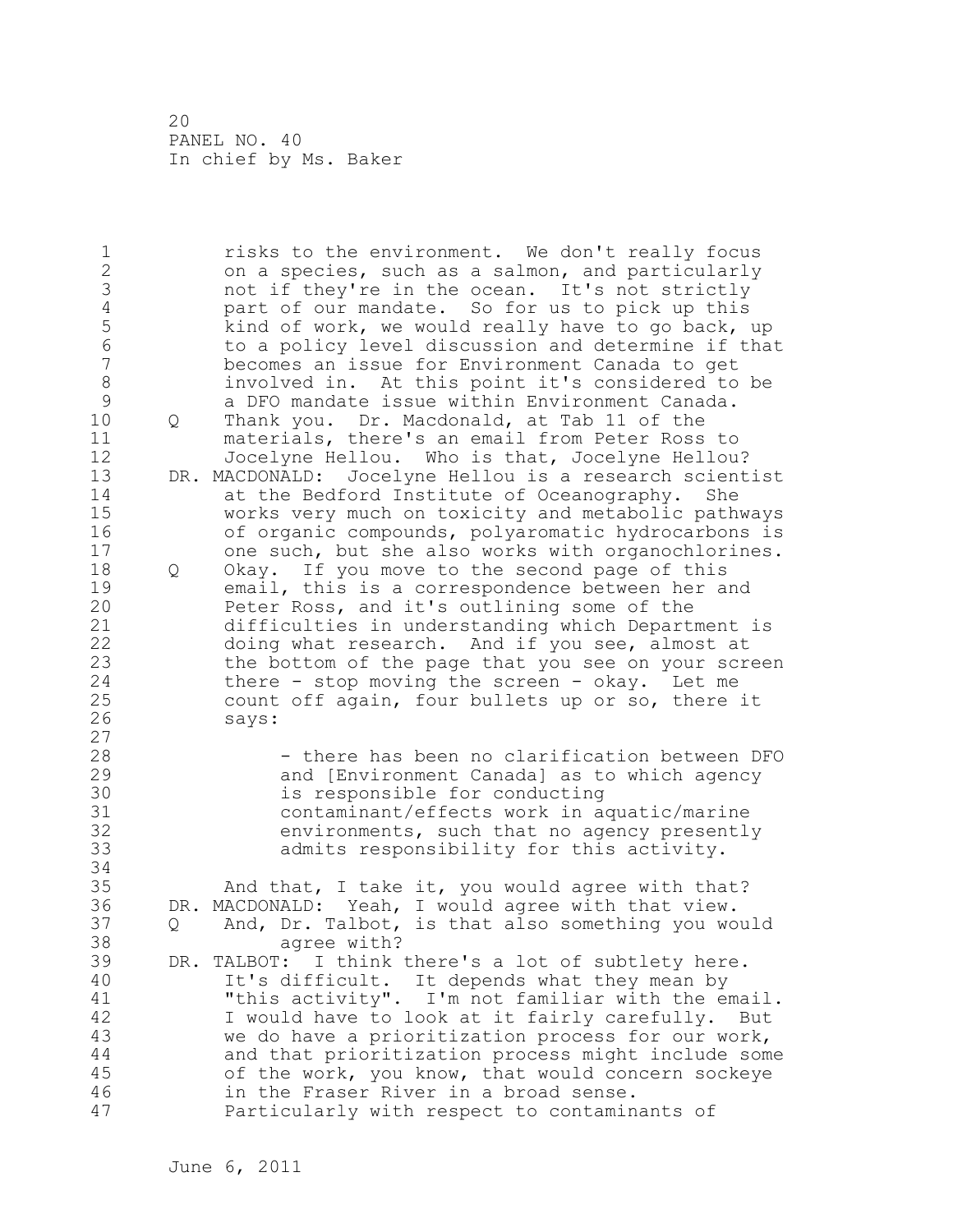1 interest for the discussion, or conditions under 2 which those contaminants are found in the<br>3 environment and their sources. 3 environment and their sources.<br>4 Q What about in the marine envir 4 Q What about in the marine environment?<br>5 DR. TALBOT: The marine environment we wou 5 DR. TALBOT: The marine environment we would -- again<br>6 We do some work, it's of limited jurisdiction, or 6 we do some work, it's of limited jurisdiction, or 7 it's limited capacity right now, simply because of<br>8 availability of funding to do that. 8 availability of funding to do that.<br>9 MS. BAKER: Could I have that marked, pl 9 MS. BAKER: Could I have that marked, please, as the next exhibit. 10 next exhibit.<br>11 THE REGISTRAR: Ex THE REGISTRAR: Exhibit 978.  $\begin{array}{c} 12 \\ 13 \end{array}$ 13 EXHIBIT 978: Email thread between J. Hellou 14 and P. Ross et al, re Cohesion, ending<br>15 Movember 7, 2008 November 7, 2008  $\frac{16}{17}$ 17 MS. BAKER:<br>18 0 If I 18 Q If I could ask you to turn to Tab 13, it's another 19 email with Jocelyne Hellou. It's from you, Dr.<br>20 Macdonald, to her. And you'll see the embedded 20 Macdonald, to her. And you'll see the embedded<br>21 email which is from her to Robin Brown and you's 21 email which is from her to Robin Brown and you're<br>22 copied on it, and she savs here in the second 22 copied on it, and she says here in the second<br>23 baragraph: paragraph:  $\frac{24}{25}$ 25 Government research should also be 26 **preventive, discover potential problems**<br>27 **before they arise.** This is what the ha 27 before they arise. This is what the handful<br>28 of "toxic chemicals" researcher should be 28 of "toxic chemicals" researcher should be<br>29 funded to do. I will let vou decide if we 29 funded to do. I will let you decide if we 30 should have an exchange about that. Robie<br>31 was going to but seems to have changed his 31 was going to but seems to have changed his mind it seems. 33<br>34 And then you respond and you identify that you're: 35<br>36 36 ...still a strong supporter of a healthy 37 contaminants program within DFO both in terms 38 of analytical skill and ability to focus on<br>39 and leading issues of importance to fish. leading issues of importance to fish. 40 41 Can you explain what that dialogue is referencing?<br>42 DR. MACDONALD: Well, I think at this time, this is 42 DR. MACDONALD: Well, I think at this time, this is<br>43 written in 2009 here, we had had this toxic 43 written in 2009 here, we had had this toxic<br>44 chemicals review and we had been tasked to 44 chemicals review and we had been tasked to produce white papers, and we had produced those and they 46 had gone up the system. The money had disappeared<br>47 from DFO and the contaminant people working in the from DFO and the contaminant people working in the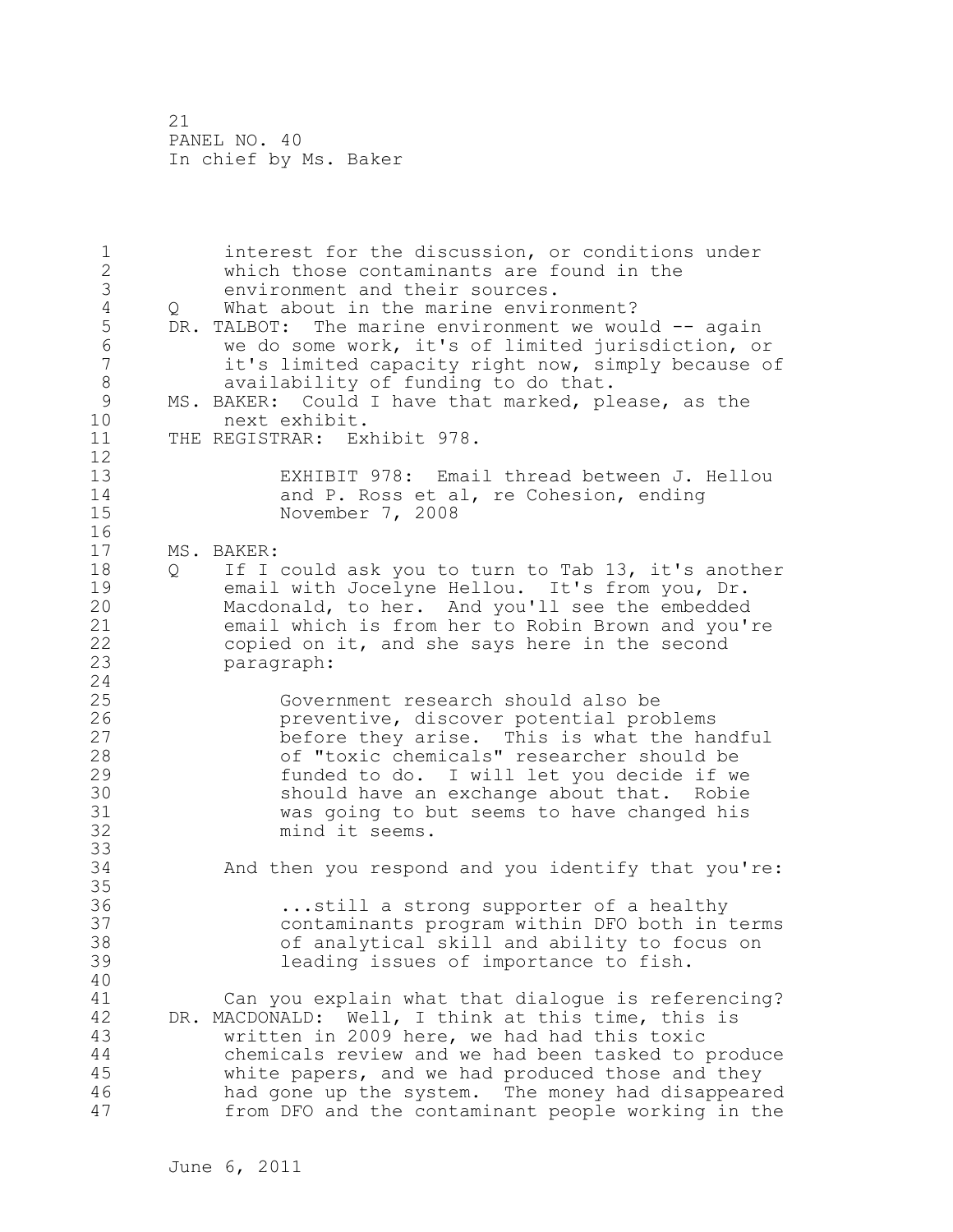1 system here felt abandoned, I mean, they did. And<br>2 emails like this came to me to sav, you know, 2 emails like this came to me to say, you know,<br>3 what's happening here, what are we supposed t 3 what's happening here, what are we supposed to do?<br>4 And basically the mandate was it's toxic 4 And basically the mandate was it's toxic<br>5 chemicals, go find its toxic effects and 5 chemicals, go find its toxic effects and find your 6 own money. 7 So there was a bit of a groundswell to say 8 it's not unlike the mice that were looking around<br>9 for somebody to tie a bell on the cat. And what 9 for somebody to tie a bell on the cat. And what 10 they felt was that somebody should go to a high<br>11 devel in Ottawa and raise this issue. In other 11 level in Ottawa and raise this issue. In other<br>12 words, Wendy Watson-Wright, you know, the ADM, 12 words, Wendy Watson-Wright, you know, the ADM, or<br>13 at that level, and sav, "We have a contaminant 13 at that level, and say, "We have a contaminant<br>14 community. They've got a history of expertise 14 community. They've got a history of expertise.<br>15 We've asked them to turn a corner, and they're 15 We've asked them to turn a corner, and they're<br>16 floundering a bit because they need some 16 floundering a bit because they need some<br>17 direction, and maybe we, you know, is mo 17 direction, and maybe we, you know, is money going<br>18 to come back as was not promised, but at least 18 to come back as was not promised, but at least<br>19 that was a conclusion that was possible, but t 19 that was a conclusion that was possible, but there<br>20 was a lack of communication downward on it, to the 20 was a lack of communication downward on it, to the<br>21 various players." 21 various players."<br>22 And so as the 22 And so as the person that would perhaps face<br>23 this problem, I got selected for a number of 23 this problem, I got selected for a number of<br>24 reasons, one of which is I'm a senior, anoth 24 reasons, one of which is I'm a senior, another of<br>25 which is which I'm so senior that I'm retireable, 25 which is which I'm so senior that I'm retireable,<br>26 so that if I got in trouble it wouldn't matter, 26 so that if I got in trouble it wouldn't matter,<br>27 and I was perfectly happy to do that. But as I 27 and I was perfectly happy to do that. But as I<br>28 hoted here, I think timing was important, and w 28 128 noted here, I think timing was important, and we<br>29 were going through a new budget right at that 29 were going through a new budget right at that<br>30 time, and I said, "You know, this -- manageme 30 time, and I said, "You know, this -- management's<br>31 opt a lot more on its plate than this. And we 31 got a lot more on its plate than this. And we<br>32 want to come out with a well-phrased, well-32 want to come out with a well-phrased, well-<br>33 formulated question to them." I also didn' 33 formulated question to them." I also didn't want<br>34 to just give my opinion on this. I had 34 to just give my opinion on this. I had<br>35 communications with people when I was a 35 communications with people when I was at meetings 36 and that, and said that this is a community thing<br>37 and I expect everybody would contribute to this 37 and I expect everybody would contribute to this<br>38 conversation, and I would be willing to take ou 38 conversation, and I would be willing to take our 39 community view in a respectful conversation with<br>40 management and see where got with it. 40 management and see where got with it.<br>41 O And what ultimately happened? 41 Q And what ultimately happened?<br>42 DR. MACDONALD: Wendy took a job o 42 DR. MACDONALD: Wendy took a job over in France, I<br>43 think. Nothing happened on it. think. Nothing happened on it. 44 Q Yes.<br>45 DR. TALBO DR. TALBOT: Yeah, if I can jut add very briefly to 46 that. We have to be fairly careful with these<br>47 https: Scientists, when there are kinds of emails. Scientists, when there are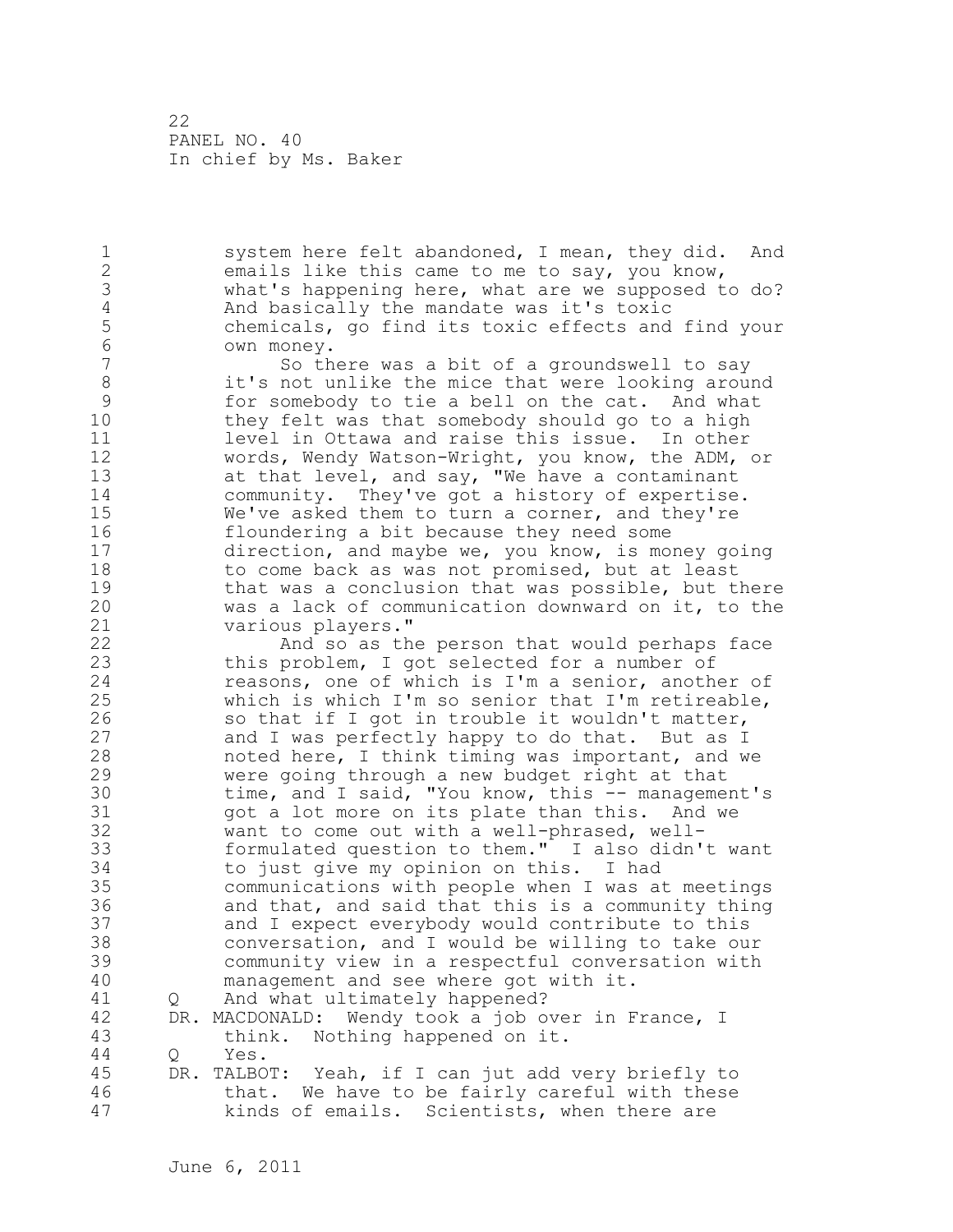1 changes to priorities and as programs are<br>2 maturing, sometimes their sources of fund 2 maturing, sometimes their sources of funding or 3 their directions will change, and there's always a<br>4 hatural reaction of pushing back and saying, 4 matural reaction of pushing back and saying,<br>5 Well, my work is extremely important." And 5 "Well, my work is extremely important." And a lot<br>6 of these emails occur when there's a transitions 6 of these emails occur when there's a transitions 7 phase, you know, as programs mature. And some of 7<br>8 these are questions to management. While the 8 these are questions to management. While the<br>9 prioritization, and I think we're probably ta 9 prioritization, and I think we're probably talking<br>10 -- I'll be talking about that maybe a little bit 10 -- I'll be talking about that maybe a little bit<br>11 11 ater on, prioritization is both a top-down and 11 later on, prioritization is both a top-down and a<br>12 bottom-up approach, where we have -- where 12 bottom-up approach, where we have -- where<br>13 management will determine what the priorit 13 management will determine what the priorities are 14 for programs and direct its scientists to focus on 15 those.<br>16 Q Thank 16 Q Thank you. So I have just a few more questions<br>17 for Dr. Macdonald, and then I am going to be 17 for Dr. Macdonald, and then I am going to be<br>18 moving on to Dr. Talbot -- or, sorry, yes. 18 moving on to Dr. Talbot -- or, sorry, yes. I<br>19 should mark that as the next exhibit. 19 should mark that as the next exhibit.<br>20 THE REGISTRAR: Exhibit 979. THE REGISTRAR: Exhibit 979.  $\frac{21}{22}$ 22 EXHIBIT 979: Email thread between R. 23 Macdonald and J. Hellou et al, re Environment<br>24 Canada ban on DecaPBDE - NOAA Concerns, 24 Canada ban on DecaPBDE - NOAA Concerns, ending April 2, 2009  $\frac{26}{27}$ 27 MS. BAKER: Thank you.<br>28 0 Dr. Macdonald, is 28 Q Dr. Macdonald, is measurement of contaminants a<br>29 a useful thing in supporting ecosystem-based 29 useful thing in supporting ecosystem-based 30 management?<br>31 DR. MACDONALD: 31 DR. MACDONALD: I think it's certainly a necessary<br>32 tool, ves. 32 tool, yes.<br>33 0 Whv? 33 Q Why? 34 DR. MACDONALD: Contaminants have been shown to cause 35 ecosystem health problems. So if you're not 36 measuring them, you're missing a piece of your 37 ecosystem health.<br>38 Q And in your view, 38 Q And in your view, does Environment Canada have the<br>39 Gapacity to do contaminant fates and transport and 39 capacity to do contaminant fates and transport and<br>40 bathways work in relation to Pacific salmon? 40 **pathways work in relation to Pacific salmon?**<br>41 DR. MACDONALD: They haven't had the interest and 41 DR. MACDONALD: They haven't had the interest and I<br>42 don't think they have exactly the expertise to 42 don't think they have exactly the expertise to do<br>43 it. The expertise to do the marine side toxic it. The expertise to do the marine side toxic 44 chemical work really resided in DFO, in my view.<br>45 So I think it was a DFO specialty. So I think it was a DFO specialty. 46 Q And, Dr. Talbot, what's your view on that? Does Environment Canada have the capacity to do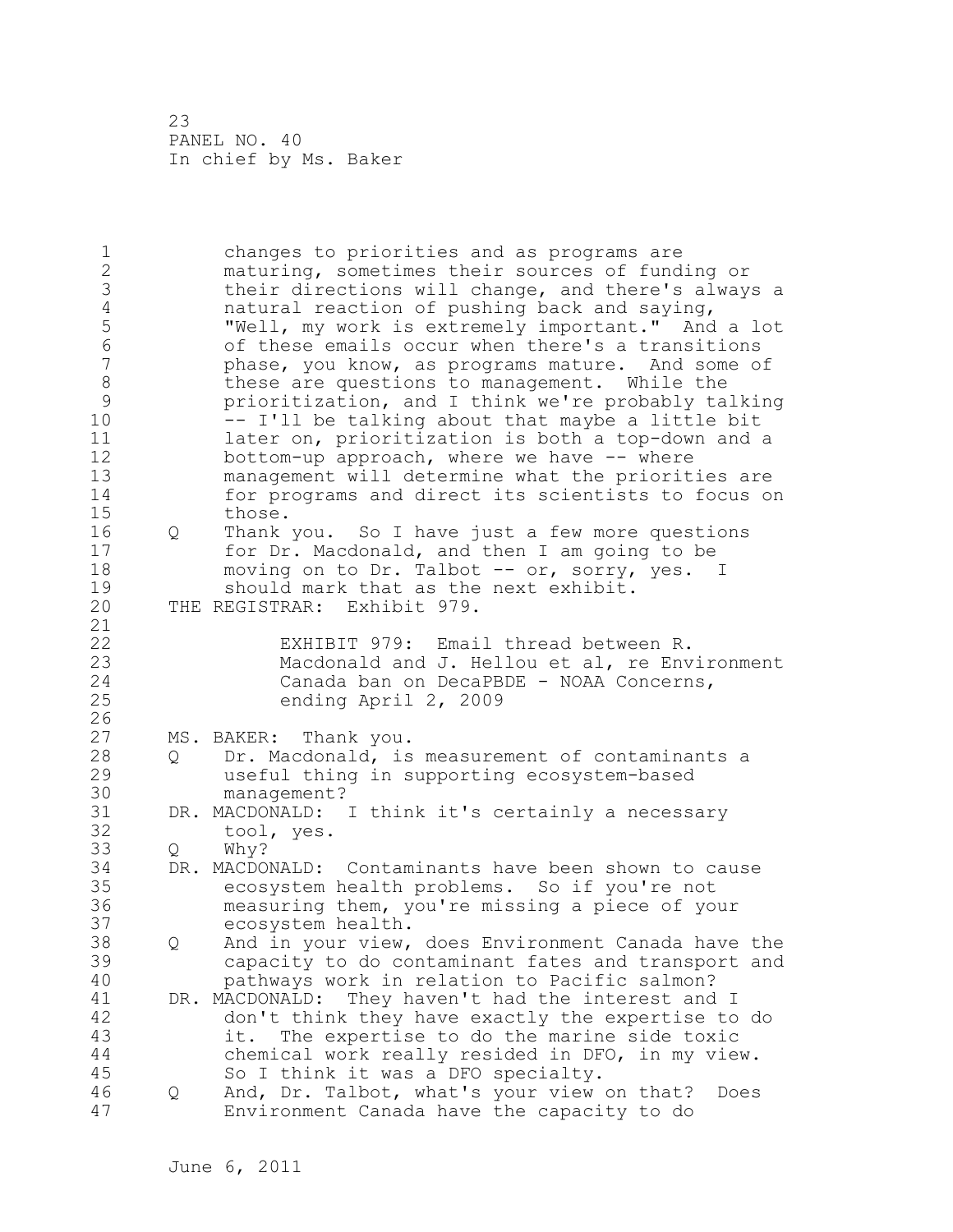| 1<br>$\overline{2}$ |     | contaminant fates and transport, pathways work in<br>relation to Pacific salmon?                        |
|---------------------|-----|---------------------------------------------------------------------------------------------------------|
| 3                   |     | DR. TALBOT: Environment Canada does have a substantial                                                  |
| $\sqrt{4}$          |     | capacity to do fate and transport research on                                                           |
| 5                   |     | contaminants, and we do, it's part of a central                                                         |
| 6                   |     | mandate of my division under Water Science and                                                          |
| $\overline{7}$      |     | Technology. We would be particularly capable of                                                         |
| $\,8\,$             |     | doing that type of work on freshwater fishes.<br>As                                                     |
| 9                   |     | the work concerns marine species, we don't have                                                         |
| 10<br>11            |     | the exact expertise, and we would have to develop<br>some expertise in this area where we would need to |
| 12                  |     | understand mode of action of contaminants in                                                            |
| 13                  |     | saltwater fishes. And that really hasn't been our                                                       |
| 14                  |     | mandate or our interest in the past.                                                                    |
| 15                  | Q   | And I guess I'll ask both of you, as well,                                                              |
| 16                  |     | starting with you, Dr. Macdonald, does Environment                                                      |
| 17                  |     | Canada have the capacity to do toxicology work on                                                       |
| 18                  |     | Pacific salmon, in your view?                                                                           |
| 19                  |     | DR. MACDONALD: They have capacity to do toxicology                                                      |
| 20                  |     | work because they do it, they have labs in                                                              |
| 21                  |     | Burlington, and they've done such work. They have                                                       |
| 22                  |     | not been doing it with Pacific salmon, and I                                                            |
| 23                  |     | think, given the expertise on genetics and other                                                        |
| 24                  |     | things on fish lives, on marine fish lives, which                                                       |
| 25                  |     | resides in DFO, if they did do it, they would be                                                        |
| 26<br>27            |     | better served to do it in collaboration with DFO                                                        |
| 28                  |     | scientists.<br>Including the scientists in your department?                                             |
| 29                  | Q   | DR. MACDONALD: Yes.                                                                                     |
| 30                  | Q   | Such as Peter Ross?                                                                                     |
| 31                  |     | DR. MACDONALD: Such as Peter Ross.                                                                      |
| 32                  | Q   | And, Dr. Talbot, do you have views on that? Does                                                        |
| 33                  |     | Environment Canada -- or do you want to add to                                                          |
| 34                  |     | what Robie Macdonald just said?                                                                         |
| 35                  | DR. | TALBOT: Yeah, Environment Canada, and especially                                                        |
| 36                  |     | Water Science and Technology, does have the                                                             |
| 37                  |     | expertise and a substantial amount of expertise on                                                      |
| 38                  |     | toxicology work for many living organisms, all the                                                      |
| 39                  |     | way from salmonids to very primitive forms of                                                           |
| 40                  |     | Again the work is $-$ the type of work that<br>life.                                                    |
| 41                  |     | we would be doing on Pacific salmon would be                                                            |
| 42<br>43            |     | somewhat outside of our mandate or interests at                                                         |
| 44                  |     | present, because of the responsibility for<br>anadromous fish relying on DFO, and this is the           |
| 45                  |     | way Environment Canada has interpreted the                                                              |
| 46                  |     | mandate.                                                                                                |
| 47                  |     | We would be capable of doing toxicological                                                              |
|                     |     |                                                                                                         |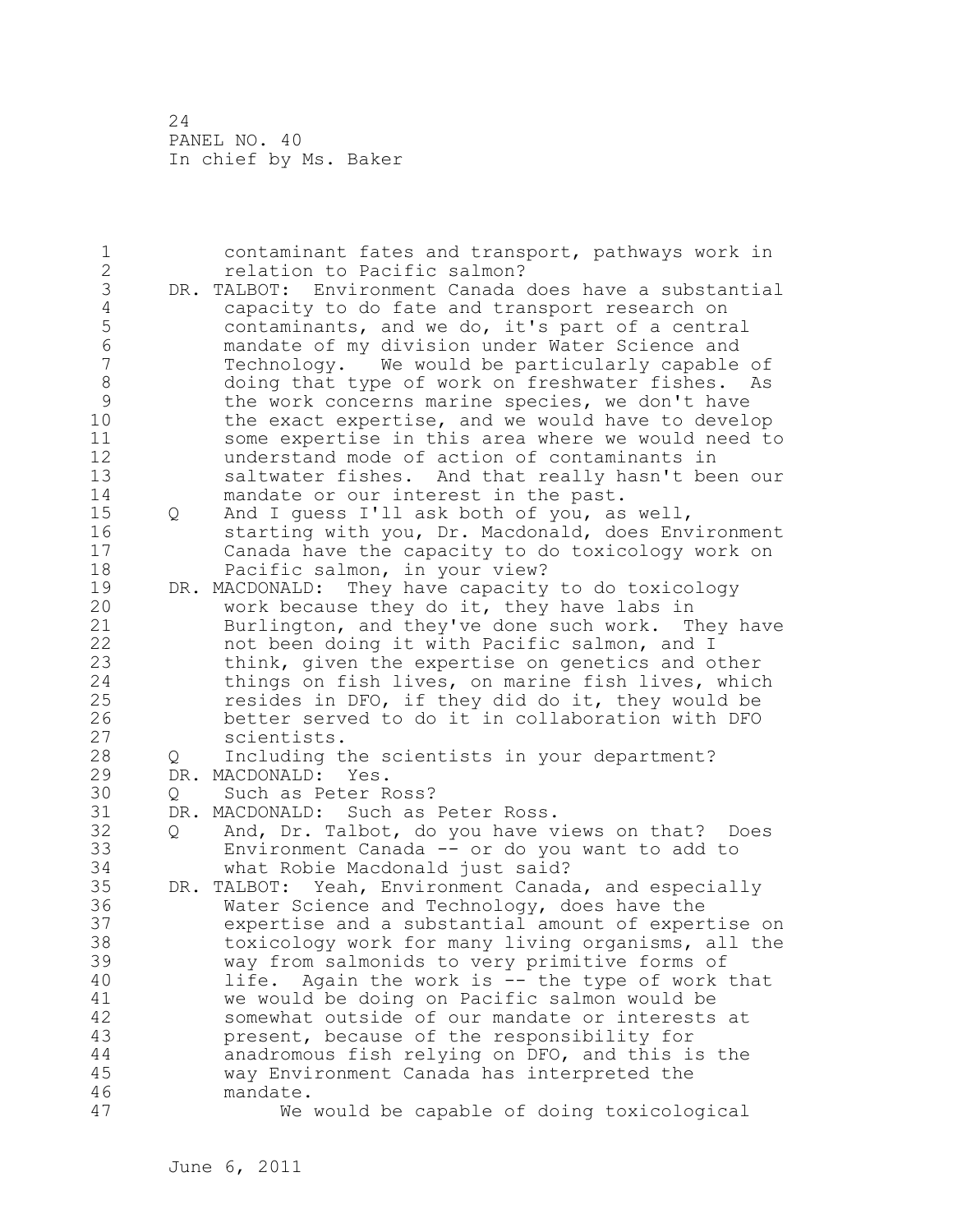1 work on many salmonids, particularly in freshwater<br>2 bhases. It would be more difficult for us in our 2 phases. It would be more difficult for us in our 3 -- given our expertise and our facilities to do<br>4 work on saltwater phases or saltwater fishes. 4 work on saltwater phases or saltwater fishes.<br>5 0 And what about -- we might have touched on th 5 Q And what about -- we might have touched on this 6 already, but maybe I'll just ask it to both of 7 you. Does Environment Canada have the capacity to 8 do research on non-point source contaminants in<br>9 marine systems. Dr. Talbot, I'll ask vou. 9 marine systems. Dr. Talbot, I'll ask you.<br>10 DR. TALBOT: We make in terms of our mandate, w 10 DR. TALBOT: We make in terms of our mandate, we do not<br>11 distinguish between contaminants that are from 11 distinguish between contaminants that are from 12 boint sources or non-point sources. We focus on<br>13 the fate, transport and presence and effects of 13 the fate, transport and presence and effects of<br>14 contaminants of point and non-point sources in: 14 contaminants of point and non-point sources in my<br>15 division on aquatic ecosystems. And we also work 15 division on aquatic ecosystems. And we also work<br>16 on the toxicity of the substances that might 16 on the toxicity of the substances that might<br>17 originate from non-point sources. So we hav 17 originate from non-point sources. So we have the 18 capacity and we have the mandate to do so. The<br>19 denotion is more what's the context for the wor 19 question is more what's the context for the work<br>20 in particular, because as we deal with non-point 20 in particular, because as we deal with non-point<br>21 sources, the work on the sources of the 21 sources, the work on the sources of the<br>22 contaminants, or how the contaminants a 22 contaminants, or how the contaminants are managed<br>23 is of a mixed jurisdiction at this point. is of a mixed jurisdiction at this point. 24 Q What about in the marine area. Does the answer<br>25 that you just gave apply to marine systems, as 25 that you just gave apply to marine systems, as<br>26 well? 26 well?<br>27 DR. TALBOT: 27 DR. TALBOT: It would also apply to the marine<br>28 The mariconment. We would do work, for examp 28 environment. We would do work, for example, on --<br>29 we could potentially do work on the presence of 29 we could potentially do work on the presence of 30 contaminants in marine systems and the transport.<br>31 For example, we do work on appearance of 31 For example, we do work on appearance of 32 32 contaminants in the Arctic as they are transported<br>33 through the atmosphere, or the ocean currents. 33 through the atmosphere, or the ocean currents.<br>34 But that is very limited amount of work, and i 34 But that is very limited amount of work, and it's<br>35 on the -- it's directed to the prioritization that 35 on the -- it's directed to the prioritization that<br>36 we would have in our specific programs, and our 36 we would have in our specific programs, and our<br>37 interests in those programs and to the level at 37 interests in those programs and to the level at<br>38 which we would want to be involved. Some of th 38 which we would want to be involved. Some of that<br>39 work is funded from external sources, such as the 39 work is funded from external sources, such as the 30 and the 40 and the 31 and the 31 and the 32 and 4-40 Arctic work is funded by Indian and -- 41 Q Northern Affairs?<br>42 DR. TALBOT: Yes, than 42 DR. TALBOT: Yes, thank you.<br>43 0 And how much of that ki 43 Q And how much of that kind of work is being done in 44 the Pacific Region by Environment Canada in the marine environment? 46 DR. TALBOT: To my knowledge there is no work of this nature.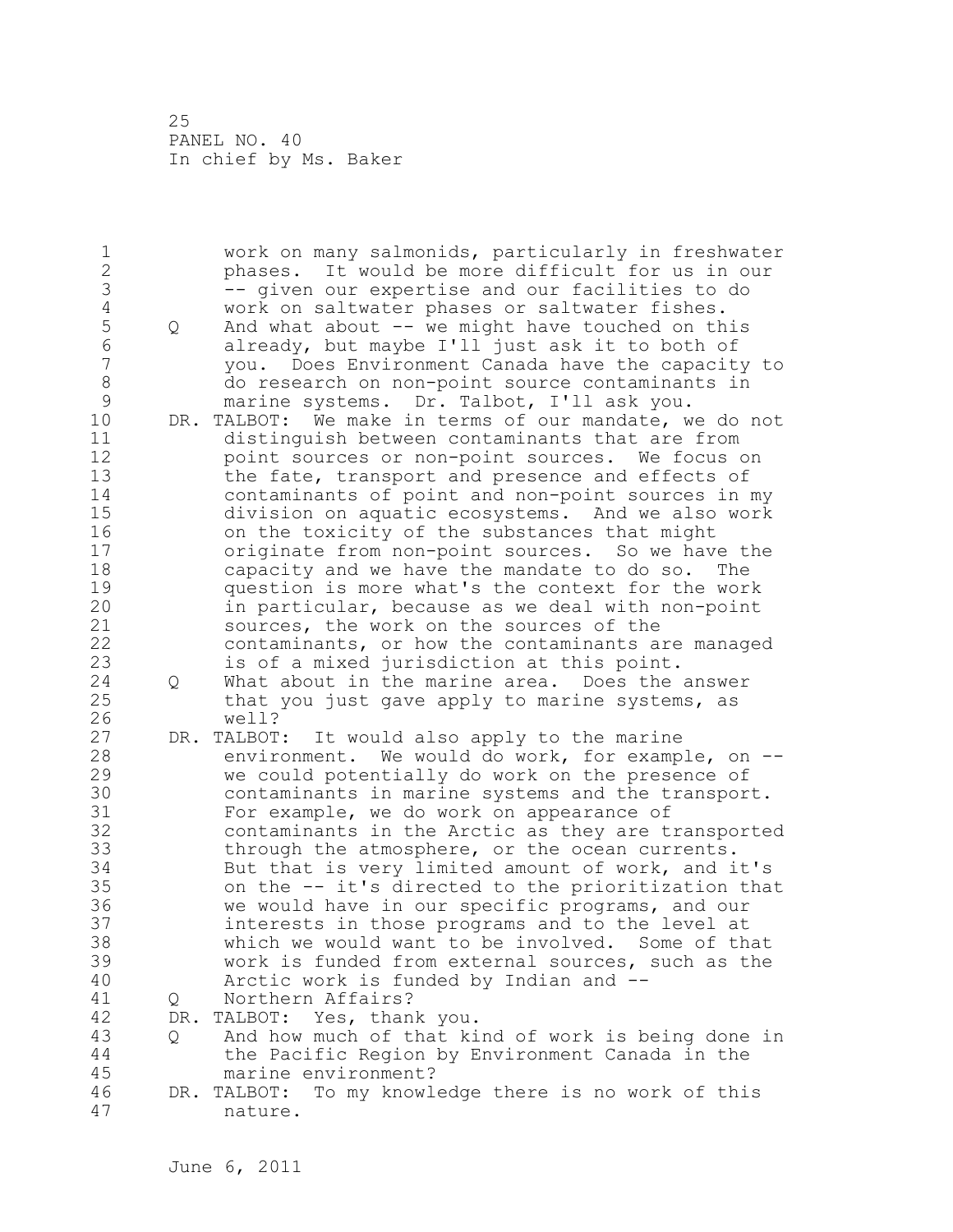1 Q You had mentioned earlier priority setting, and<br>2 1'd like to ask you now how is priority setting 2 I'd like to ask you now how is priority setting 3 done for Environment Canada research programs, Dr. 4 Talbot?<br>5 DR. TALBOT: 5 DR. TALBOT: Well, the prioritization of research, it<br>6 involves many steps. First is we obviously rise 6 involves many steps. First is we obviously rise 7 The mandate where our mandates originate from.<br>8 The and a substantial component of our mandate comes 8 And a substantial component of our mandate comes<br>9 from the *Canadian Environmental Protection Act.* 9 from the *Canadian Environmental Protection Act*, 10 Part 3 of the **Act**, which directs us to look at the<br>11 effects of contaminants on ecosystems and how 11 effects of contaminants on ecosystems and how<br>12 ecosystems alter the contaminants and their 12 ecosystems alter the contaminants and their<br>13 bersistence, bioavailability, and effects o 13 persistence, bioavailability, and effects on<br>14 1iving organisms. And we also do work on --14 living organisms. And we also do work on --<br>15 through Part 5 of the **CEPA,** the **Canadian** 15 through Part 5 of the *CEPA*, the *Canadian*  16 *Environmental Protection Act*, which directs us to 17 look at the toxicity of specific substances, as<br>18 identified by the risk assessment process which 18 identified by the risk assessment process which is 19 a confidential government program under the<br>20 Chemical Management Plan, to provide the ty 20 Chemical Management Plan, to provide the types of<br>21 information that risk assessments and requlators 21 information that risk assessments and regulators 22 heed to determine if a substance should be managed<br>23 https://www.as-a-toxic-substance-in-the-environment. as a toxic substance in the environment. 24 There's other *Acts*, as well, such as *Canada*  25 *Water Act*, which gives us broad responsibilities 26 under the Action Plan for Clean Water, and other<br>27 types of policies of that nature, specific 27 types of policies of that nature, specific<br>28 ecosystem programs to work on specific hot 28 ecosystem programs to work on specific hot spots<br>29 ecosystems, such as Lake Winnipeg or Lake Simcoe 29 ecosystems, such as Lake Winnipeg or Lake Simcoe,<br>30 or the Great Lakes, St. Lawrence ecosystem, for 30 or the Great Lakes, St. Lawrence ecosystem, for<br>31 example. And in those programs, we are to look 31 example. And in those programs, we are to look at<br>32 what are the factors that are causing ecosystems 32 what are the factors that are causing ecosystems 33 to be in decline and altered by contaminants or 34 multiple sources of pressures, in fact, not just<br>35 contaminants, but all stressors to the 35 contaminants, but all stressors to the 36 environment. And to develop an understanding of<br>37 how those ecosystems are affected, and eventuall 37 how those ecosystems are affected, and eventually<br>38 **houring provide information for compliance or requlatory** 38 provide information for compliance or regulatory activities. 40 Q And the ecosystems that you're referring to that<br>41 are prioritized right now, do any of those inclu 41 are prioritized right now, do any of those include<br>42 the Pacific region, where we would have sockeve 42 the Pacific region, where we would have sockeye<br>43 salmon moving through? salmon moving through? 44 DR. TALBOT: We don't have a Fraser River or Pacific Coast ecosystem program right now that allows us 46 to prioritize the work on Pacific salmon rivers<br>47 and streams. and streams.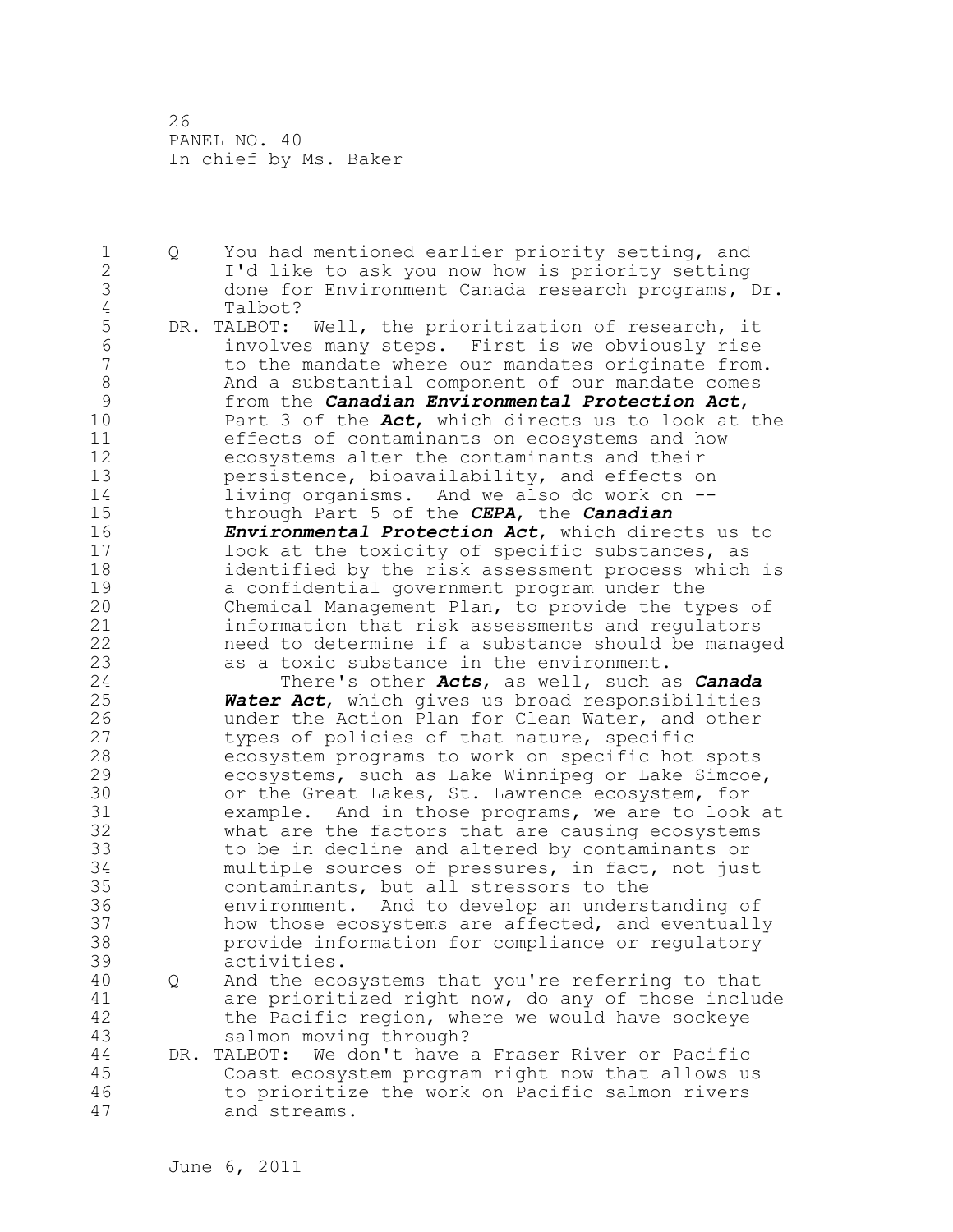1 Q Thank you. And Robie -- Dr. Macdonald, sorry, you<br>2 had something you wanted to add. 2 had something you wanted to add.<br>3 DR. MACDONALD: That's fine. You sug 3 DR. MACDONALD: That's fine. You suggested I would<br>4 comment on the earlier question about transpor 4 comment on the earlier question about transport.<br>5 0 Oh, I'm sorry, yes, I moved along. 5 Q Oh, I'm sorry, yes, I moved along.<br>6 DR. MACDONALD: Would vou like to repea 6 DR. MACDONALD: Would you like to repeat the question? 7 Q I think what I had asked was whether the<br>8 Thyironment Canada has the capacity to de 8 Environment Canada has the capacity to do research 9 on non-point source contaminants in the marine 10 system.<br>11 DR. MACDONAL 11 DR. MACDONALD: Right. My viewpoint is a bit<br>12 different. Environment Canada, in my as 12 different. Environment Canada, in my association<br>13 with them, has been a verv strong partner in 13 with them, has been a very strong partner in<br>14 atmospheric transport, and that has been 14 atmospheric transport, and that has been<br>15 definitely a huge focus for them. Any t. 15 definitely a huge focus for them. Any time I've<br>16 wanted advice or written a review paper on 16 wanted advice or written a review paper on<br>17 transport systems, I've gotten Environment 17 transport systems, I've gotten Environment Canada<br>18 scientists to help me with the atmosphere. 18 scientists to help me with the atmosphere.<br>19 19 10 In the marine system, they are much w 19 19 In the marine system, they are much weaker,<br>20 and basically when it comes to reviews and 20 and basically when it comes to reviews and<br>21 whatever, it's the other way around, and I 21 whatever, it's the other way around, and I have<br>22 been asked numerous times on assessments to 22 been asked numerous times on assessments to<br>23 been asked numerous times on assessments to 23 provide the marine transport context. That's both<br>24 in the Arctic and the Pacific. Virtually all of 24 11 in the Arctic and the Pacific. Virtually all of<br>25 the marine transport knowledge we have that come 25 the marine transport knowledge we have that comes<br>26 out of the Arctic Ocean is DFO on the NCP side of 26 out of the Arctic Ocean is DFO on the NCP side of<br>27 things. It's either work that I've done, or John 27 things. It's either work that I've done, or John<br>28 Smith at Bedford Institute. 28 Smith at Bedford Institute.<br>29 MS. BAKER: Mr. Commissioner, we 29 MS. BAKER: Mr. Commissioner, we could take the morning<br>30 break now. I've only got a few. maybe 15 minutes 30 break now. I've only got a few, maybe 15 minutes 31 left of this panel.<br>32 THE COMMISSIONER: Thank you. 32 THE COMMISSIONER:<br>33 THE REGISTRAR: The 33 THE REGISTRAR: The hearing will now recess for 15 minutes. 35<br>36 36 (PROCEEDINGS ADJOURNED FOR MORNING RECESS) 37 (PROCEEDINGS RECONVENED) 38<br>39 39 THE REGISTRAR: Order. The hearing is now resumed.<br>40 MS. BAKER: Thank vou. MS. BAKER: Thank you. 41<br>42 EXAMINATION IN CHIEF BY MS. BAKER: 43 44 Q Dr. Talbot, how much funding does your group have nationally to do research on contaminants? How 46 big is that budget or pot of money available to your group?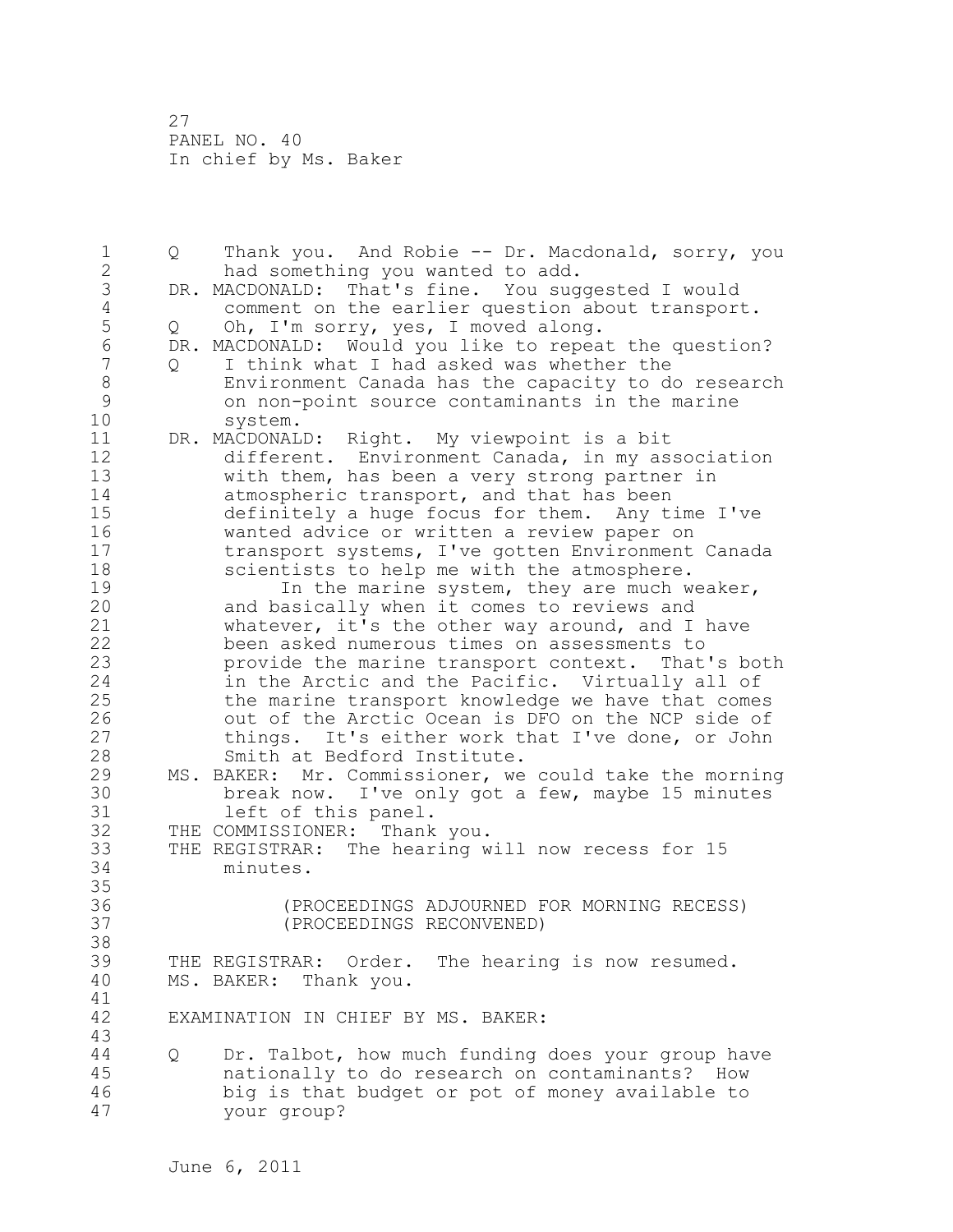1 DR. TALBOT: Ballpark number would be about three<br>2 million dollars for research on contaminants 2 million dollars for research on contaminants. And 3 if we add monitoring to that, it probably goes to<br>4 six million. But strictly speaking, it would be 4 six million. But strictly speaking, it would be<br>5 three million dollars for research throughout 5 three million dollars for research throughout<br>6 Canada. 6 Canada. 7 Q Okay. Dr. Macdonald, in your view, who should 8 have responsibility for research and regulating<br>9 **have inpacts of non-point source contaminants in the** 9 impacts of non-point source contaminants in the 10 marine and aquatic environment?<br>11 DR. MACDONALD: Well, this would be 11 DR. MACDONALD: Well, this would be my view. I<br>12 definitely think that whoever does it need 12 definitely think that whoever does it needs to<br>13 have a good understanding of the marine resoure 13 have a good understanding of the marine resources<br>14 and their life habits. That's certainly a very 14 and their life habits. That's certainly a very<br>15 important component. You can't monitor a system 15 important component. You can't monitor a system<br>16 without understanding what it is you're 16 without understanding what it is you're<br>17 monitoring. That expertise resides with 17 monitoring. That expertise resides with DFO so I<br>18 see DFO as being definitely implicated in running 18 see DFO as being definitely implicated in running<br>19 fill partner in it. 19 it or being a full partner in it.<br>20 0 Move on to some pesticide questio 20 Q Move on to some pesticide questions, Dr.<br>21 Macdonald. Does the Department of Fishe 21 Macdonald. Does the Department of Fisheries and<br>22 Oceans communicate science advice on pesticides t 22 Oceans communicate science advice on pesticides to the province to its Integrated Pest Management 24 Section?<br>25 DR. MACDONALD: 25 DR. MACDONALD: I'm not aware of that.<br>26 O Okav. And what about for both Dr 26 Q Okay. And what about for both Dr. Macdonald and<br>27 Dr. Talbot, is there a formal mechanism for DFO 27 Dr. Talbot, is there a formal mechanism for DFO<br>28 Science to provide advice to Environment Canada 28 science to provide advice to Environment Canada<br>29 segulators? I'm going to start with you, Dr. 29 regulators? I'm going to start with you, Dr. 30 Macdonald.<br>31 DR. MACDONALD: 31 DR. MACDONALD: None that I'm aware of. We certainly<br>32 have conversations that run below the formal leve 32 have conversations that run below the formal level<br>33 and the best recent case I can think of is when 33 and the best recent case I can think of is when 34 Environment Canada was looking at regulating the 35 flame retardants. And there, we felt that DFO had<br>36 a lot of expertise and a lot of interest in how 36 a lot of expertise and a lot of interest in how<br>37 bhat regulation went. Environment Canada was a 37 that regulation went. Environment Canada was a<br>38 1ead agency and it was their responsibility to 38 lead agency and it was their responsibility to do 39 the regulation but they had called for<br>40 stakeholders to provide input before t 40 stakeholders to provide input before they made<br>41 their decision. And we felt it was verv impor 41 their decision. And we felt it was very important<br>42 that DFO would make a statement of its position 42 that DFO would make a statement of its position<br>43 was. That was a difficult process and certainly was. That was a difficult process and certainly 44 that was not something that was clean and easy to<br>45 do. 45 do. 46 Q And Dr. Talbot? DR. TALBOT: Yeah, I have basically the same answer.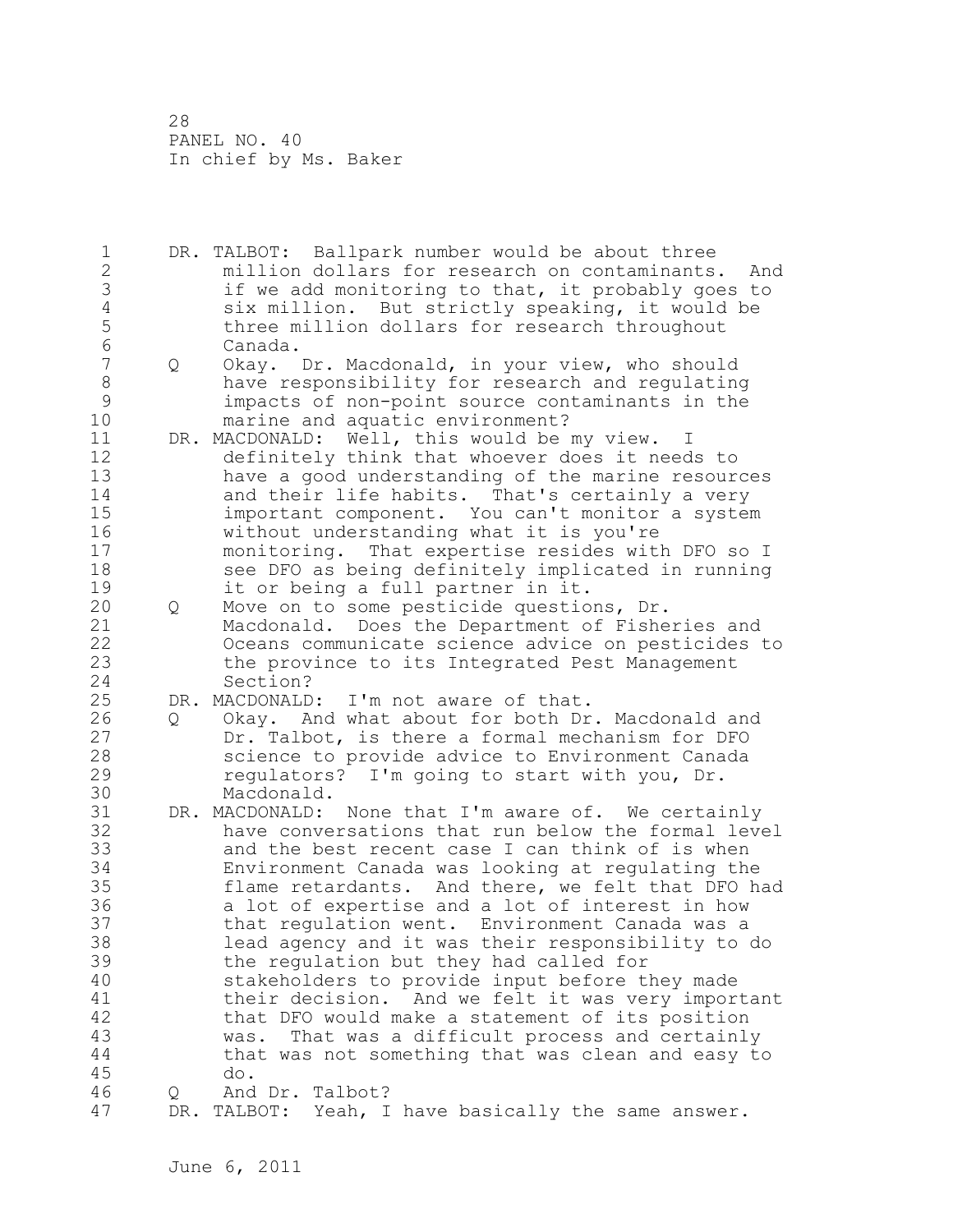| $\mathbf 1$    |     | There's no formal process. However, there are              |
|----------------|-----|------------------------------------------------------------|
| $\overline{2}$ |     | some specific conversations. Again, it depends on          |
| 3              |     | the issue. It'll be between managers or between            |
| $\overline{4}$ |     | scientists, as they develop the information                |
| 5              |     | necessary to provide the best advice for risk              |
| $\sqrt{6}$     |     | assessment or other such process.                          |
| $\overline{7}$ | Q   | And Dr. Macdonald, as I understand, the CSAS               |
| $\,8\,$        |     | process, the science advice process for DFO, which         |
| $\mathsf{S}$   |     | we've heard about already in these hearings,<br>is         |
| 10             |     |                                                            |
| 11             |     | available if a request is made through that                |
|                |     | process for science advice to DFO Science; is that         |
| 12             |     | right?                                                     |
| 13             |     | That is correct. I believe it can also<br>DR. MACDONALD:   |
| 14             |     | be operated in a bottom-up manner. It's not hard           |
| 15             |     | to send a message up and say something is                  |
| 16             |     | important and then have a top-down command to do           |
| 17             |     | it.                                                        |
| 18             | Q   | All right. But it does require that top-down               |
| 19             |     | command, as you described it?                              |
| 20             |     | DR. MACDONALD: Yes.                                        |
| 21             | Q   | And is that process adequate, in your view, for            |
| 22             |     | getting science advice to Environment Canada or            |
| 23             |     | regulators where it's needed?                              |
| 24             | DR. | MACDONALD: No, I don't think it is. It wasn't              |
| 25             |     | designed for that.                                         |
| 26             | Q   | Okay. It's designed for answering questions                |
| 27             |     | posed, not advising upwards?                               |
| 28             | DR. | MACDONALD: It's designed for answering questions           |
| 29             |     | posed and basically within DFO advice to bring             |
| 30             |     | science advice to management within DFO. You can           |
| 31             |     | Google CSAS and you can see the kinds of reports           |
| 32             |     | and get a pretty good grasp of what it does.               |
| 33             |     | Okay. Dr. Talbot, earlier, you had spoken about            |
| 34             | Q   |                                                            |
| 35             |     | the kinds of research that your Department engages         |
| 36             |     | in. You talked about transport research and                |
|                |     | toxicology and I just want to confirm, is any of           |
| 37             |     | that work being done for Pacific salmon right now?         |
| 38             |     | DR. TALBOT: No, there's no work under our mandate          |
| 39             |     | right now that we're doing specifically for                |
| 40             |     | Pacific salmon.                                            |
| 41             | Q   | And that includes ecosystem research on the                |
| 42             |     | Fraser; is that right? You're not doing ecosystem          |
| 43             |     | research on the Fraser?                                    |
| $4\,4$         |     | DR. TALBOT:<br>That's correct.<br>No ecosystem research on |
| 45             |     | the Fraser at present.                                     |
| 46             | Q   | All right. Environment Canada does do research on          |
| 47             |     | pesticides, though. And how does that take place?          |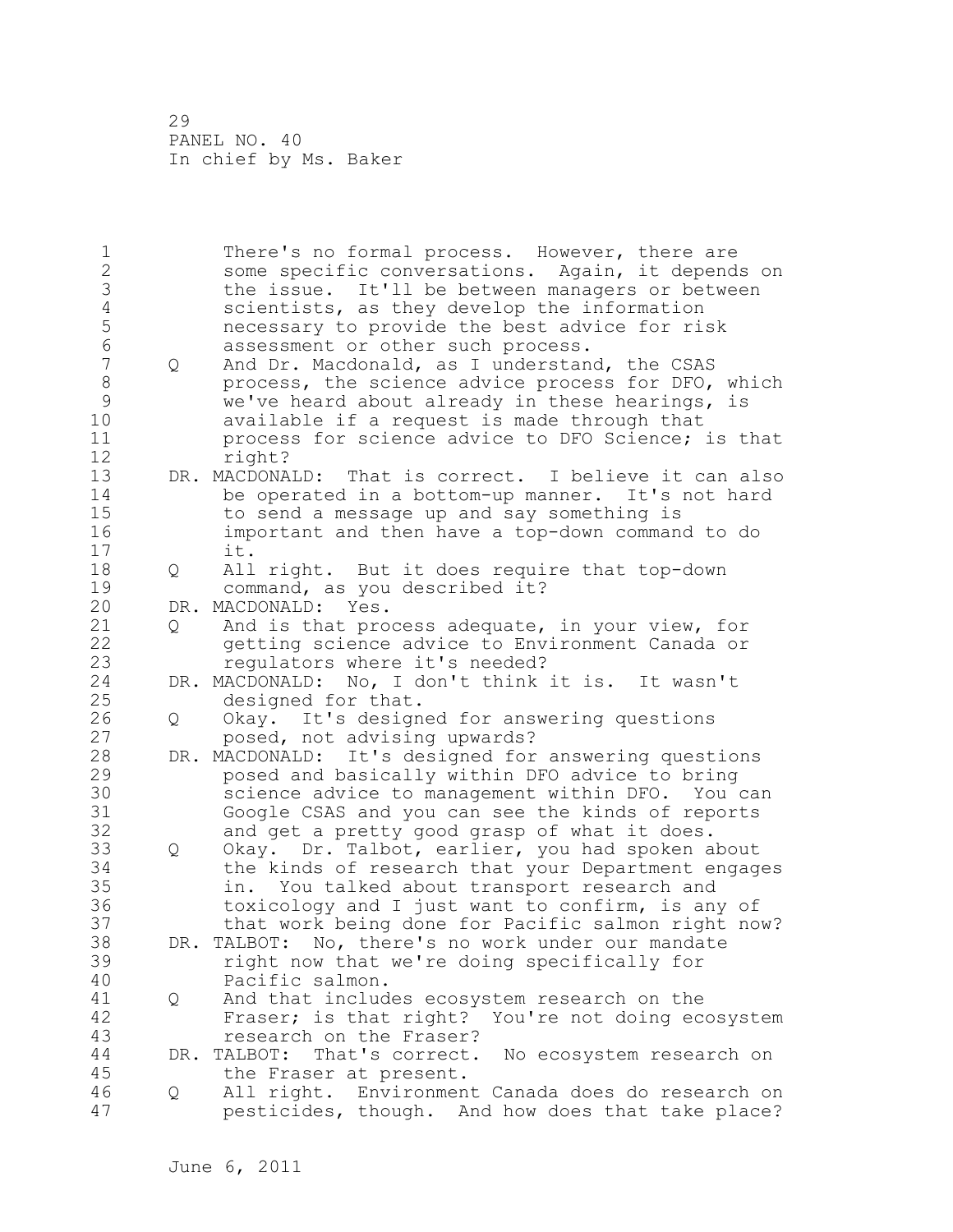30 PANEL NO. 40 In chief by Ms. Baker

1 DR. TALBOT: Well, there's basically a number of ways<br>2 that we can do research on pesticides. The most 2 that we can do research on pesticides. The most<br>3 important one is through an agreement with PMRA, 3 important one is through an agreement with PMRA,<br>4 the Pesticide Management Requlatory Agency. The 4 the Pesticide Management Regulatory Agency. They<br>5 have funded over the years a pesticide science 5 have funded over the years a pesticide science 6 fund that Environment Canada uses to look at fate 7 and transport and effects of pesticides to non-<br>8 target organisms, as the pesticides are 8 target organisms, as the pesticides are<br>9 distributed in ecosystems. And that pro 9 distributed in ecosystems. And that process, over 10 the years, has been anywhere between \$300,000 to a<br>11 million dollars over the last five vears at least 11 million dollars over the last five years at least<br>12 that I am aware of in my position as director. 12 that I am aware of in my position as director.<br>13 There is also some work that we do on pesticid 13 There is also some work that we do on pesticides<br>14 because thev're related to specific ecosystem 14 because they're related to specific ecosystem 15 issues.<br>16 Fo 16 For example, if we're doing contaminants in<br>17 an area of concern, and we'd like to understand 17 an area of concern, and we'd like to understand<br>18 bundary state and we areas of concern, the section of the what's happening in specific areas of concern, 18 what's happening in specific areas of concern, we<br>19 will try to attempt to understand the priority 19 will try to attempt to understand the priority<br>20 contaminants in those areas of concern either 20 contaminants in those areas of concern either in<br>21 the water or in the sediments. And in that kind 21 the water or in the sediments. And in that kind<br>22 of process, we'll look at pesticides or we'll loo 22 of process, we'll look at pesticides or we'll look<br>23 for pesticides and report on them. And there's for pesticides and report on them. And there's 24 also some additional work on pesticides, as we try<br>25 to advance our work on providing relevant 25 to advance our work on providing relevant<br>26 information for enforcement and complianc 26 information for enforcement and compliance. So<br>27 over the years, we have done some work on 27 over the years, we have done some work on<br>28 besticides in the context of what kind of 28 pesticides in the context of what kind of buffer 29 20 zones do we need between application areas and<br>20 30 water bodies to ensure that pesticides don't re 30 water bodies to ensure that pesticides don't run 31 off into rivers and streams.<br>32 O You referenced the funding a 32 Q You referenced the funding agreement you had with 33 PMRA. Is that agreement still in place? Are you still receiving funding from PMRA to do pesticide 35 research?<br>36 DR. TALBOT: T 36 DR. TALBOT: The agreement that's still in place and I 37 believe it's a continuous agreement. I don't 38 think there is a termination date on the<br>39 agreement. In terms of the funding, I t agreement. In terms of the funding, I think this 40 year the levels of funding currently continue to<br>41 be discussed at a higher level. I'm not aware 41 be discussed at a higher level.<br>42 exactly what the envelope could 42 exactly what the envelope could be or would be 43 this year. 44 Q Last year, was there funding for pesticide research? 46 DR. TALBOT: Last year, we had about \$300,000 for<br>47 besticide research and about another 300,000 pesticide research and about another 300,000 for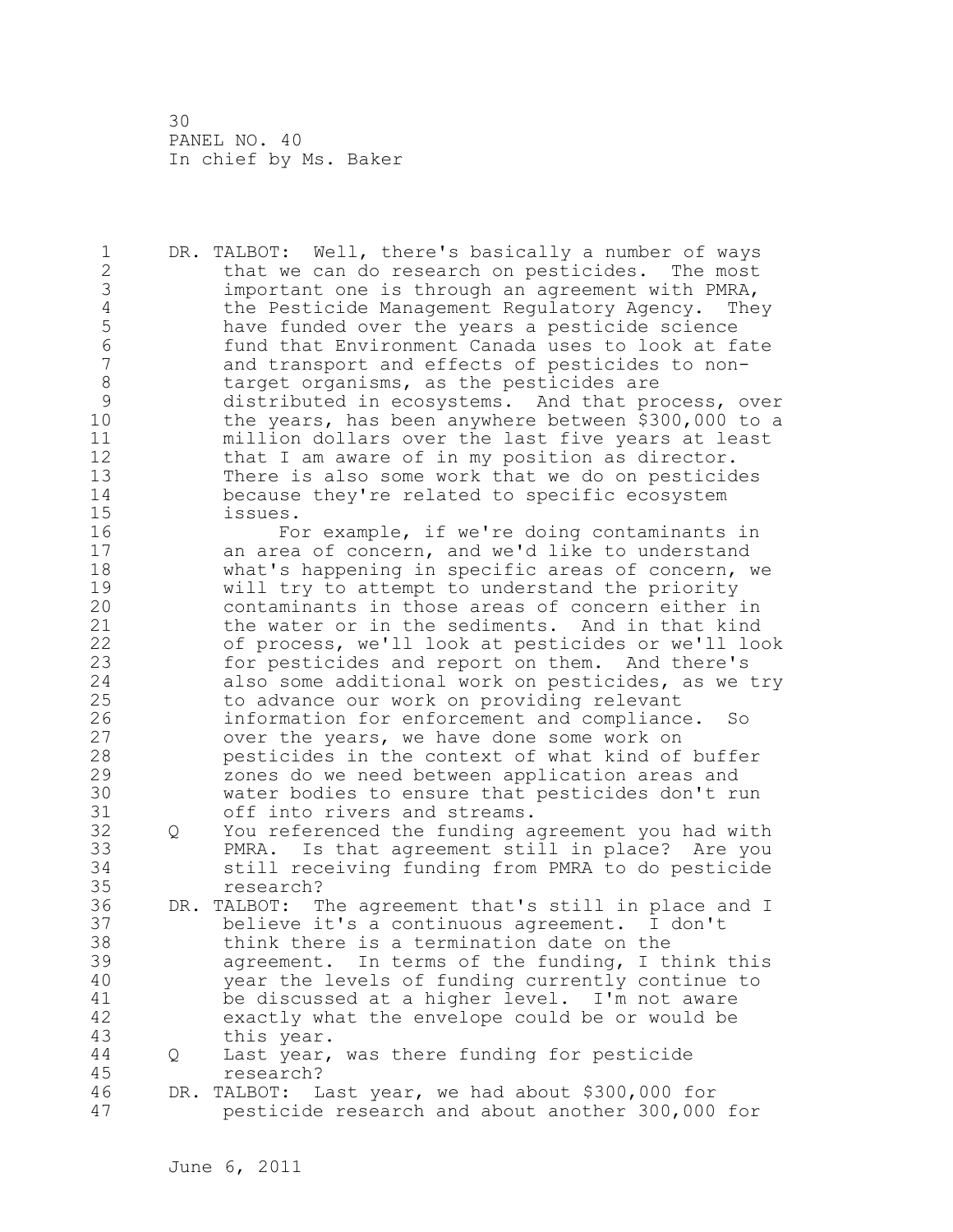31 PANEL NO. 40 In chief by Ms. Baker

1 monitoring of pesticides.<br>2 0 Okav. Has the funding un 2 Q Okay. Has the funding under that agreement 3 decreased over the years?<br>4 DR. TALBOT: It has decreased 4 DR. TALBOT: It has decreased in the five years that<br>5 I'm aware of. Since I've been Environment Cana 5 I'm aware of. Since I've been Environment Canada,<br>6 it's gone from a million dollars to about that 6 it's gone from a million dollars to about that<br>7 amount that I just stated. 7 amount that I just stated.<br>8 0 Okav. And if there is no 8 Q Okay. And if there is no funding providing in the<br>9 funding envelope for this vear, is there another 9 funding envelope for this year, is there another<br>10 agency that would do the kind of work on 10 agency that would do the kind of work on<br>11 besticides that is being done right now 1 11 **11** pesticides that is being done right now by<br>12 **Eulie** Environment Canada? 12 Environment Canada?<br>13 DR. TALBOT: Not to my k 13 DR. TALBOT: Not to my knowledge, no. The work that's<br>14 done on pesticides, fate and transport and effect. 14 done on pesticides, fate and transport and effects<br>15 to non-target organisms is work that Environment 15 to non-target organisms is work that Environment<br>16 Canada alone ahs been doing in recent years. 16 Canada alone ahs been doing in recent years. 17 Q You talked about some different research that's 18 done by your group on pesticides outside of the 19 PMRA-funded work. What proportion of your budget<br>20 is spent on that pesticide work that's not 20 is spent on that pesticide work that's not<br>21 associated with PMRA? 21 associated with PMRA?<br>22 DR. TALBOT: It would be a 22 DR. TALBOT: It would be a very small amount, perhaps 5<br>23 bercent of our research budget. 23 percent of our research budget.<br>24 0 Okay. Pesticide work, is it co 24 Q Okay. Pesticide work, is it considered part of 25 Environment Canada's mandate?<br>26 DR. TALBOT: Pesticide research in 26 DR. TALBOT: Pesticide research in terms of an<br>27 environment contaminant is part of our man 27 environment contaminant is part of our mandate.<br>28 However, there's a fine line here and perhaps s 28 However, there's a fine line here and perhaps some<br>29 Hevel of discussion exactly what the 29 1evel of discussion exactly what the<br>30 19 19 19 responsibilities are. PMRA asked us 30 responsibilities are. PMRA asked us to look at 31 the non-target effects and environmental fate of<br>32 sesticides, as it develops the approval process 32 besticides, as it develops the approval process<br>33 and requiations for use of those pesticides in 33 and regulations for use of those pesticides in a 34 Canadian environment. Work on effectiveness of<br>35 besticides and best practices for use of 35 pesticides and best practices for use of 36 pesticides belongs more in Agriculture Canada, to 37 my understanding. So our mandate is strictly<br>38 sestricted to pesticides as a potential 38 **restricted to pesticides as a potential**<br>39 **representive and anti-** and annual contaminant under **CEPA**. 39 environmental contaminant under *CEPA*. 40 Q And are pesticides on the domestic substances 41 list?<br>42 DR. TALBOT 42 DR. TALBOT: Not to my knowledge, no. Environment<br>43 Canada right now is going down the list of Canada right now is going down the list of 44 contaminants that have been identified through a length process as substances in commerce through 46 the Chemical Management Plan. And that list is<br>47 developed by another group, risk assessment developed by another group, risk assessment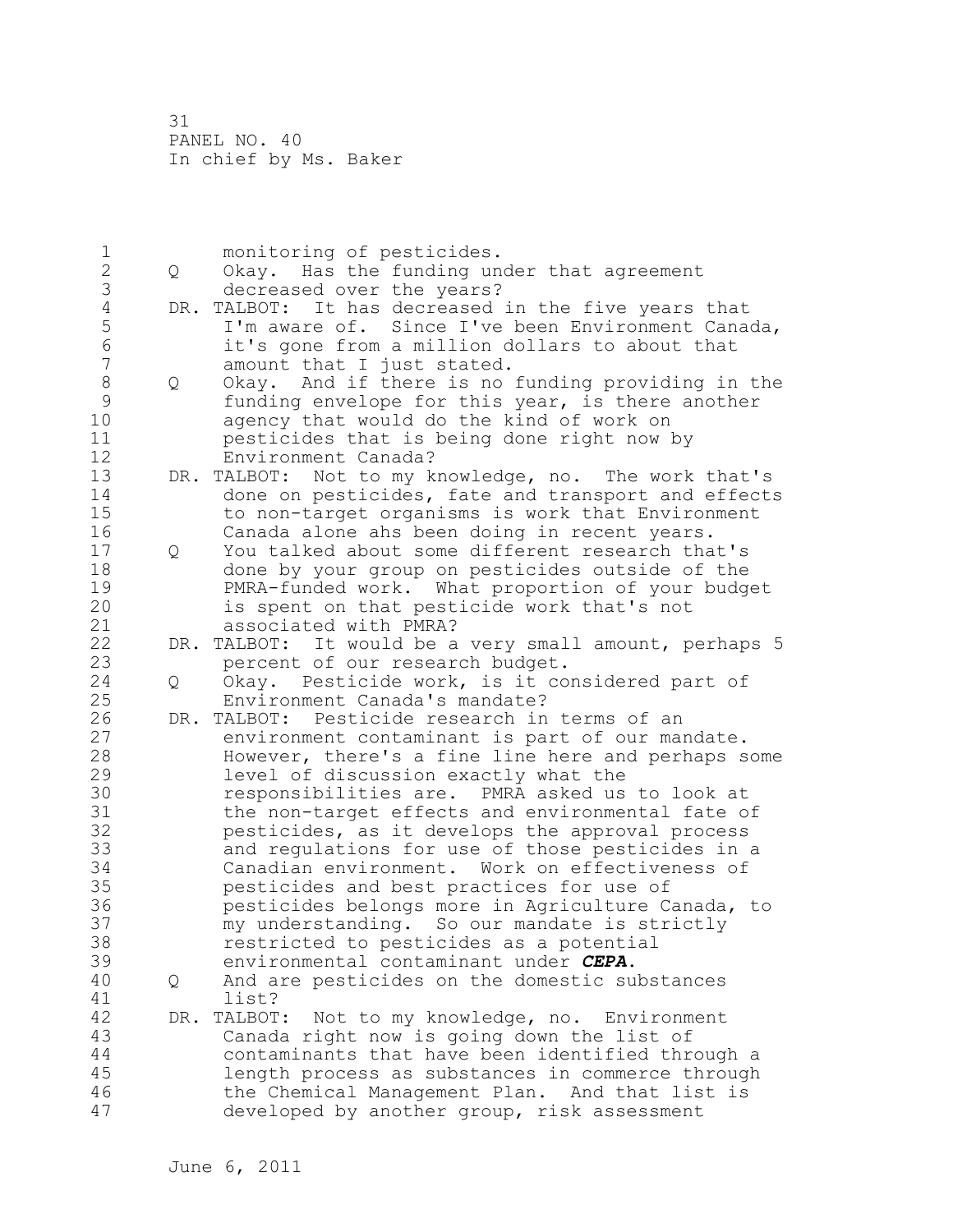32 PANEL NO. 40 In chief by Ms. Baker Cross-exam by Mr. East (CAN)

1 people. And they need information from our<br>2 scientists to determine if those substances 2 3 Scientists to determine if those substances should<br>3 3 be managed as toxic substances. And pesticides 3 be managed as toxic substances. And pesticides 4 are not a priority in the Chemical Management<br>5 Plan. And supporting the Chemical Management 5 Plan. And supporting the Chemical Management Plan<br>6 is our priority right now. 6 is our priority right now.<br>7 MS. BAKER: Thank you. Thank y 7 MS. BAKER: Thank you. Thank you very much. Those are<br>8 my questions for these two witnesses. Canada will 8 my questions for these two witnesses. Canada will 9 be the next questioner.<br>10 MR. EAST: Mr. Commissioner, 10 MR. EAST: Mr. Commissioner, Mark East for the<br>11 Department of Justice. I'm with my colle 11 Department of Justice. I'm with my colleague,<br>12 Charles Fugère. And I have about 25 minutes. 12 Charles Fugère. And I have about 25 minutes. I<br>13 hope to be done before that time. hope to be done before that time.  $\begin{array}{c} 14 \\ 15 \end{array}$ CROSS-EXAMINATION BY MR. EAST:  $\frac{16}{17}$ 17 Q Dr. Macdonald and Dr. Talbot, I have a few<br>18 duestions. I just wanted to step back a b 18 questions. I just wanted to step back a bit and 19 talk a little bit about the terminology and<br>20 discuss the respective mandates of the two 20 discuss the respective mandates of the two<br>21 departments. And maybe my first question 21 departments. And maybe my first question is for<br>22 Dr. Macdonald. Your unit, I understand, is the 22 Dr. Macdonald. Your unit, I understand, is the<br>23 Marine Environmental Ouality Section of the Marine Environmental Quality Section of the 24 Institute of Ocean Sciences. And I just wanted to 25 ask you, does that mean that your unit only does<br>26 toxic chemicals research within the marine 26 toxic chemicals research within the marine<br>27 environment? Marine being ocean/saltwater 27 environment? Marine being ocean/saltwater 28 environment.<br>29 DR. MACDONALD: N 29 DR. MACDONALD: No, not entirely. We do research on 30 contaminants, as they affect fisheries resources,<br>31 and that certainly has included freshwater 31 and that certainly has included freshwater<br>32 resources at times. 32 resources at times.<br>33 0 And would that be p 33 Q And would that be particularly the case with respect to anadromous species like salmon? 35 DR. MACDONALD: I think probably yes is the simple 36 answer. And partly because they are marine fish,<br>37 they come back and are reared and breed in lakes. 37 they come back and are reared and breed in lakes.<br>38 But certainly, we have had an interest in them 38 But certainly, we have had an interest in them<br>39 because thev're an iconic species as well. because they're an iconic species as well. 40 Q Okay. I also want to talk a little bit about, we 41 hear the term point source contaminants versus<br>42 hon-point source contaminants and the respective 42 12 non-point source contaminants and the respective<br>43 mandates of the departments. And I just want to mandates of the departments. And I just want to 44 clarify something.<br>45 MR. EAST: Mavbe we can MR. EAST: Maybe we can go to Tab 4, Exhibit 975. 46 Q And this is a question for Dr. Talbot. And this is the email from Robin Brown of DFO. And I just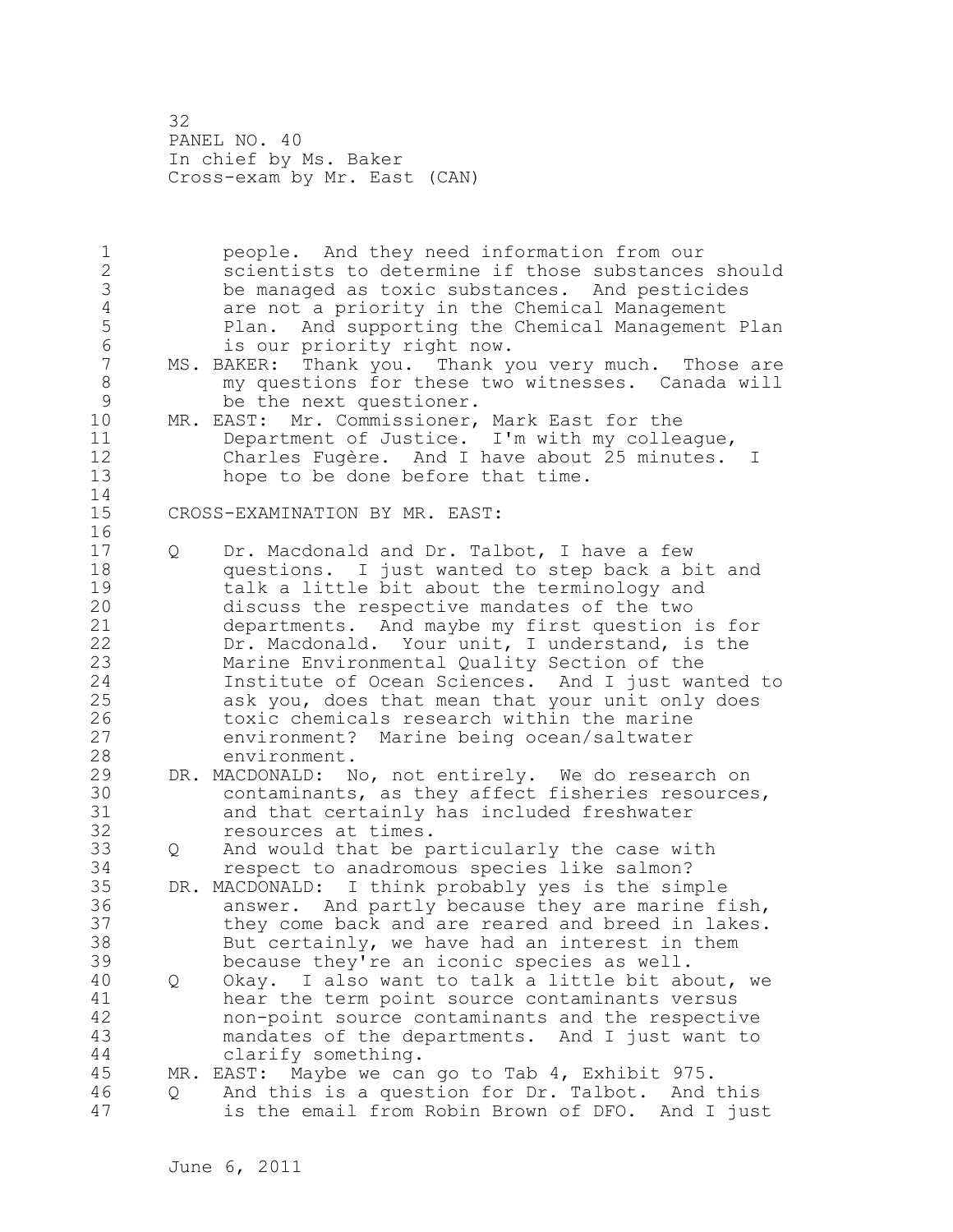1 want to get your opinion, Dr. Talbot, on the<br>2 baragraph that starts number 2, and maybe I' 2 paragraph that starts number 2, and maybe I'll just read it again.  $\frac{4}{5}$ 5 This is an area of complex jurisdiction. 6 Health Canada PMRA regulates the use of 7 pesticides. EC focuses on 'point source' 8 deposition of deleterious substances under<br>9 the *Fisheries Act*. DFO worries about more 9 the *Fisheries Act*. DFO worries about more 10 Subtle ecosystem impacts of (primarily) non-<br>11 moint sources (like surface run-off) and 11 **11** point sources (like surface run-off) and<br>12 **12** complex mixtures of contaminants that are 12 complex mixtures of contaminants that are<br>13 coorly address with EC's primary emphasis 13 poorly address with EC's primary emphasis on 14 **14** point sources. This is exactly the kind of 15 15 **problem that is likely to slip through the**<br>16 **problem** that is likely to slip through the research and regulatory 'cracks'.  $\begin{array}{c} 17 \\ 18 \end{array}$ 18 18 I guess my first question for Dr. Talbot is, would<br>19 19 I vou agree with this characterization of 19 19 you agree with this characterization of<br>20 19 Environment Canada's mandate with respe 20 Environment Canada's mandate with respect to 21 regulation of non-point source contaminants?<br>22 DR. TALBOT: If you're asking just the specific 22 DR. TALBOT: If you're asking just the specific<br>23 ouestion about the regulatory process, I tl question about the regulatory process, I think 24 there might be some better people to answer that<br>25 than I. But I can tell you from a research 25 than I. But I can tell you from a research<br>26 berspective that we make no real distinction 26 **perspective that we make no real distinction**<br>27 between point and non-point sources. We have 27 between point and non-point sources. We have 28 research activities that concern contaminants<br>29 whether thev're dispersed from a point source 29 whether they're dispersed from a point source like 30 effluents or whether they're dispersed through the 31 air and transported through the air like<br>32 besticides and other volatile substances 32 pesticides and other volatile substances. Our 33 research is focused really on contaminants as a concern for ecosystem health and also a concern 35 for the water quality standards that we are<br>36 committed to provide information on through 36 committed to provide information on through *CEPA*, 37 for example. So from the research perspective, I<br>38 don't think this point 2 is really accurate from 38 don't think this point 2 is really accurate from a research perspective. 40 Q Okay. Thank you. And maybe just to follow up on 41 this email with Dr. Macdonald, I just want to get<br>42 a sense of to the extent to which your unit does 42 a sense of to the extent to which your unit does<br>43 sesearch into non-source point contaminant work, research into non-source point contaminant work, I 44 mote, for example, on this email, if you scroll<br>45 down a bit, there are some references to Peter down a bit, there are some references to Peter 46 Ross and some papers and I know his name is Peter<br>47 Lott. And is there a distinction made in your Lott. And is there a distinction made in your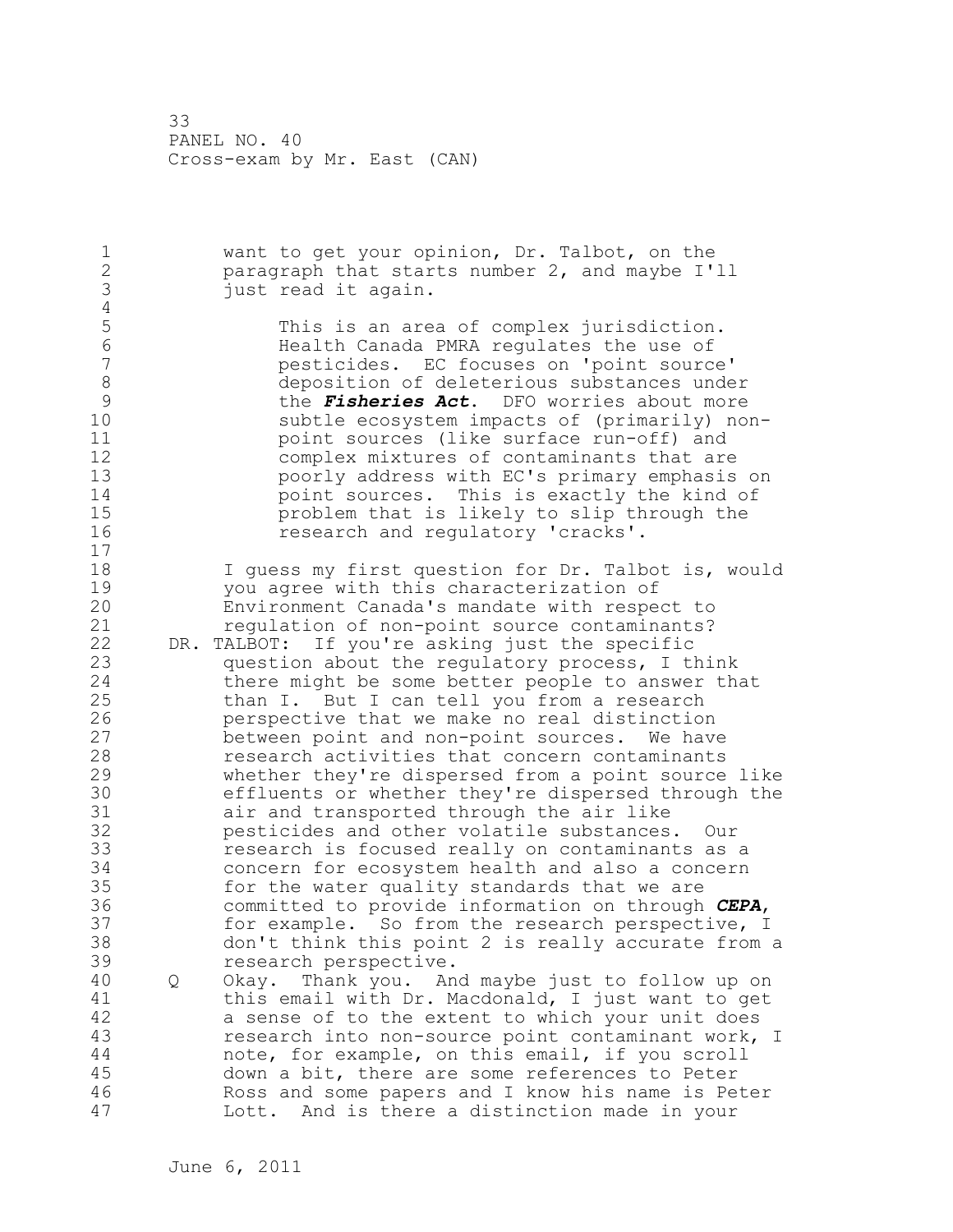1 unit between work done on point sources and non-2 point sources as far as a distinction that you're 3 supposed to be drawing within DFO or within your 4 unit?<br>5 DR. MACDON 5 DR. MACDONALD: No, there's not a particular 6 distinction that we're instructed to consider 7 here. I think it's as Dr. Talbot has said, in a<br>8 way, the problem is different depending on wheth 8 way, the problem is different depending on whether 9 you're talking about regulatory or you're talking 10 about effects in the environment. For regulatory<br>11 beople, it makes a very big difference about point 11 beople, it makes a very big difference about point<br>12 sources and distributed sources because vou have 12 sources and distributed sources because you have<br>13 to tackle those very differently. 13 to tackle those very differently.<br>14 14 The terms of an analyst livin 14 14 In terms of an analyst living in the<br>15 environment that's receiving some of this 15 environment that's receiving some of this and some<br>16 of that, it's more about what it has to deal with 16 of that, it's more about what it has to deal with<br>17 and where it comes from that becomes important in 17 and where it comes from that becomes important in<br>18 which case we try to understand the receptor in 18 which case we try to understand the receptor in<br>19 DFO. Our research perspective has been the 19 DFO. Our research perspective has been the<br>20 meceptor and whether or not harm is being d 20 receptor and whether or not harm is being done.<br>21 and then trying to understand which agents it i 21 and then trying to understand which agents it is<br>22 that are causing that harm. That then would feed 22 that are causing that harm. That then would feed<br>23 the policy to the regulatory side. into policy to the regulatory side. 24 Q Okay. Thank you for that clarification. I want<br>25 to talk a little bit about the context or I ques 25 to talk a little bit about the context or I guess<br>26 the funding environment that your units have been 26 the funding environment that your units have been<br>27 in the last five to ten years. 27 in the last five to ten years.<br>28 MR. EAST: And maybe to help out wi 28 MR. EAST: And maybe to help out with that I'd like to<br>29 ao to Commission's documents, Tab 14. 29 go to Commission's documents, Tab 14.<br>30 O And these are really questions for Dr 30 Q And these are really questions for Dr. Macdonald,<br>31 as they relate to DFO. Now, this is CAN394637. 31 as they relate to DFO. Now, this is CAN394637.<br>32 And it's a paper entitled "Strategic Review of 32 And it's a paper entitled "Strategic Review of 33 Toxic Chemicals Research in the Environmental 34 Science Program and the Arctic Science Program,<br>35 Science Sector, Fisheries and Oceans Canada", 35 Science Sector, Fisheries and Oceans Canada", 36 dated June 9th, 2003. Dr. Macdonald, are you<br>37 familiar with this document? 37 familiar with this document?<br>38 DR. MACDONALD: I've seen it, yes 38 DR. MACDONALD: I've seen it, yes.<br>39 0 And is this strategic review, 39 Q And is this strategic review, is that what led to 40 the changes that you testified about earlier in<br>41 vour testimonv? 41 your testimony?<br>42 DR. MACDONALD: I th 42 DR. MACDONALD: I think this was one step along the way. I'm not sure that this was the initial step. 44 We had earlier meetings and we had been going<br>45 along this road for guite a while, I think, in along this road for quite a while, I think, in 46 DFO. Certainly, this would have been a prelude,<br>47 though, looking at how we emphasize our research though, looking at how we emphasize our research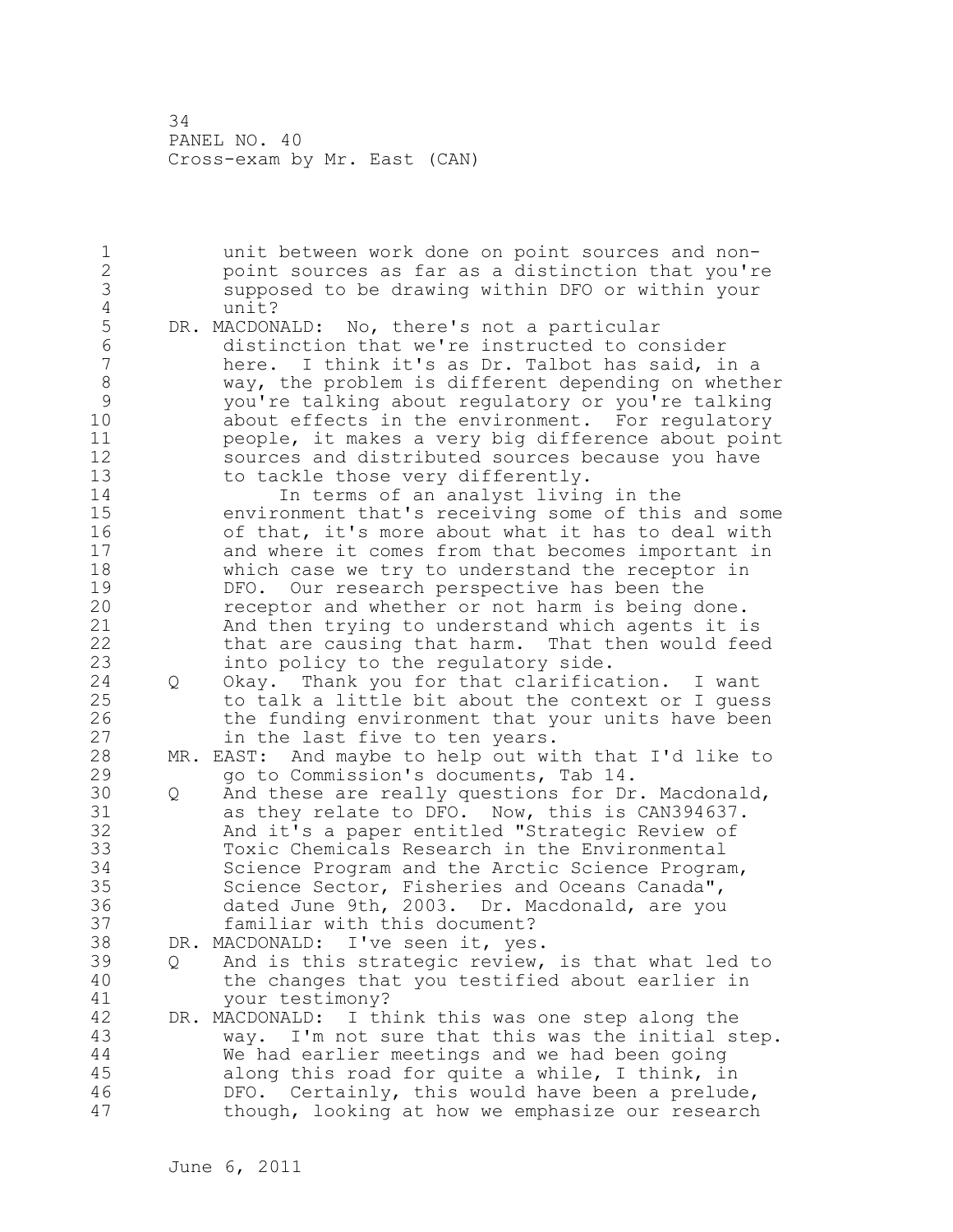1 with limited funds.<br>2 0 Okav. And if we co 2 Q Okay. And if we could go to page 3 of this 3 document, ringtail page 3, because it provides 4 maybe a little bit of context for some of these<br>5 discussions. Maybe starting with the executive 5 discussions. Maybe starting with the executive 6 summary and I just want to ask you some questions 7 about what was going on at the time. In the<br>8 second paragraph, there's a reference to: second paragraph, there's a reference to:  $\begin{array}{c} 9 \\ 10 \end{array}$ 10 As a follow-up to the Science Assessment, the<br>11 Mational Science Directors Committee --National Science Directors Committee -- $\begin{array}{c} 12 \\ 13 \end{array}$ 13 And I'll just stop there. Do you know what that 14 is?<br>15 DR. MACD 15 DR. MACDONALD: Yes.<br>16 0 Can you explain 16 Q Can you explain what that committee is?<br>17 DR. MACDONALD: Basically, there are a set o 17 DR. MACDONALD: Basically, there are a set of<br>18 directors, high-level executives in Otta 18 directors, high-level executives in Ottawa, and<br>19 thev meet at times to work out DFO priorities an 19 they meet at times to work out DFO priorities and<br>20 match things like budgets to responsibilities. 20 match things like budgets to responsibilities.<br>21 0 Thank you. And so continuing on in that sente 0 Thank you. And so continuing on in that sentence:  $\frac{22}{23}$ 23 -- directed that a review of the toxic<br>24 chemicals research within DFO be under 24 chemicals research within DFO be undertaken<br>25 for the period 1997/1998 to 2001/2002. The 25 for the period 1997/1998 to 2001/2002. The<br>26 6 and of the review was to conduct an 26 32 goal of the review was to conduct an 27 states assessment of the relevance, success 27 assessment of the relevance, success and<br>28 effectiveness of DFO's past effort on to 28 effectiveness of DFO's past effort on toxics<br>29 esearch and to provide options on the future 29 **19** research and to provide options on the future<br>30 **19 contained in the Department's research** on 30 direction of the Department's research on<br>31 toxic chemicals. The review was conducted 31 toxic chemicals. The review was conducted<br>32 within the context that the Departmental 32 within the context that the Departmental<br>33 status quo remains non-viable and was ba 33 *status quo* remains non-viable and was based 34 on information received from regional 35 Environmental Science managers, clients and 36 the Science Project Inventory.<br>37 Can we stop there? What does that 37 Can we stop there? What does that mean that the<br>38 Status quo remains non-viable? 38 *status quo* remains non-viable? 39 DR. MACDONALD: Well, in my view, and I didn't write 40 this text but I read into it that the non-<br>41 viability has to do with the amount of fun 41 viability has to do with the amount of funding,<br>42 Tesources available within the Department to ca 42 resources available within the Department to carry<br>43 out its mandate and the amount of funding required out its mandate and the amount of funding required 44 to do all of the kinds of research that were<br>45 proposed. So what I read here is that there proposed. So what I read here is that there is 46 mot enough funding to continue to put into this<br>47 https://www.tind.off.com/search. kind of research.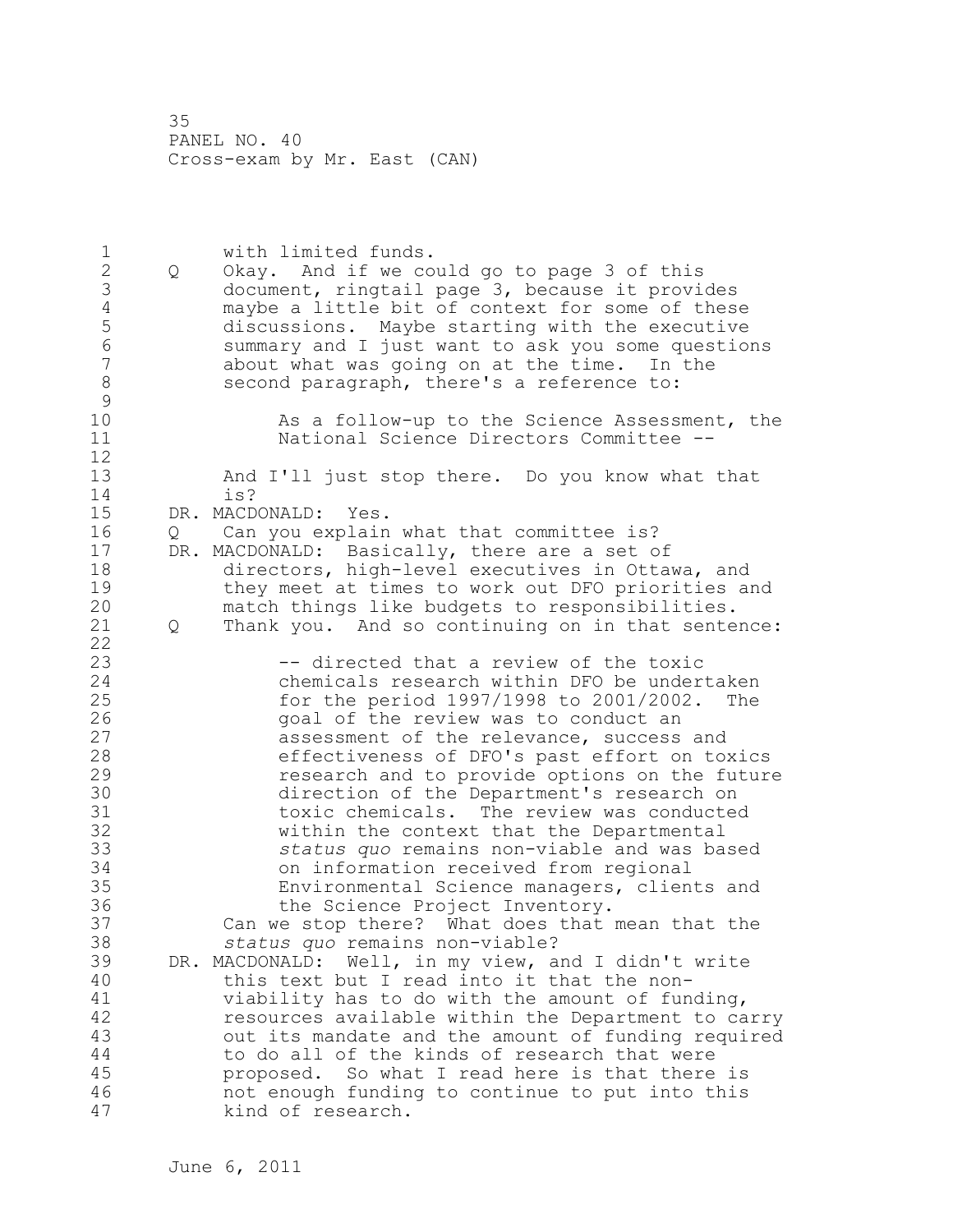1 Q And I'm going to let you take a drink of water,<br>2 Dr. Macdonald, and then I'll ask the next quest 2 Dr. Macdonald, and then I'll ask the next question 3 of Dr. Talbot.<br>4 DR. MACDONALD: Cer 4 DR. MACDONALD: Certainly.<br>5 Q And maybe just to fol 5 Q And maybe just to follow, Dr. Talbot. Is it your<br>6 sense in the period of time that we're talking 6 sense in the period of time that we're talking<br>7 about, I'm going to say the last five to ten 7 about, I'm going to say the last five to ten<br>8 wears, has this been generally a period of f 8 years, has this been generally a period of fiscal<br>9 separate in the area of toxic chemicals and 9 **19** restraint in the area of toxic chemicals and<br>10 **19** research and science research generally in ve 10 research and science research generally in your 11 Department?<br>12 DR. TALBOT: In 12 DR. TALBOT: In my experience, the question depends a<br>13 little bit on the context on the priorities with 13 little bit on the context on the priorities within<br>14 Water Science and Technology or Science and 14 Water Science and Technology or Science and<br>15 Technology Branch in general. In some years 15 Technology Branch in general. In some years, we<br>16 found that the water contaminant research agenda 16 found that the water contaminant research agenda<br>17 was extremely high-priority activity. For 17 was extremely high-priority activity. For 18 example, in the last two or three years, oil sands<br>19 fimpact has been a very high priority within my 19 19 impact has been a very high priority within my<br>20 10 Division. And we've been funded at the level 20 Division. And we've been funded at the level that<br>21 we needed to investigate oil sands as a hotspot, 21 we needed to investigate oil sands as a hotspot,<br>22 as an ecosystem issue. And in other years, 22 as an ecosystem issue. And in other years,<br>23 though, funding is allocated elsewhere. I though, funding is allocated elsewhere. I would 24 say in general our funding levels for water<br>25 contaminant research has declined somewhat 25 contaminant research has declined somewhat or has 26 remained stable while the costs of doing business<br>27 has increased somewhat over the last five years 27 has increased somewhat over the last five years<br>28 that I've been as a director. The allocation o 28 that I've been as a director. The allocation of<br>29 sessences is more of a variable among priorities 29 29 resources is more of a variable among priorities<br>20 than the Department's overall budget, I would sa 30 than the Department's overall budget, I would say.<br>31 MR. EAST: Okav, thank you. And I'll maybe follow-up 31 MR. EAST: Okay, thank you. And I'll maybe follow-up 32 on this theme. What I'd like to do now, perhaps I 33 should mark this document as an exhibit. I think 34 we'll probably hear more about it in the next<br>35 banel. If I can mark this paper, "Strategic 35 panel. If I can mark this paper, "Strategic 36 Review of Toxic Chemicals Research". THE REGISTRAR: Exhibit 980. 38<br>39 39 EXHIBIT 980: Strategic Review of Toxic 40 Chemicals Research in the Environmental 41 Science Program and the Arctic Science 42 Program, Science Sector, Fisheries and Oceans Canada dated June 9, 2003  $44$ <br> $45$ THE COMMISSIONER: Mr. East, which tab? This is the 46 one at Tab 14, is it?<br>47 MR. EAST: Tab 14 of the C MR. EAST: Tab 14 of the Commission's list of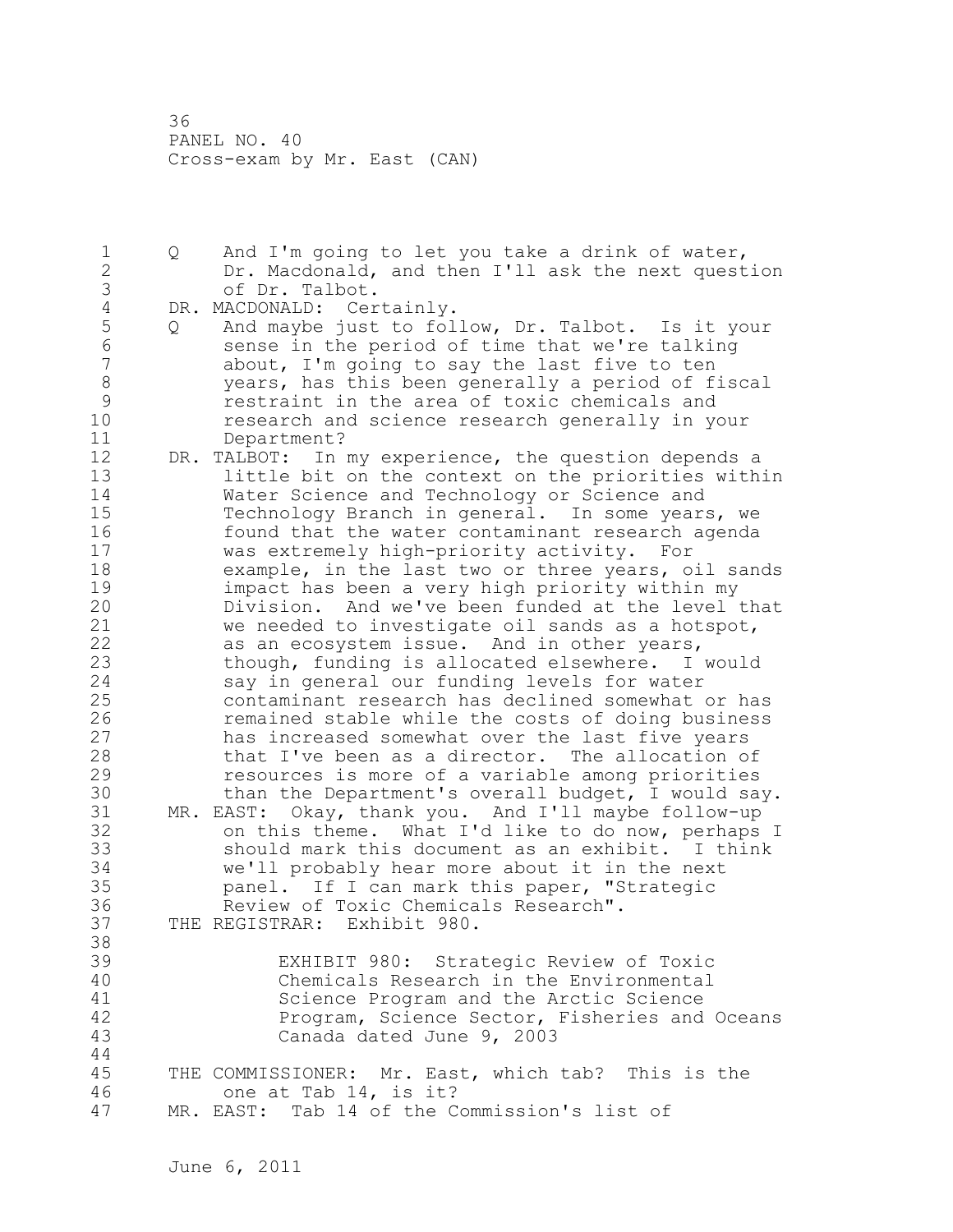1 documents.<br>2 THE COMMISSIONE 2 THE COMMISSIONER: Right. Thank you.<br>3 MR. EAST: Thank you. On the same th 3 MR. EAST: Thank you. On the same thing, I'd like now<br>4 to turn to Tab 1 of Canada's list of documents. 4 to turn to Tab 1 of Canada's list of documents.<br>5 0 And Dr. Macdonald, I don't know if you've seen 5 Q And Dr. Macdonald, I don't know if you've seen<br>6 this particular document. It's a deck obvious. 6 this particular document. It's a deck obviously 7 3 With the same title, "Strategic Review of Toxic<br>8 6 Chemicals Research Presentation to NSDC June 17 8 Chemicals Research Presentation to NSDC June 17th,<br>9 2003". Have you seen this before or do you know 9 2003". Have you seen this before or do you know 10 anything about this document?<br>11 DR. MACDONALD: I had not seen it 11 DR. MACDONALD: I had not seen it until this<br>12 orderedings here. 12 proceedings here.<br>13 0 Okav. What I tho 13 Q Okay. What I thought I would do is perhaps just 14 take you to some slides and just ask you some<br>15 questions and use this as a foundation for some 15 questions and use this as a foundation for some<br>16 questions I'd like to ask you about what was 16 questions I'd like to ask you about what was<br>17 happening at this time. 17 bappening at this time.<br>18 MR. EAST: Maybe go to page 18 MR. EAST: Maybe go to page 5 of the document.<br>19 0 And the first bullet: 19 Q And the first bullet:  $\begin{array}{c} 20 \\ 21 \end{array}$ 21 Toxic chemicals research is relevant to DFO's<br>22 mandate and to addressing client needs. mandate and to addressing client needs.  $\frac{23}{24}$ 24 The second bullet is interesting. I just want to<br>25 ask you something about this. ask you something about this.  $\frac{26}{27}$ Toxics research effort was allocated --28 29 And this is in 2003 or the five-year time period 30 prior to that. Biological affects 51 percent of<br>31 bhe projects. And I think this is national. And 31 the projects. And I think this is national. And<br>32 chemical fate and transport, 42 percent of 32 chemical fate and transport, 42 percent of<br>33 projects. Can I stop right there and ask, 33 brojects. Can I stop right there and ask, we've 34 and transport. 34 heard some testimony about fate and transport.<br>35 Can you maybe just discuss a little bit what t 35 Can you maybe just discuss a little bit what the 36 different is between work that's focused on 37 biological effects versus work that's focused on 38 chemical fate and transport?<br>39 DR. MACDONALD: Right. Biologica 39 DR. MACDONALD: Right. Biological effects has to do 40 with when an aquatic resource, a fish in a broad<br>41 context, is exposed to some chemical or chemical 41 context, is exposed to some chemical or chemicals,<br>42 whether or not that triggers a harmful effect, 42 whether or not that triggers a harmful effect,<br>43 which, in scientific jargon, we'd say turns it which, in scientific jargon, we'd say turns it 44 from a contaminant into a pollutant. We see something happen. For example, you could impair 46 reproduction. And so that's the kind of thing<br>47 vou're looking for. Specifically, you're tryi you're looking for. Specifically, you're trying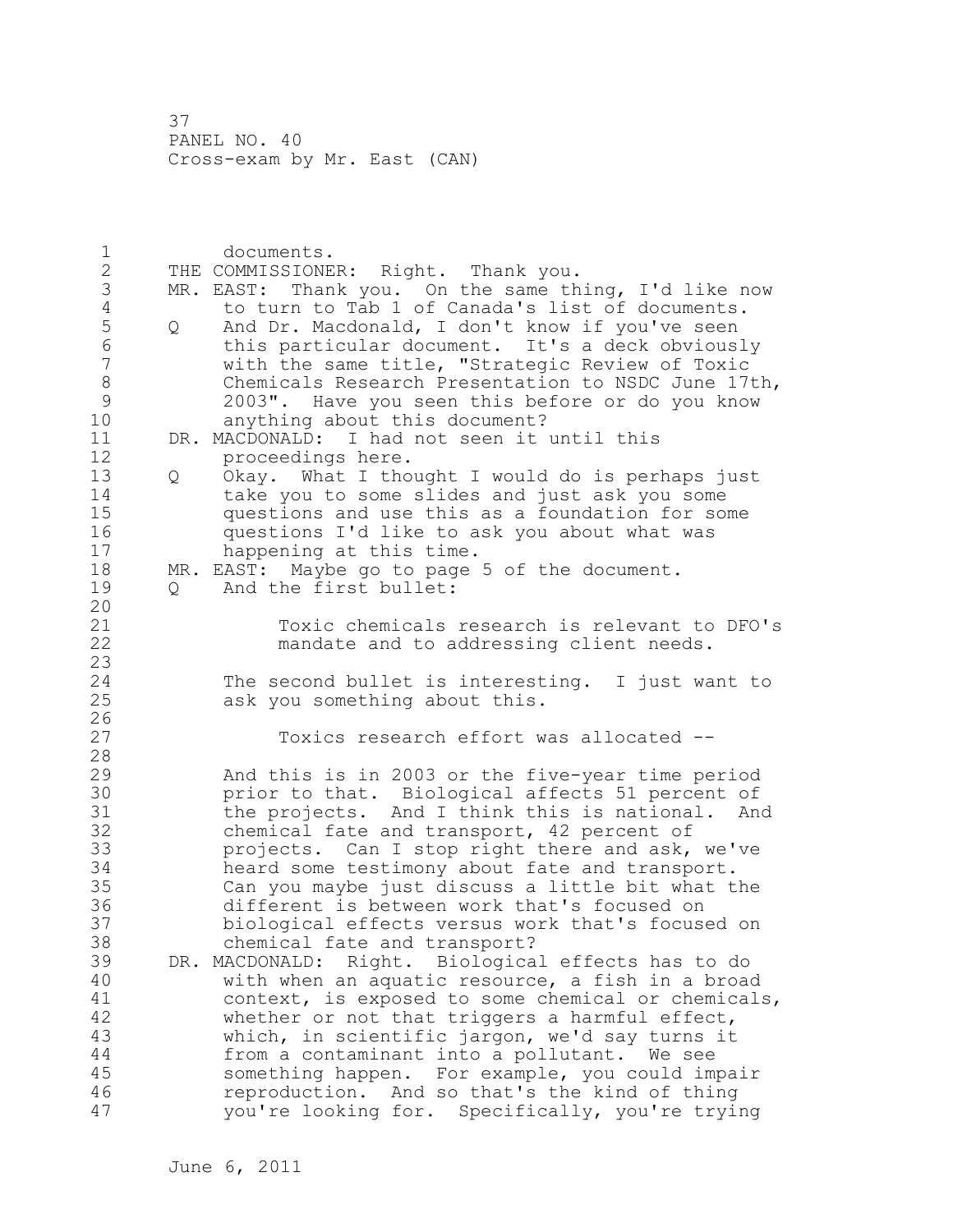1 to match exposures to something that happens to 2 2 the fish.<br>3 The 3 The chemical fate and transport has to do<br>4 with a system science of understanding why the 4 with a system science of understanding why the 5 fish has that chemical in it anyway? Where is it 6 getting it from? Who is putting it into the 7 system? Is it long-range transport? Is it local<br>8 industry? Where does it come from? And if you d 8 industry? Where does it come from? And if you do 9 the science right, you could also answer the<br>10 ouestion that if you withdrew resources or 10 question that if you withdrew resources or<br>11 withdrew sources, you turned off the tap f 11 withdrew sources, you turned off the tap for some<br>12 of these, you could project how long and how much 12 of these, you could project how long and how much<br>13 the contaminant would turn down and whether it 13 the contaminant would turn down and whether it<br>14 would come down below levels of toxic concern. 14 would come down below levels of toxic concern.<br>15 MR. EAST: Okav. Thank you. And then I want to go 15 MR. EAST: Okay. Thank you. And then I want to go to<br>16 Tab 9 to follow on this discussion about 16 Tab 9 to follow on this discussion about<br>17 biological effects. I'm sorry, page 9, 17 biological effects. I'm sorry, page 9, not Tab 9.<br>18 18 11 apologize. And I'm jumping around in this 18 I apologize. And I'm jumping around in this<br>19 document. I'm going to go back to some earl 19 document. I'm going to go back to some earlier<br>20 slides but I just wanted to continue this theme 20 slides but I just wanted to continue this theme. 21 In this deck, it talks about new directions. In 22 the first bullet: 23 24 Maintain adequate in-house expertise for toxic chemicals research.  $\frac{26}{27}$ 27 Q In your view, has this objective been maintained?<br>28 DR. MACDONALD: Over the past few vears, I think we've 28 DR. MACDONALD: Over the past few years, I think we've<br>29 been losing this expertise. We certainly have 29 been losing this expertise. We certainly have 30 been losing the expertise on pathways because we 31 haven't supported that. We still have a lot of<br>32 memainder expertise on it but we're not develop. 32 cemainder expertise on it but we're not developing<br>33 hew expertise in that direction. 33 carrier in that direction.<br>34 0 Okav. And the second bullet, in Q Okay. And the second bullet, in particular: 35<br>36 36 Allocate higher priority to studies on 37 biological effects on toxic chemicals on<br>38 fishery resources and habitat and lower 38 fishery resources and habitat and lower 39 priority to stand-alone studies on fate or residues not linked to effects. 41<br>42 42 Is this your understanding of where DFO was going after this? 44 DR. MACDONALD: Yes.<br>45 0 Okav. And so t Q Okay. And so that number we saw earlier of 51 46 percent versus 42 percent, they wanted to change that ratio to make it even wider, I suppose.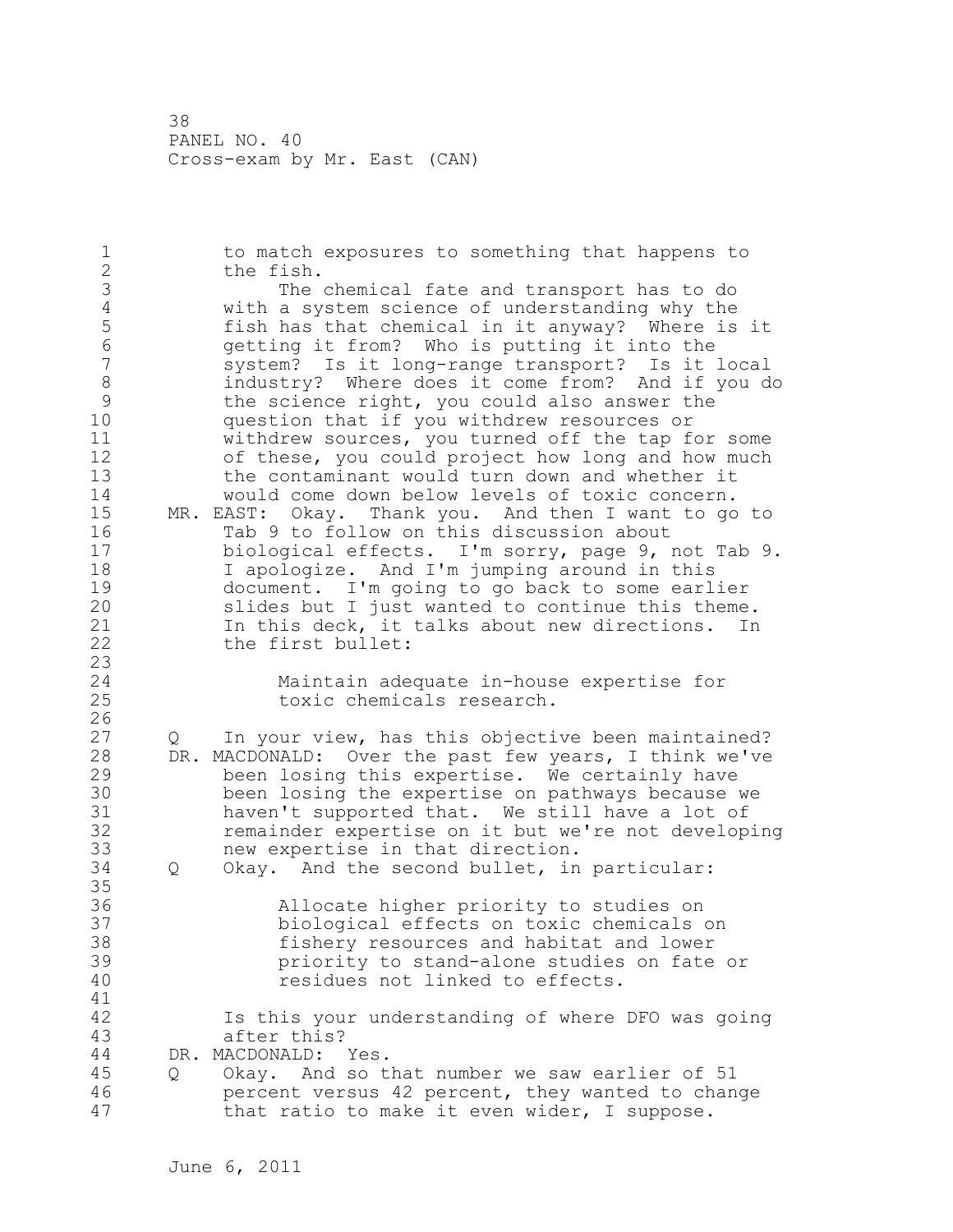1 DR. MACDONALD: They wanted to remove the 41 percent, I<br>2 think, really. 2 think, really.<br>3 Q Has that 41 pe 3 Q Has that 41 percent disappeared entirely in the 4 last five years?<br>5 DR. MACDONALD: Yes. 5 DR. MACDONALD: Yes.<br>6 MR. EAST: Mavbe I'l 6 MR. EAST: Maybe I'll go back to the previous slide,<br>7 slide 8. I believe this chart actually is in t 7 slide 8. I believe this chart actually is in the<br>8 Rolicy and Practice Report. I may be wrong about 8 Policy and Practice Report. I may be wrong about<br>9 that but I've seen it. I think I saw it there. 9 that but I've seen it. I think I saw it there.<br>10 0 But this is a chart that talks about ESSRF 10 0 But this is a chart that talks about ESSRF<br>11 allocations - that's the fund that you tal 11 allocations - that's the fund that you talked<br>12 about earlier - for the time period 1997 to 2 12 about earlier - for the time period 1997 to 2003.<br>13 And if you look on the left, it says: And if you look on the left, it says:  $\begin{array}{c} 14 \\ 15 \end{array}$ 15 Total toxic chemical funding reduced from<br>16 11.6 million to 7 million to address othe: 16 11.6 million to 7 million to address other<br>17 pressures. 18<br>19 19 And there was a bump up, I think, in 2001/2002 to<br>20 address concerns on new chemicals. Is that a 20 address concerns on new chemicals. Is that a<br>21 trend that you saw that you've seen over time 21 trend that you saw that you've seen over time, a<br>22 decline in funding for toxic chemical research? 22 decline in funding for toxic chemical research?<br>23 DR. MACDONALD: Yes. Within DFO. DR. MACDONALD: 24 Q Within DFO.<br>25 DR. MACDONALD: 25 DR. MACDONALD: Yes.<br>26 0 And maybe go do Q And maybe go down to the last line. It says:  $\begin{array}{c} 27 \\ 28 \end{array}$ 28 ESSRF funding decreased due to realignment to other priority areas. 30<br>31 31 Maybe just put it this way. Why do you think that 32 toxic chemical research funding as a stand-alone<br>33 function has been declining? Well, I'll just 33 function has been declining? Well, I'll just 34 leave it at that. Why do you think that has been<br>35 the case? 35 the case?<br>36 DR. MACDONALD: 36 DR. MACDONALD: Well, you're asking for my opinion? 37 Q Yes.<br>38 DR.MACDO 38 DR. MACDONALD: And I've not been party to NSDC 39 meetings and other things but I think really that 40 DFO, as all Departments, have a lot of priorities,<br>41 a lot of mandate to do. And I think they were 41 a lot of mandate to do. And I think they were<br>42 strapped for funding and they looked over their 42 strapped for funding and they looked over their<br>43 mandate and asked some hard questions about wha mandate and asked some hard questions about what 44 it is they had to cut. Generally, in my view, you<br>45 have two kinds of cuts you can make. We offer up have two kinds of cuts you can make. We offer up 46 efficiency cuts and trimming of fat and all that.<br>47 But there comes a point when that doesn't work But there comes a point when that doesn't work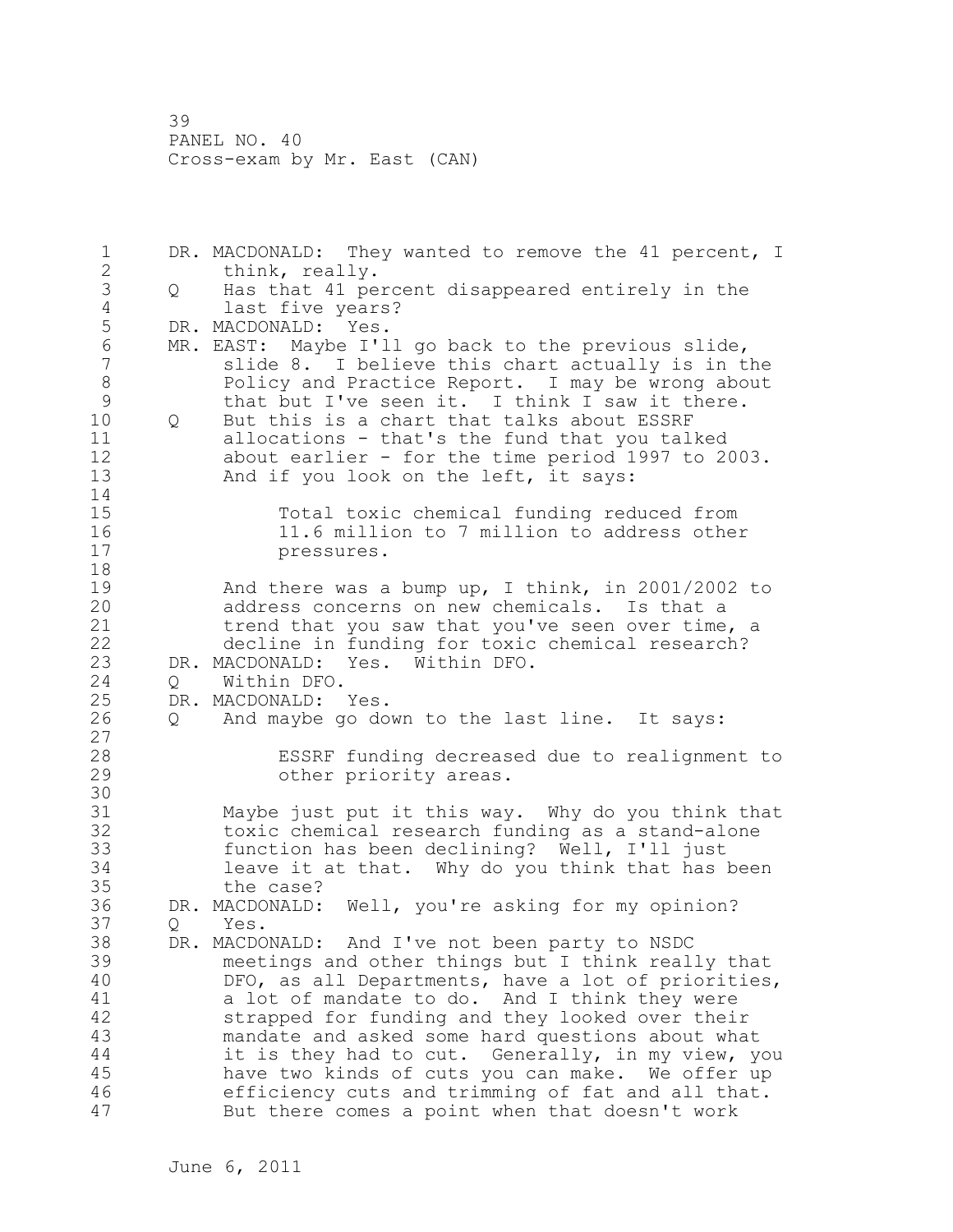1 anymore and you have to do some kind of<br>2 amputation. And in the 2005 meeting, I 2 amputation. And in the 2005 meeting, I think the 3 decision had come to the point of whether or not<br>4 DFO would excise the contaminant's work entirely 4 DFO would excise the contaminant's work entirely.<br>5 T mean I think that was really on the table 5 I mean I think that was really on the table<br>6 from what I heard and what I saw. They came bac 6 from what I heard and what I saw. They came back 7 to a position of saying, well, let's maintain an<br>8 expertise but we have to limit it. And it will I 8 expertise but we have to limit it. And it will be<br>9 limited to this. We will maintain our 9 1imited to this. We will maintain our<br>10 1aboratories. I think that was a wise 10 laboratories. I think that was a wise decision.<br>11 and we will make those more efficient. I think 11 and we will make those more efficient. I think<br>12 that was a wise decision. And we will limit our 12 that was a wise decision. And we will limit our<br>13 sesearch to toxic effects on fish with a broad 13 13 research to toxic effects on fish with a broad<br>14 context fish and that way we will save this ame 14 context fish and that way we will save this amount<br>15 6 of dollars and they will go to other priorities 15 of dollars and they will go to other priorities<br>16 bhat are above this priority. 16 that are above this priority.<br>17 0 And we'd agree that's kind of 17 Q And we'd agree that's kind of reflected, at least<br>18 for this five-vear time period, by this chart 18 for this five-year time period, by this chart<br>19 that's in front of you on page 8 where the ye 19 that's in front of you on page 8 where the yellow<br>20 bar is coming down, "Toxic Chemical Research", 20 bar is coming down, "Toxic Chemical Research",<br>21 some of the other ones, "Oil and Gas" is a goo 21 some of the other ones, "Oil and Gas" is a good<br>22 example, are becoming greater priorities for th 22 example, are becoming greater priorities for the<br>23 funds that are available. Is toxic chemicals 23 funds that are available. Is toxic chemicals<br>24 fesearch a sub-component of some of these oth 24 research a sub-component of some of these other 25 areas?<br>26 DR. MACDONA 26 DR. MACDONALD: It could be. You could cast a research<br>27 broposal for habitat with some contaminants in it 27 **proposal for habitat with some contaminants in it**<br>28 and you could do likewise with hydro-electric 28 and you could do likewise with hydro-electric<br>29 development. And certainly, if oil and gas c 29 development. And certainly, if oil and gas comes<br>30 into the picture, ves. Pesticides are clearly 30 into the picture, yes. Pesticides are clearly<br>31 toxic chemicals. So they are a little bit 31 toxic chemicals. So they are a little bit<br>32 embedded into other proposals quite often. 32 embedded into other proposals quite often, yes.<br>33 MR. EAST: And maybe if we can go back just to page 33 MR. EAST: And maybe if we can go back just to page 9. If you look on the third bullet: 35<br>36 36 The focus on solving practical problems that<br>37 The essential to DFO's mandate obligations 37 are essential to DFO's mandate obligations<br>38 and needs and clients. and needs and clients. 39 40 Is this a reference to focusing the work more on<br>41 Tesponding to priorities identified by DFO in 41 responding to priorities identified by DFO in<br>42 other areas? Like supporting other areas of 42 other areas? Like supporting other areas of DFO Science? 44 DR. MACDONALD: I'm not sure exactly what's meant here.<br>45 1 can read into it what I think is meant but I'm I can read into it what I think is meant but I'm 46 mot sure what is meant.<br>47 0 Okay. Well, we'll leav Q Okay. Well, we'll leave it at that. And then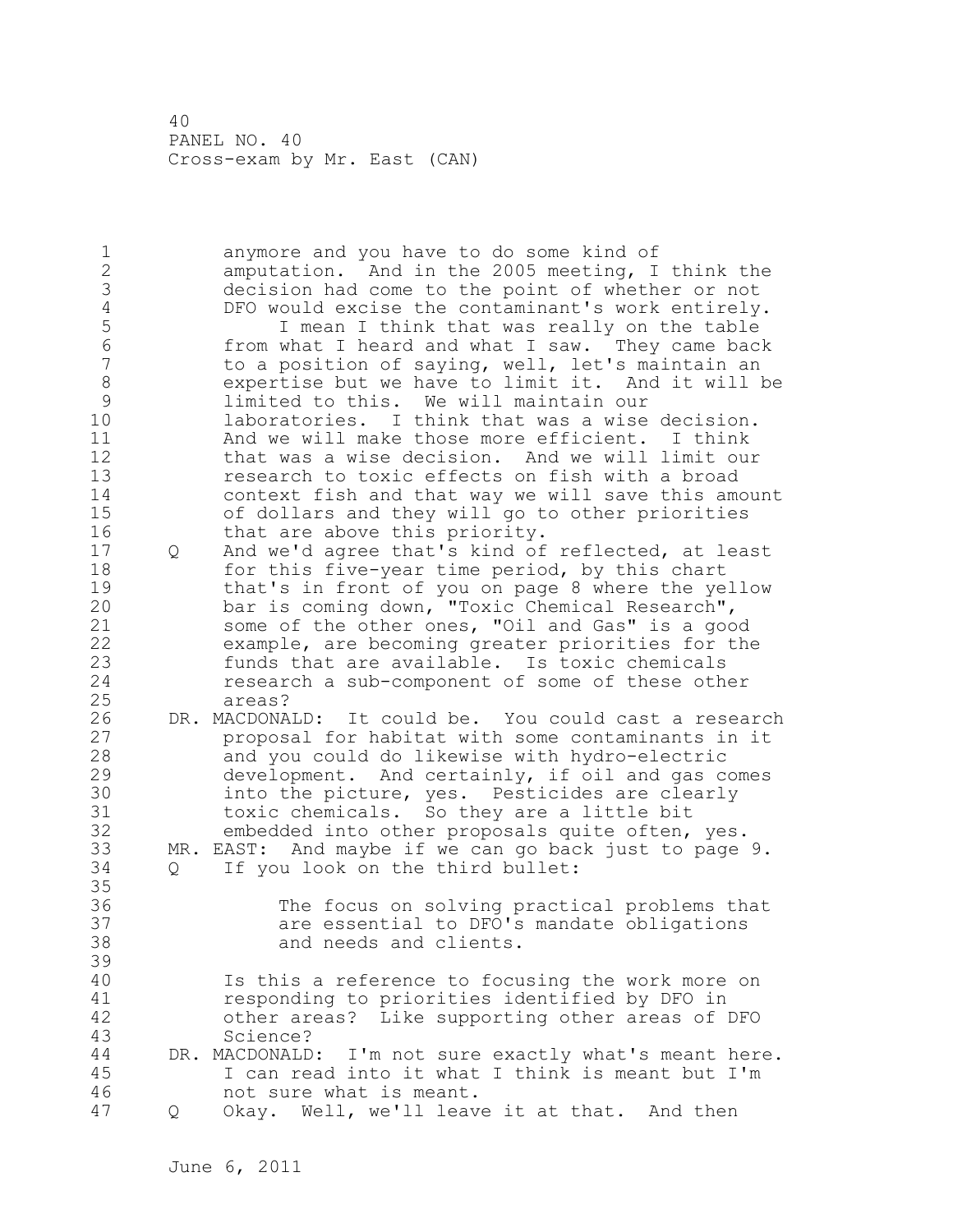1 just over onto page 10, maybe just to close this<br>2 off just with some of the other and asking about 2 off just with some of the other and asking about these.  $\frac{4}{5}$ 5 1 New directions continued. Develop<br>6 1 alternative delivery for Science f 6 alternative delivery for Science functions<br>7 bhat can be done outside of DFO. that can be done outside of DFO. 8<br>9 9 Do you know what that's referring to? Do you have 10 a sense?<br>11 DR. MACDONALD 11 DR. MACDONALD: Again, I'd have to guess.<br>12 0 Okay, Well, maybe the next bullet. 12 Q Okay. Well, maybe the next bullet, I'm curious if<br>13 this has occurred. this has occurred.  $\frac{14}{15}$ 15 Investigate strengthening relationship<br>16 between DFO, Environment Canada and 16 between DFO, Environment Canada and<br>17 miversities through virtual centres 17 **17** universities through virtual centres,<br>18 especially in freshwater toxicology. especially in freshwater toxicology.  $\frac{19}{20}$ 20 DR. MACDONALD: That sounds like a good idea but I have<br>21 on recollection that any such was done. 21 and recollection that any such was done.<br>22 0 Okav. And third bullet: Q Okay. And third bullet:  $\frac{23}{24}$ 24 Clarify Science roles and responsibilities of 25 DFO and Environment Canada and strengthen<br>26 cooperation. cooperation.  $\begin{array}{c} 27 \\ 28 \end{array}$ 28 1 think we've heard some discussion.<br>29 DR. MACDONALD: Again, it sounds like a g 29 DR. MACDONALD: Again, it sounds like a good thing to 30 do but I'm certainly not clear that something was 31 done.<br>32 0 Okav. Q Okay. 33<br>34 34 And enhanced partnering with universities,<br>35 OGDs and industry. OGDs and industry. 36<br>37 37 Is that something that's happened in the last five 38 years?<br>39 DR. MACDONA 39 DR. MACDONALD: In my experience, that has happened and it's been driven largely by the scientists 40 it's been driven largely by the scientists<br>41 themselves because when they can't get the 41 themselves because when they can't get the funding<br>42 from DFO, of course, they are going to look for 42 from DFO, of course, they are going to look for<br>43 partnering and other funds. Myself, I work in partnering and other funds. Myself, I work in 44 what's called ArcticNet. It's a large network;<br>45 it's a university network. And I become an it's a university network. And I become an 46 adjunct professor somewhere to do that. I also<br>47 collaborate with industry when I see there's collaborate with industry when I see there's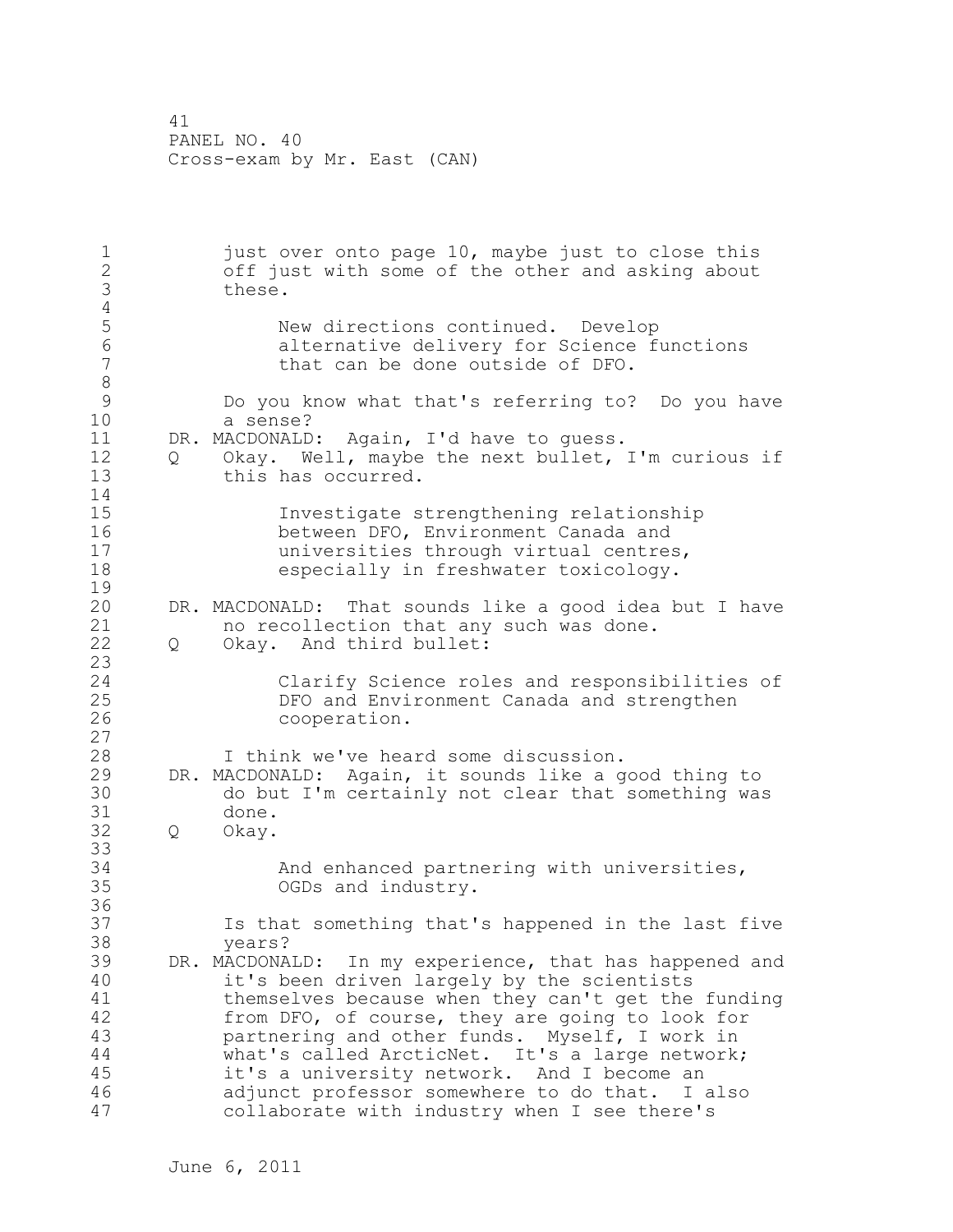1 something that we can do that makes sense and will<br>2 serve understanding of contaminants. So that has 2 serve understanding of contaminants. So that has<br>3 been done not, I don't think, with direct quidance 3 been done not, I don't think, with direct guidance 4 but because it's a product of removing other<br>5 sources of funding. 5 sources of funding.<br>6 MR. EAST: Thank you. I 6 MR. EAST: Thank you. I'd like to mark as an exhibit 7 Canada's Tab Number 1. "Strategic Review -- THE REGISTRAR: Exhibit 981.  $\begin{smallmatrix} 9 \\ 10 \end{smallmatrix}$ 10 EXHIBIT 981: Strategic Review of Toxic 11 Chemicals Research, Presentation to NSDC,<br>12 June 17, 2003 June 17, 2003 13<br>14 14 MR. EAST: Thank you.<br>15 THE COMMISSIONER: I' 15 THE COMMISSIONER: I'm sorry. What exhibit is that?<br>16 What was the exhibit number? I'm sorry. 16 What was the exhibit number? I'm sorry.<br>17 THE REGISTRAR: 981. 17 THE REGISTRAR: 981.<br>18 THE COMMISSIONER: 9 18 THE COMMISSIONER: 981.<br>19 MR. EAST: I'll just fi 19 MR. EAST: I'll just finish up with one more question.<br>20 I'm interested in Tab 5. 20 I'm interested in Tab 5.<br>21 THE COMMISSIONER: Sorry. Mr 21 THE COMMISSIONER: Sorry. Mr. Registrar, just go back<br>22 to the exhibit numbers. I quess I've lost mv 22 to the exhibit numbers. I guess I've lost my<br>23 count here of exhibits. Can we just go back 23 count here of exhibits. Can we just go back and<br>24 see, what was 980? What was 980? 24 see, what was 980? What was 980?<br>25 MR. LUNN: This document on the screen 25 MR. LUNN: This document on the screen.<br>26 THE COMMISSIONER: I see, okav. Thank 26 THE COMMISSIONER: I see, okay. Thank you very much.<br>27 Thank you. 27 Thank you. 28 MR. EAST: So if we can go to Tab 5, Exhibit 976. This<br>29 is one of my favourite references in the first 29 is one of my favourite references in the first<br>30 1ine. It talks about the area of "tension" 30 1ine. It talks about the area of "tension"<br>31 between Environment Canada and DFO. between Environment Canada and DFO. 32<br>33 33 DFO has largely withdrawn from the 34 'contaminants research' field (at least on 35 paper - there are still internally subversive 36 elements at work and I leave it up to your 37 imagination to decide where those elements<br>38 might be located). might be located). 39 40 Is that actually a reference to you, Dr.<br>41 Macdonald, and your team? 41 Macdonald, and your team?<br>42 DR. MACDONALD: Well, quite li 42 DR. MACDONALD: Well, quite likely I'm implicated but I<br>43 don't think I'm alone. We do maintain some things 43 don't think I'm alone. We do maintain some things<br>44 and in some ways it's doing two jobs instead of 44 and in some ways it's doing two jobs instead of<br>45 one job but yeah, I'd be one of those subversive one job but yeah, I'd be one of those subversive 46 elements.<br>47 Q And maybe Q And maybe if I could paraphrase. This is an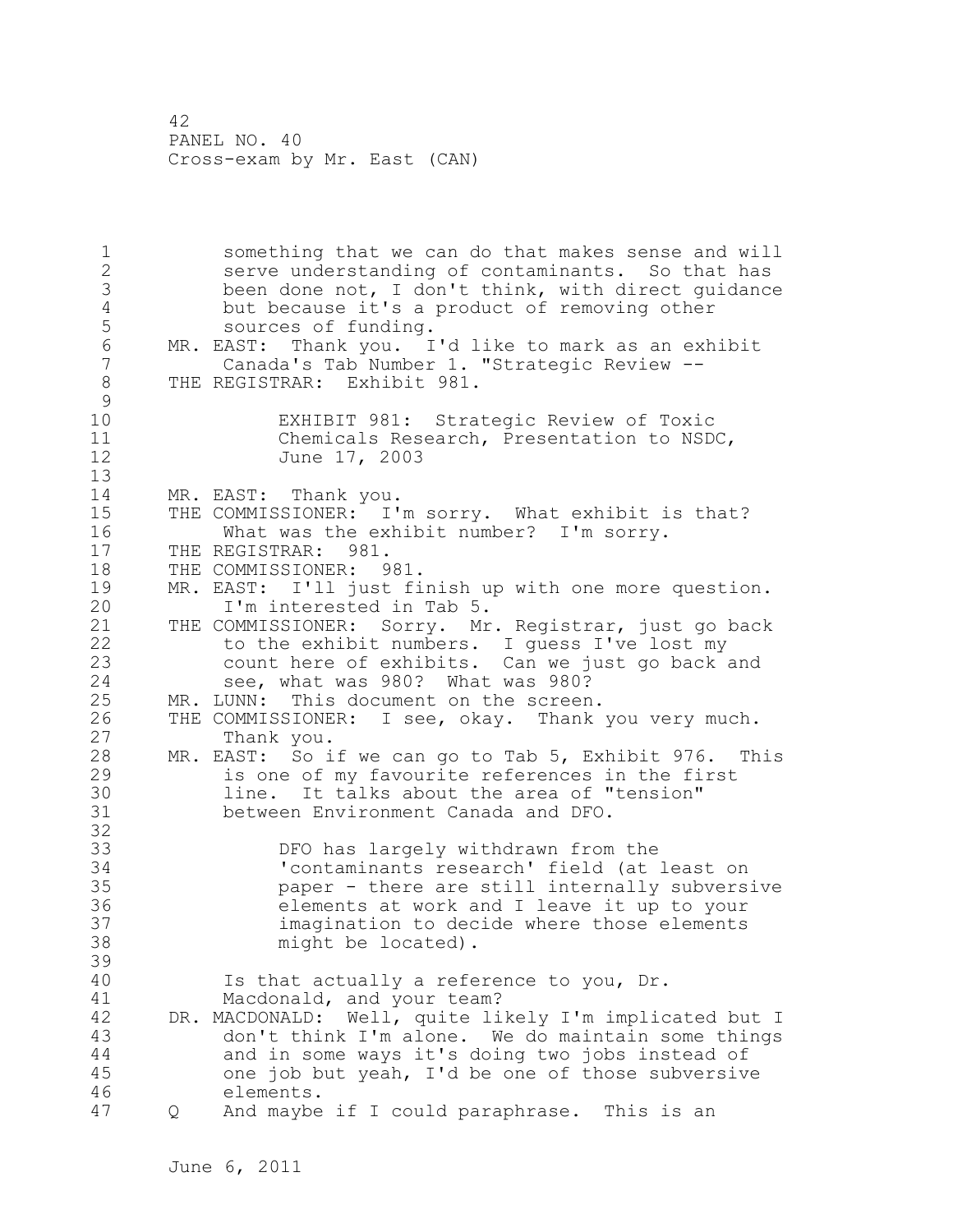1 example of where you and your unit have been doing<br>2 work in this area but have had a constant struggle 2 work in this area but have had a constant struggle 3 to find funding to do it?<br>4 DR. MACDONALD: Yes, if I coul 4 DR. MACDONALD: Yes, if I could add?<br>5 0 Please do. 5 Q Please do.<br>6 DR. MACDONALD: 6 DR. MACDONALD: And this is something that I think is 7 **19 The Manual Munistion Corpor** 1 really an important question to ask. What is the 18 read 1 read 1 read 1 read 1 read 1 read 1 read 1 read 1 read 1 read 1 read 1 read 1 read 1 read 1 read 1 read 1 read 1 read 1 read 1 8 role of a government scientist? And I think the<br>9 mumber one thing is to provide sound advice to t 9 number one thing is to provide sound advice to the 10 government of the day. And to do that, I think in<br>11 science, you want your scientists working at the 11 science, you want your scientists working at the<br>12 edge. And whether or not thev're exactly on the 12 edge. And whether or not they're exactly on the<br>13 topic that's crucial of the dav is not as much to 13 topic that's crucial of the day is not as much to<br>14 the question of whether or not their science is 14 the question of whether or not their science is<br>15 felevant, can quide policy and is informative 15 relevant, can guide policy and is informative<br>16 about things coming at us. In other words, I 16 about things coming at us. In other words, I feel 17 like we have let the system down if management<br>18 fell us about an emerging problem and not the 18 tell us about an emerging problem and not the<br>19 fother way around. So my perspective is that 19 other way around. So my perspective is that<br>20 there's things we should be doing that somet 20 there's things we should be doing that sometimes<br>21 are not necessarily on the exact mandate but are 21 are not necessarily on the exact mandate but are<br>22 coming at us. 22 coming at us.<br>23 MR. EAST: Well, a 23 MR. EAST: Well, actually I think that's probably a<br>24 The pretty good place to leave my questions and I' 24 pretty good place to leave my questions and I'll 25 thank the witnesses and I'll turn it back over to<br>26 Wendy. 26 Wendy.<br>27 MR. PROWSE: 27 MR. PROWSE: So my name is Cliff Prowse. I'm the<br>28 1awver for the provincial government and I sl 28 1 lawyer for the provincial government and I should<br>29 1 preface my questions by saving that funding 29 preface my questions by saying that funding 30 shortages are not confined to the federal<br>31 overnment, in my experience, and so that 31 government, in my experience, and so that leaves,<br>32 I think, the province in a similar position that 32 I think, the province in a similar position that<br>33 The federal government is demonstrating in these 33 the federal government is demonstrating in these<br>34 emails that we've just discussed. As a 34 emails that we've just discussed. As a<br>35 participant in this Inquiry, I'm struck 35 participant in this Inquiry, I'm struck by the 36 fact that we've had 12 or so Science reports,<br>37 almost all of which recommend further researd 37 almost all of which recommend further research be 38 done with respect to each of the different<br>39 subjects within there. And I quess the on 39 subjects within there. And I guess the one that<br>40 maybe is most relevant to this panel is the 40 maybe is most relevant to this panel is the<br>41 contaminant report, which put the whole que 41 contaminant report, which put the whole question<br>42 of chemicals and endocrine disruptors in a 42 of chemicals and endocrine disruptors in a<br>43 somewhat alarming context. And I think the somewhat alarming context. And I think the 44 implication of that is that a lot of money should be spent somewhere by somebody doing a lot of 46 research on that. 47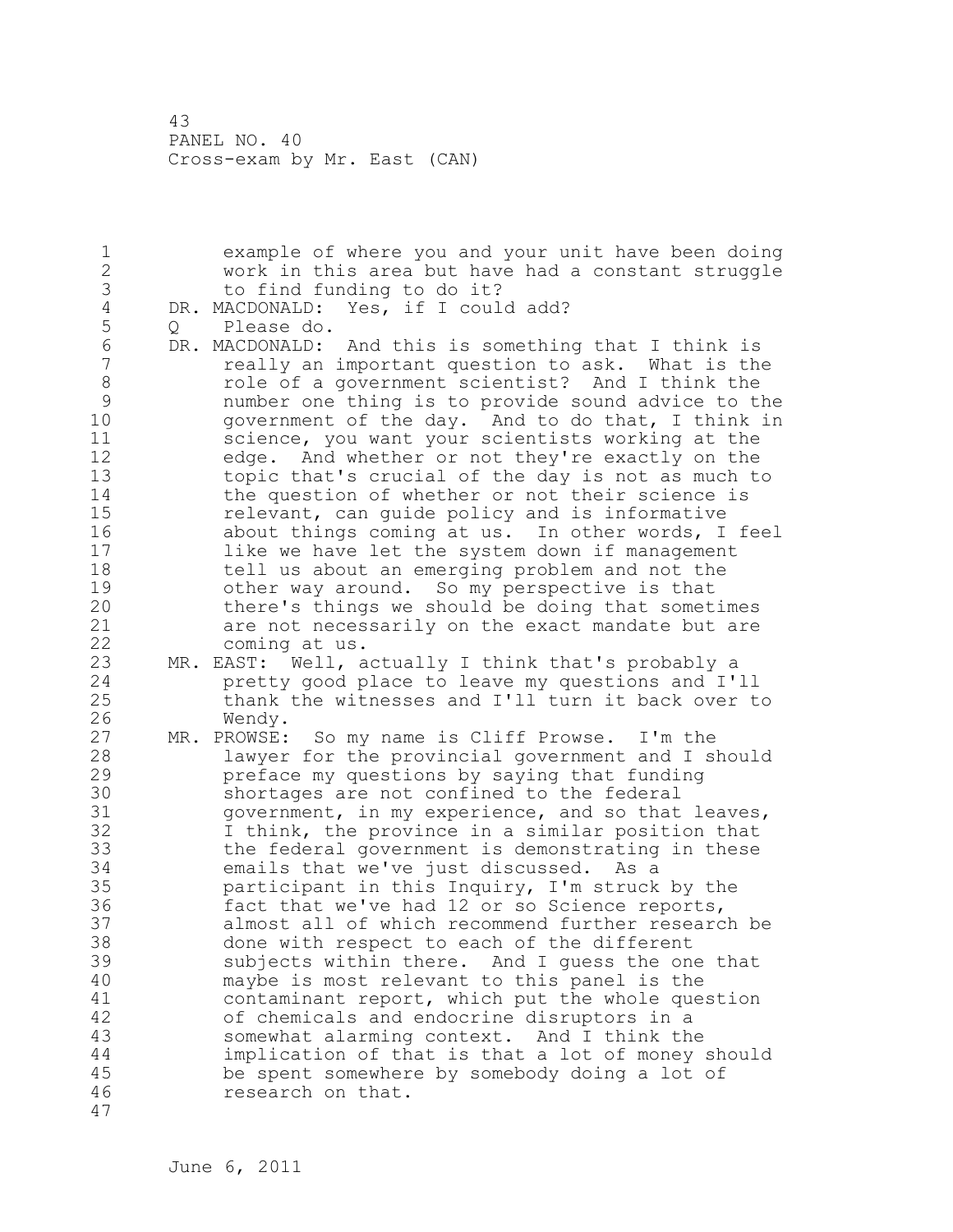44 PANEL NO. 40 Cross-exam by Mr. Prowse (BCPROV)

1 CROSS-EXAMINATION BY MR. PROWSE:  $\frac{2}{3}$ 3 Q So my question is, within the two exhibits that<br>4 We've just seen, where would that decision be m 4 we've just seen, where would that decision be made<br>5 within government? And how would that decision be 5 within government? And how would that decision be 6 made? And what discussions have there been about 7 that? You, Dr. Macdonald, seem to be the lucky<br>8 hear retiree who gets to answer these questions 8 mear retiree who gets to answer these questions.<br>9 DR. MACDONALD: Normally, within DFO those decisions 9 DR. MACDONALD: Normally, within DFO those decisions<br>10 are made top-down. We do not make decisions on 10 are made top-down. We do not make decisions on<br>11 oovernment priorities or Departmental prioritie: 11 government priorities or Departmental priorities 12 at the bench level. Having said that, we do have<br>13 mechanisms, briefing notes and discussions to 13 mechanisms, briefing notes and discussions to 14 inform our management about what we see as urgent<br>15 issues. And when we had an ESSRF program, we had 15 issues. And when we had an ESSRF program, we had<br>16 feview and the ADM would go to those and listen to 16 10 review and the ADM would go to those and listen to<br>17 what we had to sav and sometimes we have these 17 what we had to say and sometimes we have these<br>18 toxic chemical reviews and perspectives will be 18 toxic chemical reviews and perspectives will be<br>19 developed and then we would get a mandate that 19 developed and then we would get a mandate that<br>20 would come down. The orders, if you'd like to 20 would come down. The orders, if you'd like to put<br>21 it that way, or the directions that were set were 21 it that way, or the directions that were set were<br>22 set from the top down, both in terms of text about 22 set from the top down, both in terms of text about<br>23 what our priorities should be and in terms of the 23 what our priorities should be and in terms of the<br>24 allotments of monev really, the second being 24 allotments of money really, the second being 25 brobably the most relevant part because that tells<br>26 bou how much something's important. That's how 26 you how much something's important. That's how<br>27 the process works. 27 the process works.<br>28 0 Can you comment fr 28 Q Can you comment from an Environment Canada 29 perspective?<br>30 DR. TALBOT: Yeah 30 DR. TALBOT: Yeah, Environment Canada has got perhaps 31 several ways of determining how funding is<br>32 brioritized. We do have programs that become 32 prioritized. We do have programs that become 33 high-level priorities within Environment Canada 34 and, for example, I come back again to the<br>35 Chemical Management Plan. Canada has to go 35 Chemical Management Plan. Canada has to go 36 through a very long list, several thousands of<br>37 substances, and determine if those substances 37 substances, and determine if those substances<br>38 should be managed as toxic substances. And t 38 should be managed as toxic substances. And that<br>39 mandate is urgent. We have very little time to 39 mandate is urgent. We have very little time to go 40 through. There is international agreements to do<br>41 that. So we have to put a lot of our resources 41 that. So we have to put a lot of our resources<br>42 towards that and that uses quite a bit of our 42 towards that and that uses quite a bit of our<br>43 sessurces in that way. 43 **resources in that way.**<br>44 **And the issue of** 44 And the issue of whether we should be<br>45 Continuing to work on an issue that's been continuing to work on an issue that's been a 46 priority in the past and falls not only in the context of these urgent requests, as the one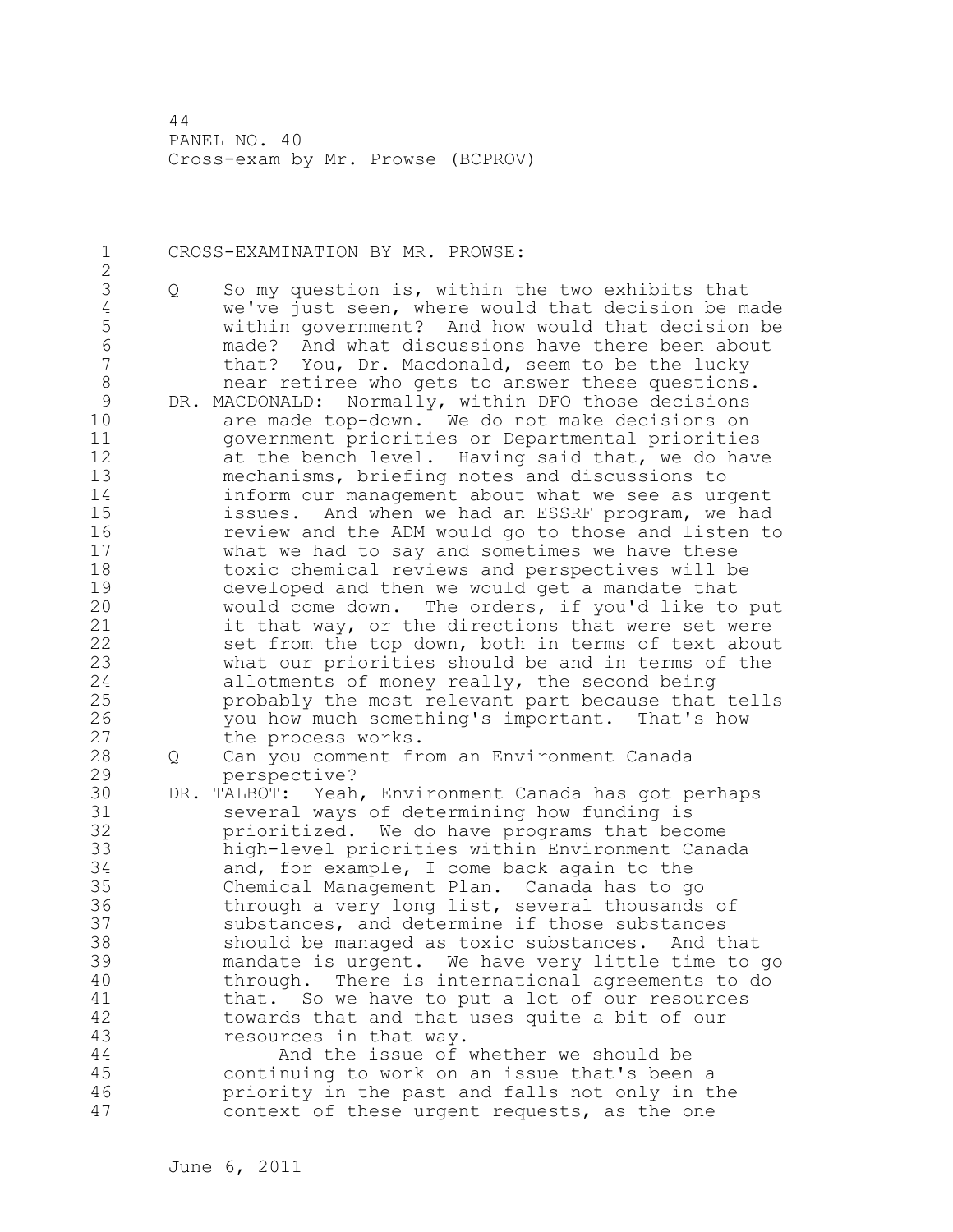45 PANEL NO. 40 Cross-exam by Mr. Prowse (BCPROV)

1 example I've just given you, but it also, as a<br>2 ereport is produced, the question that is asked 2 report is produced, the question that is asked by<br>3 management, is it sufficient information to 3 management, is it sufficient information to 4 address the deliverables that we had agreed upon<br>5 or is it sufficient to develop information 5 or is it sufficient to develop information 6 necessary for a risk assessment or compliance of 7 some nature?<br>8 And ever 8 And even though it might be of great value to<br>9 society to continue and do additional work, 9 society to continue and do additional work, 10 because resources are so short and because we<br>11 always haye many, many more priorities and 11 always have many, many more priorities and<br>12 Tequests than we can fund, then we have to 12 12 requests than we can fund, then we have to<br>13 determine whether it's necessary or desiral 13 determine whether it's necessary or desirable to 14 do additional work in this area or move on to 15 something else even though we may not have<br>16 complete information. 16 complete information.<br>17 0 These seem like verv 17 Q These seem like very difficult choices and again<br>18 at some perhaps likely over-simplified level, 18 at some perhaps likely over-simplified level,<br>19 difficulties in forecasting are something tha 19 difficulties in forecasting are something that<br>20 we're familiar with. I think there were 20 we're familiar with. I think there were<br>21 difficulties in our context of forecasti 21 difficulties in our context of forecasting the<br>22 2009 salmon run, which turned out to be very 1 22 2009 salmon run, which turned out to be very low.<br>23 23 And once the Commission got started, I don't thin And once the Commission got started, I don't think 24 anybody anticipated that in 2010 there would be a 25 record run. So that's not relevant, I don't<br>26 think, to your exact fields. But the questi 26 think, to your exact fields. But the question I<br>27 have is, isn't there a danger in setting 27 have is, isn't there a danger in setting<br>28 haviorities according to perhaps the poli 28 **19 priorities according to perhaps the political need**<br>29 **19 of the moment that some basic research that needs** 29 65 of the moment that some basic research that needs<br>20 6 to be maintained over time will be lost in the 30 to be maintained over time will be lost in the 31 shuffle.<br>32 DR. MACDONALD 32 DR. MACDONALD: Of course. You're absolutely right. 33 There is a risk in doing it this way and in 34 putting all of your energy on brush first and 35 emergencies. Sometimes it works out very well. I 36 can tell you that the early contaminants program 37 was well-funded over the first five- year period 38 and it got that funding because of a front-page<br>39 article in the Globe & Mail that said mother's 39 39 article in the Globe & Mail that said mother's<br>40 milk on Broughton Island is unfit to drink; it 40 milk on Broughton Island is unfit to drink; it had 41 PCBs in it. So some of the ways that things get<br>42 currency is that they get exposure in the media 42 currency is that they get exposure in the media<br>43 and the media comes back to the political agend and the media comes back to the political agenda 44 and the political agenda comes down. It can work<br>45 for good and it can work for bad. I think this is for good and it can work for bad. I think this is 46 one of those cases where you have to be careful<br>47 what you wish for when you do these things beca what you wish for when you do these things because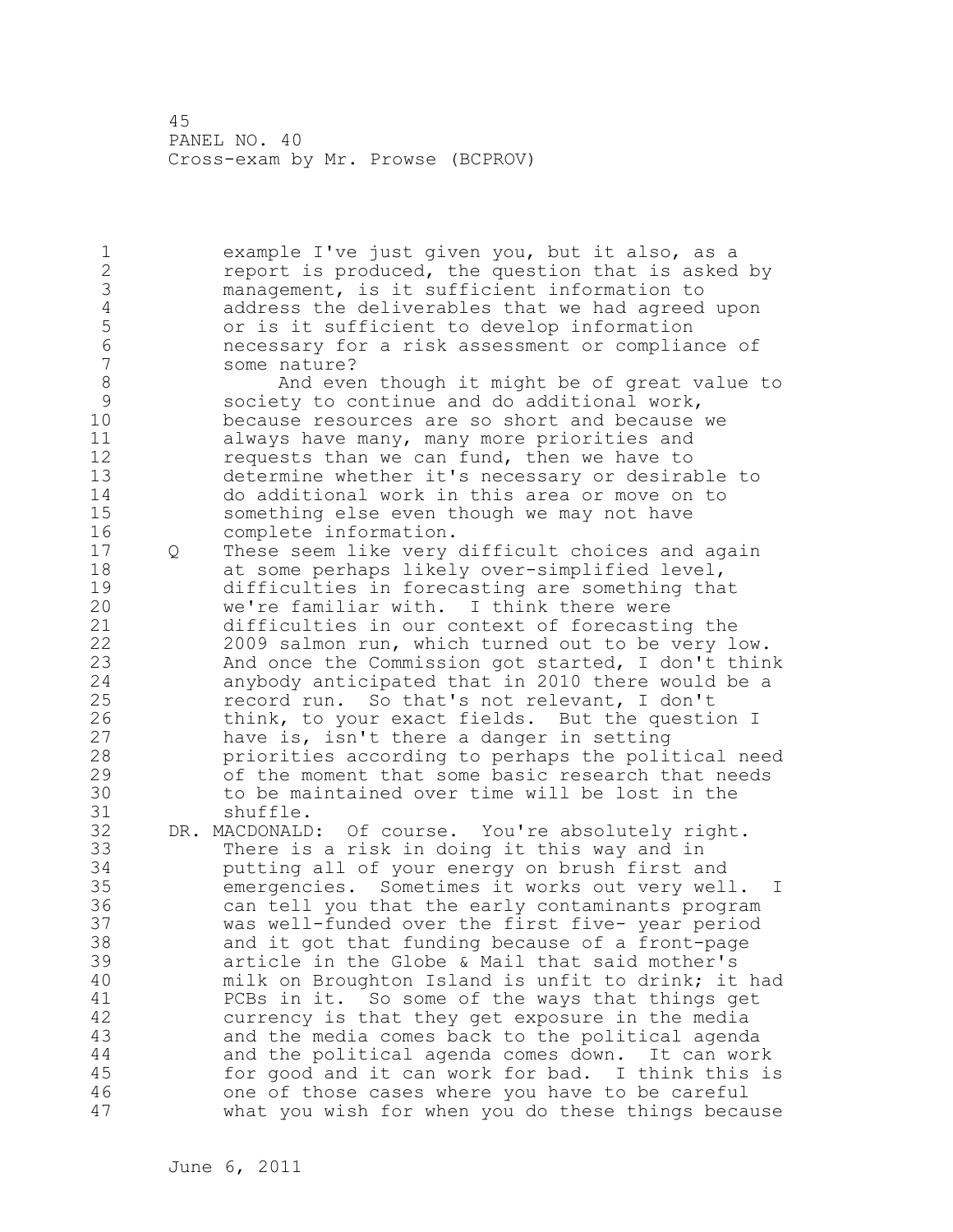46 PANEL NO. 40 Cross-exam by Mr. Prowse (BCPROV)

1 you may get it. And in the case of the NCP, I can<br>2 only say good things about it and about the 2 only say good things about it and about the<br>3 collaboration that was done by government a 3 collaboration that was done by government and 4 universities to produce that work so in that case 5 it worked very well.<br>6 1n the case of 6 In the case of contaminants or other issues 7 that come along occasionally and reach a fairly 8 high profile in the mind of the political system<br>9 0 or the media, there is risk in pulling away fund 9 or the media, there is risk in pulling away funds 10 from long-term considered research and placing it 11 12 under short-term brush fires. I really think that<br>12 that is a risk and it requires a certain amount of 12 that is a risk and it requires a certain amount of<br>13 body of inertia, if you like, of research that's 13 body of inertia, if you like, of research that's<br>14 fore-thinking and looking forward on these. And 14 fore-thinking and looking forward on these. And<br>15 we've discussed monitoring before. Monitoring i 15 we've discussed monitoring before. Monitoring is<br>16 mart of that. 16 part of that.<br>17 0 Do vou have a 17 Q Do you have a comment on contaminants in<br>18 **Departicular or generally do you have a co** 18 **particular or generally do you have a comment?**<br>19 DR. TALBOT: Perhaps to add to that. I disagree wi 19 DR. TALBOT: Perhaps to add to that. I disagree with<br>20 Dr. Macdonald's comments. I agree with his 20 Dr. Macdonald's comments. I agree with his<br>21 comments in general. The only thing that I 21 comments in general. The only thing that I would<br>22 add is that in our risk management when we 22 add is that in our risk management when we<br>23 herioritize our project, we do an informal p prioritize our project, we do an informal risk 24 analysis of what our program ought to look like<br>25 and what we need to get into. So I would not 25 and what we need to get into. So I would not<br>26 agree with your statement that we're dealing 26 agree with your statement that we're dealing with<br>27 fust short-term issues. There is consideration 27 3 iust short-term issues. There is consideration<br>28 5 1 for long-term monitoring or long-term assessment 28 for long-term monitoring or long-term assessments<br>29 or projects that need to be carried over yerv long 29 or projects that need to be carried over very long 30 periods of time. And we do consider those in our 31 appropriation of funds or distribution of funds in<br>32 the different programs. For example, our mercury 32 the different programs. For example, our mercury<br>33 fate and transport program has been ongoing for 33 fate and transport program has been ongoing for 34 many years and while some other projects need to 35 be resolved within one to three years and once we<br>36 have that answer, the project is simply terminate 36 have that answer, the project is simply terminated<br>37 and we move to something else. 37 and we move to something else.<br>38 DR. MACDONALD: If I could, I just 38 DR. MACDONALD: If I could, I just would like to<br>39 comment. I didn't mean to imply that Envire 39 comment. I didn't mean to imply that Environment 40 Canada was driven by short-term problems. All I 41 meant to say is that there's risk in driving a<br>42 system that way. I think Environment Canada do 42 system that way. I think Environment Canada does<br>43 hot do that actually. not do that actually. 44 MR. PROWSE: Thank you very much.<br>45 MS. BAKER: Thank you. Mr. Hopki MS. BAKER: Thank you. Mr. Hopkins-Utter, are you 46 going to be asking questions?<br>47 MR. HOPKINS-UTTER: Good morning, 3 MR. HOPKINS-UTTER: Good morning, Mr. Commissioner,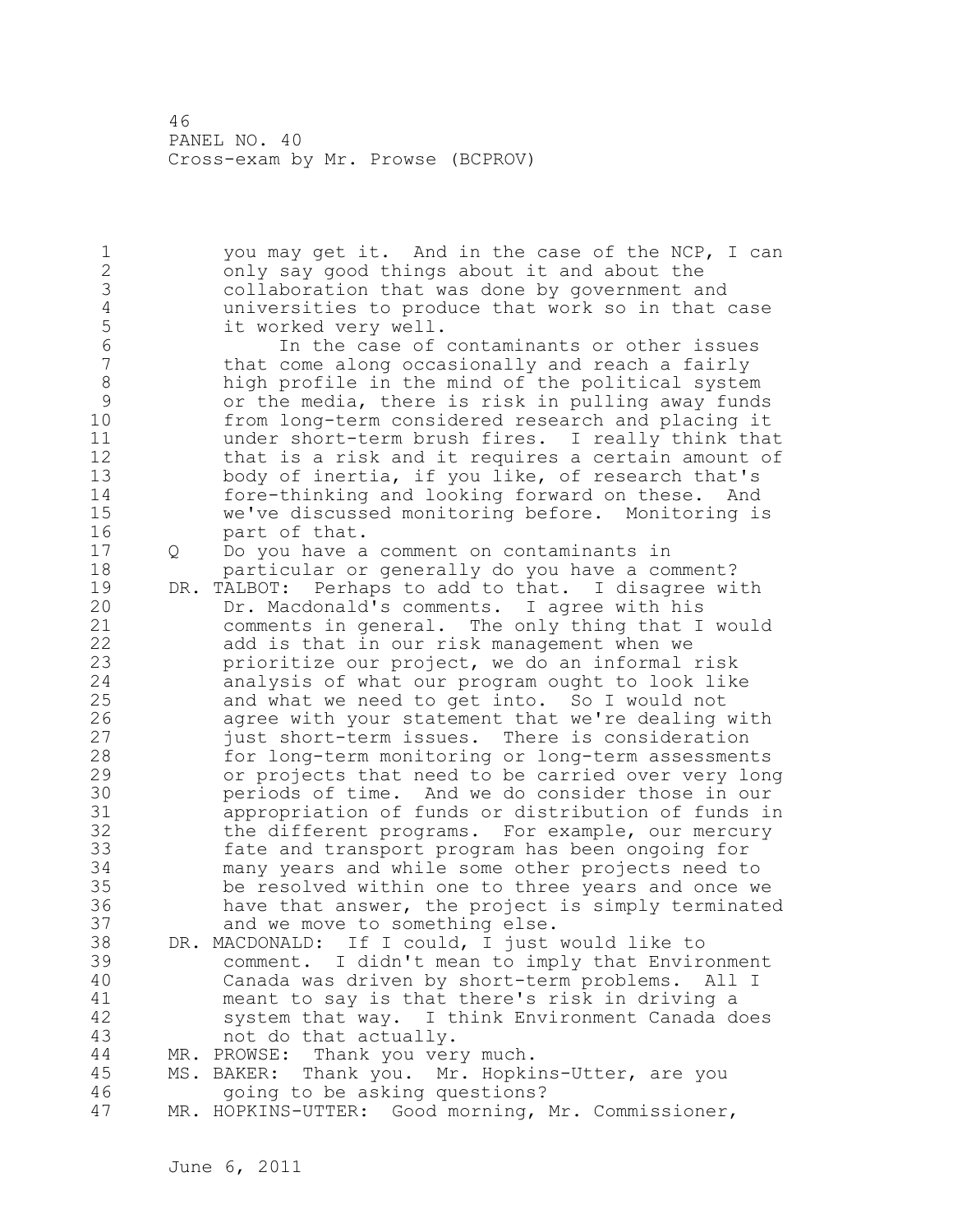47 PANEL NO. 40 Cross-exam by Mr. Prowse (BCPROV) Cross-exam by Mr. Hopkins-Utter (BCSFA)

1 panel members, my name is Shane Hopkins-Utter,<br>2 appearing for the B.C. Salmon Farmers Associat 2 appearing for the B.C. Salmon Farmers Association.<br>3 1 just have a few quick questions for Dr. 3 I just have a few quick questions for Dr.<br>4 Macdonald. Mr. Lunn, could you please br 4 Macdonald. Mr. Lunn, could you please bring up<br>5 Commission Tab 13? This is an email from Dr. 5 Commission Tab 13? This is an email from Dr.<br>6 Macdonald, April 2nd, 2009. Macdonald, April 2nd, 2009.  $\begin{array}{c} 7 \\ 8 \end{array}$ 8 CROSS-EXAMINATION BY MR. HOPKINS-UTTER:  $\begin{smallmatrix} 9 \\ 10 \end{smallmatrix}$ 10 Q Do you recognize this email?<br>11 DR. MACDONALD: Yes, I do. 11 DR. MACDONALD: Yes, I do.<br>12 MR. HOPKINS-UTTER: Thank 12 MR. HOPKINS-UTTER: Thank you. Mr. Lunn, could you<br>13 blease turn to page 4? In the middle of the pa 13 blease turn to page 4? In the middle of the page,<br>14 there is an abstract which savs: there is an abstract which says:  $\frac{15}{16}$ 16 The abstract is a nice summery of the advice<br>17 The abstract is a nice summery of the advice provided by this team. 18<br>19 19 19 At the top of that page, Dr. Macdonald, are you<br>20 1dentified as one of the authors of this paper? 20 identified as one of the authors of this paper?<br>21 DR. MACDONALD: I am. 21 DR. MACDONALD:<br>22 0 Looking at 22 Q Looking at the lower part of that abstract, the<br>23 last five or six lines starting with the senten last five or six lines starting with the sentence, 24 "The ready breakdown", I'm just going to read a<br>25 short part. You noted that the BDE-209 is 25 short part. You noted that the BDE-209 is<br>26 insidious and is found to biomagnifying in 26 insidious and is found to biomagnifying in aquatic<br>27 food webs. You also note, this is where I'm 27 food webs. You also note, this is where I'm<br>28 duoting: quoting:  $\frac{29}{30}$ 30 The ready breakdown of BDE-209 and to more<br>31 bioaccumulative and toxic lighter PBDE for 31 bioaccumulative and toxic lighter PBDE forms<br>32 in the environment presents perhaps the most 32 in the environment presents perhaps the most<br>33 insidious threat to aquatic biota. insidious threat to aquatic biota. 34<br>35 And you also go on to note: 36<br>37 37 These PBDEs have endocrine-disrupting<br>38 potential. potential. 39 40 Now, the endocrine disruptors, you mentioned a<br>41 couple of effects that these can have on fish 41 couple of effects that these can have on fish<br>42 health, did you not just this morning? 42 health, did you not just this morning?<br>43 DR. MACDONALD: I did. DR. MACDONALD: 44 Q And those were sub-lethal effects. Can you tell me what they were again? 46 DR. MACDONALD: The ones that we worry about most are<br>47 effects on reproduction and effects on immune effects on reproduction and effects on immune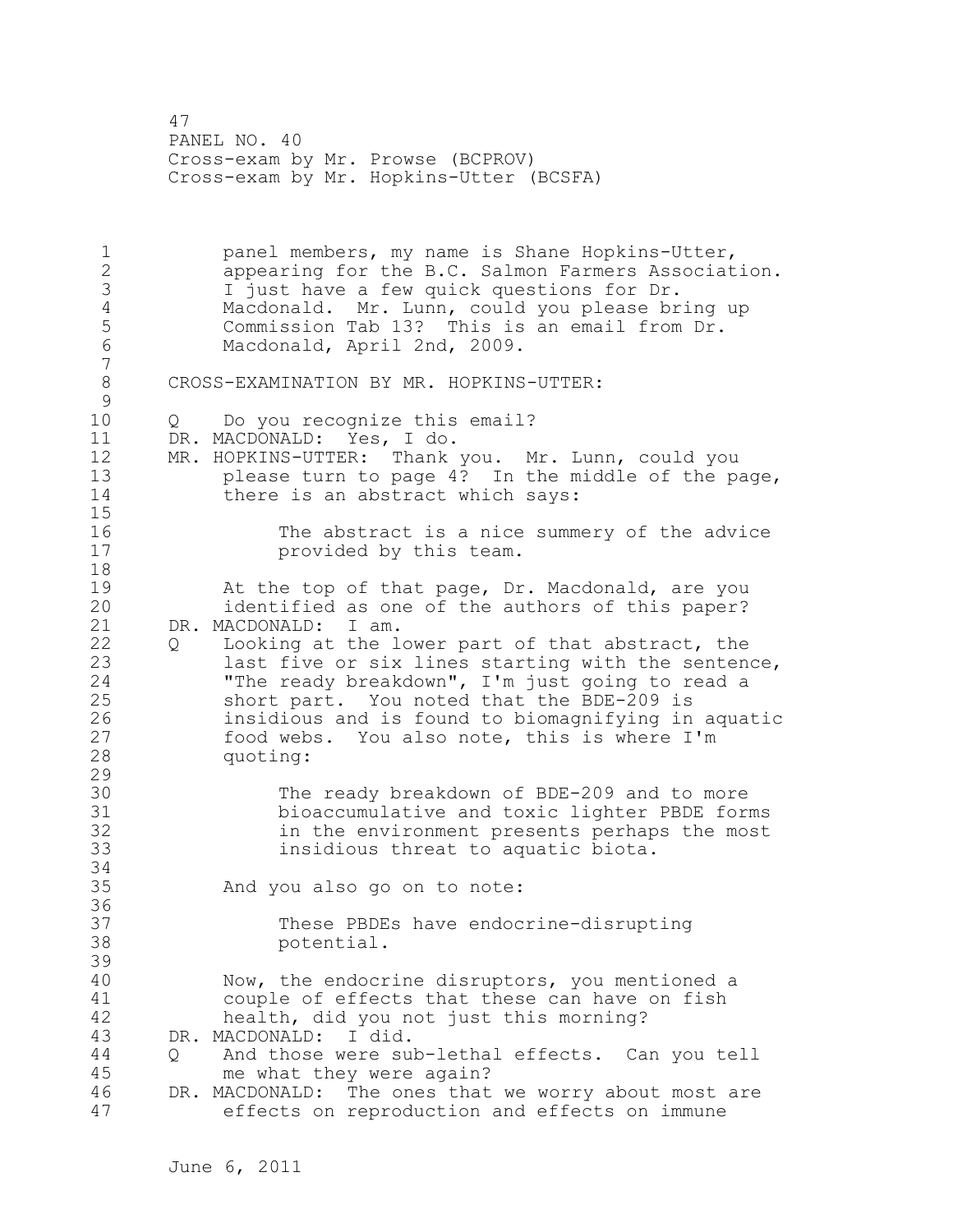48 PANEL NO. 40 Cross-exam by Mr. Hopkins-Utter (BCSFA)

1 function.<br>2 0 And there 2 Q And there are other effects, though, are there<br>3 anot, just referring to PPR-14, Policy and Prac 3 not, just referring to PPR-14, Policy and Practice<br>4 Report that we received. 4 Report that we received.<br>5 MR. HOPKINS-UTTER: At paragr 5 MR. HOPKINS-UTTER: At paragraph 117, Mr. Lunn, if you<br>6 wish to bring it up, it lists a number of other 6 wish to bring it up, it lists a number of other 7 effects.<br>8 O And vou 8 Q And you can confirm whether or not these are, in<br>9 fact, some of the other considerations. Does it 9 fact, some of the other considerations. Does it 10 hot also affect migration through effects on<br>11 heurotoxicity or olfactory effects? 11 meurotoxicity or olfactory effects?<br>12 DR. MACDONALD: As I stated earlier, I'm 12 DR. MACDONALD: As I stated earlier, I'm not a<br>13 toxicologist and I don't count that my ex-13 toxicologist and I don't count that my expertise.<br>14 That question would be better put to Peter Ross. 14 That question would be better put to Peter Ross.<br>15 0 Peter Ross? 15 Q Peter Ross?<br>16 DR. MACDONALD: 16 DR. MACDONALD: Yes.<br>17 0 Okav. You are. 17 Q Okay. You are aware of these concerns, though?<br>18 DR. MACDONALD: I am. 18 DR. MACDONALD: I am.<br>19 0 Have you ever he 19 Q Have you ever heard of endocrine disruptors<br>20 affecting maturation rates? 20 affecting maturation rates?<br>21 DR. MACDONALD: I have. 21 DR. MACDONALD: I have.<br>22 0 And obviously that 22 Q And obviously that's something we should put to<br>23 Deter Ross as well, as to those potential effec Peter Ross as well, as to those potential effects? 24 DR. MACDONALD: That is correct.<br>25 0 And are you aware that in t 25 Q And are you aware that in the Commission technical<br>26 Teport, this is Exhibit 826, Tab 26 of the 26 report, this is Exhibit 826, Tab 26 of the<br>27 Commission binder, at page 143 under 27 Commission binder, at page 143 under<br>28 TSufficiency", it actually talks abo 28 "Sufficiency", it actually talks about near the<br>29 top of that page: top of that page: 30<br>31 31 However, exposure to certain endocrine<br>32 disrupting compounds, such as PBDEs and 32 disrupting compounds, such as PBDEs and PBBs, 33 has likely increased exponentially over the past two decades. 35<br>36 36 Do you agree that it does, in fact, appear to be 37 an exponential increase in the concentration?<br>38 DR. MACDONALD: Exponential increase is a particul 38 DR. MACDONALD: Exponential increase is a particular<br>39 form of increase, like a percentage increase, 39 form of increase, like a percentage increase,<br>40 where it curves upward. We have several diff 40 where it curves upward. We have several different<br>41 records of time series that have been created and 41 records of time series that have been created and<br>42 they all are not linear. They all increase 42 they all are not linear. They all increase<br>43 upwards. So yes. upwards. So yes. 44 Q and this has been over the last few decades?<br>45 DR. MACDONALD: I'm not sure exactly the timefram DR. MACDONALD: I'm not sure exactly the timeframe but 46 I'd say the past two decades about, yeah. 47 Q So given all the concerns of the endocrine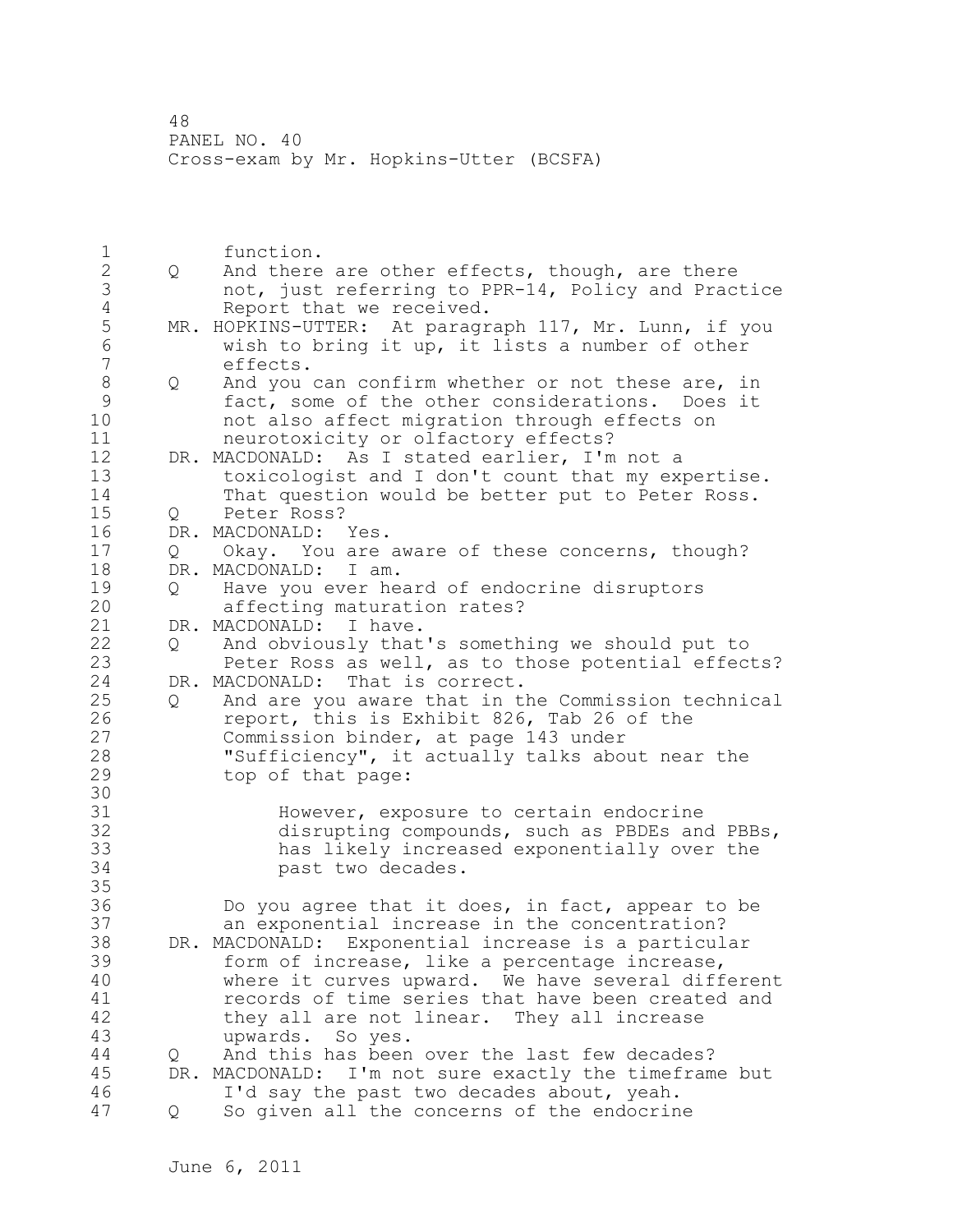49 PANEL NO. 40 Cross-exam by Mr. Hopkins-Utter (BCSFA)

1 disruptors and the potential effects on fish<br>2 health, do you not think that it's of utmost 2 health, do you not think that it's of utmost and 3 critical importance to study these chemicals and 4 these contaminants further and to understand how<br>5 they're getting into the environment so that we 5 they're getting into the environment so that we<br>6 can limit those? 6 can limit those?<br>7 DR. MACDONALD: Yes, 7 DR. MACDONALD: Yes, I think that's very true. I think<br>8 even more important and urgent and the reason we 8 even more important and urgent and the reason we<br>9 went to a CSAS document and tried to provide 9 went to a CSAS document and tried to provide 10 advice to Environment Canada was we felt that<br>11 continuing to produce and use the 209 would b 11 continuing to produce and use the 209 would be 12 loading the environment with this chemical when we<br>13 were really yery uncertain about what its 13 were really very uncertain about what its<br>14 downstream effects would be. So we were p 14 downstream effects would be. So we were more<br>15 interested in providing a DFO Science opinion 15 interested in providing a DFO Science opinion on<br>16 the requlatory process to Environment Canada. 16 the regulatory process to Environment Canada.<br>17 0 How long was 209 in use? 17 Q How long was 209 in use?<br>18 DR. MACDONALD: I don't recall 18 DR. MACDONALD: I don't recall exactly when its use<br>19 started but two decades probably anyway. 19 started but two decades probably anyway.<br>20 MR. HOPKINS-UTTER: Just turning to Tab 8, th 20 MR. HOPKINS-UTTER: Just turning to Tab 8, this is<br>21 Tab 877, Tab 8. I got the nod from the 21 Exhibit 977, Tab 8. I got the nod from the 22 22 Registrar. 23 Q Just looking at that list, I didn't get everything 24 that you said there. Did you say that it doesn't<br>25 capture pharmaceuticals? What else is not 25 capture pharmaceuticals? What else is not 26 captured by this list?<br>27 DR. MACDONALD: Well, if yo 27 DR. MACDONALD: Well, if you look, the only new age 28 modern chemical bio-magnifier that you might worry<br>29 about is AOX, organo-halides. That's a 29 about is AOX, organo-halides.<br>30 measurement that was usually a 30 measurement that was usually applied to pulp<br>31 mills, especially ones using chlorine to make 31 mills, especially ones using chlorine to make<br>32 their products. So they're producing chlorin 32 their products. So they're producing chlorinated<br>33 broducts. And AOX means, the X is a chlorine and 33 products. And AOX means, the X is a chlorine and 34 the AO part says that we actually don't know quite<br>35 what it's stuck on because there are a lot of 35 what it's stuck on because there are a lot of<br>36 complicated compounds but it's chlorinated. 36 complicated compounds but it's chlorinated.<br>37 What's missing from this? Well, if you loo 37 What's missing from this? Well, if you look at a<br>38 top predator in any system, you'd expect to see 38 top predator in any system, you'd expect to see<br>39 things like endosulfan, chlordane, PCBs, PBDEs, 39 things like endosulfan, chlordane, PCBs, PBDEs,<br>30 DDT, it's still cycling, and there are others. 40 DDT, it's still cycling, and there are others.<br>41 Mone of those are in there. 41 None of those are in there.<br>42 O And those are also, I belie 42 Q And those are also, I believe, endocrine<br>43 disruptors? disruptors? 44 DR. MACDONALD: In various forms, endocrine disruptors.<br>45 They also affect immune function, veah. They also affect immune function, yeah. 46 MR. HOPKINS-UTTER: Okay. Thank you very much, Mr. Commissioner. Those are my questions.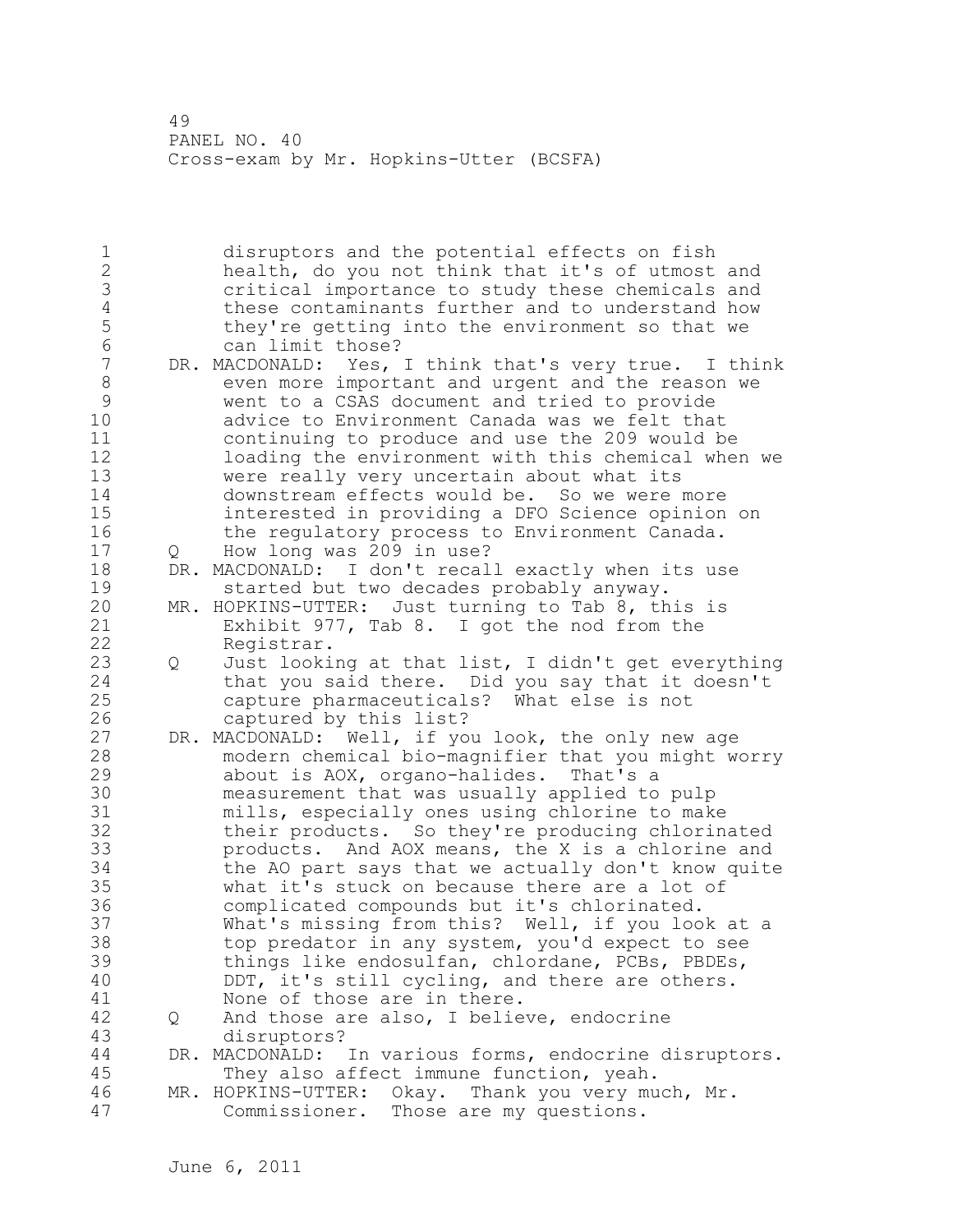1 MS. BAKER: Looks like it's time for the break.<br>2 THE REGISTRAR: The hearing is now adjourned ti 2 THE REGISTRAR: The hearing is now adjourned till 2:00<br>3 p.m. 3 p.m.  $\frac{4}{5}$ 5 (PROCEEDINGS ADJOURNED FOR NOON RECESS) 6 (PROCEEDINGS RECONVENED)  $\begin{array}{c} 7 \\ 8 \end{array}$ 8 THE REGISTRAR: Order. The hearing is now resumed.<br>9 MR. HARRISON: Good afternoon, Mr. Commissioner and 9 MR. HARRISON: Good afternoon, Mr. Commissioner and<br>10 **manel.** My name is Judah Harrison, and I'm with 10 10 panel. My name is Judah Harrison, and I'm with<br>11 the Conservation Coalition, which is a group of 11 the Conservation Coalition, which is a group of<br>12 six non-governmental organizations and one 12 six non-governmental organizations and one 13 individual.<br>14 Mr. Lu 14 Mr. Lunn, can you bring up Exhibit 976,<br>15 blease? 15 please?<br>16 MR. LUNN: C MR. LUNN: Certainly.  $\frac{17}{18}$ CROSS-EXAMINATION BY MR. HARRISON:  $\frac{19}{20}$ 20 Q Dr. Macdonald, this morning we were speaking, or 21 you were speaking about this email to various<br>22 counsel. I wanted to specifically focus on the 22 counsel. I wanted to specifically focus on the last line of the third paragraph where it reads, 24 "There is a pretty large gaps" -- well:  $\frac{25}{26}$ 26 There [are] pretty large gaps between what<br>27 [Environment Canada] is prepared to do and 27 [Environment Canada] is prepared to do and<br>28 The What DFO is prepared to do and this gap is 28 what DFO is prepared to do and this gap is<br>29 1argest in the marine environment. largest in the marine environment. 30<br>31 31 I take it that you did not write this email but<br>32 vou are familiar with it: is that correct? 32 you are familiar with it; is that correct?<br>33 DR. MACDONALD: I did not write it. I am famil 33 DR. MACDONALD: I did not write it. I am familiar with 34 it by virtue of this process.<br>35 0 Thank vou. Now, could you, a 35 Q Thank you. Now, could you, as in succinct a 36 manner as possible, explain what those gaps are?<br>37 Give us specific gaps that are not being regulat 37 Give us specific gaps that are not being regulated<br>38 by either Environment Canada or DFO. 38 by either Environment Canada or DFO.<br>39 DR. MACDONALD: Well, I think it's along 39 DR. MACDONALD: Well, I think it's along the lines of<br>40 what we've been discussing so far; that is, DFO 40 what we've been discussing so far; that is, DFO<br>41 did not -- is not doing any more toxic pathway 41 did not -- is not doing any more toxic pathway<br>42 source-sync work in the marine environment, no 42 source-sync work in the marine environment, nor<br>43 feally monitoring marine environment, and really monitoring marine environment, and 44 Environment Canada is not doing that, either. 45 Q Okay. Is there any other regulatory gaps that you 46 can think of where neither ministry is effectively regulating contaminants?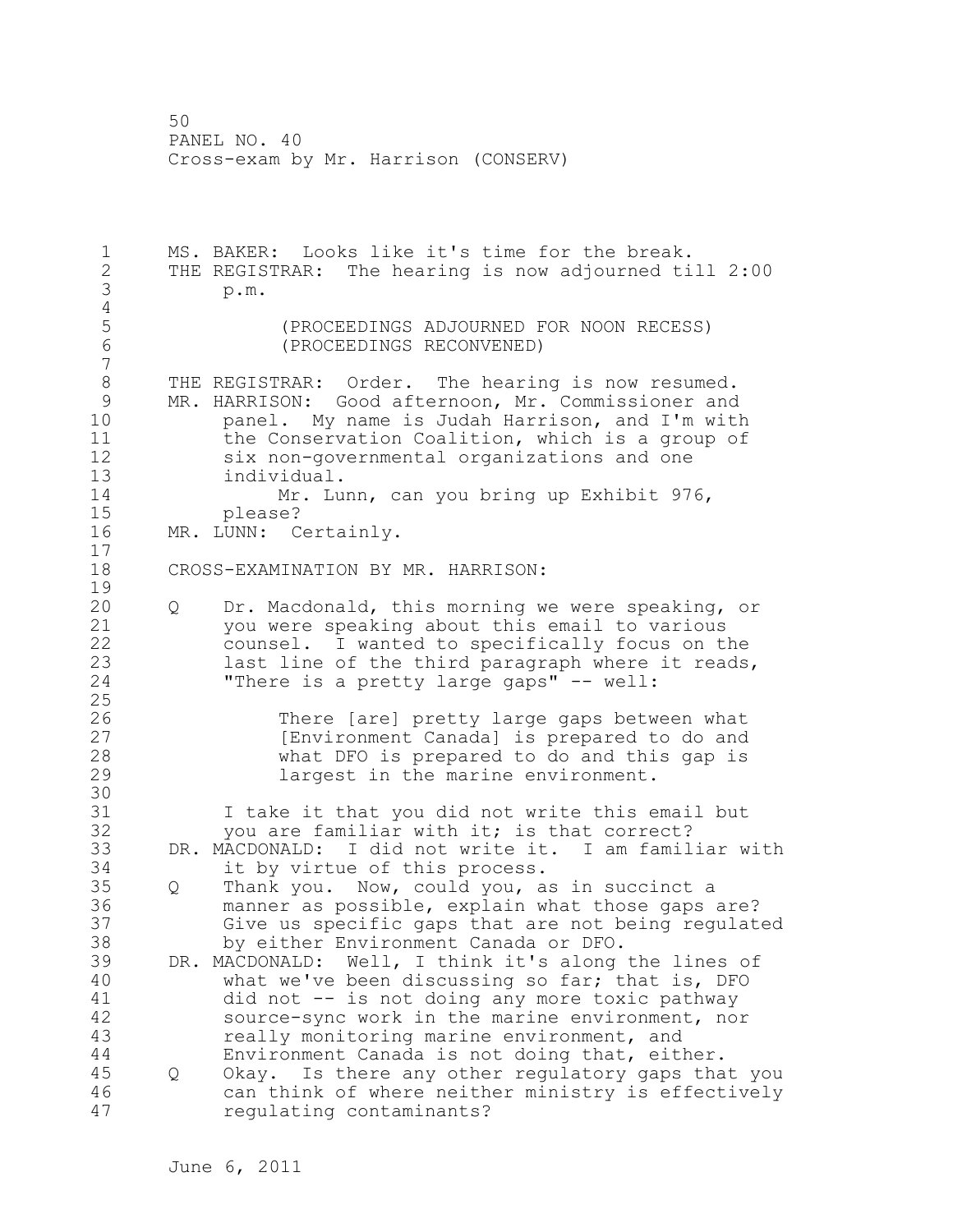1 DR. MACDONALD: I'm not thinking of something in 2 particular. As I understand how the system works 3 with transfers, Environment Canada was really 4 strongly the regulator in this system and DFO was<br>5 a partner in that, but under **CEPA**, certainly 5 a partner in that, but under *CEPA*, certainly 6 Environment Canada had the lead on providing 7 regulations. 8 Q Okay, thank you. In the same document, this<br>9 morning we heard that you were listed as amo. 9 morning we heard that you were listed as among the<br>10 subversive elements that work here; is that 10 subversive elements that work here; is that 11 11 correct?<br>12 DR. MACDONALD 12 DR. MACDONALD: Well, I don't know. I didn't write<br>13 that memo and it was referred to very vaguely, 13 that memo and it was referred to very vaguely, but<br>14 I would consider myself to be working on some of 14 I would consider myself to be working on some of<br>15 these issues to complete them, if nothing else, 15 these issues to complete them, if nothing else,<br>16 when they were not a departmental priority 16 when they were not a departmental priority<br>17 anvmore. 17 anymore.<br>18 O Soiust 18 Q So just to be clear, in your understanding, you<br>19 were called subversive for completing research, 19 were called subversive for completing research,<br>20 even though Departmental priorities had moved o 20 even though Departmental priorities had moved on?<br>21 DR. MACDONALD: Yeah, that's my take on it. I was 21 DR. MACDONALD: Yeah, that's my take on it. I was<br>22 continuing to do research or finish research 22 continuing to do research or finish research on<br>23 the pathways when the Department said, "We've the pathways when the Department said, "We've 24 moved on."<br>25 Q Thank you. 25 Q Thank you. Mr. Lunn, do you mind bringing up<br>26 document 9 from Commission Counsel's list, pl 26 document 9 from Commission Counsel's list, please?<br>27 1 just spoke with counsel for Canada who informs 27 1 Just spoke with counsel for Canada who informs<br>28 1 1 me that this may already be an exhibit, Exhibit 28 me that this may already be an exhibit, Exhibit<br>29 142. But I'll stick with you, Dr. Macdonald. 29 742. But I'll stick with you, Dr. Macdonald. 30 This is an email from Dr. Peter Ross, who -- with<br>31 Tespect to PBDEs, and I actually don't know what 31 respect to PBDEs, and I actually don't know what<br>32 that acronym stands for, but I heard you say it 32 that acronym stands for, but I heard you say it<br>33 this morning, so -- and there's three types of 33 this morning, so -- and there's three types of<br>34 PBDEs, one of which was not banned, that being 34 PBDEs, one of which was not banned, that being<br>35 Deca. And then, after a series of letters and 35 Deca. And then, after a series of letters and<br>36 The pressure from scientists the Deca was actually 36 pressure from scientists the Deca was actually 37 banned. Is my understanding correct?<br>38 DR. MACDONALD: Firstly, PDBEs are polybro: 38 DR. MACDONALD: Firstly, PDBEs are polybrominated 39 diphenyl ethers. There are 209 of them. They're<br>40 basically brominated ring compounds. Our 40 basically brominated ring compounds. Our 41 Environment Canada was deciding on how to regulate<br>42 these, what to ban, and at the time it appeared 42 these, what to ban, and at the time it appeared<br>43 that they were going to ban most of the PDBEs, 1 that they were going to ban most of the PDBEs, but 44 they were going to leave 209 off until -- and 209 is the heaviest one and it was used, I believe, 46 still in the computer industry as a fire-proofer.<br>47 Our research, and most of this research goes Our research, and most of this research goes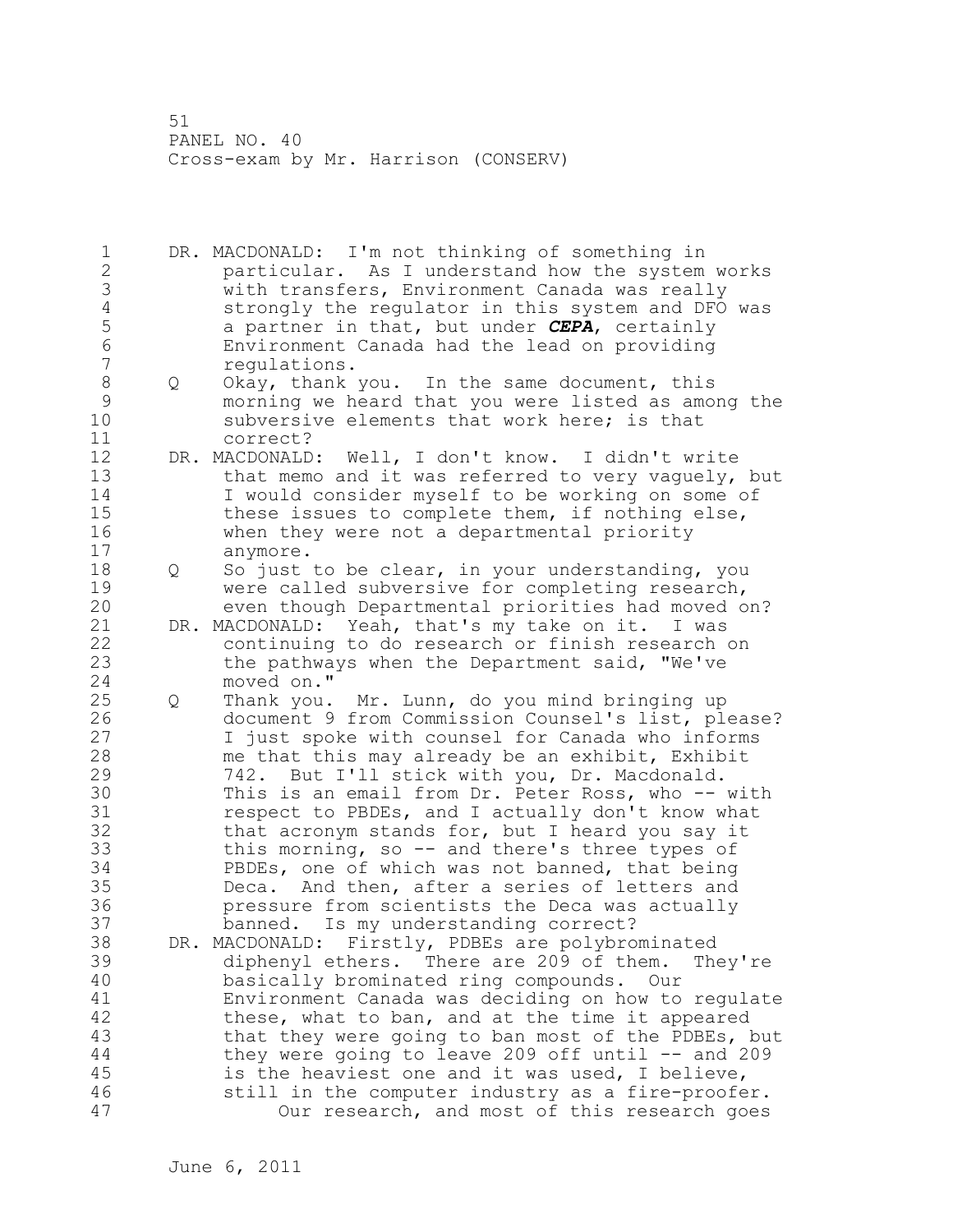1 back for a number of years, it came from a basis<br>2 of research that we'd been doing over all those 2 of research that we'd been doing over all those<br>3 vears, so we felt within DFO we had the science 3 years, so we felt within DFO we had the science<br>4 understanding of the risks from these, and we 4 understanding of the risks from these, and we<br>5 wanted to -- we wanted for DFO to pass the me 5 wanted to -- we wanted for DFO to pass the message 6 to Environment Canada in a formal note of what 7 Their take was on this, and at that time it looked<br>8 Thike Environment Canada was going to leave Deca as 8 like Environment Canada was going to leave Deca as<br>9 still in use, and we felt that was ill-advised 9 still in use, and we felt that was ill-advised 10 from the science point of view and we wanted to<br>11 oet that message across, so we did that. 11 get that message across, so we did that.<br>12 12 At the end of the dav. Environment 12 12 At the end of the day, Environment Canada<br>13 also came down on 209 and banned it. They may 13 also came down on 209 and banned it. They may<br>14 have done it because of what we did, but there 14 have done it because of what we did, but there's<br>15 hot a connected line there. 15 not a connected line there.<br>16 0 Just for my own ignorance, 16 Q Just for my own ignorance, 209 and Deca, are they<br>17 the same thing, or each is a different type of the 17 the same thing, or each is a different type of the<br>18 209 PDBEs? 18 209 PDBEs?<br>19 DR. MACDONALD: 19 DR. MACDONALD: They're the same thing.<br>20 0 They're the same thing. Thank you 20 Q They're the same thing. Thank you. And taking a<br>21 bit of a step back, we hear often, including at 21 bit of a step back, we hear often, including at<br>22 this Commission, that the precautionary princip 22 this Commission, that the precautionary principle<br>23 cuides decision-making at DFO, Environment Canada guides decision-making at DFO, Environment Canada, 24 and Canada in general. Now, in my view, if you<br>25 read this, the way that these chemicals were 25 read this, the way that these chemicals were<br>26 banned, it would not be in a precautionary m 26 banned, it would not be in a precautionary manner,<br>27 it would actually be the opposite. It would be 27 it would actually be the opposite. It would be<br>28 that not until proof is brought do we actually 28 that not until proof is brought do we actually say<br>29 that certain chemicals are not allowed to be used. 29 that certain chemicals are not allowed to be used.<br>20 That and my question to you, first, Dr. Macdonald, is 30 And my question to you, first, Dr. Macdonald, is<br>31 can you please explain how the precautionary 31 can you please explain how the precautionary<br>32 brinciple quides your work, today? principle guides your work, today? 33 DR. MACDONALD: I should clarify a little bit that 34 there's two components of this. There's the<br>35 brecautionary principle, which throws the on 35 brecautionary principle, which throws the onus<br>36 entirely on the proposed user of something to 36 entirely on the proposed user of something to<br>37 demonstrate no harm, and then there's another 37 demonstrate no harm, and then there's another<br>38 thing called the precautionary approach, which 38 thing called the precautionary approach, which I<br>39 think is quite a bit softer than that. If you think is quite a bit softer than that. If you 40 follow the precautionary principle you probably<br>41 would do nothing, you know, you could justify 41 would do nothing, you know, you could justify<br>42 doing nothing. 42 doing nothing.<br>43 So it's a So it's a position that is attractive but 44 probably not doable. So what we've tended to do is not necessarily use that principle directly 46 but, rather, try to look at what we felt were the<br>47 bigger risks in the system and find a way of bigger risks in the system and find a way of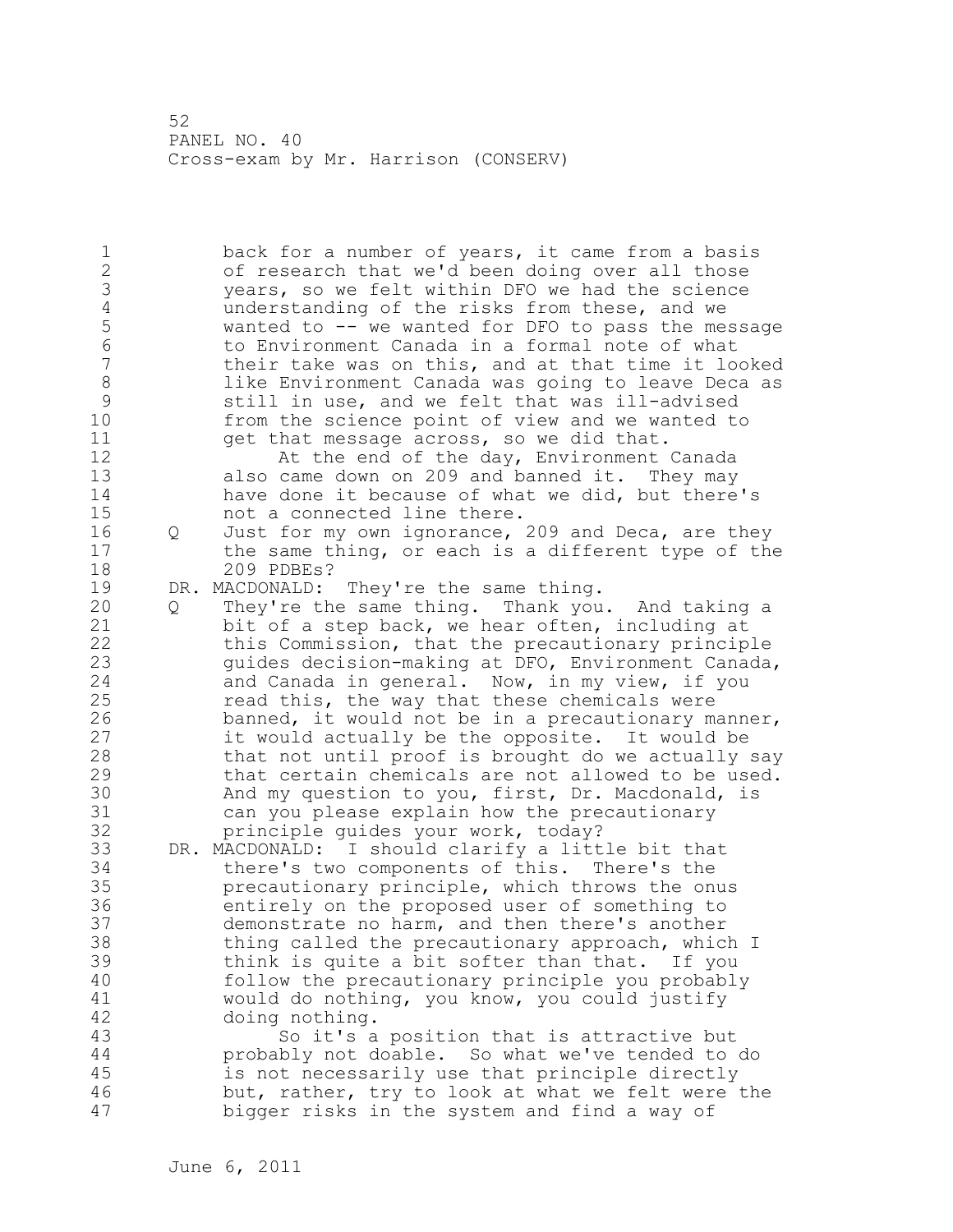1 taking those ones out. Unfortunately, there are<br>2 25,000 or more chemicals that we've got out in 2 25,000 or more chemicals that we've got out in<br>3 3 circulation and we can't do something on every 3 circulation and we can't do something on every one 4 of them. Money forbids it. On the other hand, a<br>5 10t of these chemicals have uses in society that 5 10t of these chemicals have uses in society that<br>6 3 have another function. For example, 6 have another function. For example, 7 pharmaceuticals. So to just say, "We stopped 8 using them," is also not on the table. So it kind<br>9 of leaves us in a bit of a difficulty in that we 9 of leaves us in a bit of a difficulty in that we 10 can't actually execute the precautionary<br>11 principle, even though we might like to. 11 **principle, even though we might like to.**<br>12 **black of the So what we've tried to do is to use** 12 So what we've tried to do is to use that<br>13 approach, if you like, to identify the ones t 13 approach, if you like, to identify the ones that<br>14 we think have latent risks, and PDBEs are one of 14 we think have latent risks, and PDBEs are one of<br>15 those, and get those curtailed. We know somethi 15 those, and get those curtailed. We know something<br>16 about PDBEs and the risks they present us, because 16 about PDBEs and the risks they present us, because<br>17 we've been through a long experience with PCBs, 17 we've been through a long experience with PCBs,<br>18 and we know exactly what happened there and how 18 and we know exactly what happened there and how<br>19 19 and it's taking for them to turn down. 19 10 long it's taking for them to turn down.<br>20 0 Now, following up on that, is there cur 20 Q Now, following up on that, is there currently a<br>21 suite of chemicals that would be defined as tox 21 suite of chemicals that would be defined as toxic<br>22 within the *Canadian Environmental Protection Act* 22 within the *Canadian Environmental Protection Act* that are nonetheless permissible to use in Canada 24 today?<br>25 DR. MACDONALD: 25 DR. MACDONALD: I'm sure there are.<br>26 0 And Dr. Macdonald, you also, t 26 Q And Dr. Macdonald, you also, this morning, you<br>27 were talking about sub-lethal impacts of 27 were talking about sub-lethal impacts of<br>28 chemicals, and then you alluded to the f 28 chemicals, and then you alluded to the fact that<br>29 cumulative or bioaccumulation of non-lethal 29 cumulative or bioaccumulation of non-lethal 30 chemical contamination would be just as dangerous 31 as, you know, a single source lethal<br>32 contamination. Well, maybe not just 32 contamination. Well, maybe not just as dangerous,<br>33 because the lethal source would kill the fish. 33 because the lethal source would kill the fish.<br>34 But my question to you is: Is there specific 34 But my question to you is: Is there specific<br>35 toxics right now in the Fraser environment th 35 toxics right now in the Fraser environment that 36 you think or suspect are harming Fraser sockeye 37 and, if so -- and are nonetheless permissible for<br>38 use? 38 use? I worry about some, but I haven't got 40 evidence to show what the harm is. Paracelsus,<br>41 many, many years ago, said, "With toxicity it's 41 many, many years ago, said, "With toxicity it's<br>42 all in the dose." Everything is toxic if you h 42 all in the dose." Everything is toxic if you have<br>43 enough dose. Water's toxic with enough dose. So enough dose. Water's toxic with enough dose. So 44 our task, here, is to do several things. One, is<br>45 to identify those compounds that have a definite to identify those compounds that have a definite 46 toxicity and we understand it, and then to look at<br>47 the environment and ask the question of whether the environment and ask the question of whether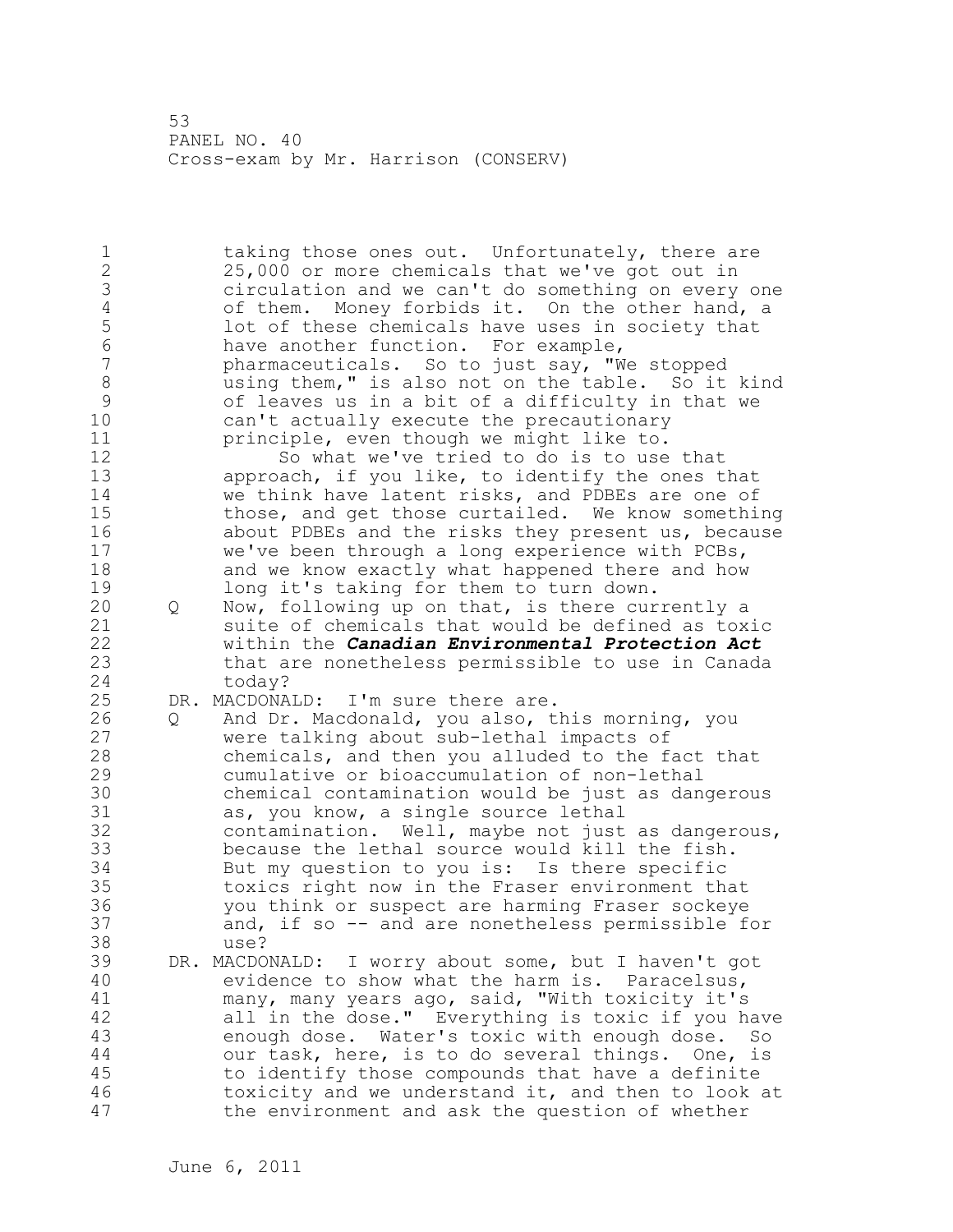1 thresholds of toxicity are being passed. And we<br>2 certainly don't have the science together for 2 certainly don't have the science together for<br>3 many, many compounds in that context. 3 many, many compounds in that context.<br>4 0 You said something very interesting, 4 Q You said something very interesting, and you said<br>5 their are some that you suspect are harmful, but 5 their are some that you suspect are harmful, but<br>6 (5) you have no evidence of what harm there is. Now 6 you have no evidence of what harm there is. Now, 7 from where I stand, the precautionary principle<br>8 demands that in such a case you do not allow th 8 8 demands that in such a case you do not allow these<br>9 chemicals to be used until it's proven to not be 9 chemicals to be used until it's proven to not be<br>10 harmful. But in my view, we consistently --10 harmful. But in my view, we consistently --<br>11 Canada consistently regulates in the opposit 11 Canada consistently regulates in the opposite 12 direction and until independent science has proved<br>13 harm, it's allowable. Is that fair, in your view? 13 harm, it's allowable. Is that fair, in your view?<br>14 DR. MACDONALD: I think it needs more context than 14 DR. MACDONALD: I think it needs more context than<br>15 that. I think you have to weigh risks and 15 that. I think you have to weigh risks and<br>16 benefits of things. I think there are sub 16 benefits of things. I think there are substances<br>17 and things that we are doing in Canada that would 17 and things that we are doing in Canada that would<br>18 and if y under that, one of which would be putting 18 qualify under that, one of which would be putting<br>19 602 in the atmosphere. We continue to do it 19 CO2 in the atmosphere. We continue to do it<br>20 because the choice of not doing it might hav 20 because the choice of not doing it might have more<br>21 severe consequences than the choice of continuing 21 severe consequences than the choice of continuing<br>22 it. These decisions -- scientists try to put 22 it. These decisions -- scientists try to put 23 together a component of the system. They try to<br>24 advise on what the risks are and who is at risk 24 advise on what the risks are and who is at risk<br>25 and why, in the case of all these chemicals. 25 and why, in the case of all these chemicals.<br>26 That information gets fed into a policy 26 That information gets fed into a policy<br>27 Somewhere, and that policy is produced by pe 27 somewhere, and that policy is produced by people,<br>28 hot scientists, who consider many other aspects. 28 and scientists, who consider many other aspects.<br>29 30 I don't think it's surprising that sometimes 29 So I don't think it's surprising that sometimes<br>30 the advice that we would give, or the desire we 30 the advice that we would give, or the desire we<br>31 would have to have all these chemicals disappea 31 would have to have all these chemicals disappear from aquatic systems isn't followed. 33 Q And I agree with you, but, I mean, my point was<br>34 that we sav the precautionary -- we sav we're that we say the precautionary  $-$  we say we're 35 guided by a precautionary approach, but in action<br>36 we never are. And so my next question is: In 36 we never are. And so my next question is: In 37 your 25 years experience, can you think of any 38 chemicals that have been banned precautionarily,<br>39 without proof of harm? And feel free to give an 39 without proof of harm? And feel free to give an 40 answer as well.<br>41 DR. MACDONALD: Yeah 41 DR. MACDONALD: Yeah, nothing is coming to mind, in<br>42 **East Lines in team** think of things that were 42 particular. I can't think of things that were<br>43 screened out. Certainly we have screened thin screened out. Certainly we have screened things 44 out when we found out that they caused harm. And<br>45 oenerally, the ones we worry about are what we generally, the ones we worry about are what we 46 call persistent bioaccumulative toxic chemicals<br>47 that -- and of those three words, the one that that  $-$  and of those three words, the one that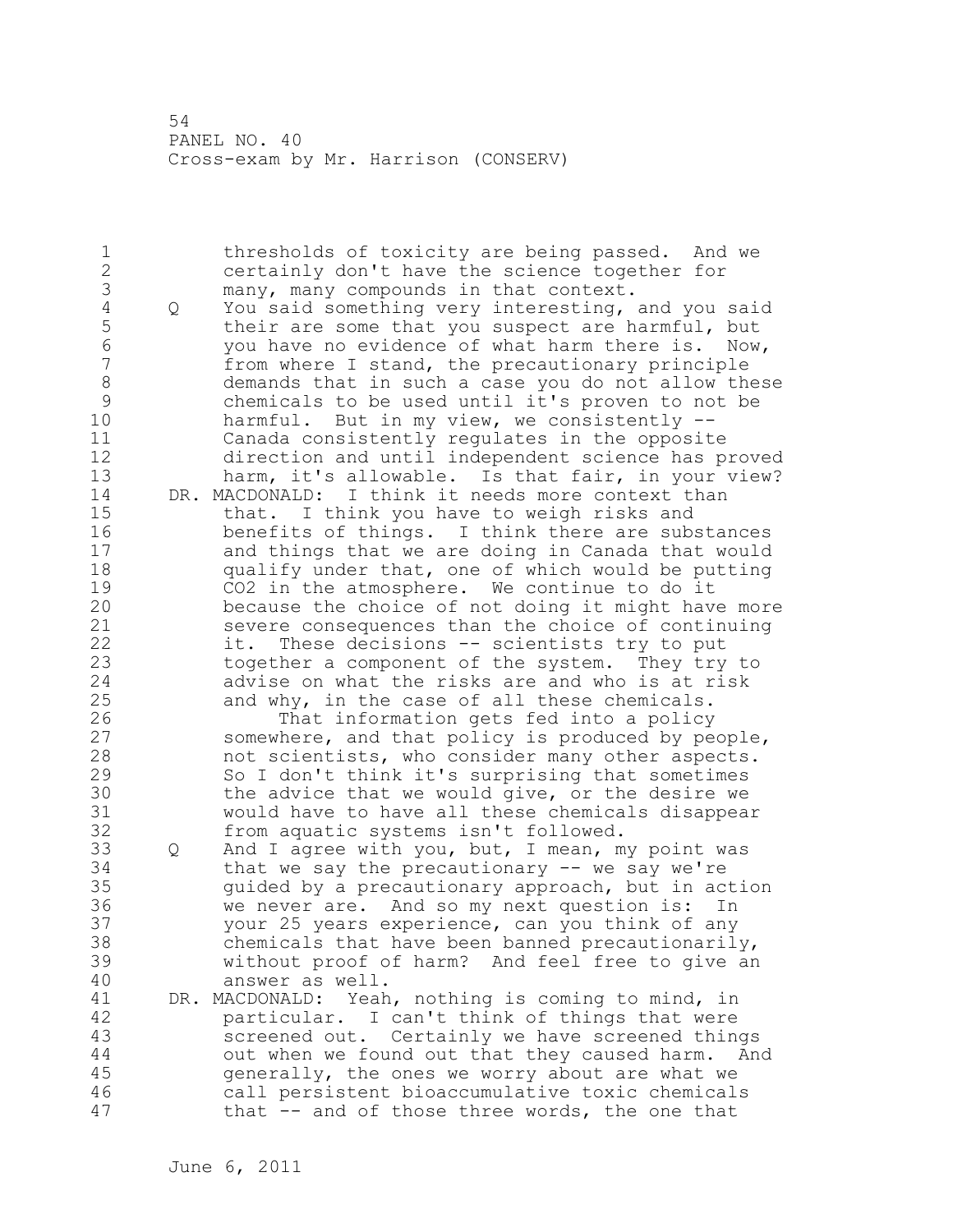1 1 rings a bell the most is "persistent". And I<br>2 3 - Would like to give one example to illustrate 2 would like to give one example to illustrate how 3 difficult this sometimes is. One of the chemicals<br>4 that's been made in society, a very useful one, 4 that's been made in society, a very useful one,<br>5 are the refrigerants, the freons, CFCs we all 5 are the refrigerants, the freons, CFCs we all<br>6 them. These have been shown to be among the 6 them. These have been shown to be among the least 7 toxic chemicals ever made. You can breath them 8 in, you can drink them. They will not harm you.<br>9 3 And yet, they were delivered to us as being 9 And yet, they were delivered to us as being<br>10 basically inert. Well, inert sounds very q 10 basically inert. Well, inert sounds very good,<br>11 but when you turn that inert over, it actually 11 but when you turn that inert over, it actually<br>12 savs it's persistent, and persistent brings up 12 says it's persistent, and persistent brings up an<br>13 alarm bell. Ultimatelv, through the science, we 13 alarm bell. Ultimately, through the science, we<br>14 discovered that CFCs went up into the stratosphe 14 discovered that CFCs went up into the stratosphere<br>15 and they damaged the chemistry up there, damaged 15 and they damaged the chemistry up there, damaged<br>16 the ozone production, and that causes UV 16 the ozone production, and that causes UV<br>17 senetration. 17 penetration.<br>18 Well, s 18 Well, so those chemicals clearly would not<br>19 have been put out under a precautionary princip 19 have been put out under a precautionary principle<br>20 had we known what their mode of action was. But 20 had we known what their mode of action was. But<br>21 we don't have all that knowledge. So sometimes 21 we don't have all that knowledge. So sometimes<br>22 things are used in the context that they appear 22 things are used in the context that they appear<br>23 very safe, and everything we know about them is very safe, and everything we know about them is 24 okay.<br>25 Q And I 25 Q And I guess what I'm suggesting is sometimes we 26 know that there's harms or we suspect highly that<br>27 there's harms, yet we still approve them, anyways 27 there's harms, yet we still approve them, anyways,<br>28 and I would say that that's a much more common 28 and I would say that that's a much more common<br>29 cocurrence than what you just discussed: is the 29 occurrence than what you just discussed; is that 30 fair?<br>31 DR. MACDON 31 DR. MACDONALD: That's probably true. I don't keep up 32 with all of the ins and outs of that.<br>33 0 Okav. This morning you also talked a 33 Q Okay. This morning you also talked about the role of government scientists, and from what I took 35 from what you said, you said, the role of a<br>36 from provernment scientist is to provide sound ad 36 government scientist is to provide sound advice 37 and then to let the government decision-maker<br>38 decide -- to use that basis to then make the 38 decide -- to use that basis to then make the<br>39 bolitical decision: is that fair? political decision; is that fair? 40 DR. MACDONALD: I think it is.<br>41 0 And my question is: Has 41 Q And my question is: Has there been, in your<br>42 experience, has there been a shift in your 2 42 experience, has there been a shift in your 25<br>43 vears at the Department where, early on, incl years at the Department where, early on, including 44 where the Fisheries Research Board existed, that this was a known  $-$  scientists would only provide 46 advice or sound science, and is it your experience in the last number of years there's been a new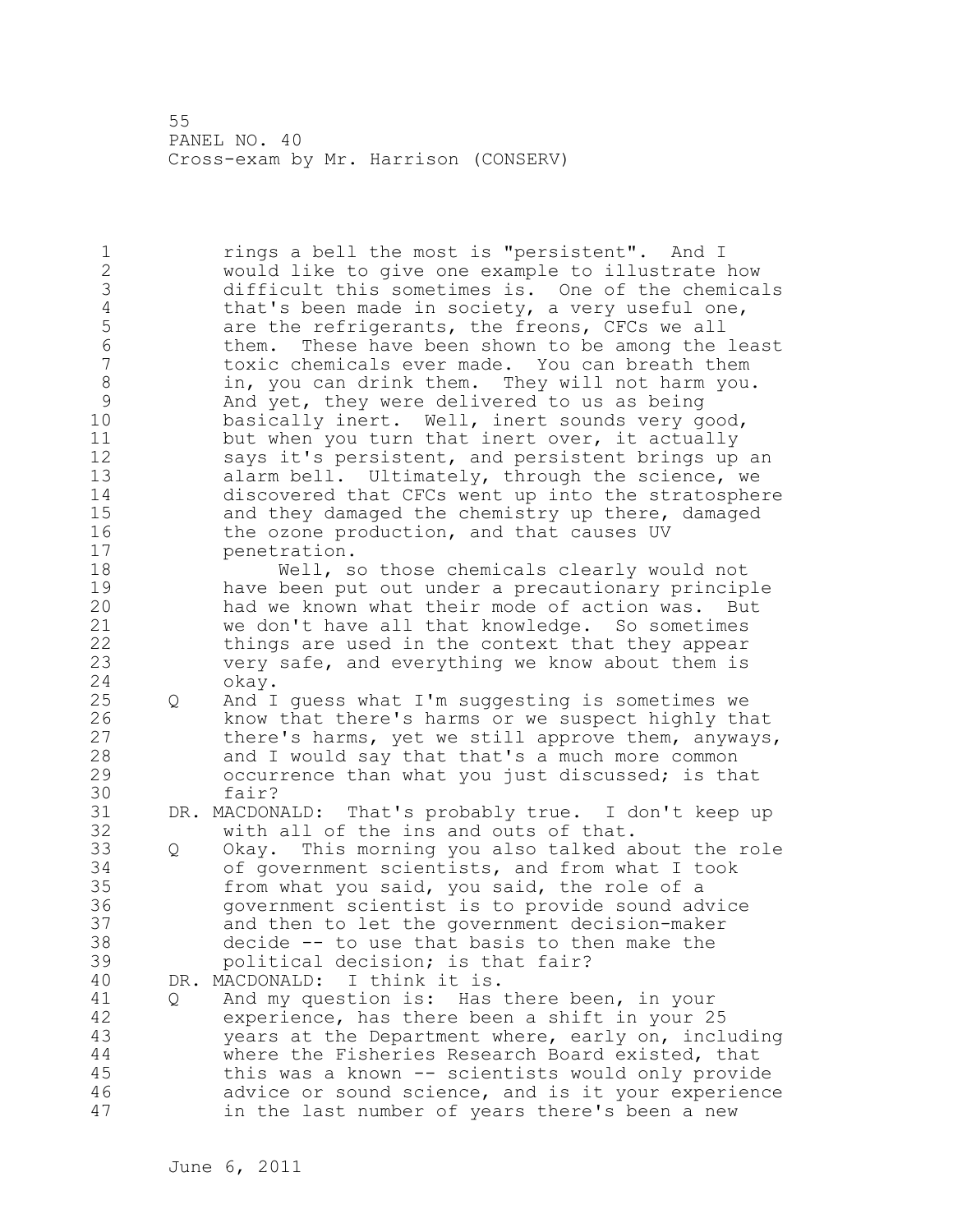1 1 role that's been requested of science, or do you<br>2 3 - Still see as the primary role, actual role, bein 2 3 still see as the primary role, actual role, being<br>3 3 blayed as providing objective sound advice? 3 played as providing objective sound advice?<br>4 DR. MACDONALD: I still see that as our primary 4 DR. MACDONALD: I still see that as our primary role.<br>5 0 Okay, thank you. And my last line of questionin 5 Q Okay, thank you. And my last line of questioning<br>6 is just about some specific chemicals, and these 6 is just about some specific chemicals, and these 7 are chemicals used in the aquaculture industry.<br>8 1'd like to know if either of you have any 8 I'd like to know if either of you have any<br>9 familiarity about the chemical SLICE, in 9 familiarity about the chemical SLICE, in<br>10 barticular? 10 particular?<br>11 DR. MACDONALD: 11 DR. MACDONALD: Should I answer that?<br>12 0 Sure. 12 Q Sure.<br>13 DR.MACDON 13 DR. MACDONALD: I have some familiarity with it. 14 MR. HOPKINS-UTTER: I'm sorry, I -- Shane Hopkins-<br>15 Utter, for the B.C. Salmon Farmers Associatio 15 Utter, for the B.C. Salmon Farmers Association. I<br>16 was just wondering if this is a panel on 16 was just wondering if this is a panel on<br>17 freshwater urbanization and if this chem 17 freshwater urbanization and if this chemical that<br>18 vou're now asking about was, in fact, in the 18 you're now asking about was, in fact, in the<br>19 witness panel summaries? I don't believe the 19 witness panel summaries? I don't believe that<br>20 we've had any notice of this, and we have conc 20 we've had any notice of this, and we have concerns<br>21 about discussing the aquaculture industry in a 21 about discussing the aquaculture industry in a<br>22 banel on freshwater. 22 panel on freshwater.<br>23 MR. HARRISON: And in my MR. HARRISON: And in my view, this is a panel on 24 pesticides. I'm asking about a specific<br>25 pesticide. Clearly relevant to the term 25 pesticide. Clearly relevant to the terms of this<br>26 panel. I will not get into very much specifics, 26 panel. I will not get into very much specifics, I<br>27 fust want to talk from a requlatory place. Mr. 27 just want to talk from a regulatory place. Mr. 28 Commissioner?<br>29 THE COMMISSIONER: 29 THE COMMISSIONER: I think in fairness, Mr. Harrison,<br>30 1'm not sure where you're going with this, so it 30 I'm not sure where you're going with this, so it's<br>31 difficult for me to assess --31 difficult for me to assess --<br>32 MR. HARRISON: Sure. 32 MR. HARRISON: Sure.<br>33 THE COMMISSIONER: -33 THE COMMISSIONER: -- the objection. I don't know if<br>34 it's necessarily an objection: it's really a 34 it's necessarily an objection; it's really a<br>35 ouestion of whether or not the parties have I 35 question of whether or not the parties have had 36 10 notice that you're going to pursue this specific<br>37 1ine of questioning and, if not, if they did the 37 line of questioning and, if not, if they did they<br>38 might have had questions, themselves, pertaining 38 might have had questions, themselves, pertaining<br>39 to this. So I'm not exactly sure where you're to this. So I'm not exactly sure where you're 40 going with it.<br>41 MR. HARRISON: In r 41 MR. HARRISON: In response, I'd say two things. First<br>42 of all, nobody gives anybody notice of lines of 42 of all, nobody gives anybody notice of lines of<br>43 ouestioning that they're going to give -questioning that they're going to give --44 THE COMMISSIONER: I didn't meant -- MR. HARRISON: -- except we do have documents. 46 THE COMMISSIONER: Yes.<br>47 MR. HARRISON: And I ap MR. HARRISON: And I apologize if that... What I was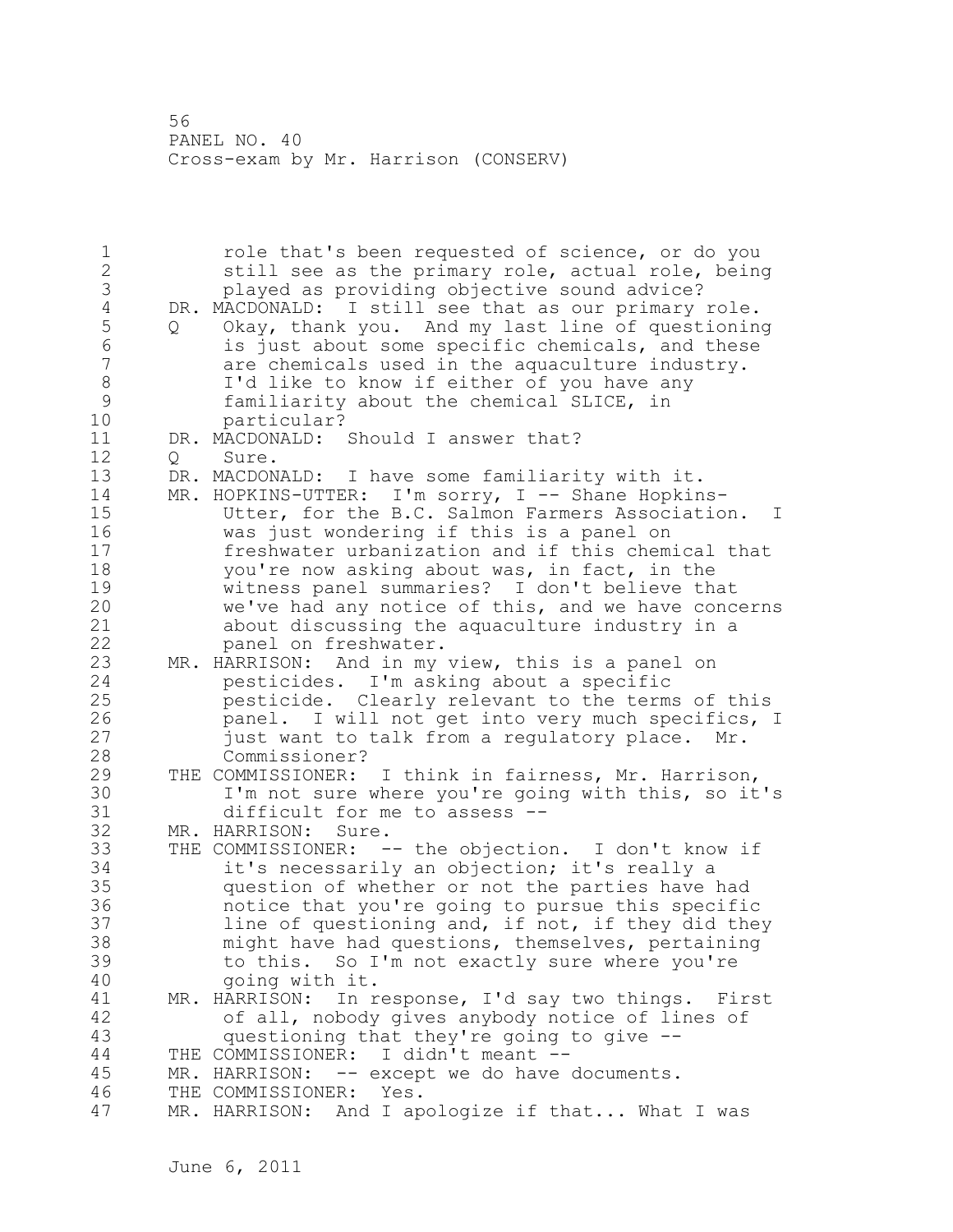1 and going to -- is about the regulatory approval of<br>2 and specific pesticides that are used widely in B.C 2 specific pesticides that are used widely in B.C.<br>3 and have impact on Fraser sockeye. So the 3 and have impact on Fraser sockeye. So the<br>4 approval process is all I'm sticking to. 4 approval process is all I'm sticking to.<br>5 THE COMMISSIONER: All right, well, I think i 5 THE COMMISSIONER: All right, well, I think if you want<br>6 to go with the approval process, that's fine. It 6 to go with the approval process, that's fine. It<br>7 may or may not include this particular chemical 7 may or may not include this particular chemical<br>8 hat you've just spoken about, but if that's wh 8 that you've just spoken about, but if that's where<br>9 vou're going, I think, in a general sense, that 9 you're going, I think, in a general sense, that<br>10 would be appropriate. 10 would be appropriate.<br>11 MR. HARRISON: Okav, thank 11 MR. HARRISON: Okay, thank you. I'll keep it very<br>12 deneral. 12 general.<br>13 MR. HOPKINS-U 13 MR. HOPKINS-UTTER: Mr. Commissioner, just for the 14 record, I will object if he asks about SLICE,<br>15 which is not used in freshwater. Thank you. 15 which is not used in freshwater. Thank you.<br>16 MS. GAERTNER: Mr. Commissioner, if I may, it's B 16 MS. GAERTNER: Mr. Commissioner, if I may, it's Brenda<br>17 Gaertner for the First Nation Coalition. We've 17 Gaertner for the First Nation Coalition. We've<br>18 heard quite a bit from this panel about the mar 18 heard quite a bit from this panel about the marine<br>19 heavironment and not very much information about 19 environment and not very much information about<br>20 the marine environment. If he has some 20 the marine environment. If he has some<br>21 information about the marine environmen 21 information about the marine environment, as 22 general as it may be, I think it might be useful<br>23 for us to hear it. for us to hear it. 24 THE COMMISSIONER: I don't disagree, Ms. Gaertner, I<br>25 iust don't know where this line of questioning 25 just don't know where this line of questioning is 26 30 going to go and whether these witnesses were<br>27 30 prepared to answer such questions and whether 27 **prepared to answer such questions and whether all**<br>28 **budge of the participants have had notice that it may b** 28 of the participants have had notice that it may be<br>29 ooing in that particular direction. So I leave it 29 30 going in that particular direction. So I leave it<br>30 30 with Ms. Baker, because this evidence has now been 30 with Ms. Baker, because this evidence has now been<br>31 in introduced, and in terms of the scope of the 31 in introduced, and in terms of the scope of the 32 evidence, I think it should fall within the 32 evidence, I think it should fall within the<br>33 barameters of the documents we have before 33 parameters of the documents we have before us for 34 these witnesses and the range of question should<br>35 stick to those documents. 35 stick to those documents.<br>36 So I'm not sure wher 36 So I'm not sure where Mr. Harrison's going or<br>37 whether Ms. Baker has any concern about that. 37 whether Ms. Baker has any concern about that.<br>38 MS. BAKER: Well, no, you've made your ruling that 38 MS. BAKER: Well, no, you've made your ruling that he 39 can ask general questions, and so I'm content for 40 that to continue. I mean, it depends how far he<br>41 orts into it, I suppose. 41 gets into it, I suppose.<br>42 MR. HARRISON: Okay, I will p 42 MR. HARRISON: Okay, I will proceed very carefully and<br>43 I will look up and stay general. I will look up and stay general. 44 Q This question's for you, Dr. Talbot. It's my understanding that Environment Canada regulates 46 toxics generally; is that correct?<br>47 DR. TALBOT: Yeah, generally, through t DR. TALBOT: Yeah, generally, through the *Canadian*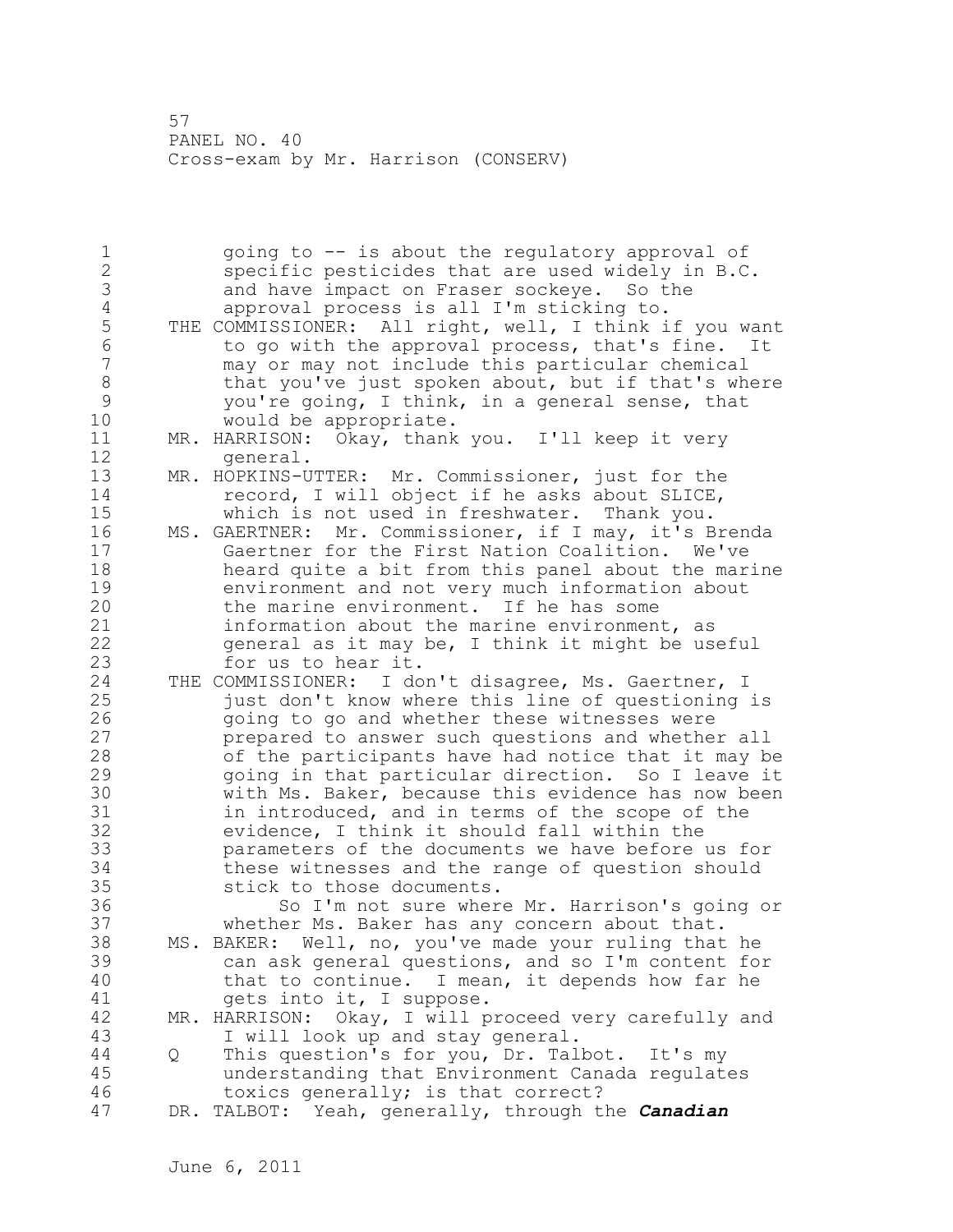58 PANEL NO. 40 Cross-exam by Mr. Harrison (CONSERV) Cross-exam by Ms. Reeves (FNC)

1 *Environmental Protection Act*. 2 Q And does Environment Canada regulate chemicals, 3 including pesticides, that are used on marine 4 finfish farms?<br>5 DR. TALBOT: No, we 5 DR. TALBOT: No, we don't regulate pesticides. We<br>6 don't have the authority over pesticides. So 6 don't have the authority over pesticides. So it 7 would be the Pesticides Management Regulatory 8 Agency. 9 Q Thank you. And does Environment Canada regulate 10 any chemicals that are used on marine fish farms?<br>11 DR. TALBOT: It's difficult to answer that 11 DR. TALBOT: It's difficult to answer that<br>12 Specifically, because it's an open-end 12 specifically, because it's an open-ended question.<br>13 11 would depend on which chemicals might be used 13 13 It would depend on which chemicals might be used<br>14 14 Under circumstances. You know, it could be as 14 under circumstances. You know, it could be as<br>15 benign as salt, you know, or as complex as som 15 benign as salt, you know, or as complex as some<br>16 beher products that might be used that would be 16 other products that might be used that would be 17 covered under the **CEPA**. So the potential is 17 covered under the *CEPA*. So the potential is 18 there, if it's a substance that's declared toxic<br>19 http://www.mateure.com/www.knowledge-there-are-none-are-19 under *CEPA*, but to my knowledge there are none at 20 this point.<br>21 0 Is there an 21 Q Is there any part of Environment Canada that sees<br>22 oversight of the aguaculture industry and 22 coversight of the aquaculture industry and<br>23 chemicals they use that specifically sees chemicals they use that specifically sees that as 24 their mandate?<br>25 DR. TALBOT: No, th 25 DR. TALBOT: No, there is not.<br>26 0 And Dr. Macdonald, do vou 26 Q And Dr. Macdonald, do you know if there's any in<br>27 DFO that sees that as their mandate? 27 DFO that sees that as their mandate?<br>28 DR. MACDONALD: No. I don't. 28 DR. MACDONALD: No, I don't.<br>29 MR. HARRISON: Okav. Those 29 MR. HARRISON: Okay. Those are my questions. Thank 30 you very much.<br>31 MS. REEVES: Good a 31 MS. REEVES: Good afternoon, Commissioner, Crystal 32 Reeves for the First Nations Coalition, and with<br>33 me, Brenda Gaertner. The First Nations Coalition 33 me, Brenda Gaertner. The First Nations Coalition,<br>34 for the witnesses, is a group of First Nations, for the witnesses, is a group of First Nations, 35 including the First Nations Fisheries Council,<br>36 tribes up and down the Fraser River up to Prin 36 12 tribes up and down the Fraser River up to Prince<br>37 6 George, as well as some Douglas Treaty Nations, 37 George, as well as some Douglas Treaty Nations,<br>38 and as well as the Haida Nation. and as well as the Haida Nation. 39 CROSS-EXAMINATION BY MS. REEVES: 41<br>42 42 Q So my first set of questions is for -- directed towards you, Dr. Macdonald. And this morning you 44 talked about the loss and rollback of funding that<br>45 was part of the ESSRF program: is that right? was part of the ESSRF program; is that right? 46 DR. MACDONALD: That's correct.<br>47 0 And then you said that und 47 Q And then you said that under the new regime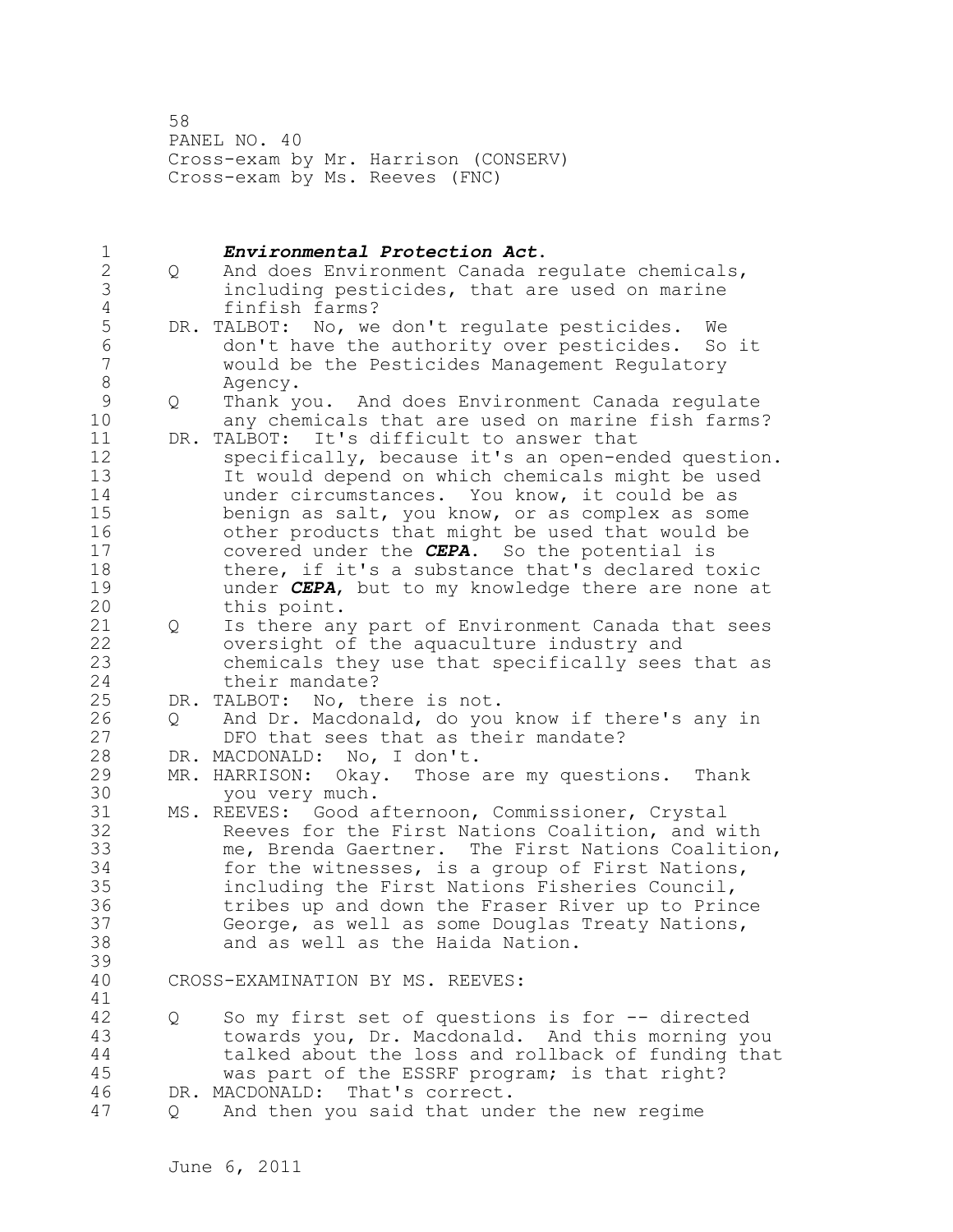1 scientists were expected to go out and find<br>2 3 funding from other sources as part of going 2 funding from other sources as part of going into 3 toxic research?<br>4 DR. MACDONALD: That 4 DR. MACDONALD: That's correct.<br>5 Q And so since that time, th 5 Q And so since that time, then, how successful would 6 you say, in your opinion, have DFO scientists been 7 in finding those other funds in other programs?<br>8 DR. MACDONALD: Not too bad. We have found people 8 DR. MACDONALD: Not too bad. We have found people<br>9 interested in the question of toxic chemicals 9 interested in the question of toxic chemicals,<br>10 from collaborations with Korea to the **SARA**, so 10 from collaborations with Korea to the *SARA*, so 11 there have been funds that we've gotten.<br>12 0 And would some of those funds have been 12 Q And would some of those funds have been directed<br>13 towards Fraser River sockeve, or would they have 13 towards Fraser River sockeye, or would they have 14 been more general?<br>15 DR. MACDONALD: They wo 15 DR. MACDONALD: They would have been more general.<br>16 0 Right. And in terms of comparison, I'm not s 16 Q Right. And in terms of comparison, I'm not sure<br>17 if you'll know this, but what would you sav. 17 if you'll know this, but what would you say,<br>18 oenerally, would be the amount of funding yo 18 generally, would be the amount of funding you had<br>19 ander the old regime versus what people are 19 19 under the old regime versus what people are<br>20 31 The pathering through various funding sources n 20 gathering through various funding sources now,<br>21 comparatively, in terms of amounts? 21 comparatively, in terms of amounts?<br>22 DR. MACDONALD: I don't really have a fi-22 DR. MACDONALD: I don't really have a figure for that<br>23 to give you. I could find such out, but I don't to give you. I could find such out, but I don't 24 have it here.<br>25 0 Okay, perhaps 25 Q Okay, perhaps we could have Commission Counsel 26 find something like that.<br>27 0kay, moving on, I'd 27 Commission Tab 16. And this was a presentation Commission Tab 16. And this was a presentation 28 Commission Tab 16. And this was a presentation 29 done in 2005, and it was a DFO Toxic Chemical 30 Review Follow-Up. Are you aware of this workshop 31 review that was done?<br>32 DR. MACDONALD: Yes, I am. 32 DR. MACDONALD:<br>33 0 Okav. And 33 Q Okay. And I'd like to take you to page 19, now, of the document. And on page 19 it just talks 35 about the state of knowledge, and this was one of 36 the core areas that needed to be worked on going<br>37 forward, after 2005, according to the earlier 37 forward, after 2005, according to the earlier<br>38 **hours** parts of the review documents, which I won't 38 parts of the review documents, which I won't take<br>39 vou into, and it outlines a number of areas, I 39 you into, and it outlines a number of areas, I<br>40 you samess, of studies that were either currently b 40 guess, of studies that were either currently being<br>41 done or needed to be done, impacts of classes of 41 done or needed to be done, impacts of classes of<br>42 toxics on fisheries resources, trace elements, 42 toxics on fisheries resources, trace elements,<br>43 besticides, impacts of mixtures on fisheries pesticides, impacts of mixtures on fisheries 44 resources, sentinel species for impact studies,<br>45 and the like. and the like. 46 Since 2005, what studies have been done on<br>47 these various areas, to your knowledge? these various areas, to your knowledge?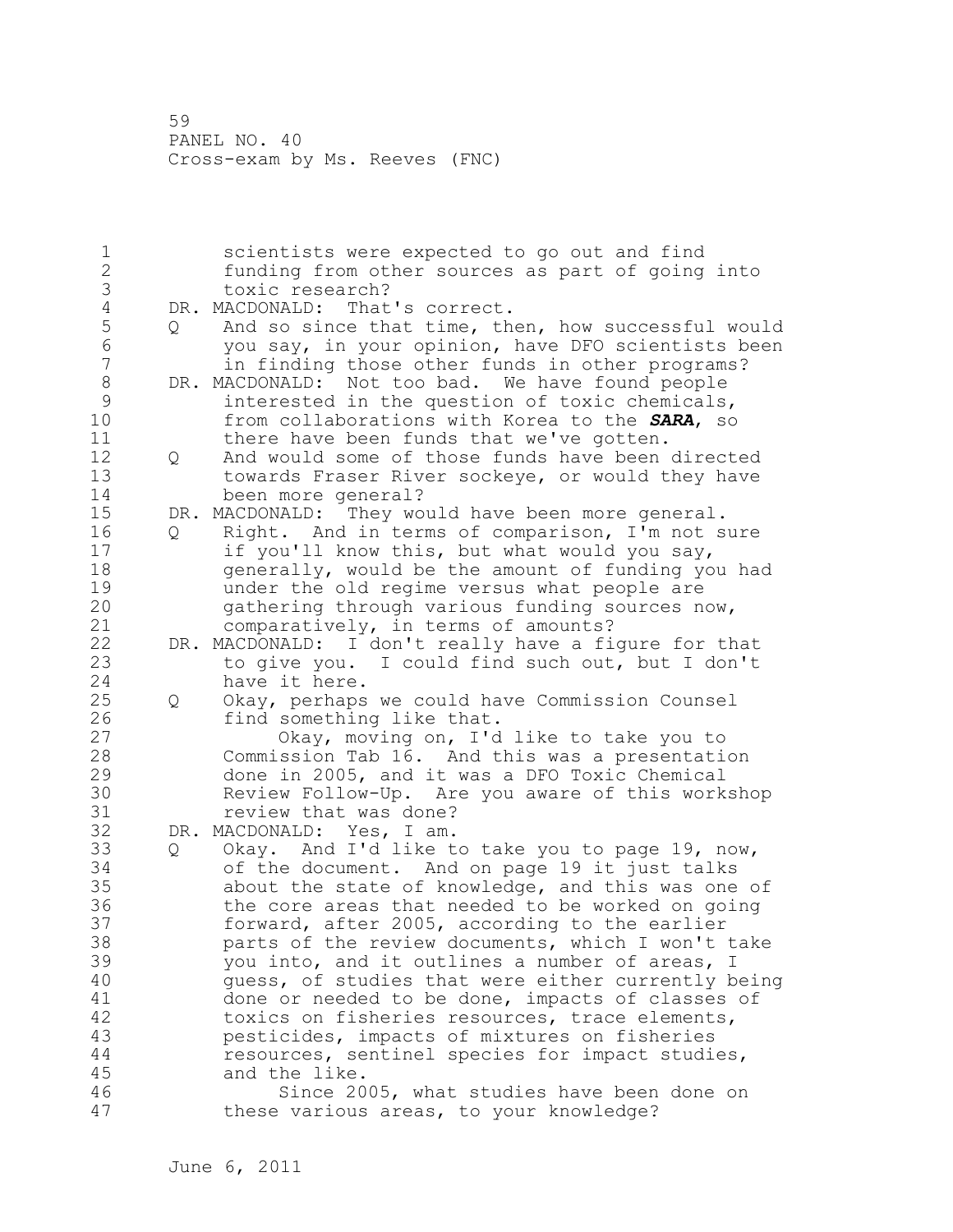1 DR. MACDONALD: There have been some. Most of the<br>2 studies that have been done are listed under 2 studies that have been done are listed under<br>3 publications by Peter Ross and colleagues. 3 publications by Peter Ross and colleagues. I'm 4 involved in some of those. He is our main<br>5 toxicological scientist in my section. 5 toxicological scientist in my section. 6 Q And are any of the studies related to Fraser River 7 sockeye specifically?<br>8 DR. MACDONALD: I have bee 8 DR. MACDONALD: I have been involved in looking at the<br>9 sockeve as a transport pathway, bringing 9 sockeye as a transport pathway, bringing 10 contaminants into lakes. That was more looking at 11 how they focused these contaminants into their<br>12 **houring the interpotator** the toxicity itself. 12 life cycle and not on the toxicity itself.<br>13 0 And what year was that research done, or i 13 Q And what year was that research done, or is this<br>14 an ongoing --14 an ongoing --<br>15 DR. MACDONALD: It 15 DR. MACDONALD: It started in about 1999 or 2000 and<br>16 continued on for a few years, partly under ESSRI 16 continued on for a few years, partly under ESSRF<br>17 funds and partly under university-sequestered 17 funds and partly under university-sequestered 18 funds and students<br>19 0 Right. Okav, but 19 Q Right. Okay, but since then you haven't done<br>20 anything further since the rollback of the 20 anything further since the rollback of the 21 funding?<br>22 DR. MACDONALD 22 DR. MACDONALD: Personally, I have done nothing. I'm<br>23 hot a toxicologist, so I don't do that kind of not a toxicologist, so I don't do that kind of 24 work. But Peter Ross has done some work related 25 to toxic chemicals. Some of it to do with killer<br>26 whales, and not so much on sockeve, though, I 26 whales, and not so much on sockeye, though, I<br>27 don't think. He's got some sockeye papers. 27 don't think. He's got some sockeye papers. 28 Q Okay. Thank you. According to the PPR, and I<br>29 won't take you there, just sort of in the 29 won't take you there, just sort of in the<br>30 interests of time, but of course it talks 30 interests of time, but of course it talks about<br>31 that DFO was responsible for providing various 31 that DFO was responsible for providing various<br>32 forms of technical advice to Environment Canad 32 forms of technical advice to Environment Canada,<br>33 such as providing fisheries, resource and fish 33 such as providing fisheries, resource and fish<br>34 habitat experience, recommending and receiving 34 habitat experience, recommending and receiving<br>35 water quality criteria, the effects of toxicol 35 water quality criteria, the effects of toxicology 36 and the effects of pollutants on specific<br>37 biological process. 37 biological process.<br>38 So I quess if 38 So I guess if the science program related to<br>39 toxic chemicals has been cut back from 2004 and 39 toxic chemicals has been cut back from 2004 and<br>40 there's, other than Peter Ross, not much researd 40 there's, other than Peter Ross, not much research<br>41 being done, and there's even a question of whether 41 being done, and there's even a question of whether<br>42 he's been doing research on Fraser River sockeve, 42 he's been doing research on Fraser River sockeye,<br>43 1 quess my question is: What is the level of I guess my question is: What is the level of 44 advice that DFO science can give to Environment Canada if there's been such cutbacks and no such 46 science is being done?<br>47 DR. MACDONALD: Well, it wo DR. MACDONALD: Well, it would be minimal. It would be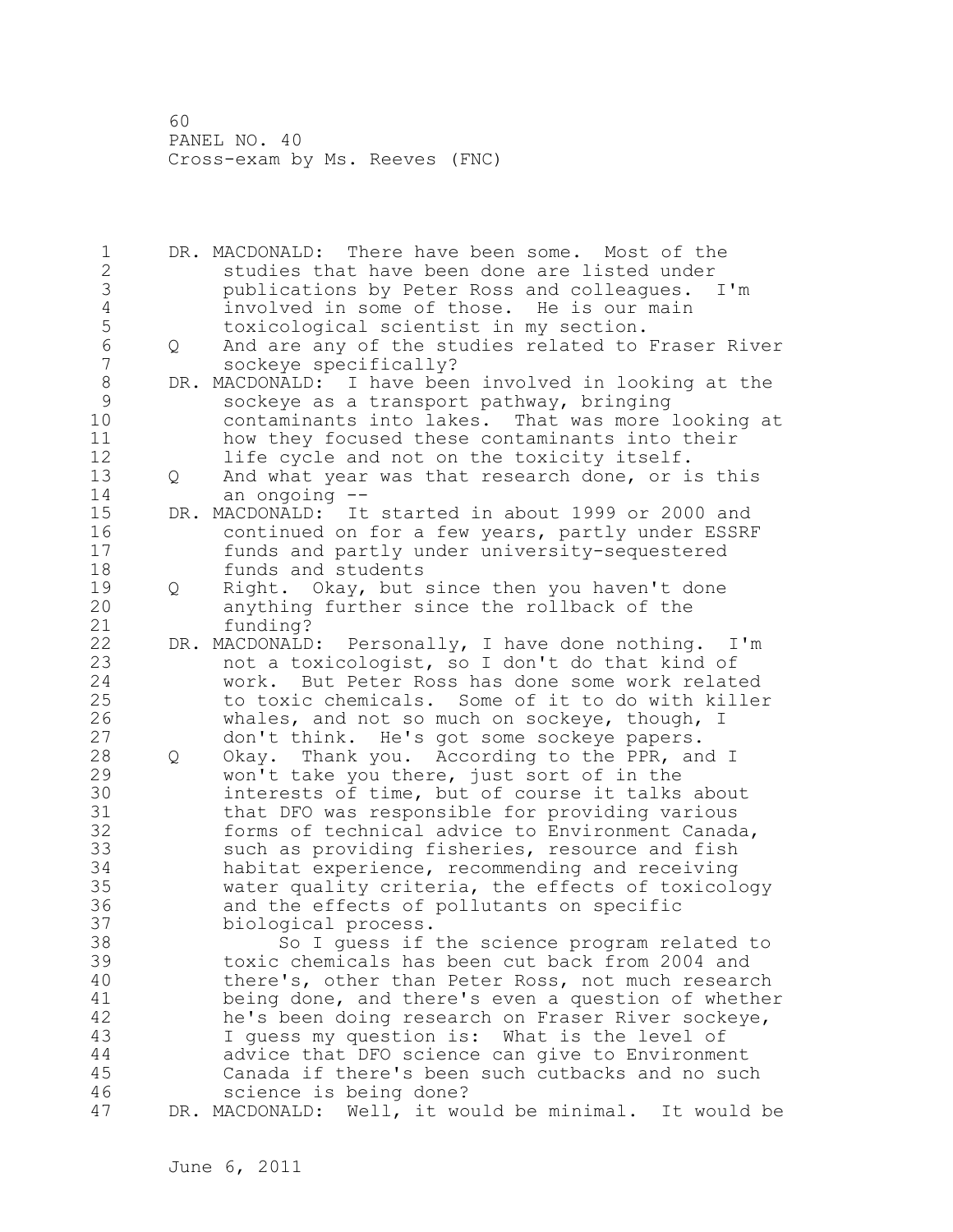1 based on our opinion on these fish and on where we<br>2 know them to be and what the risks are. There was 2 know them to be and what the risks are. There was<br>3 a paper written, and I believe it's been entered 3 a paper written, and I believe it's been entered<br>4 in here somewhere, between Peter Ross and myself 4 in here somewhere, between Peter Ross and myself,<br>5 talking about contaminants and fish specifically, 5 talking about contaminants and fish specifically, 6 but a lot of it is based on analogy, really, and 7 10 11 not on direct research on the fish.<br>8 0 16 Environment Canada is getting 8 Q So if Environment Canada is getting advice from<br>9 DFO, then the advice they're getting is analogom 9 DFO, then the advice they're getting is analogous<br>10 advice, and that's what they're depending on to 10 advice, and that's what they're depending on to<br>11 move forward with their processes on regulation 11 move forward with their processes on regulation<br>12 and such? 12 and such?<br>13 DR. MACDONALD: 13 DR. MACDONALD: I think that would be true.<br>14 0 Okav. Dr. Talbot, do vou have anythin 14 Q Okay. Dr. Talbot, do you have anything that you<br>15 wanted to add to that question of DFO science 15 wanted to add to that question of DFO science<br>16 advice going to Environment Canada and how that 16 advice going to Environment Canada and how that 17 lack of science, I guess, in a term, impacts on<br>18 vour decision-making? 18 your decision-making?<br>19 DR. TALBOT: Perhaps the o 19 DR. TALBOT: Perhaps the only thing to add is that we,<br>20 Environment Canada, the risk assessors generally 20 Environment Canada, the risk assessors generally<br>21 100k at the body of knowledge comprehensively and 21 look at the body of knowledge comprehensively and<br>22 worldwide on substances that it's studving for 22 worldwide on substances that it's studying for<br>23 determination as toxic under CEPA and it will 23 determination as toxic under *CEPA* and it will look 24 at all the information available and it doesn't<br>25 hecessarily exclude or include information that 25 hecessarily exclude or include information that<br>26 would be generated on a specific fish, such as 26 would be generated on a specific fish, such as<br>27 Pacific salmon. So the information that's 27 Pacific salmon. So the information that's<br>28 orderated that's in a broad context on 28 328 generated that's in a broad context on<br>29 328 contaminants is used by Environment Ca 29 contaminants is used by Environment Canada. 30 Q Right. But not specific to Fraser River sockeye? 31 DR. TALBOT: No. It does not have to be, no.<br>32 0 Back to vou, Dr. Macdonald. You've been 32 Q Back to you, Dr. Macdonald. You've been talking 33 about research that's done on pathways and then research on toxicity to fish, and those sort of 35 being the two different, I guess, envelopes of 36 contracts and study or ways of study. And would you agree w 36 study or ways of study. And would you agree with<br>37 that, that's the two sort of envelopes of study, 37 that, that's the two sort of envelopes of study,<br>38 or --38 or -- 39 DR. MACDONALD: You could categorize it that way. 40 Q Okay. And we've heard that DFO is taking an 41 ecosystem-based approach to the management of<br>42 Fraser River sockeve: would you agree with th 42 Fraser River sockeye; would you agree with that?<br>43 DR. MACDONALD: It's partly true, maybe partly not DR. MACDONALD: It's partly true, maybe partly not 44 true.<br>45 0 I que Q I guess my question is: If DFO is going to take 46 ecosystem-based management seriously, and we've<br>47 sort of heard at the Commission here, prior to sort of heard at the Commission here, prior to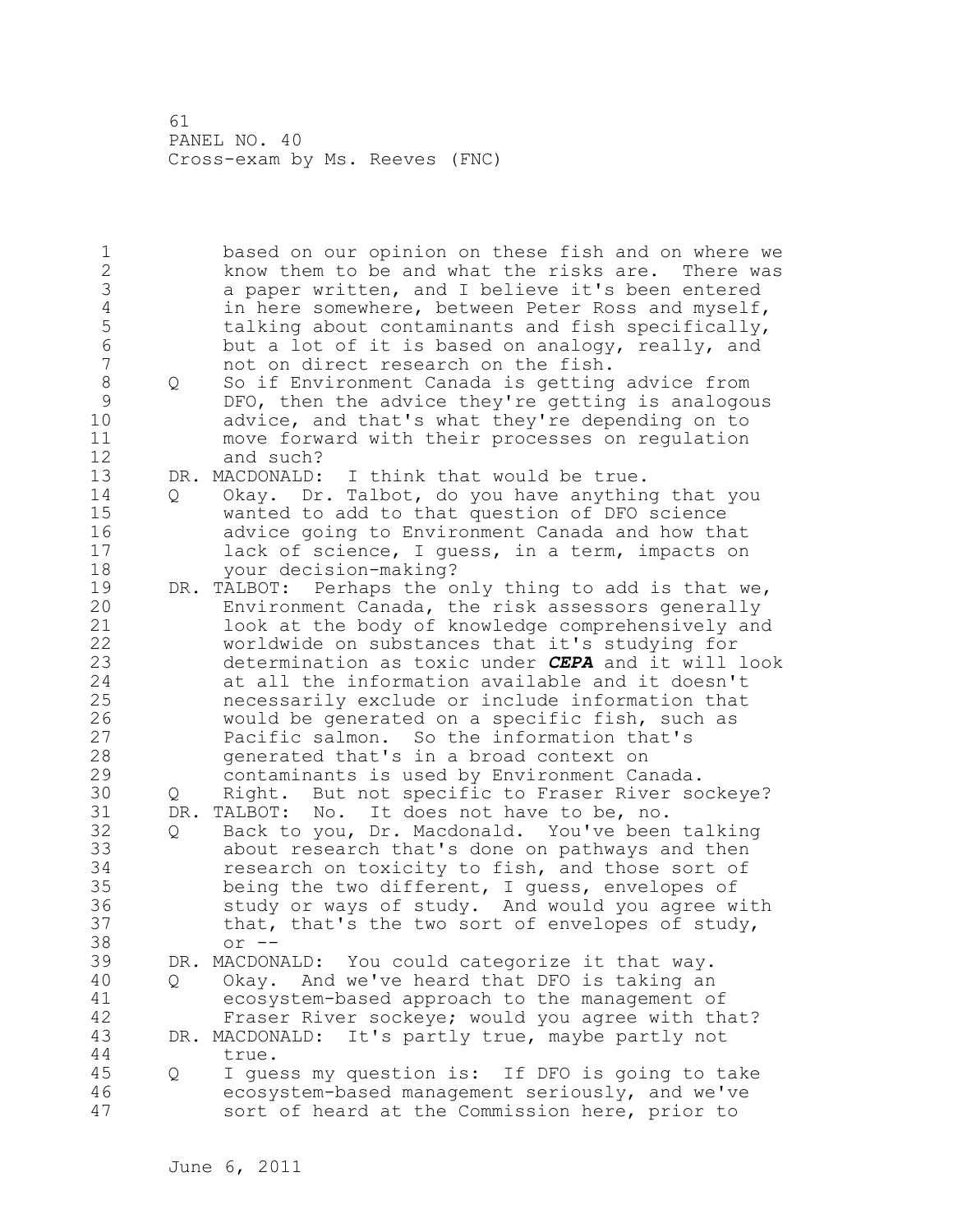1 this, that they moving in that direction, or<br>2 wanting to move in that direction, I quess m 2 wanting to move in that direction, I guess my<br>3 Guestion is, wouldn't science advice, if you' 3 question is, wouldn't science advice, if you're<br>4 qoing to take an ecosystem-based approach, want 4 going to take an ecosystem-based approach, want to<br>5 include all variables within the ecosystem, 5 include all variables within the ecosystem,<br>6 including pathways and including toxicity t 6 including pathways and including toxicity to fish? 7 DR. MACDONALD: I would agree with that. 8 Q And so then, perhaps, pathway research needs to be<br>9 included, going forward, if we're going to 9 included, going forward, if we're going to 10 understand sustainability of Fraser River sockeye 11 in the long term?<br>12 DR. MACDONALD: I woul 12 DR. MACDONALD: I would agree with that.<br>13 MS. REEVES: I quess I need to mark Tab 13 MS. REEVES: I guess I need to mark Tab 16 as the next<br>14 exhibit. 14 exhibit.<br>15 THE REGISTRAR THE REGISTRAR: Exhibit 982.  $\frac{16}{17}$ 17 EXHIBIT 982: DFO Toxic Chemical Review Follow-Up, March 2005, Ottawa  $\frac{19}{20}$ 20 MS. REEVES: Thank you.<br>21 0 This morning, Cana 21 Q This morning, Canada took you to a document, and<br>22 that's now Exhibit 981, and if we could just pull 22 that's now Exhibit 981, and if we could just pull<br>23 that up, Registrar. And I'd like to go to page 1 that up, Registrar. And I'd like to go to page 10 24 of that document. Can you just scroll down, or<br>25 berhaps it's just the next page there. Sorry, 25 perhaps it's just the next page there. Sorry,<br>26 bage 9. Sorry. Yes, sorry, it's page 9. And 26 page 9. Sorry. Yes, sorry, it's page 9. And the 27 third bullet down, it says: 28 29 New Directions<br>30 Tocus on solvi 30 Focus on solving practical problems that are<br>31 Sessential to DFO's mandate/obligations and 31 essential to DFO's mandate/obligations and the needs of clients. 33<br>34 34 Dr. Macdonald, in your opinion, who are DFO's 35 clients as it relates to toxicity research of 36 Fraser River sockeye, in particular?<br>37 DR. MACDONALD: Well, historically, we, D 37 DR. MACDONALD: Well, historically, we, DFO, has had a<br>38 history, or at least I've been in the system where 38 history, or at least I've been in the system where<br>39 1've asked that question, myself. And the answer I've asked that question, myself. And the answer 40 I've gotten is, it's people like fishing industry,<br>41 it's special interest groups, I suppose, would be 41 it's special interest groups, I suppose, would be<br>42 a client, of anybody who needs this advice. One 42 a client, of anybody who needs this advice. One<br>43 of our clients would be the science community. of our clients would be the science community. 44 One client that appeared not to be our<br>45 Client, and I asked this question very poin client, and I asked this question very pointedly 46 for the reason, was the fish, themselves. Now,<br>47 anybody who qave us funding, in other words, if anybody who gave us funding, in other words, if we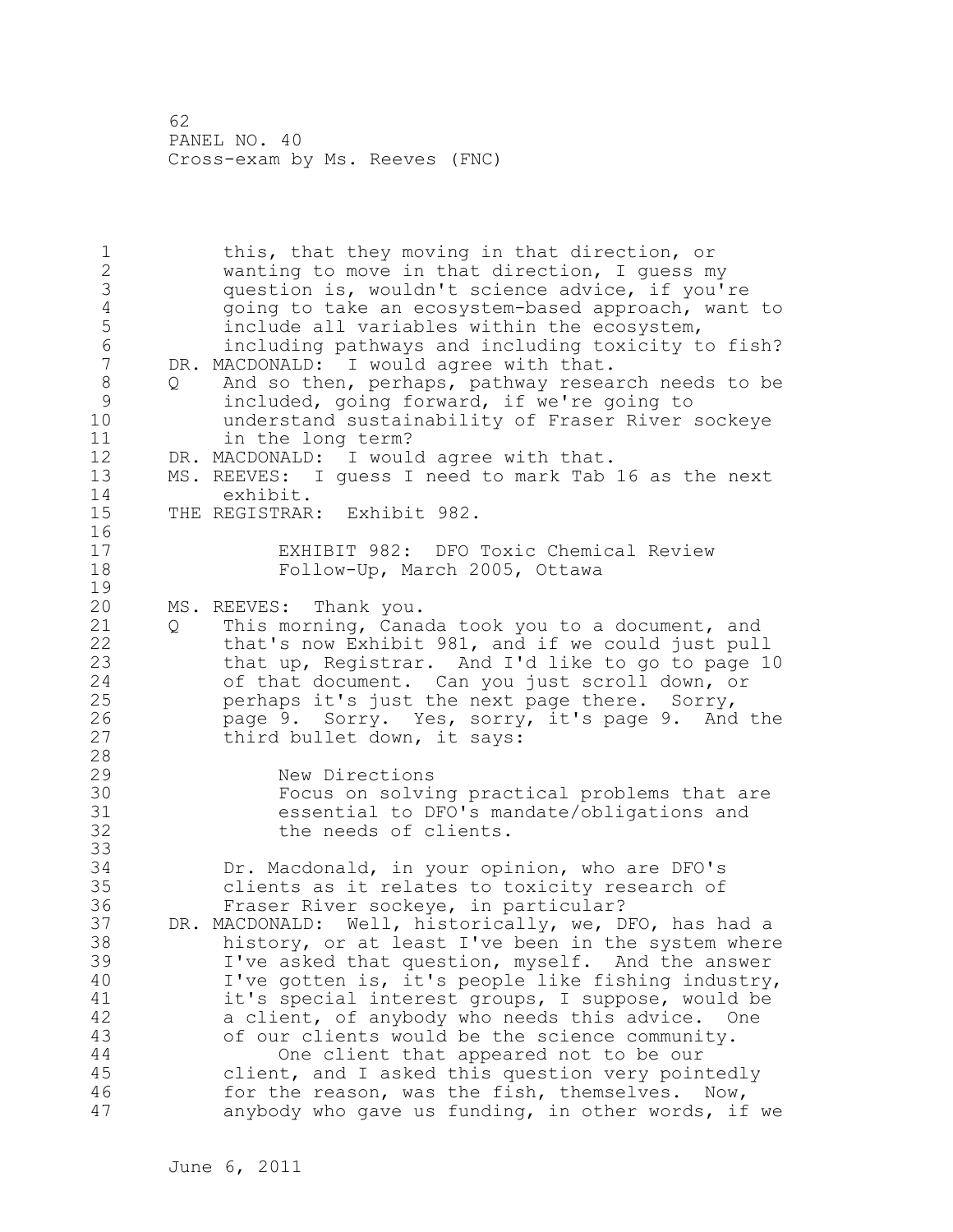1 got funding from some group or some other group,<br>2 because, they de facto became a client as well, because, 2 they *de facto* became a client as well, because, of 3 course, they funded us to do some research and we 4 did that research.<br>5 0 Right. And would 5 Q Right. And would you consider First Nations,<br>6 then, a client of DFO in terms of toxicity 6 then, a client of DFO in terms of toxicity 7 research?<br>8 DR. MACDONALD: 8 DR. MACDONALD: I would consider them a client, yes.<br>9 0 And why would you consider them a client? 9 Q And why would you consider them a client?<br>10 DR. MACDONALD: Because amongst the peoples of 10 DR. MACDONALD: Because amongst the peoples of Canada,<br>11 First Nations have the highest exposure. 11 First Nations have the highest exposure,<br>12 The organizer of aquatic resources. They h 12 9 generally, to aquatic resources. They have<br>13 traditionally come, coastal peoples, from e 13 traditionally come, coastal peoples, from eating a<br>14 14 lot of fish - and I use "fish" generically: clams: 14 lot of fish - and I use "fish" generically; clams;<br>15 fish, seals in the Arctic; beluga - so they tend 15 fish, seals in the Arctic; beluga - so they tend<br>16 to be very high in their diet in aquatic items. 16 to be very high in their diet in aquatic items.<br>17 By virtue of where they eat in the food web the 17 By virtue of where they eat in the food web they<br>18 blace themselves at a fairly high trophic level: 18 blace themselves at a fairly high trophic level;<br>19 bhat is, they're not unlike bears, if you think 19 that is, they're not unlike bears, if you think<br>20 about their diet, because they're eating fish an 20 about their diet, because they're eating fish and<br>21 they're eating whales and seals. 21 they're eating whales and seals.<br>22 So when we worry about bioa 22 So when we worry about bioaccumulating,<br>23 biomagnified contaminants, through the food biomagnified contaminants, through the food web is 24 the major path of exposure, and that means native<br>25 seephes would be the target of that exposure. 25 beoples would be the target of that exposure.<br>26 Furthermore, they're always interested in 26 Furthermore, they're always interested in<br>27 maintaining an ecosystem that allows them 27 maintaining an ecosystem that allows them to 28 continue their traditional hunting and gathering,<br>29 and if these chemicals are harming those systems. 29 and if these chemicals are harming those systems,<br>30 then they can't do that. 30 then they can't do that.<br>31 0 Okav, thank you. Perhap 31 Q Okay, thank you. Perhaps I'd like to pull up<br>32 Exhibit 836 of our -- which is a document tha 32 Exhibit 836 of our -- which is a document that's 33 been entered previously in the Commission by us,<br>34 and this is known as the Siska Society Report, and this is known as the Siska Society Report, 35 Siska Salmon and Indigenous People's Life Work. 36 Are you familiar with this document, Dr. 37 Macdonald?<br>38 DR. MACDONALD: 38 DR. MACDONALD: No, I'm not.<br>39 0 Okav. Well, just for a Q Okay. Well, just for a brief overview, the Siska 40 Society worked with a variety of First Nations to 41 look at contaminants in the Fraser River and the<br>42 Thompson River in Fraser River sockeye. And 42 Thompson River in Fraser River sockeye. And<br>43 Therhaps we can just go to page 47 of this perhaps we can just go to page 47 of this 44 document, and if you just want to blow up the --<br>45 ves, the top part there. yes, the top part there. 46 And this part here, they discuss an increase<br>47 in the application of creosote in the Fraser Rive in the application of creosote in the Fraser River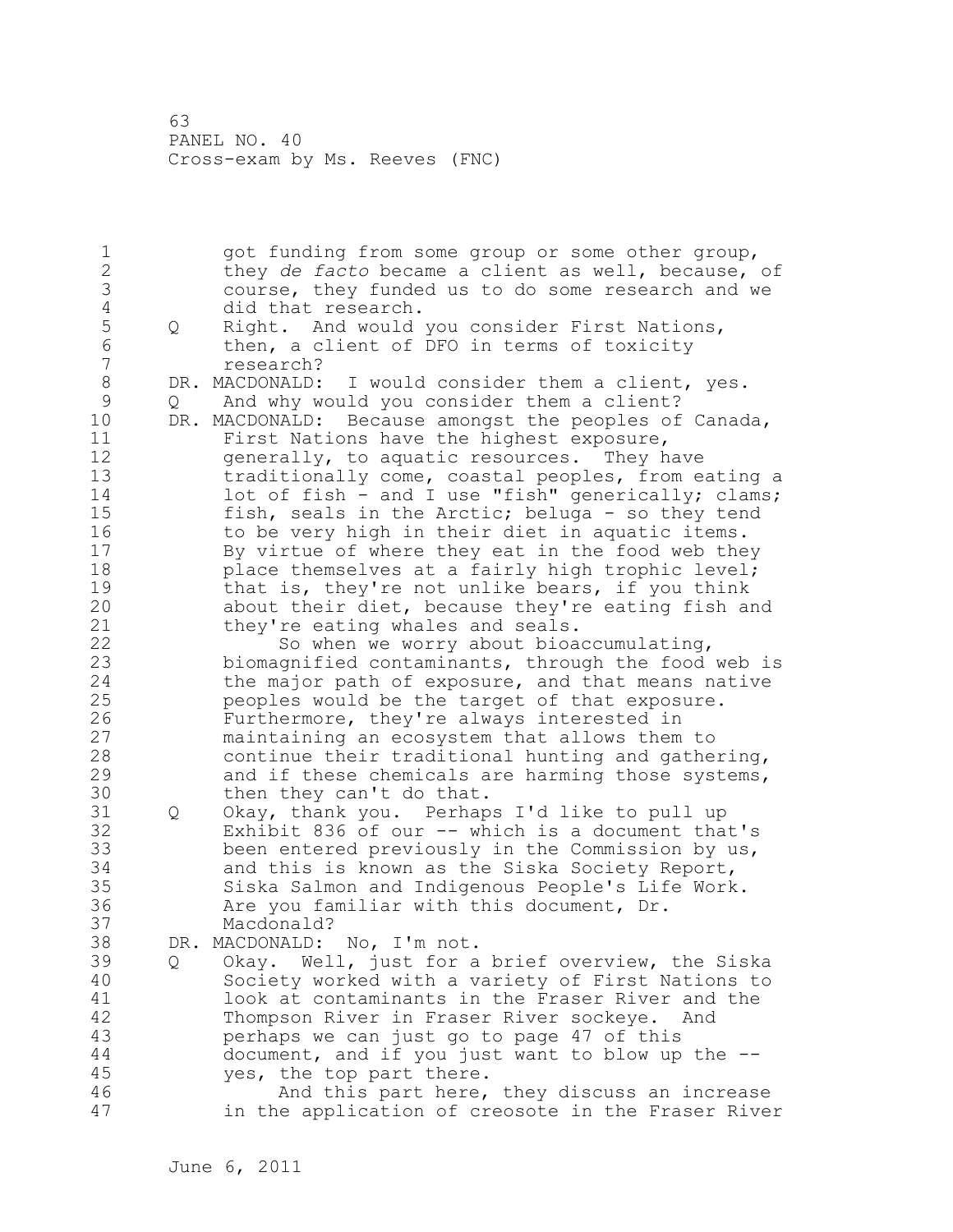1 and Thompson River Watersheds. And are you aware<br>2 6 of any current or, say, studies in the past five 2 of any current or, say, studies in the past five<br>3 or six years that have been done either by DFO or 3 or six years that have been done either by DFO or 4 Environment Canada on creosote?<br>5 DR. MACDONALD: In the past five or 5 DR. MACDONALD: In the past five or six years, not<br>6 specifically, not. 6 specifically, not.<br>7 0 And Dr. Talbot, ar 7 Q And Dr. Talbot, are you aware of any?<br>8 DR. TALBOT: No, I'm not. Only through ge 8 DR. TALBOT: No, I'm not. Only through general<br>9 reading, but not through our mandate. 9 reading, but not through our mandate.<br>10 0 Right. And then if we could go to pa 10 Q Right. And then if we could go to page 53 of this<br>11 document and just blow up the top part again. And 11 document and just blow up the top part again. And<br>12 here they are talking about the use of Release TM 12 here they are talking about the use of Release TM<br>13 in the Fraser Basin, which, from the report, they 13 13 in the Fraser Basin, which, from the report, they<br>14 talk about how it's used in the forest industry to 14 talk about how it's used in the forest industry to<br>15 htill broadleaf trees, and are either of you aware 15 kill broadleaf trees, and are either of you aware<br>16 6 of studies done on the impacts or levels of 16 16 of studies done on the impacts or levels of 17 17 Release TM either by Environment Canada or DFO?<br>18 DR. MACDONALD: Could vou clarify what "TM" is? 18 DR. MACDONALD: Could you clarify what "TM" is?<br>19 0 Release TM. If you just want to blow that 19 Q Release TM. If you just want to blow that up a<br>20 little bit more. 20 little bit more.<br>21 MR. LUNN: Which port 21 MR. LUNN: Which portion?<br>22 MS. REEVES: Just the top 22 MS. REEVES: Just the top there.<br>23 O Okav. well. apparently. tha Q Okay, well, apparently, that's the like 24 commercialized name of the chemical that they talk<br>25 about in the report and they don't have the 25 about in the report and they don't have the<br>26 listing, so that's all I know it by. 26 listing, so that's all I know it by.<br>27 But anyways, regardless of whic 27 But anyways, regardless of which, I guess you<br>28 don't know what "Release TM" refers to? 28 don't know what "Release TM" refers to?<br>29 DR. MACDONALD: I don't. 29 DR. MACDONALD:<br>30 0 Dovou, Dr 30 Q Do you, Dr. Talbot?<br>31 DR. TALBOT: No, I don't 31 DR. TALBOT: No, I don't. Are you talking about a<br>32 defoliant? Is that the --32 defoliant? Is that the --<br>33 0 Yeah, from my understandin 33 Q Yeah, from my understanding, is it removes the leaves off broadleaf trees, which I guess is sort 35 of considered a tree that impacts upon the growth 36 of the forest. That's my understanding from the 37 report.<br>38 DR. TALBOT: 38 DR. TALBOT: Yeah, I don't know it's my purpose to ask<br>39 diestions, but --39 questions, but -- 40 Q Okay. Well, I'll just -- yeah. 41 DR. TALBOT: -- there's 2,4-D that was used. 42 Q Right. I guess what I'm trying to get at is<br>43 throughout this report they go through a var throughout this report they go through a variety 44 of chemicals that are of concern to them as First<br>45 Mations, and given what you've said, Dr. Nations, and given what you've said, Dr. 46 Macdonald, about, I guess, the bioaccumulative<br>47 effects for First Nations in eating a lot of effects for First Nations in eating a lot of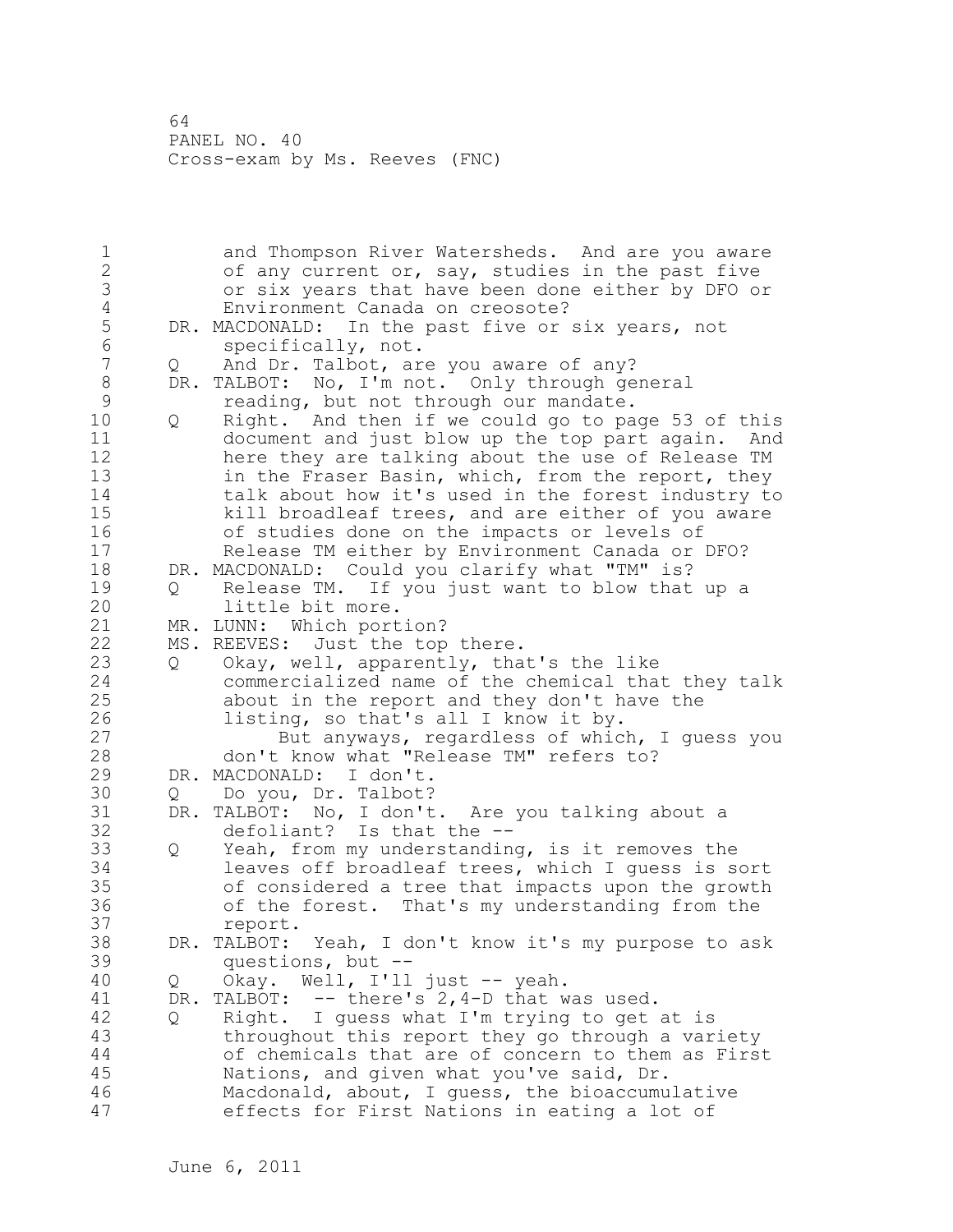1 Traser River sockeye and other forms of salmon, I<br>2 Guess the point of this is that in terms of 2 guess the point of this is that in terms of<br>3 science isn't just a -- you'd agree that sc 3 science isn't just a -- you'd agree that science<br>4 isn't just an abstract but we're talking about 4 isn't just an abstract but we're talking about<br>5 human health and impacts on systems and 5 human health and impacts on systems and 6 communities?<br>7 DR. MACDONALD: Y 7 DR. MACDONALD: Yes, I would like it not to be an<br>8 abstract study. It would be -- it would have 8 abstract study. It would be -- it would have an<br>9 effect of informing us and allowing us to make 9 effect of informing us and allowing us to make 10 decisions.<br>11 0 And I ques 11 Q And I guess if First Nations are identifying 12 **12** particular chemicals or particular toxic chemicals<br>13 **but** that they view or that they're seeing, in 13 that they view or that they're seeing, in<br>14 barticular, the study where they did test: 14 **particular, the study where they did testing**<br>15 **belomance and in their environment and appearing** 15 appearing in their environment and appearing in<br>16 the fish, then if they're a client of DFO, shou 16 the fish, then if they're a client of DFO, should<br>17 that generate some movement in the science that's 17 that generate some movement in the science that's<br>18 orderated? 18 generated?<br>19 DR. MACDONALD: 19 DR. MACDONALD: Yes, I think it would, or should. I<br>20 Should add that an issue like that, we have 20 should add that an issue like that, we have<br>21 oovernmental mandates, and DFO has a mandat 21 governmental mandates, and DFO has a mandate for<br>22 the fish, but it's not the same mandate as Healtl 22 the fish, but it's not the same mandate as Health<br>23 Canada, so it's not our mandate to worry about the Canada, so it's not our mandate to worry about the 24 human health aspects, although we might partner 25 with Health Canada people. 26 Q Right. And is such partnering done right now?<br>27 DR. MACDONALD: It is. 27 DR. MACDONALD:<br>28 0 Okav. Tha 28 Q Okay. Thank you. Again to you, Dr. Macdonald, 29 according to your CV, you conducted core sampling<br>30 6f Shuswap Lake in 2002: is that correct? 30 of Shuswap Lake in 2002; is that correct?<br>31 DR. MACDONALD: That's correct. 31 DR. MACDONALD: That's correct. 32 Q And can you just briefly describe what you found 33 in those core samples?<br>34 DR. MACDONALD: Well, vou'r 34 DR. MACDONALD: Well, you're going back a ways and I've<br>35 collected a lot of core samples. What we look --35 collected a lot of core samples. What we look -- 36 Q Just generally.<br>37 DR. MACDONALD: What 37 DR. MACDONALD: What we look for in those are records<br>38 of contaminants, and certainly we found them, as 38 of contaminants, and certainly we found them, as<br>39 we find in almost all inventories in the 39 we find in almost all inventories in the<br>40 environment these days, and there are mo 40 environment these days, and there are modern<br>41 components in there. As I recall, we saw PCI 41 components in there. As I recall, we saw PCBs in<br>42 those lakes, specifically, and we probably saw DD' 42 those lakes, specifically, and we probably saw DDT<br>43 as well, and we would have seen that as a peak as well, and we would have seen that as a peak 44 around the early 1960s, when we were using it as<br>45 an aerial forest spray. an aerial forest spray. 46 Q Right. And did your core sampling look at some of<br>47 the new and emerging chemicals, I quess, that the new and emerging chemicals, I guess, that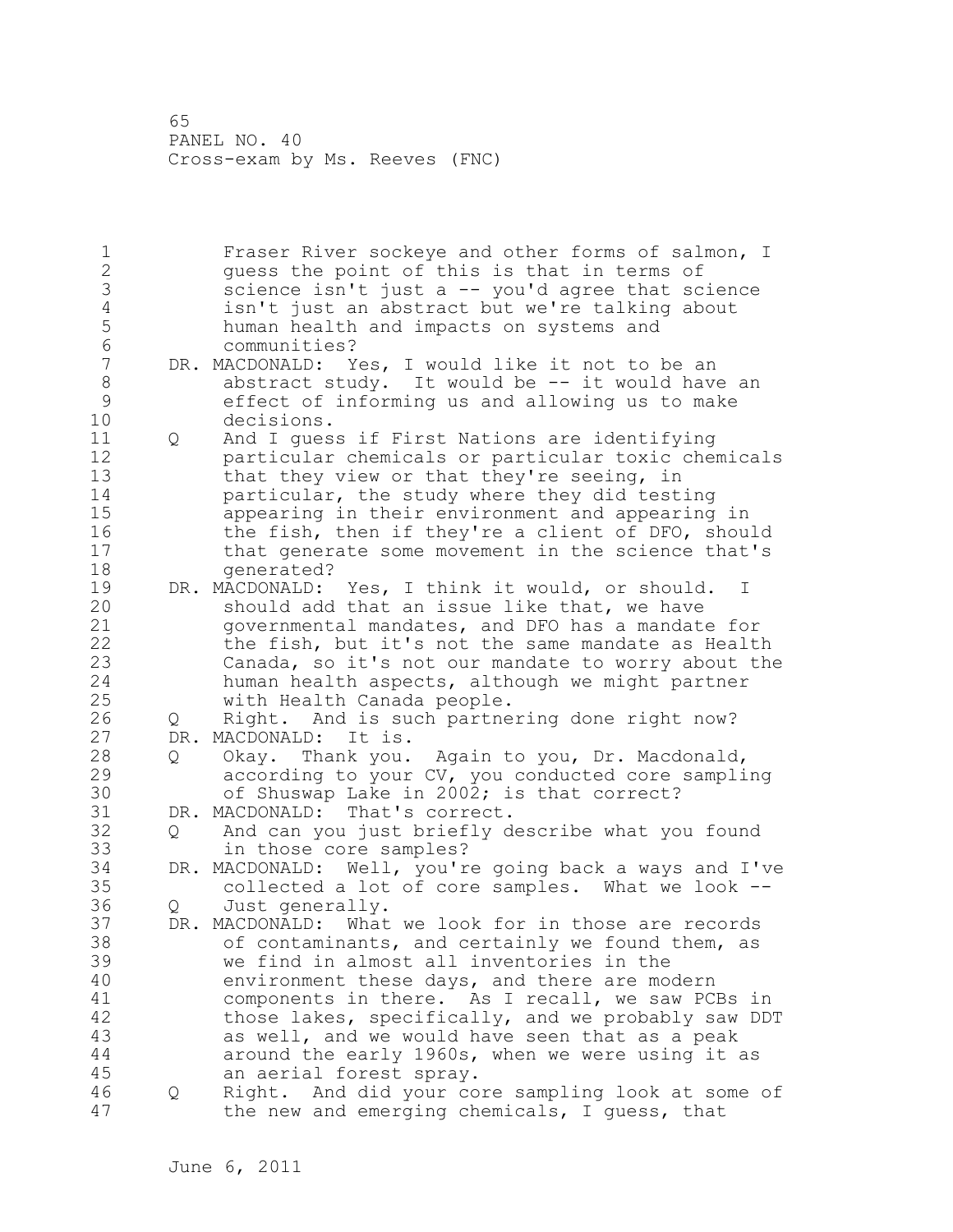1 we've been talking about here at the Commission,<br>2 been papers and the like? 2 the PBDEs and the like?<br>3 DR. MACDONALD: No, we did n 3 DR. MACDONALD: No, we did not look at PBDEs, because<br>4 they hadn't really emerged with great excitement. 4 they hadn't really emerged with great excitement.<br>5 There are some other new age chemicals that we are 5 There are some other new age chemicals that we are<br>6 There is that, now. We didn't look at them 6 trying to look at, now. We didn't look at them 7 then for a couple of reasons. One, is that we<br>8 didn't have the techniques to do it, and the o 8 didn't have the techniques to do it, and the other<br>9 is that some of these chemicals don't leave much 9 is that some of these chemicals don't leave much 10 of a trace or don't leave a records in sediments.<br>11 0 And do vou know if this research has been, vou 11 Q And do you know if this research has been, you 12 know, made widely available to others that you did<br>13 in the Shuswap Lake? 13 in the Shuswap Lake?<br>14 DR. MACDONALD: We've pub 14 DR. MACDONALD: We've published this work in two or 15 three journal articles, peer-reviewed journal<br>16 articles. Certainly my manager, Robin Brown, 16 articles. Certainly my manager, Robin Brown, asks 17 to have these papers and I give them to him, so<br>18 they have gotten into management in one way, sh 18 they have gotten into management in one way, shape<br>19 or form. 19 or form.<br>20 0 Okay, th 20 Q Okay, thank you. I guess the reason I'm asking<br>21 that question is that at Commission's Tab 25, and 21 that question is that at Commission's Tab 25, and<br>22 maybe we can just briefly go there, and at page 22 maybe we can just briefly go there, and at page<br>23 48, and if you just go to the third paragraph f 48, and if you just go to the third paragraph from 24 the bottom. And this paper was done for the<br>25 Fraser Basin Council and it was the -- well, 25 Fraser Basin Council and it was the -- well, done<br>26 by consultants and it's looking a the water 26 by consultants and it's looking a the water<br>27 quality in the Shuswap Lakes, and it's a 27 cuality in the Shuswap Lakes, and it's a<br>28 monitoring plan. And in this paragraph 28 monitoring plan. And in this paragraph there it says: 30<br>31 31 The degree to which emerging contaminants are<br>32 The series and Mara Lake is 32 present, Shuswap Lake and Mara Lake is 33 unknown due to limited monitoring budgets and 34 the traditional scope of regional water 35 quality monitoring programs. Based on 36 surveys from other large lakes in Western 37 Europe...it is likely that some emerging<br>38 contaminants are already present in Shus 38 contaminants are already present in Shuswap 39 and Mara Lakes, although the concentrations<br>40 are quite low and ecological implications 40 are quite low and ecological implications uncertain. 42 And I was just was wondering whether your study 44 that you would have done would have addressed any of -- perhaps some of the issues they're talking 46 about here, at all?<br>47 DR. MACDONALD: It would DR. MACDONALD: It would have, I think, set a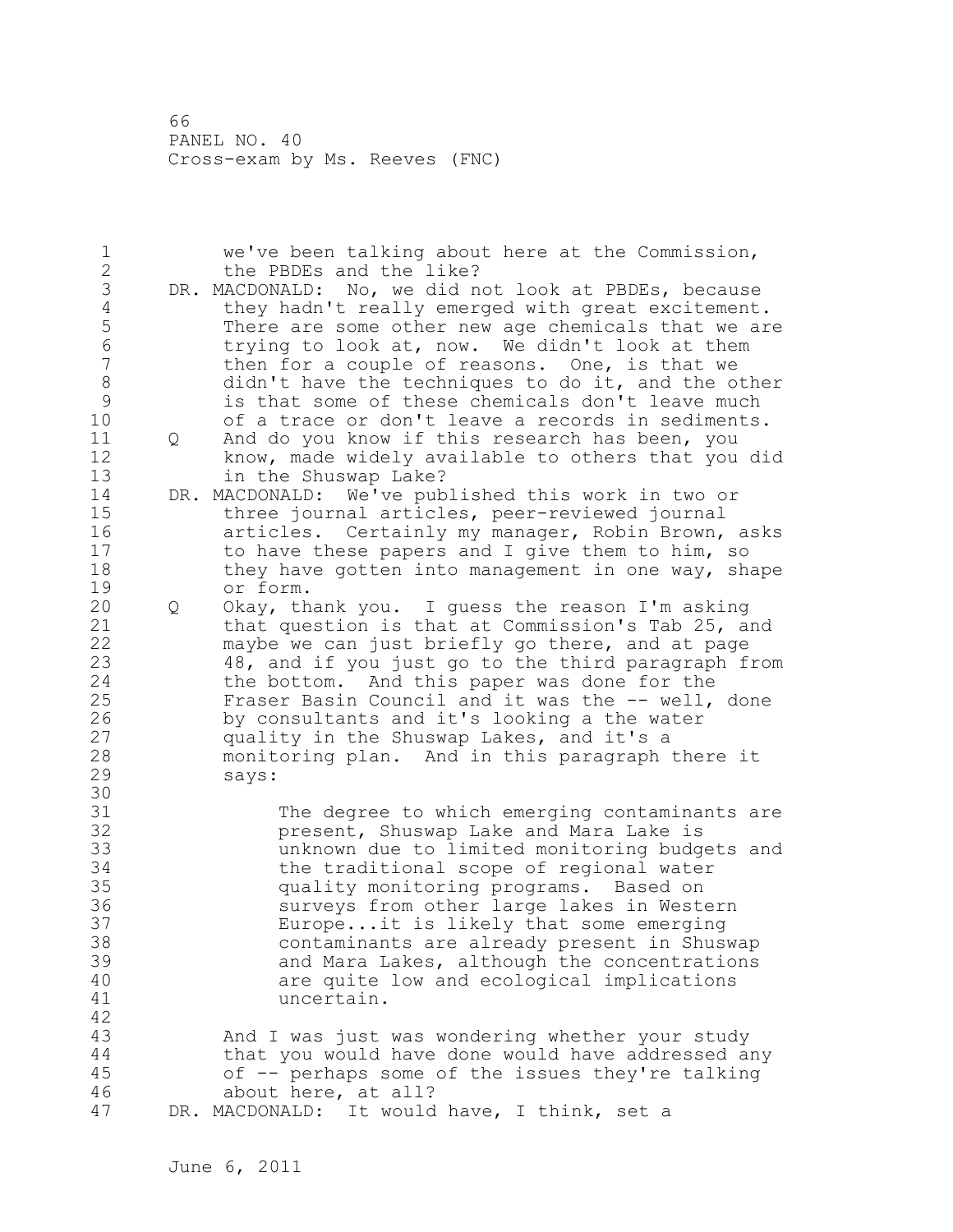1 comparative record for some contaminants, like<br>2 PCBs and DDTs, because we've done those in qui 2 PCBs and DDTs, because we've done those in quite a 3 few lakes, including the B.C. Fraser Basin and<br>4 including Alaska. So we would be able to do a 4 including Alaska. So we would be able to do a 5 comparison and say whether Shuswap was worse or<br>6 better. But as asked in the previous question, 6 better. But as asked in the previous question, we 7 certainly haven't done all the contaminants, and I 8 don't think we could say a thing about PBDEs.<br>9 1 could give you an example. In one of 9 I could give you an example. In one of our 10 lakes, Nicola Lake, we found a very large hit of<br>11 DDT coming in, in the 1980s, well after DDT had 11 DDT coming in, in the 1980s, well after DDT had<br>12 been banned for use in Canada. It also, follow: 12 been banned for use in Canada. It also, following<br>13 that study, Environment Canada had a look at the 13 that study, Environment Canada had a look at the<br>14 fish and thev found high DDT in them as well. A 14 fish and they found high DDT in them as well. And<br>15 we discovered an illicit use of DDT in that lake 15 we discovered an illicit use of DDT in that lake<br>16 at that time. So the sediment cores often tell 16 at that time. So the sediment cores often tell us<br>17 if something's array. 17 if something's array.<br>18 1 don't recall S 18 18 I don't recall Shuswap Lake being<br>19 19 Darticularly different from other lake 19 particularly different from other lakes in that<br>20 context. 20 context.<br>21 MS.REEVES: 21 MS. REEVES: All right. Okay, maybe we'll move on. I<br>22 duess I'd like to mark that paper. Tab 25, as the 22 guess I'd like to mark that paper, Tab 25, as the<br>23 hext exhibit. 23 next exhibit.<br>24 THE REGISTRAR: Ex THE REGISTRAR: Exhibit 983.  $\frac{25}{26}$ 26 EXHIBIT 983: Integrated Water Quality<br>27 Monitoring Plan for the Shuswap Lake, 27 Monitoring Plan for the Shuswap Lake, BC,<br>28 Final Report, November 7, 2010, Prepared 28 Final Report, November 7, 2010, Prepared for<br>29 The Fraser Basin Council, Kamloops, BC the Fraser Basin Council, Kamloops, BC 30<br>31 31 MS. REEVES: Thank you.<br>32 0 Moving onto Commis 32 Q Moving onto Commission Tab 20, and this was a memo<br>33 to Claire Dansereau, and what it is, is it's 33 to Claire Dansereau, and what it is, is it's outlining enforcement and administration of 35 pollution prevention provisions under the 36 *Fisheries Act*, and its opinion. And if you just 37 go to the next page of the document, and within<br>38 the summary there, the second bullet point. And 38 the summary there, the second bullet point. And<br>39 it's talking, I quess, about the pollution 39 it's talking, I guess, about the pollution 40 prevention provisions have historically been 41 administered and enforced by Environment Canada<br>42 and it's talking about this whole lack of, I 42 and it's talking about this whole lack of, I<br>43 guess, there's gaps and the lack of understa quess, there's gaps and the lack of understanding. 44 And one of the options, at bullet point two, it<br>45 savs: says: 46<br>47 A number of emerging s. 36 issues have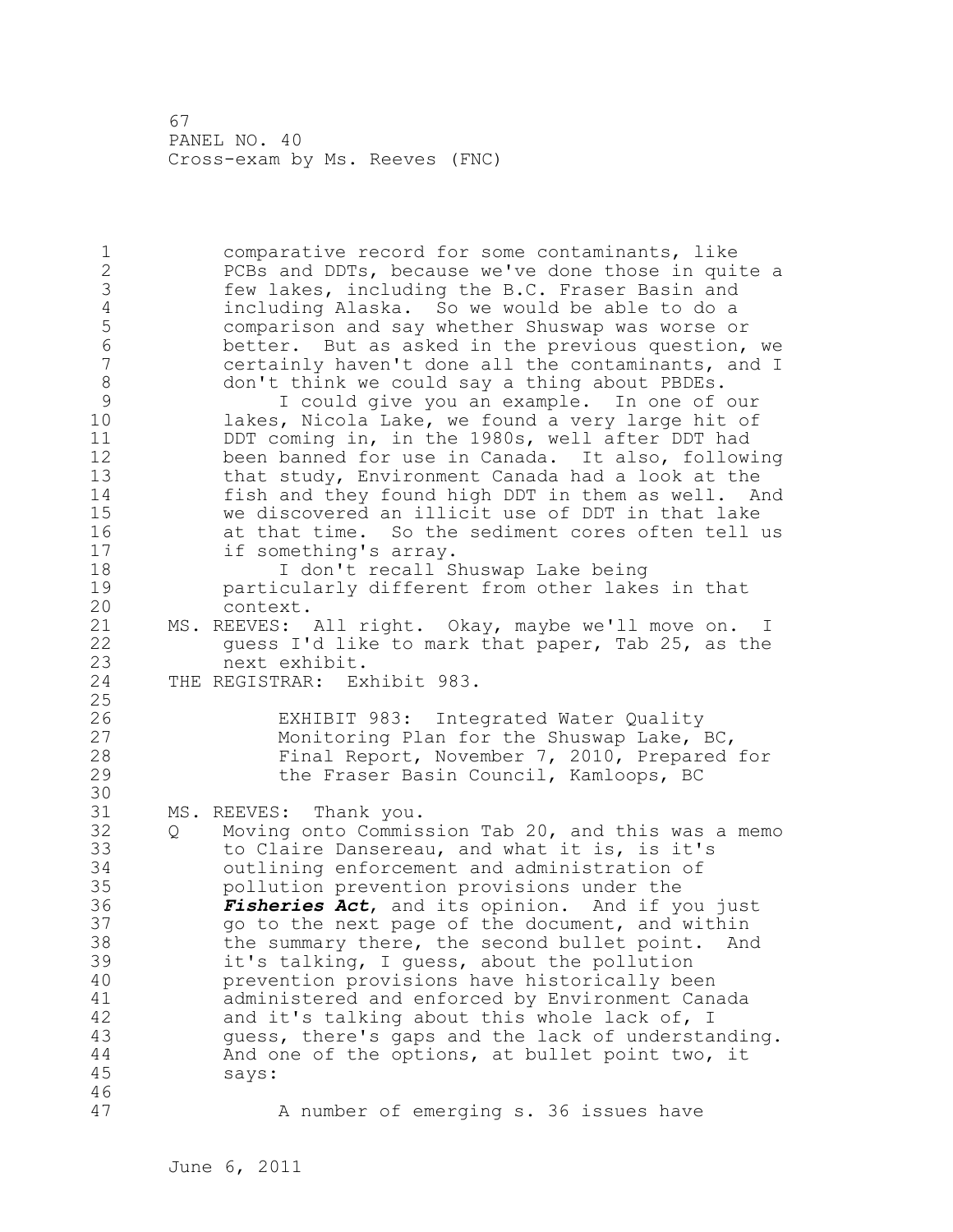| $\mathbf 1$<br>$\mathbf{2}$<br>3<br>$\overline{4}$<br>5 |   | highlighted the need to address this<br>situation, including a report from the<br>Commissioner of Environment and Sustainable<br>Development                                                                                                              |
|---------------------------------------------------------|---|-----------------------------------------------------------------------------------------------------------------------------------------------------------------------------------------------------------------------------------------------------------|
| $\sqrt{6}$<br>$\boldsymbol{7}$                          |   | And then, on bullet point three:                                                                                                                                                                                                                          |
| 8<br>$\mathsf 9$<br>10                                  |   | Options have been examined and it is<br>recommended that the Department -                                                                                                                                                                                 |
| 11<br>12                                                |   | -- here they're talking about DFO --                                                                                                                                                                                                                      |
| 13<br>14<br>15<br>16<br>17<br>18<br>19                  |   | - pursue a position of having [Environment<br>Canada] fully administering and accountable<br>for s. 36 of the <i>Fisheries Act</i> , including new<br>regulations related to aquaculture, aquatic<br>invasive species (AIS) and other emerging<br>issues. |
| 20<br>21<br>22<br>23<br>24                              |   | MR. EAST: Mr. Commissioner, it's Mark East, from<br>Government of Canada. I would suggest, perhaps,<br>that counsel ask Dr. Macdonald if he has any<br>familiarity with this briefing note and the<br>material within it.                                 |
| 25<br>26                                                |   | MS. REEVES: Actually, my questions were actually<br>towards Dr. Talbot.                                                                                                                                                                                   |
| 27<br>28<br>29                                          |   | Q Are you aware of this change -- proposed change?<br>MR. EAST: And I think the objection would still apply<br>if it was a question directed to Dr. Talbot.                                                                                               |
| 30                                                      |   | MS. REEVES:<br>Sure.                                                                                                                                                                                                                                      |
| 31                                                      |   | Q Are you familiar?                                                                                                                                                                                                                                       |
| 32<br>33                                                |   | DR. TALBOT: I'm not familiar with the memo,<br>specifically, no.                                                                                                                                                                                          |
| 34                                                      |   | Q But are you familiar with the proposal?                                                                                                                                                                                                                 |
| 35                                                      |   | DR. TALBOT: If I may, the issue with the Fisheries Act                                                                                                                                                                                                    |
| 36                                                      |   | is Environment Canada is responsible for                                                                                                                                                                                                                  |
| 37                                                      |   | enforcement in Freshwater Fisheries Act of the                                                                                                                                                                                                            |
| 38                                                      |   | deposition of deleterious substances in fish-                                                                                                                                                                                                             |
| 39                                                      |   | bearing water. But we're not responsible to do                                                                                                                                                                                                            |
| 40                                                      |   | research to investigate if there are potential                                                                                                                                                                                                            |
| 41                                                      |   | deleterious substances. We support enforcement                                                                                                                                                                                                            |
| 42                                                      |   | and the compliance in this area if there is an                                                                                                                                                                                                            |
| 43                                                      |   | So if there is an investigation in<br>issue.                                                                                                                                                                                                              |
| 44                                                      |   | relation to the <i>Fisheries Act</i> , then we would                                                                                                                                                                                                      |
| 45                                                      |   | participate in the investigation.                                                                                                                                                                                                                         |
| 46<br>47                                                | Q | Right. But I guess my question is: Are you aware<br>of this proposal by DFO of putting EC for "fully                                                                                                                                                      |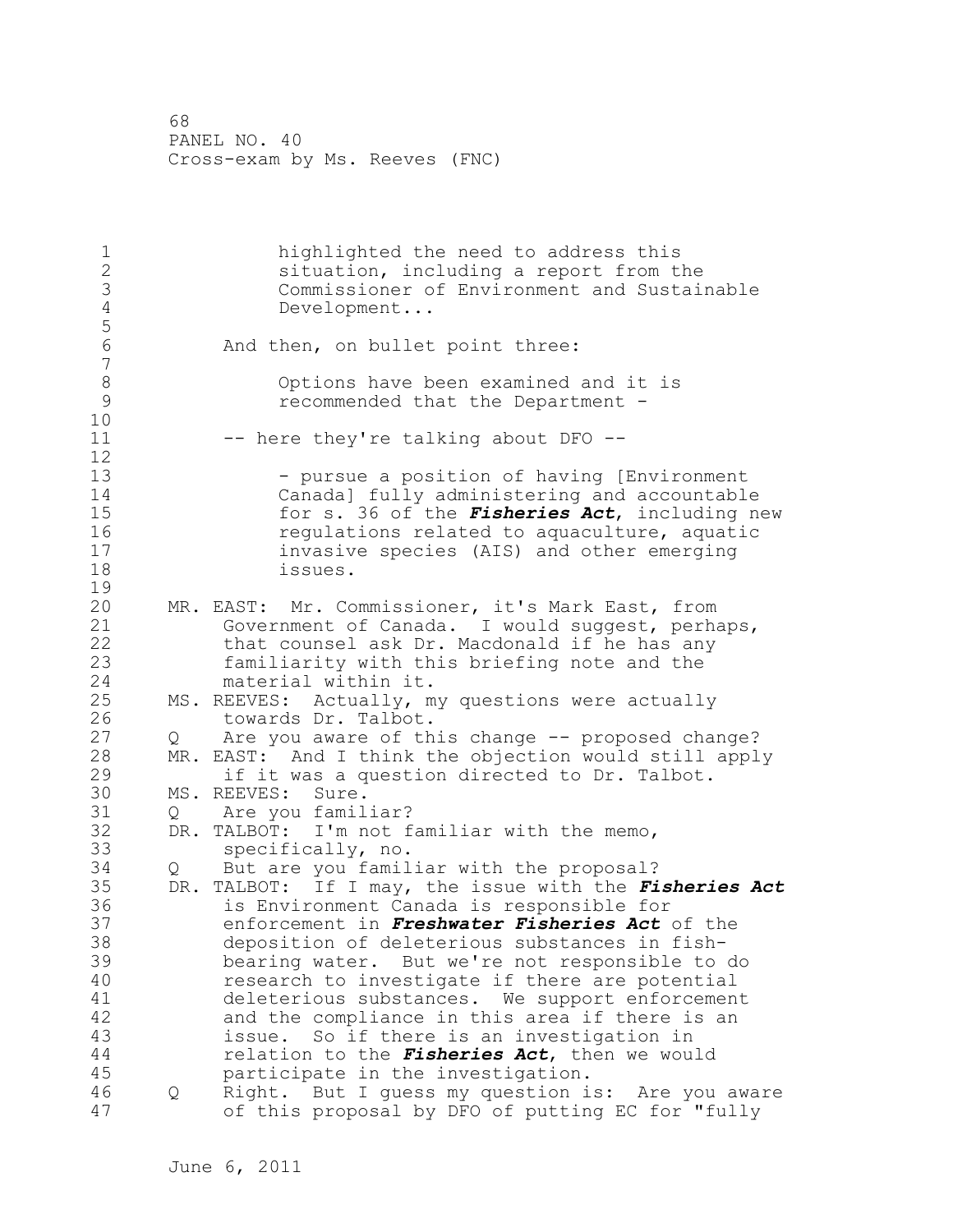| 1<br>$\mathbf{2}$   |   | administering and accountable for s. 36 of the<br>Fisheries Act," are you aware of that?                  |
|---------------------|---|-----------------------------------------------------------------------------------------------------------|
| 3<br>$\overline{4}$ |   | DR. TALBOT: I'm aware in the broad lines that there's<br>discussions between DFO and EC, but I'm not part |
| 5<br>6              | Q | of the discussions at all.<br>Okay. Well, I guess my follow-up question to you                            |
| 7<br>8              |   | would be, I quess from a science perspective, do<br>you think Environment Canada, if this were to         |
| 9<br>10             |   | occur, has the capacity, science-wise, to take on<br>s. 36 issues, I quess particularly with respect to   |
| 11<br>12            |   | science research, if this did go ahead?<br>DR. TALBOT: Yeah, Environment Canada does have the             |
| 13<br>14            |   | capacity to do water quality research in support<br>of the <i>Fisheries Act</i> , should there be an      |
| 15                  |   | enforcement issue.                                                                                        |
| 16<br>17            | Q | Right. But I guess I'm asking if they have the<br>capacity, if this proposal went ahead, for a            |
| 18                  |   | scientific standpoint?                                                                                    |
| 19                  |   | DR. TALBOT: Yeah, I'm sorry, I'm not familiar with the                                                    |
| 20                  |   | specifics of the proposal.                                                                                |
| 21<br>22            |   | MS. REEVES: Okay. If we could have that marked as an<br>exhibit, however.                                 |
| 23                  |   | MR. EAST: Mr. Commissioner --                                                                             |
| 24                  |   | THE REGISTRAR: Exhibit 984.                                                                               |
| 25<br>26            |   | MR. EAST: I was just going to file another objection.<br>As I understand it, neither of the witnesses are |
| 27                  |   | familiar with this document. The lines of                                                                 |
| 28<br>29            |   | questions are valid; however, not being familiar<br>with the document, and I believe it's a document      |
| 30                  |   | directed toward a briefing note for Deputy                                                                |
| 31<br>32            |   | Minister Claire Dansereau, who is going to be a<br>witness later on in these hearings, I would            |
| 33                  |   | suggest that, perhaps, the document, and putting                                                          |
| 34                  |   | the document into evidence would be better served                                                         |
| 35                  |   | at that time, as neither of these witnesses are                                                           |
| 36                  |   | familiar with the document.                                                                               |
| 37                  |   | MS. REEVES: Perhaps we could have it marked for                                                           |
| 38                  |   | identification purposes? I mean, it was put in by                                                         |
| 39                  |   | the Commission as a listed document.                                                                      |
| 40                  |   | The next letter exhibit, please?<br>THE COMMISSIONER:                                                     |
| 41                  |   | THE REGISTRAR:<br>Letter?                                                                                 |
| 42                  |   | THE COMMISSIONER: Yes, please.                                                                            |
| 43                  |   | THE REGISTRAR: It will be marked for identification                                                       |
| 44                  |   | double B, BB.                                                                                             |
| 45                  |   |                                                                                                           |
| 46                  |   |                                                                                                           |
| 47                  |   |                                                                                                           |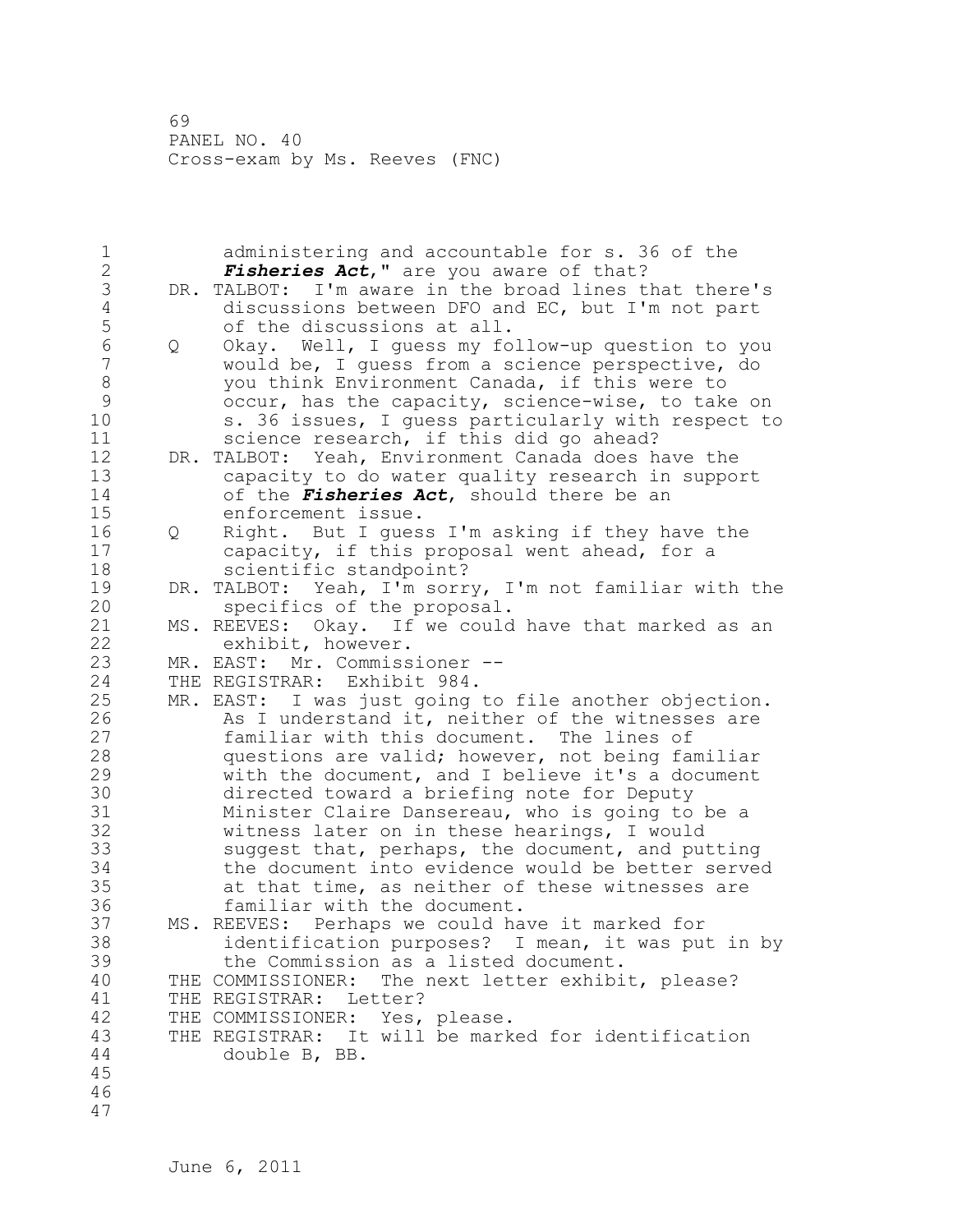1 MARKED BB FOR IDENTIFICATION: Memorandum<br>2 from Mitch Bloom to Claire Dansereau, date 2 from Mitch Bloom to Claire Dansereau, dated<br>3 December 23, 2010, Object: Administration 3 December 23, 2010, Object: Administration 4 and Enforcement of the Pollution Prevention<br>5 Provisions of the *Fisheries Act* (Section 36 5 Provisions of the *Fisheries Act* (Section 36) 6 7 MS.REEVES:<br>8 O Okav*.* 8 Q Okay, perhaps moving on, within the PPR, and we're<br>9 specifically going to pages 56 and 57, and 9 specifically going to pages 56 and 57, and<br>10 starting at paragraph 128, and this is refe 10 starting at paragraph 128, and this is referring<br>11 to DFO's 1986 habitat policy. It savs: to DFO's 1986 habitat policy. It says:  $\begin{array}{c} 12 \\ 13 \end{array}$ 13 13 a number of water quality roles and<br>14 a responsibilities are assigned to DF responsibilities are assigned to DFO:  $\frac{15}{16}$ 16 **16** a. Cooperate with [Environment Canada] in<br>17 the establishment of federal prioritie: 17 the establishment of federal priorities<br>18 for the protection of fish and their 18 for the protection of fish and their<br>19 habitats...; 19 habitats...;<br>20 habitats...; 20 b. Cooperate with [Environment Canada] in<br>21 b the use of powers to control the release 21 the use of powers to control the release<br>22 of deleterious substances into fish 22 of deleterious substances into fish<br>23 habitats...: habitats...;  $\frac{24}{25}$ The next page over, on page  $57$ , says:  $\frac{26}{27}$ 27 d. Collaborate with [Environment Canada] and<br>28 decembers to provide advice and specific 28 others to provide advice and specific requirements to control adverse effects; 30<br>31 31 And there's a number of other listings there to<br>32 work closely with Environment Canada and 32 work closely with Environment Canada and<br>33 collaborate with them. My question is f 33 collaborate with them. My question is for you, 34 Dr. Talbot. As someone working within Environment<br>35 Canada, how effective would you sav that DFO has 35 Canada, how effective would you say that DFO has 36 been in meeting these, I guess, priorities or 37 policies in working with Environment Canada in the 38 last 10 years?<br>39 DR. TALBOT: I don' 39 DR. TALBOT: I don't think it's a question that I can 40 really answer in terms of DFO's effectiveness. We<br>41 do not have a formal process with DFO to work in 41 do not have a formal process with DFO to work in 42 these areas.<br>43 0 So the polic 43 Q So the policy on collaboration you would say is a 44 more informal thing, then?<br>45 DR. TALBOT: Yes, as I mentione DR. TALBOT: Yes, as I mentioned earlier, there's more 46 informal collaboration at manager to manager level or scientist to scientist level, and it depends on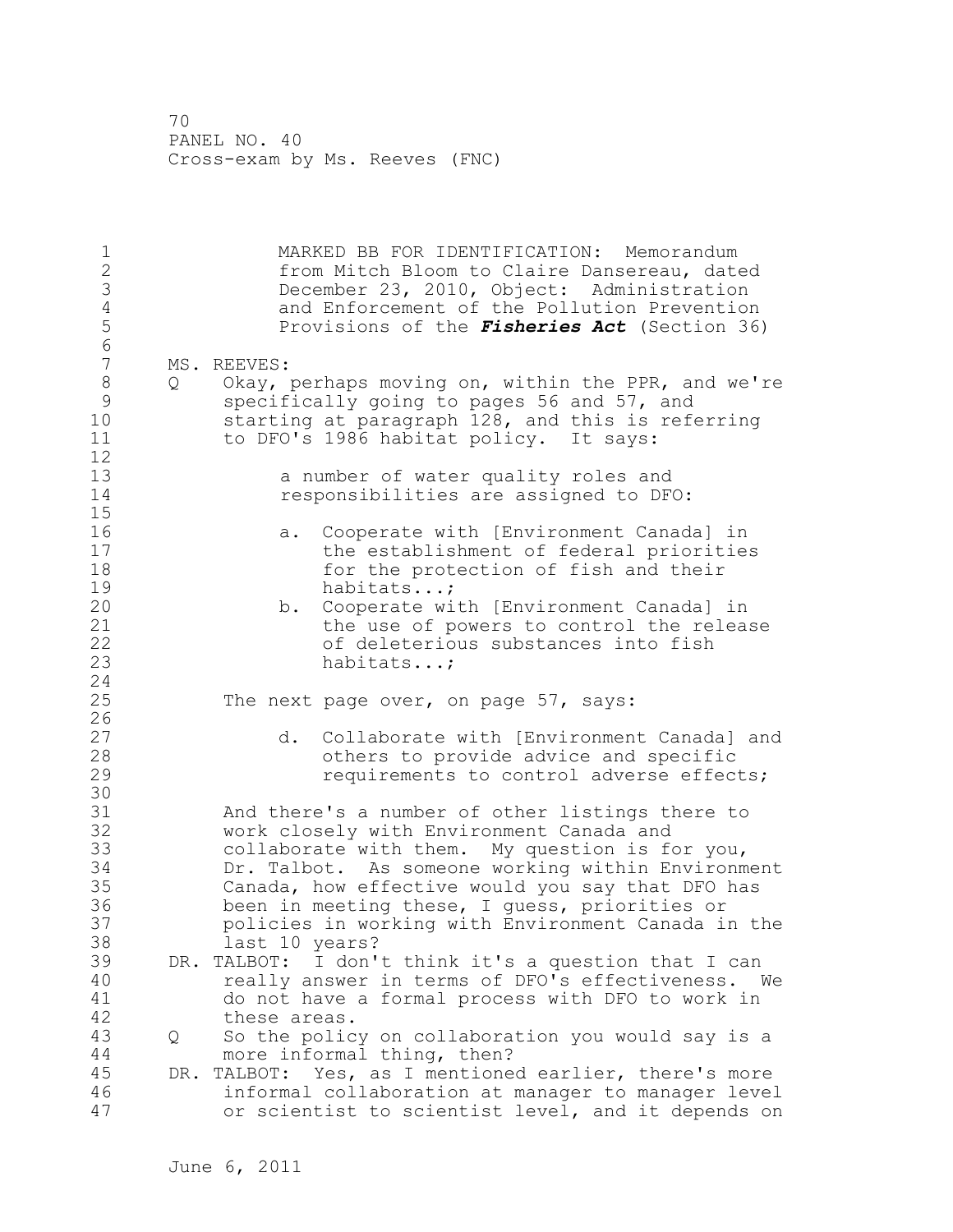1<br>
2 0 Right. An 2 Q Right. And so would you say that given this<br>3 bolicy that's been in existence since 1986, 3 policy that's been in existence since 1986, that<br>4 perhaps a collaboration and a cooperation on a 4 perhaps a collaboration and a cooperation on a 5 5 science to science or manager to manager level<br>6 6 could be improved between Environment Canada a 6 could be improved between Environment Canada and 7 DFO? 8 DR. TALBOT: I guess I would have to say that there's<br>9 always room for improvement, yeah. 9 always room for improvement, yeah.<br>10 0 And do vou have any specific impro 10 Q And do you have any specific improvements that you<br>11 Would suggest to the Commissioner? 11 would suggest to the Commissioner?<br>12 DR. TALBOT: No. I would not. 12 DR. TALBOT: No, I would not.<br>13 0 I think I'll move onto m 13 Q I think I'll move onto my last set of questions.<br>14 This goes to vou, Dr. Macdonald. This morning v 14 This goes to you, Dr. Macdonald. This morning you<br>15 Spoke about multiple and contaminants and communal 15 spoke about multiple and contaminants and communal<br>16 -- cumulative, sorry, impacts as being very 16 -- cumulative, sorry, impacts as being very<br>17 difficult and being at the heart of the impa 17 difficult and being at the heart of the impacts on<br>18 Fraser River sockeve: is that correct? 18 Fraser River sockeye; is that correct?<br>19 DR. MACDONALD: I don't think I specificall 19 DR. MACDONALD: I don't think I specifically said<br>20 TFraser River sockeye", but it's at the heart 20 "Fraser River sockeye", but it's at the heart of<br>21 working out how these effects occur for these 21 working out how these effects occur for these<br>22 contaminants to expose populations and aquation 22 contaminants to expose populations and aquatic<br>23 systems, which include sockeve salmon. systems, which include sockeye salmon. 24 Q Okay. Thank you. And you also spoke, and it's<br>25 been mentioned again since you first said it, t 25 been mentioned again since you first said it, that<br>26 vou also spoke about the sub-lethal impacts on 26 you also spoke about the sub-lethal impacts on<br>27 endocrine, immune and olfactory systems from 27 endocrine, immune and olfactory systems from<br>28 contaminants, and you spoke of them as being 28 contaminants, and you spoke of them as being every<br>29 bit as risky as when contaminants cause, I quess, 29 bit as risky as when contaminants cause, I guess,<br>30 bellv-upness was the term you used? 30 belly-upness was the term you used?<br>31 DR. MACDONALD: Yes. 31 DR. MACDONALD: Yes.<br>32 0 Okav. And do v 32 Q Okay. And do you agree that contaminant research,<br>33 berhaps along with genetic research, could provide 33 perhaps along with genetic research, could provide 34 cutting edge information about causes of decline 35 of Fraser River sockeye?<br>36 DR. MACDONALD: I think the a 36 DR. MACDONALD: I think the answer is absolutely, yes. 37 The role of contaminants is not at all clear, and<br>38 as you've put it, genetic research together with 38 as you've put it, genetic research together with<br>39 contaminant exposure research would put us a long 39 contaminant exposure research would put us a long 40 way towards that.<br>41 0 And so would that 41 Q And so would that be perhaps a recommendation that<br>42 vou would make, is that more funding or a program 42 you would make, is that more funding or a program<br>43 that would combine those two would be useful for 43 that would combine those two would be useful for<br>44 understanding the long term sustainability of 44 understanding the long term sustainability of 45 Fraser River sockeye? 46 DR. MACDONALD: Definitely so.<br>47 0 Okay. And would you agre Q Okay. And would you agree that without such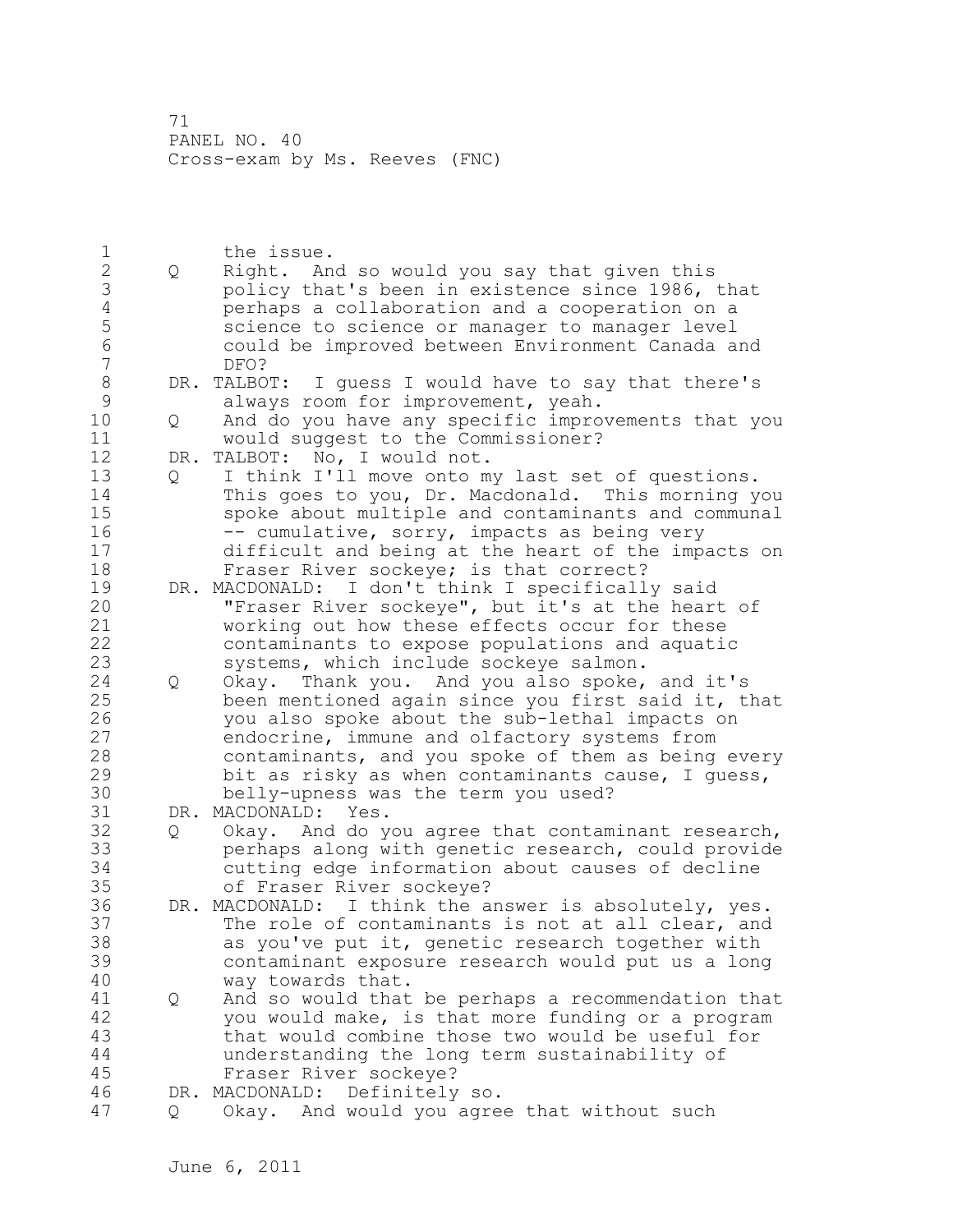72 PANEL NO. 40 Proceedings

1 1 research our understanding of the causes of<br>2 3 decline of Fraser River sockeve and their 1 2 decline of Fraser River sockeye and their long<br>3 term sustainability will, in fact, be limited? 3 term sustainability will, in fact, be limited?<br>4 DR. MACDONALD: We will be missing something. 4 DR. MACDONALD: We will be missing something.<br>5 MS. REEVES: Okay. Thank you. That's all my 5 MS. REEVES: Okay. Thank you. That's all my<br>6 duestions. 6 questions.<br>7 MS. BAKER: Mr. 7 MS. BAKER: Mr. Commissioner, I think Mr. Hopkins-Utter<br>8 has something he wants to raise with me over the 8 has something he wants to raise with me over the<br>9 hereak, otherwise we would have been able to sav 9 break, otherwise we would have been able to say<br>10 ooodbve to these witnesses, so if I could talk 10 900dbye to these witnesses, so if I could talk to<br>11 him over the break and come back and either finis 11 him over the break and come back and either finish<br>12 with these people or we'll move to a new panel? 12 with these people or we'll move to a new panel?<br>13 THE COMMISSIONER: Thank you. 13 THE COMMISSIONER: Thank you.<br>14 MS. BAKER: If we could come 14 MS. BAKER: If we could come back at, what, five after 15 15 3:00?<br>16 THE REGIST 16 THE REGISTRAR: The hearing will now recess for 10<br>17 minutes. minutes. 18<br>19 19 (PROCEEDINGS ADJOURNED FOR AFTERNOON RECESS) 20 (PROCEEDINGS RECONVENED)  $\frac{21}{22}$ 22 THE REGISTRAR: The hearing is now resumed.<br>23 MS. BAKER: Thank vou, Mr. Commissioner. M MS. BAKER: Thank you, Mr. Commissioner. Mr. Hopkins-24 Utter indicated that he wanted to ask a re-<br>25 examination question of these witnesses. T 25 examination question of these witnesses. There is 26 10 no right of re-examination for Mr. Hopkins-Utter,<br>27 31 1910 1920 1920 1921 1922 1924 1925 1927 1928 1929 1920 1921 1928 1929 1920 1920 1920 1920 1920 1920 192 27 328 given that these are not his witnesses. He's<br>28 5 talked to me about what the question is, and 28 talked to me about what the question is, and I am<br>29 hot agreeing that he should be asking this 29 hot agreeing that he should be asking this<br>30 hours and the-examination. It's not appr 30 question in re-examination. It's not appropriate, 31 in my view. So I have told him that he needs to<br>32 make a submission to you on that point. 32 make a submission to you on that point.<br>33 THE COMMISSIONER: Yes. 33 THE COMMISSIONER: Yes.<br>34 MR. HOPKINS-UTTER: Mr. 34 MR. HOPKINS-UTTER: Mr. Commissioner, this afternoon on<br>35 ouestions from the Conservation Coalition, I 35 questions from the Conservation Coalition, I 36 6 objected to a questioning on specifically SLICE,<br>37 as it was used in the aguaculture industry and t 37 as it was used in the aquaculture industry and the 38 marine environment. You allowed some questions on<br>39 meaulation of the aquaculture industry, and the 39 39 regulation of the aquaculture industry, and the<br>40 witnesses answered that they did not in fact know 40 witnesses answered that they did not in fact know 41 of whether or not pesticide use in the aquaculture<br>42 industry was regulated by Environment Canada or 42 industry was regulated by Environment Canada or<br>43 DFO, and I just seek to clarify that, that answ 43 DFO, and I just seek to clarify that, that answer.<br>44 THE COMMISSIONER: Can you tell me what your question 44 THE COMMISSIONER: Can you tell me what your question 45 is. 46 MR. HOPKINS-UTTER: The question is are they unaware of<br>47 the fact that Health Canada in fact regulates the fact that Health Canada in fact regulates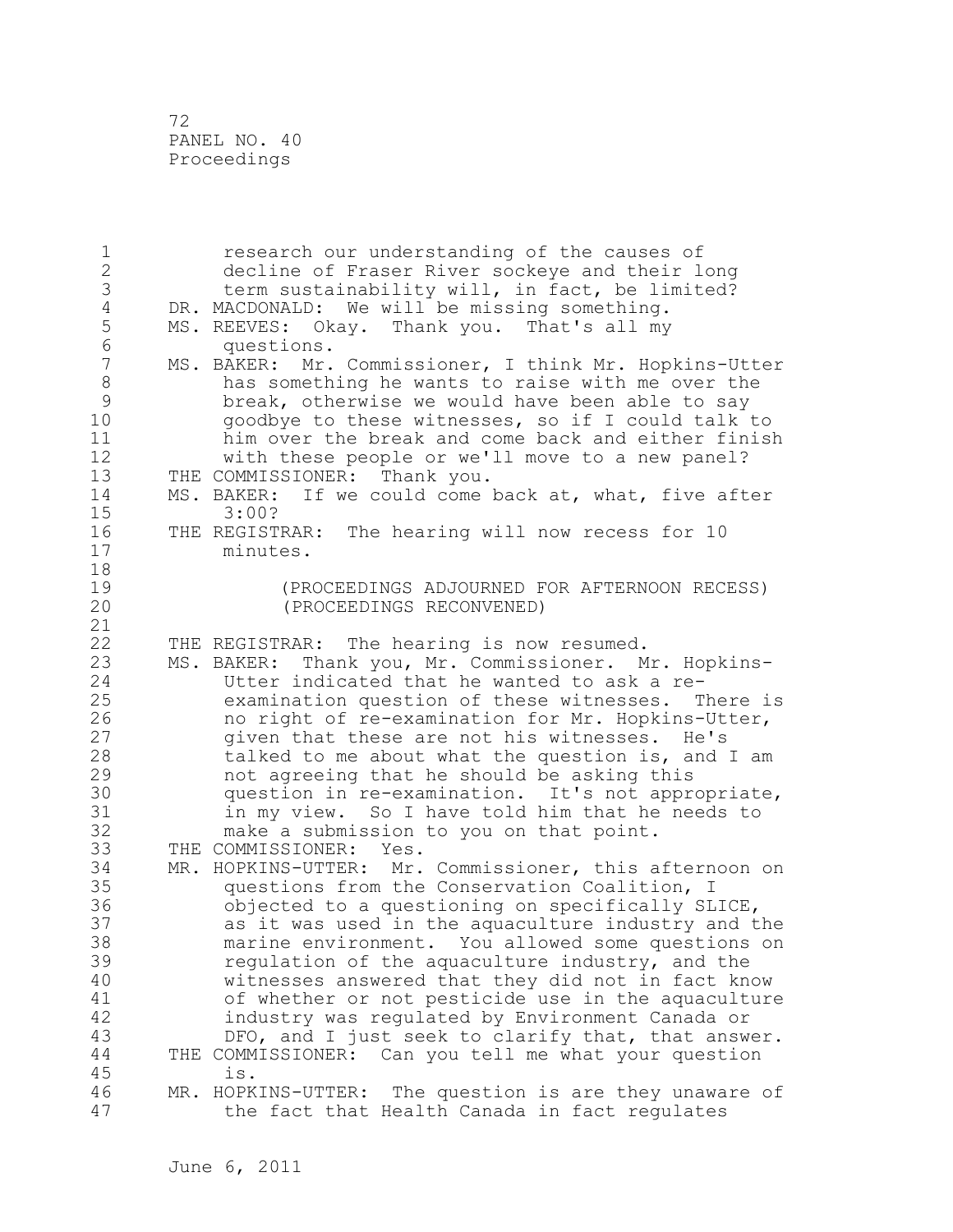73 PANEL NO. 40 Cross-exam by Mr. Hopkins-Utter (cont'd) (BCSFA) Questions by the Commissioner

1 **1** pesticide use in the aquaculture industry, or are<br>2 **they iust generally unaware of that regulation.** 2 they just generally unaware of that regulation.<br>3 MS. BAKER: My position on this is that the re-3 MS. BAKER: My position on this is that the re-<br>4 examination is available to clear up somet 4 examination is available to clear up something 5 that's been left unclear. The questions were<br>6 (clear, they were posed with respect to DFO an 6 clear, they were posed with respect to DFO and 7 Environment Canada. There was no answer given 8 that Health Canada did or did not, it was just not<br>9 asked at all. It just is not appropriate re-9 asked at all. It just is not appropriate re-10 examination. This client group will have two<br>11 weeks this summer to get into all the issues 11 weeks this summer to get into all the issues they<br>12 want to get into on aguaculture and, in my 12 want to get into on aquaculture and, in my<br>13 submission, it's not appropriate to get in 13 submission, it's not appropriate to get into that 14 today.<br>15 MR. HOPKINS 15 MR. HOPKINS-UTTER: With all due respect, Mr.<br>16 Commissioner, we did not in fact seek to 16 Commissioner, we did not in fact seek to raise<br>17 this issue todav at all. 17 this issue today at all.<br>18 THE COMMISSIONER: I will all 18 THE COMMISSIONER: I will allow you that one question,<br>19 Mr. Hopkins-Utter. 19 Mr. Hopkins-Utter.<br>20 MR. HOPKINS-UTTER: Tha 20 MR. HOPKINS-UTTER: Thank you, Mr. Commissioner.<br>21 THE COMMISSIONER: Could you pose it again for t 21 THE COMMISSIONER: Could you pose it again for these<br>22 two witnesses, please. 22 two witnesses, please.<br>23 MR. HOPKINS-UTTER: Absolut MR. HOPKINS-UTTER: Absolutely.  $\frac{24}{25}$ CROSS-EXAMINATION BY MR. HOPKINS-UTTER, continuing:  $\frac{26}{27}$ 27 Q Our question is: Are you also in fact unaware of<br>28 The requiation of pesticide use by the aquaculture 28 the regulation of pesticide use by the aquaculture<br>29 the andustry by Health Canada, or are you generally 29 11 industry by Health Canada, or are you generally<br>30 11 unaware of those regulations? 30 unaware of those regulations?<br>31 DR. TALBOT: If I understand your 31 DR. TALBOT: If I understand your question correctly, I<br>32 believe I had stated that pesticide use in 32 believe I had stated that pesticide use in<br>33 aquaculture was requlated by the PMRA, the 33 aquaculture was regulated by the PMRA, the 34 Pesticide Management Regulatory Agency, which is 35 an agency associated with Health Canada. 36 MR. HOPKINS-UTTER: Thank you very much. I apologize 37 if I missed your answer. And thank you very much,<br>38 Mr. Commissioner, for your discretion. 38 Mr. Commissioner, for your discretion. 39 MS. BAKER: Mr. Commissioner, unless you have anything 40 to ask these witnesses, I am finished asking my<br>41 cuestions of them. 41 questions of them.<br>42 THE COMMISSIONER: I ha 42 THE COMMISSIONER: I have just one -- I am sorry, Ms.<br>43 Baker, I have just one quick question. Baker, I have just one quick question.  $44$ <br> $45$ QUESTIONS BY THE COMMISSIONER: 46<br>47 Q I just wanted to ask Dr. Macdonald and Dr. Talbot,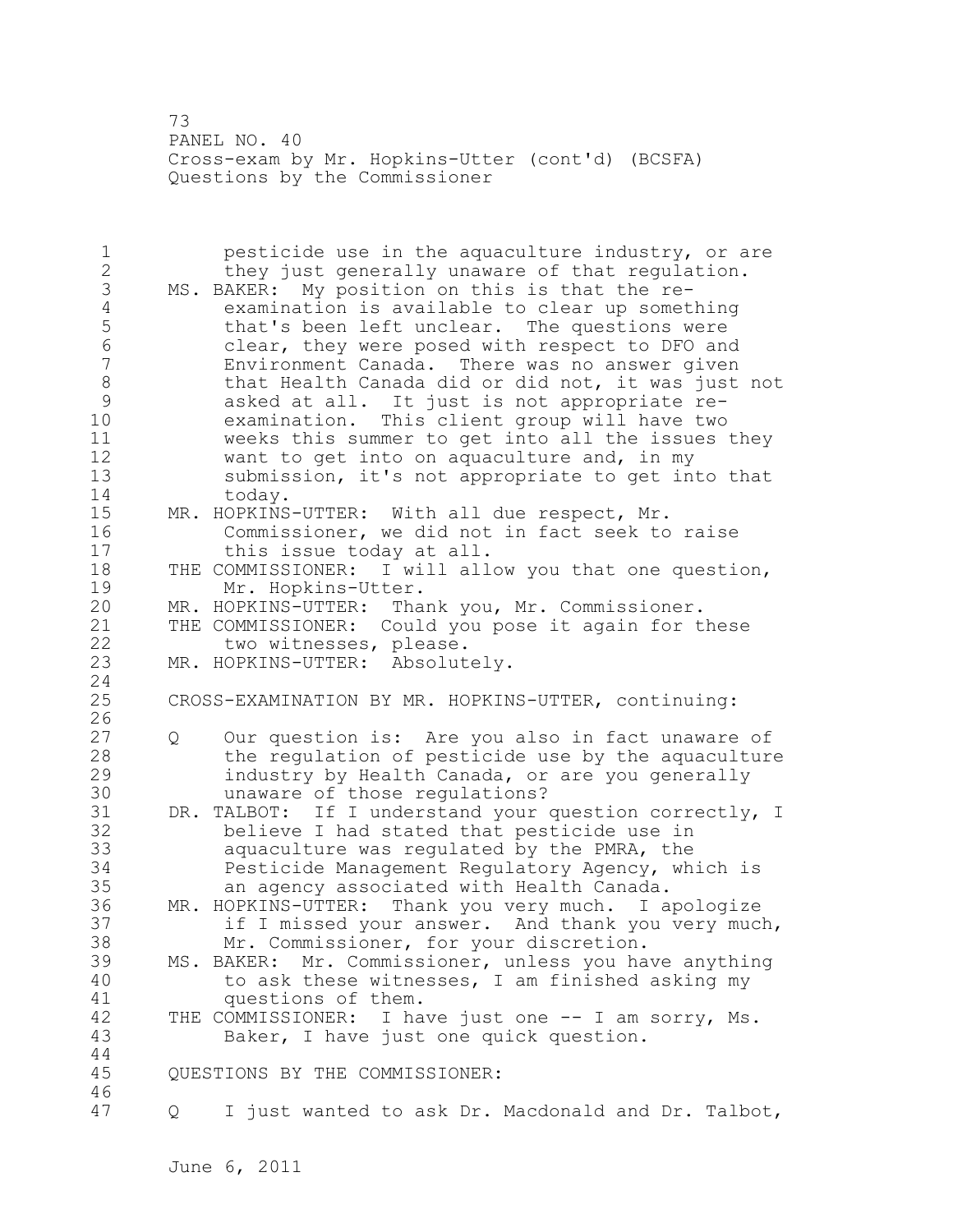74 PANEL NO. 40 Questions by the Commissioner PANEL NO. 41 In chief by Ms. Baker

1 you have mentioned throughout your testimony<br>2 0bviously Environment Canada and DFO, and at 2 obviously Environment Canada and DFO, and at times 3 Health Canada. Is there any overarching body that 4 you're aware of within Ottawa, in any Ministry<br>5 that we've just spoken about here today, that 5 that we've just spoken about here today, that has<br>6 an oversight or has some role to play in the 6 an oversight or has some role to play in the 7 collaborative nature of some of the topics that 8 you discussed today?<br>9 DR. TALBOT: Not that I am 9 DR. TALBOT: Not that I am aware of, Mr. Commissioner.<br>10 DR. MACDONALD: And I'm not aware of it, either. 10 DR. MACDONALD: And I'm not aware of it, either.<br>11 THE COMMISSIONER: Thank you very much. I want 11 THE COMMISSIONER: Thank you very much. I want to<br>12 thank you both for appearing here today and f 12 thank you both for appearing here today and for<br>13 oiving your answers to the questions asked by 13 giving your answers to the questions asked by<br>14 counsel, and for taking the time to bring you 14 counsel, and for taking the time to bring your<br>15 knowledge and information to the Commission. 15 knowledge and information to the Commission.<br>16 Thank you very much. 16 Thank you very much. 17 MS. BAKER: Thank you very much. And our next panel<br>18 will now come to the witness stand. 18 will now come to the witness stand.<br>19 Thank you. Mr. Commissioner, 19 Thank you. Mr. Commissioner, our three<br>20 witnesses we have this afternoon are Dr. Care 20 witnesses we have this afternoon are Dr. Carey,<br>21 closest to you, Ms. Walls in the centre, and Dr 21 closest to you, Ms. Walls in the centre, and Dr.<br>22 Paradis on the end closest to counsel's table. 22 22 Paradis on the end closest to counsel's table. If<br>23 they could be sworn in, please. they could be sworn in, please.  $\begin{array}{c} 24 \\ 25 \end{array}$ SYLVAIN PARADIS, affirmed.  $\frac{26}{27}$ LISA WALLS, affirmed. 28 JOHN CAREY, affirmed. 30<br>31 31 THE REGISTRAR: State your name, please.<br>32 DR. CAREY: My name is John Carey. 32 DR. CAREY: My name is John Carey. 33 MS. WALLS: My name is Lisa Walls.<br>34 THE REGISTRAR: Thank vou. THE REGISTRAR: Thank you. 35 DR. PARADIS: Sylvain Paradis. 36 THE REGISTRAR: Thank you. Counsel.<br>37 MS. BAKER: Thank vou. MS. BAKER: Thank you. 38<br>39 EXAMINATION IN CHIEF BY MS. BAKER: 40<br>41 41 Q I will start with Dr. Paradis, closest to me. If<br>42 We could put his biography on the screen, it's Tal 42 we could put his biography on the screen, it's Tab<br>43 1, it's your c.v. If you can just identify that 1, it's your *c.v.* If you can just identify that 44 as your *c.v.* DR. PARADIS: Yes. 46 MS. BAKER: Can I have that marked, please, as the next<br>47 exhibit. exhibit.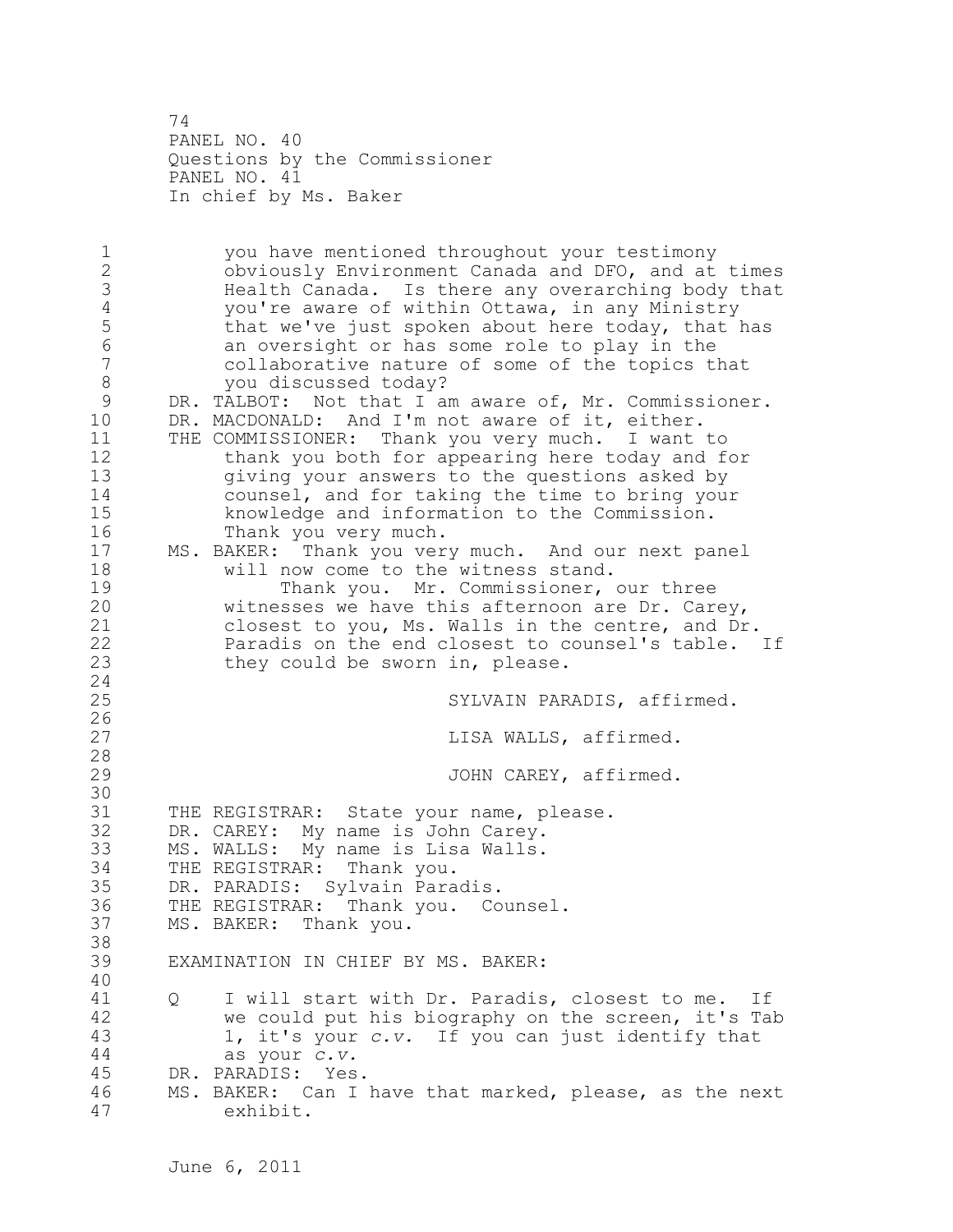1 THE REGISTRAR: Exhibit 984.  $\frac{2}{3}$ 3 EXHIBIT 984: *Curriculum vitae* of Sylvain Paradis 5 6 MS. BAKER:<br>7 0 Dr. P 7 Q Dr. Paradis, you are currently with Health Canada,<br>8 but from March 2006 to December 2010 you were the 8 but from March 2006 to December 2010 you were the 9 Director General of DFO Science Sector's Ecosystem 10 Science Directorate?<br>11 DR. PARADIS: Yes. 11 DR. PARADIS: Yes.<br>12 0 And from Mav 12 Q And from May 2003 until you took that position,<br>13 vou were the Director of DFO Sector's Environme 13 you were the Director of DFO Sector's Environment<br>14 and Biodiversity Directorate? 14 and Biodiversity Directorate?<br>15 DR. PARADIS: Yes. 15 DR. PARADIS: Yes.<br>16 0 And as your c 16 Q And as your *c.v.* indicates, you have a Ph.D. in 17 Sociology.<br>18 DR. PARADIS: Y 18 DR. PARADIS: Yes.<br>19 0 You have work 19 Q You have worked in Environment Canada or Health<br>20 Canada since 1992 in various positions? 20 Canada since 1992 in various positions?<br>21 DR. PARADIS: Yes. 21 DR. PARADIS: Yes.<br>22 0 And we'll get 22 Q And we'll get into quite a bit of what you did in<br>23 vour time at Fisheries and Oceans when we go 23 your time at Fisheries and Oceans when we go<br>24 through your evidence, so I'll leave that for 24 through your evidence, so I'll leave that for<br>25 there. 25 there.<br>26 I 26 1f I could then move to Lisa Walls. Her *c.v.*<br>27 is at Tab 18. Ms. Walls, you're presently with 27 is at Tab 18. Ms. Walls, you're presently with<br>28 Canadian Environmental Assessment Agency, but 28 Canadian Environmental Assessment Agency, but<br>29 The prior to that you were the Associate Regional 29 **19** prior to that you were the Associate Regional<br>30 **19 Director of -- I'm sorry, you were the Acting** 30 Director of -- I'm sorry, you were the Acting 31 Director of Environmental Protection Operations 32 and you were Manager of Sector Support Section in<br>33 Environment Canada, Pacific and Yukon Region; is 33 Environment Canada, Pacific and Yukon Region; is that right? 35 MS. WALLS: That's correct. 36 Q And you were there from -- either as Acting 37 Director or, I take it within a similar section,<br>38 oping back to the beginning of your career with 38 38 going back to the beginning of your career with<br>39 Environment Canada, which began in 1991, you well 39 Environment Canada, which began in 1991, you were 40 the Acting Director of Environmental Protection<br>41 from November '08 to March '09? 41 from November '08 to March '09?<br>42 MS. WALLS: That's correct. 42 MS. WALLS: That's correct.<br>43 0 And prior to that you 43 Q And prior to that you were in various departments 44 within Environment Canada, going back to 1991? MS. WALLS: That's correct. 46 Q Okay.<br>47 MS. WALLS: MS. WALLS: Actually going back to 1986.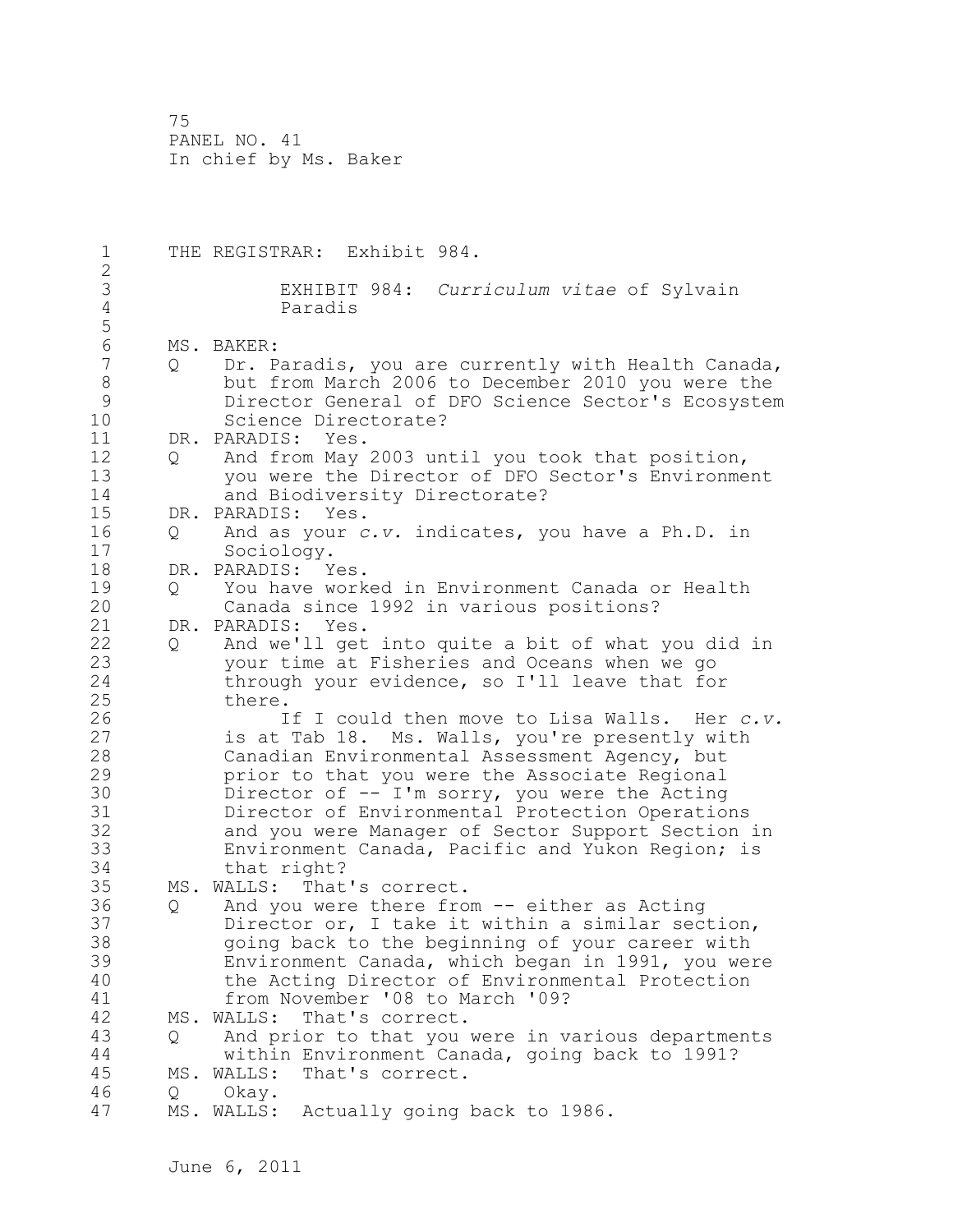1 Q Oh, 1986, thank you. And while you were with<br>2 Environment Canada, towards the end you were 2 Environment Canada, towards the end you were 3 involved in interactions with Department of 4 Fisheries and Oceans on various water quality 5 issues?<br>6 MS. WALLS: 6 MS. WALLS: Yes, through the 1990s and towards the end<br>7 T was involved with DFO on various water quality 7 I was involved with DFO on various water quality 8 issues.<br>9 MS. BAKER: 9 MS. BAKER: Thank you. And Dr. Carey -- oh, sorry,<br>10 could I have that marked, please, as the next 10 could I have that marked, please, as the next<br>11 exhibit. 11 exhibit.<br>12 THE REGISTRAR THE REGISTRAR: Exhibit 985.  $\begin{array}{c} 13 \\ 14 \end{array}$ 14 EXHIBIT 985: *Curriculum vitae* of Lisa Walls  $\frac{15}{16}$ 16 MS. BAKER:<br>17 0 Thank 17 Q Thank you. Dr. Carey's biography is in Tab 17.<br>18 And. Dr. Carev. vou have a Ph.D. in inorganic 18 And, Dr. Carey, you have a Ph.D. in inorganic 19 Phytochemistry?<br>20 DR. CAREY: Photoche 20 DR. CAREY: Photochemistry, yes.<br>21 0 Photochemistry, sorry. You 21 Q Photochemistry, sorry. You were a Special Advisor<br>22 to the Assistant Deputy Minister of Science and 22 to the Assistant Deputy Minister of Science and<br>23 Technology Branch from January to July 2010, Technology Branch from January to July 2010, 24 right?<br>25 DR. CAREY: 25 DR. CAREY: That's correct.<br>26 0 And prior to that you 26 Q And prior to that you were the Director General,<br>27 Water Science and Technology Directorate, in fac 27 Water Science and Technology Directorate, in fact,<br>28 ooing back to 2005, with a brief hiatus when you 28 30 going back to 2005, with a brief hiatus when you<br>29 30 were Acting ADM: is that right? 29 were Acting ADM; is that right?<br>30 DR. CAREY: Yes. I became Director G 30 DR. CAREY: Yes. I became Director General of NWRI in 31 2003.<br>32 MS. BAKER: 32 MS. BAKER: 2003, thank you. All right. Could I have that marked, please as the next exhibit. 34<br>35 35 EXHIBIT 986: *Curriculum vitae* of John Hugh Carey 37<br>38 38 MS. BAKER:<br>39 O I'ma 39 Q I'm going to begin my questions with you, Ms. 40 Walls. We've heard a bit today about Environment<br>41 Canada's responsibility and it's been often 41 Canada's responsibility and it's been often<br>42 described as end of the pipe. We've also he 42 described as end of the pipe. We've also heard<br>43 beople talk about point and non-point source 43 beople talk about point and non-point source<br>44 bollution. Can you tell us what the "end of 44 pollution. Can you tell us what the "end of the pipe" term refers to within the world of 46 Environment Canada, as you understand it?<br>47 MS. WALLS: Sure. "End of pipe" is sort of a MS. WALLS: Sure. "End of pipe" is sort of a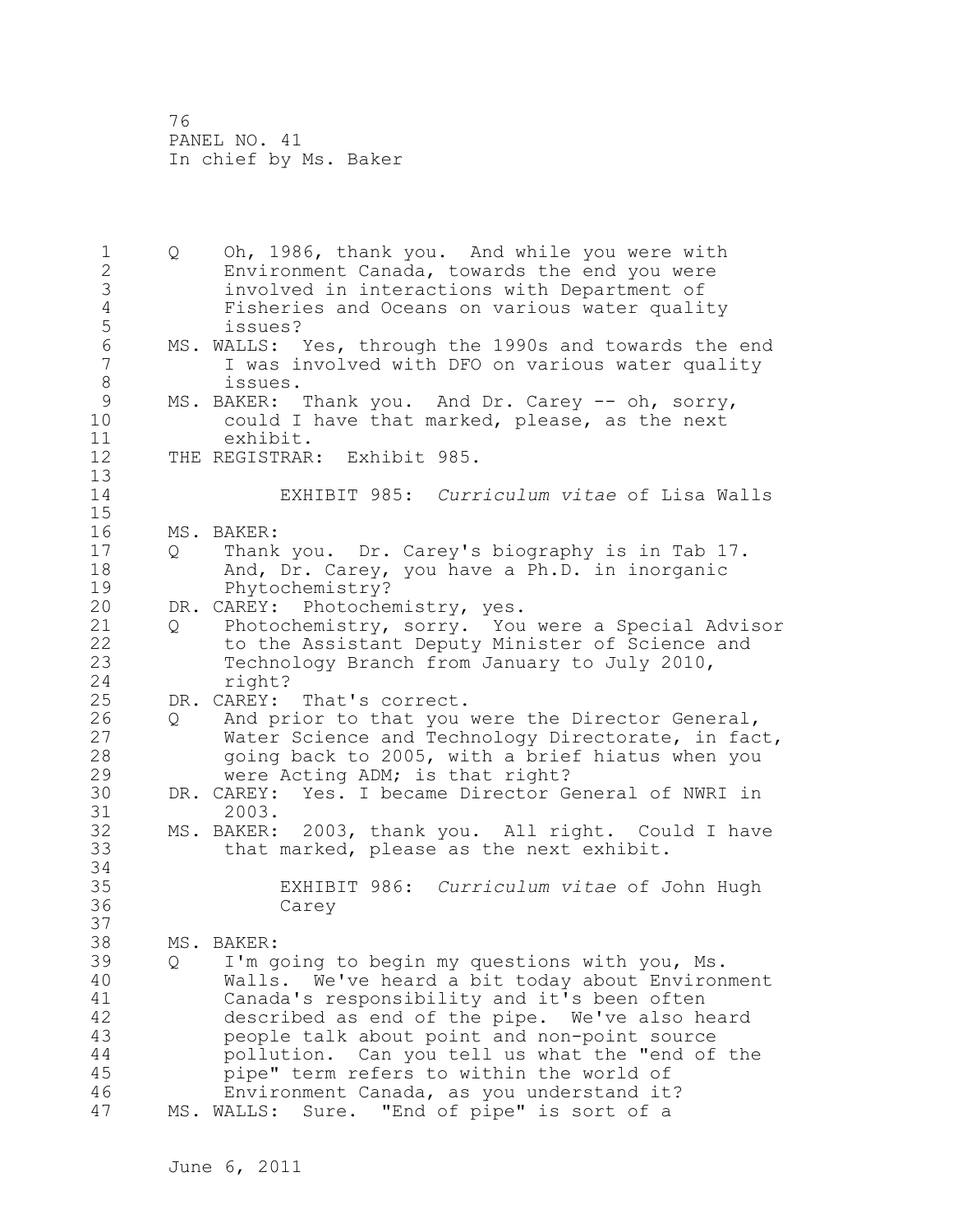1 colloquial term that's used to describe the last<br>2 coint of control over a pollutant. So it's real 2 boint of control over a pollutant. So it's really<br>3 could be the end of the pipe, the end of the 3 could be the end of the pipe, the end of the<br>4 ditch, the end of the culvert, the end of the 4 ditch, the end of the culvert, the end of the<br>5 leachate, but it's the last point of control 5 leachate, but it's the last point of control<br>6 before it enters the receiving environment. And 6 before it enters the receiving environment.<br>7 3 30 in terms of Environment Canada and DFO's 7 so in terms of Environment Canada and DFO's 8 mandate, with respect to s. 36 of the *Fisheries*  9 *Act*, Environment Canada would focus our efforts on 10 the pollutant discharge, controlling the pollutant<br>11 discharger, instruments to control the pollutant 11 discharger, instruments to control the pollutant<br>12 or prevent the deposit of the pollutant up until 12 or prevent the deposit of the pollutant up until<br>13 the last point of control, or the end of the pip 13 the last point of control, or the end of the pipe<br>14 where it entered the receiving environment. And 14 where it entered the receiving environment. And<br>15 then DFO's responsibility was generally to look 15 then DFO's responsibility was generally to look at<br>16 the effect of the pollutant on the fish. That's 16 the effect of the pollutant on the fish. That's<br>17 very much in a *Fisheries Act* context. 17 very much in a *Fisheries Act* context. 18 If you look at the *Canadian Environmental*  19 **Protection Act**, it provides for a lifecycle<br>20 *Approach to toxic chemicals mandate, which* 20 approach to toxic chemicals mandate, which<br>21 includes both the controlling of the pollu 21 includes both the controlling of the pollutant at<br>22 the source, as well as development of 22 the source, as well as development of<br>23 environmental quality in the receivin environmental quality in the receiving 24 environment, but on a toxic chemical-specific<br>25 basis. 25 basis.<br>26 O Right. 26 Q Right. Is it fair to say that the primary focus<br>27 for Environment Canada has been point source type 27 for Environment Canada has been point source type<br>28 discharges, like mining and pulp, and also 28 discharges, like mining and pulp, and also<br>29 specific toxics regulated under CEPA, as ve 29 specific toxics regulated under *CEPA*, as you've 30 just described?<br>31 MS. WALLS: Well, al 31 MS. WALLS: Well, all my response is within the context<br>32 of my responsibilities in a regional office for 32 of my responsibilities in a regional office for<br>33 compliance promotion related to the *Fisheries* A 33 compliance promotion related to the *Fisheries Act*, 34 5.36 responsibilities, and in that context I'd<br>35 38 say that the focus was on regulated sectors, bot 35 say that the focus was on regulated sectors, both 36 under regulation pursuant to the *Fisheries Act*, as 37 well as *Canadian Environmental Protection Act*, and 38 those tended to be point sources of pollution,<br>39 such as mining, pulp and paper, and associated 39 such as mining, pulp and paper, and associated 40 environmental effects monitoring programs for<br>41 those regulated sectors. 41 those regulated sectors.<br>42 Work related to non 42 Work related to non-point sources was more in<br>43 where there were specific programs such as the where there were specific programs such as the 44 Georgia Basin Action Plan, which had an area of work related to non-point source pollution, 46 specifically agricultural runoff and urban runoff.<br>47 hnd the other area of focus for Environment And the other area of focus for Environment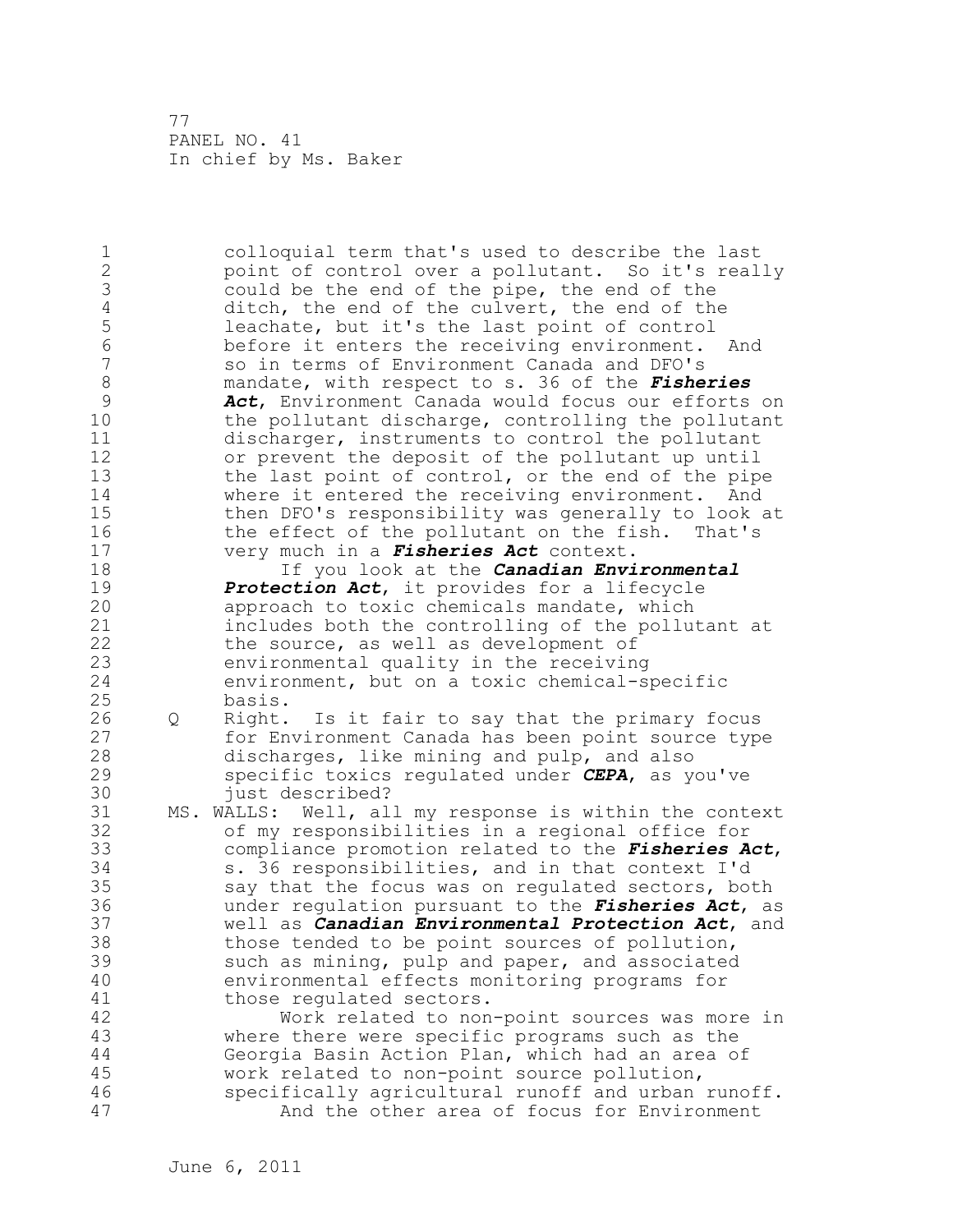| $\mathbf 1$     |   | Canada has and continues to be contaminated sites,      |
|-----------------|---|---------------------------------------------------------|
| $\overline{2}$  |   | and more specifically federal contaminated sites.       |
| 3               | Q | Thank you. You mentioned that you had done work         |
| $\sqrt{4}$      |   | on compliance and promotion in your time with           |
| 5               |   | Environment Canada; is that right?                      |
| $6\phantom{.}6$ |   | MS. WALLS:<br>Yes.                                      |
| $\overline{7}$  | Q | If you could put up Exhibit 693, this is a              |
| $\,8\,$         |   | Compliance and Enforcement Policy for Habitat           |
| $\mathcal{G}$   |   |                                                         |
|                 |   | Protection. This document is dated November 2001.       |
| 10              |   | At page 3 of this document, there's a description.      |
| 11              |   | I wonder if this is of assistance in understanding      |
| 12              |   | what is meant when you describe compliance              |
| 13              |   | promotion, and I'm looking the third paragraph,         |
| 14              |   | which has four numbered bullets. Can you use that       |
| 15              |   | to explain what you were talking about when you         |
| 16              |   | talk about the compliance and promotion work that       |
| 17              |   | was done by Environment Canada.                         |
| 18              |   | MS. WALLS: Yes, I think that accurately describes in    |
| 19              |   | very broad terms the types of activities that are       |
| 20              |   | included in compliance promotion. The other area        |
| 21              |   | would be, I guess, you know, as part of related to      |
| 22              |   | technical assistance and public education, as           |
| 23              |   | well, the development of guidance materials and         |
| 24              |   | codes of practice, and providing input, both by         |
| 25              |   | Environment Canada or by other parties, such as         |
| 26              |   | the provincial government, and compliance               |
| 27              |   | promotion activities would include providing            |
| 28              |   | advice and input to those guidance materials.<br>So     |
| 29              |   | it's the development of the guidance materials, as      |
| 30              |   | well as communicating and promoting them in a           |
| 31              |   | public education sense.                                 |
| 32              | Q | And was there a focus as to where that work was         |
| 33              |   | targeted, for example, was this compliance              |
| 34              |   | promotion also focused on the point source and          |
| 35              |   | regulated sectors, or did it have a different           |
| 36              |   | focus?                                                  |
| 37              |   |                                                         |
| 38              |   | MS. WALLS:<br>Mm-hmm. It was, I mean, we had compliance |
|                 |   | promotion related to all of the programs that we        |
| 39              |   | administered that we were responsible for               |
| 40              |   | administering in the region, and enforcing, and we      |
| 41              |   | like to refer to, you know, the compliance              |
| 42              |   | promotion, the compliance and enforcement               |
| 43              |   | continuum. So compliance promotion is the               |
| 44              |   | frontend work to try to encourage, promote, advise      |
| 45              |   | potential polluters to avoid the creation or            |
| 46              |   | deposit of a waste in the first place. And so for       |
| 47              |   | any programs that the region administered, and          |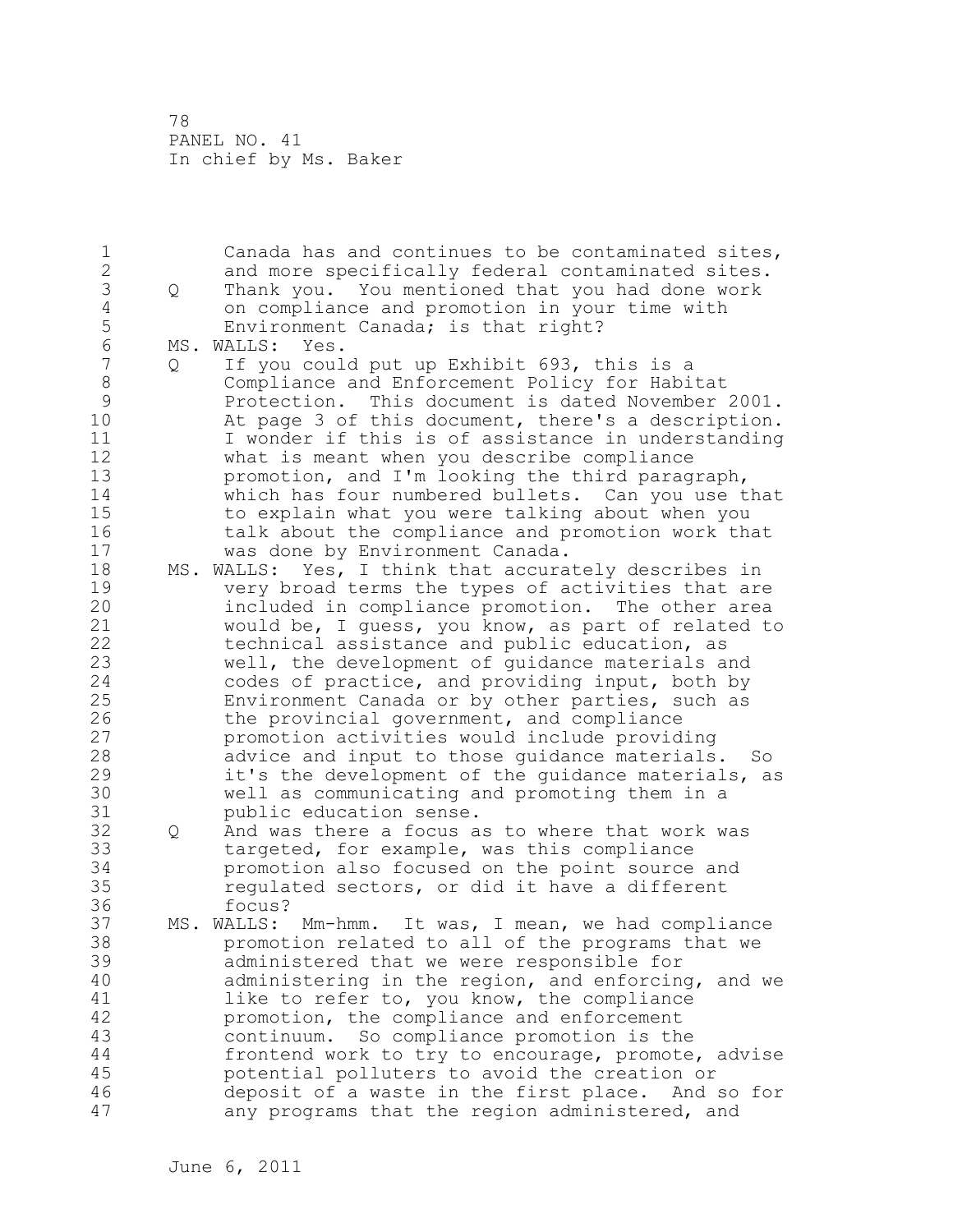1 specifically the ones I described earlier,<br>2 compliance promotion was an important piec 2 compliance promotion was an important piece of to 3 avoid the deposit of the pollution in the first<br>4 place. And then you would move to compliance 4 place. And then you would move to compliance<br>5 verification, which is doing inspections to a 5 verification, which is doing inspections to audit 6 and assess whether or not those controls are 7 effective. And then finally investigation and 8 enforcement, where there's a suspected violation<br>9 of an applicable requlation. 9 of an applicable regulation. 10 And I think it would be worth pointing out<br>11 that with respect to s. 36 of the *Fisheries Act* 11 that with respect to s. 36 of the *Fisheries Act*, 12 compliance promotion is a very important activity<br>13 because of the fact that that is a general 13 because of the fact that that is a general<br>14 brohibition. There are not specific -- it 14 **prohibition.** There are not specific -- it's not<br>15 1ike a specific requlation. **CEPA** is an enabling 15 like a specific regulation. *CEPA* is an enabling 16 16 1egislation, and so any regulatory instruments<br>17 12 have to be introduced through regulations. The 17 have to be introduced through regulations. There<br>18 is no general prohibition component to it. 18 is no general prohibition component to it.<br>19 The *Fisheries Act* has s. 36, which is 19 The *Fisheries Act* has s. 36, which is a<br>20 general prohibition against the deposit of a 20 general prohibition against the deposit of a<br>21 deleterious substance, unless authorized by 21 deleterious substance, unless authorized by 22 22 regulation. So in the absence of a regulation, it<br>23 the save you can't deposit something that's 23 3 just says you can't deposit something that's<br>24 deleterious to fish. So that requires a 24 deleterious to fish. So that requires a<br>25 considerable amount of compliance promot 25 considerable amount of compliance promotion to<br>26 enable understanding of what a deposit of a 26 enable understanding of what a deposit of a<br>27 deleterious substance is and how to avoid i 27 deleterious substance is and how to avoid it,<br>28 The unlike where there's a specific regulation wi 28 and unlike where there's a specific regulation will<br>29 and the say, you know, this substance must be controlle 29 say, you know, this substance must be controlled 30 in this way to this level, and you must report it<br>31 in a certain way. It's very prescriptive 31 in a certain way. It's very prescriptive<br>32 bypically. Whereas 36, because s. 36, be 32 typically. Whereas 36, because s. 36, because<br>33 it's a general prohibition, there is a fair bi 33 it's a general prohibition, there is a fair bit of 34 education and interpretation that's involved in 35 enabling the public or industries or whomever to 36 ensure that they comply.<br>37 0 So it is broader than si 37 Q So it is broader than simply the regulated sectors<br>38 that would be the -- compliance promotion would be 38 that would be the -- compliance promotion would be<br>39 much more broadly based than that, is that what much more broadly based than that, is that what 40 you're saying?<br>41 MS.WALLS: It was 41 MS. WALLS: It was so to answer your specific question,<br>42 the compliance promotion efforts dealt with both 42 the compliance promotion efforts dealt with both<br>43 the regulated sectors, as well as under -- gener the regulated sectors, as well as under  $-$ - general 44 compliance promotion related to activities that<br>45 could fall under the general rubric of s. 36 of could fall under the general rubric of s. 36 of 46 the *Fisheries Act*. Q So a much broader spectrum. You weren't just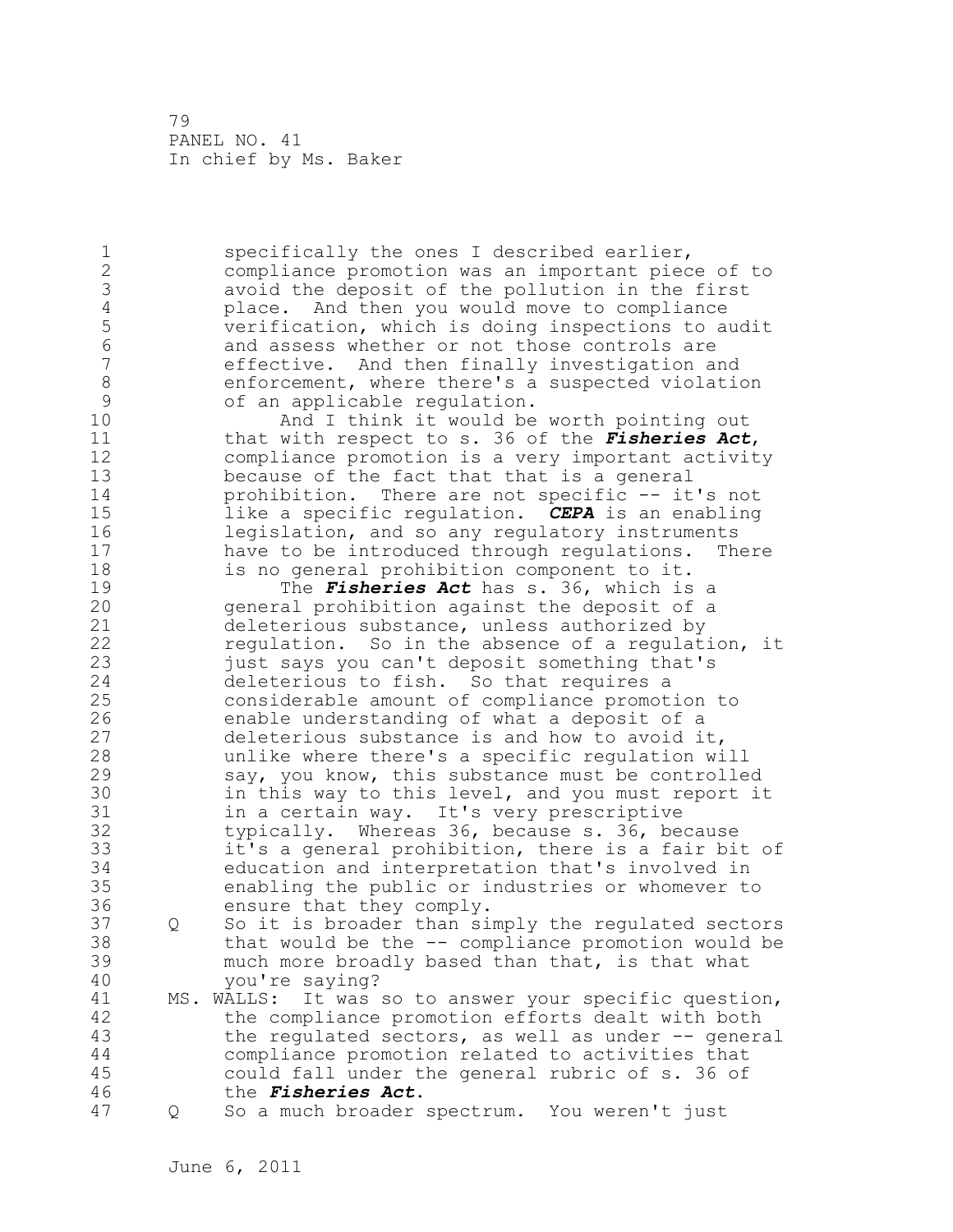1 looking at pulp mills, for example, you were<br>2 looking at anybody who could be a polluter i 2 looking at anybody who could be a polluter into 3 the environment?<br>4 MS. WALLS: Well, it 4 MS. WALLS: Well, it depends what point in time you're<br>5 talking about. As, you know, through, you know, 5 talking about. As, you know, through, you know,<br>6 from around 2004 through to, you know, until I 6 from around 2004 through to, you know, until I<br>7 left the Department actually, the efforts becar 7 1 1 left the Department actually, the efforts became<br>8 1 much more targeted on the regulated sectors --8 much more targeted on the regulated sectors --<br>9 0 All right. 9 Q All right.<br>10 MS. WALLS: --10 MS. WALLS: -- and point source discharges. But<br>11 earlier on we had programs that dealt with 11 earlier on we had programs that dealt with non-<br>12 boint source pollution. 12 point source pollution.<br>13 0 Okav. That's what I'm 13 Q Okay. That's what I'm asking, is prior to 2004 it 14 was a broad-base program?<br>15 MS. WALLS: Yes. 15 MS. WALLS: Yes.<br>16 0 Okay. And 16 Q Okay. And doing that work, beginning before 2004,<br>17 did Environment Canada work with DFO in the 17 did Environment Canada work with DFO in the 18 Pacific Region to do the compliance and promotion<br>19 Work? 19 work?<br>20 MS. WALLS: 20 MS. WALLS: Yes, we collaborated and, I guess, worked<br>21 in a coordinated fashion as set out in the 21 in a coordinated fashion as set out in the<br>22 brinciples of the 1985 MOU, and the 1987 Re 22 principles of the 1985 MOU, and the 1987 Regional 23 Working Agreement.<br>24 0 All right. Did vo 24 Q All right. Did you work with the Department of 25 Fisheries and Oceans Water Quality Unit?<br>26 MS. WALLS: Yes, I did, my group did. 26 MS. WALLS: Yes, I did, my group did. 27 Q And was that work with the Water Quality Unit in<br>28 Telation to compliance and promotion? 28 relation to compliance and promotion?<br>29 MS. WALLS: Yes, it was. Yes. Yes, we wo 29 MS. WALLS: Yes, it was. Yes. Yes, we worked<br>30 together, and so our Environment Canada's 30 together, and so our Environment Canada's role was 31 basically to look at controlling the pollutant at<br>32 source, recommending and advising on wavs to 32 source, recommending and advising on ways to 33 control pollution at the source up until the point 34 of deposit into the receiving environment. And<br>35 then we would seek advice from DFO on appropriat 35 then we would seek advice from DFO on appropriate 36 or safe water quality -- or the Water Quality Unit<br>37 on presence and absence of fish species and type 37 on presence and absence of fish species and type<br>38 of fish species, as well as they would provide u 38 of fish species, as well as they would provide us<br>39 advice on safe water quality thresholds for fish 39 advice on safe water quality thresholds for fish 40 in a relevant sector or site-specific application.<br>41 0 Okay, thank you, and that's very helpful. How 41 Q Okay, thank you, and that's very helpful. How<br>42 would you describe the Water Quality Unit with 42 would you describe the Water Quality Unit within<br>43 DFO in the Pacific Region in terms of working DFO in the Pacific Region in terms of working 44 relationship with Environment Canada? Was it an important unit, and how was it used? 46 MS. WALLS: Well, it was a small unit, but it was a<br>47 The very effective means for us to coordinate, and very effective means for us to coordinate, and it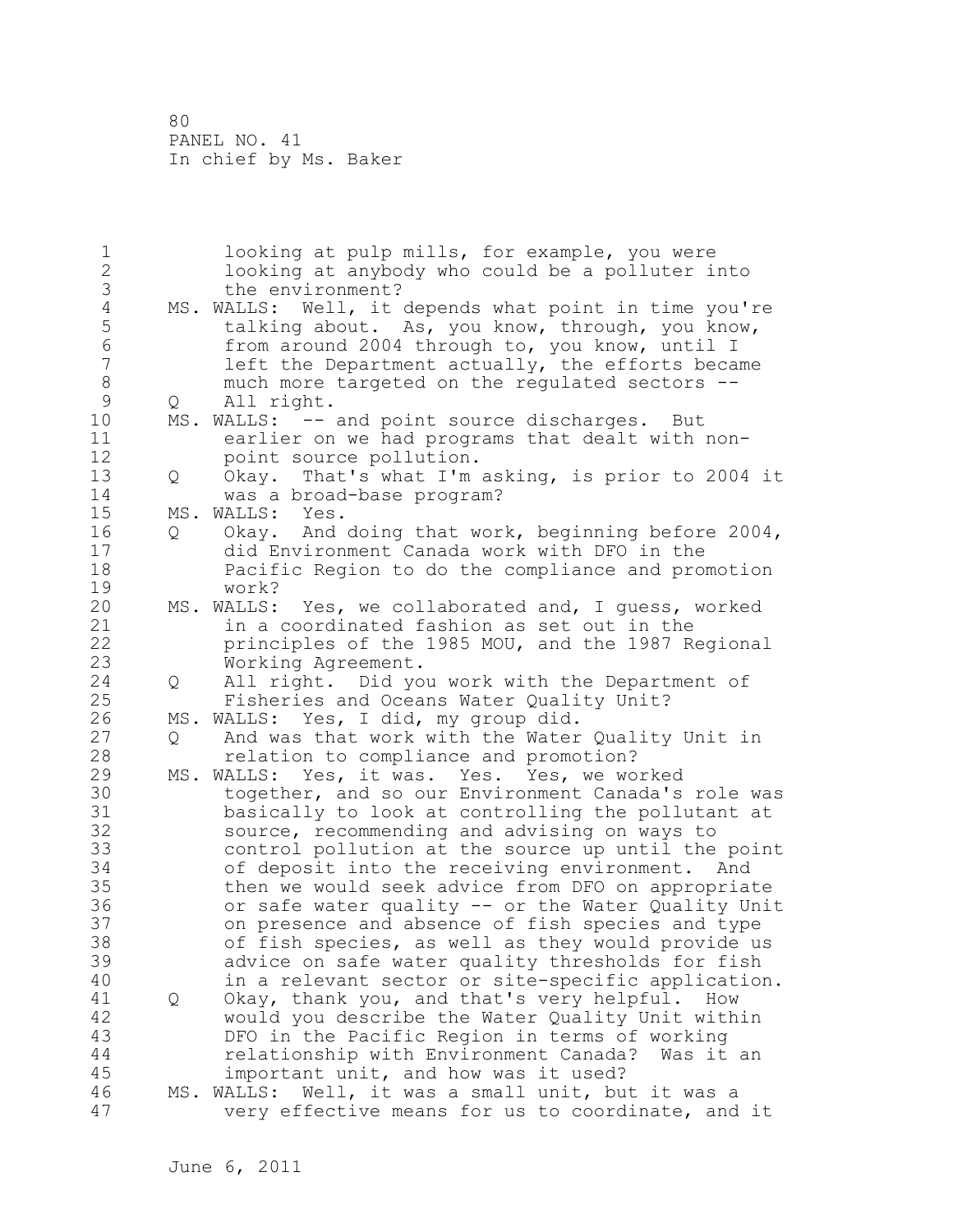1 1 really served as a window into -- it had a number<br>2 6 of purposes. It served as a window into DFO for 2 of purposes. It served as a window into DFO for 3 Environment Canada's environmental protection 4 programs. So where we were dealing with<br>5 compliance promotion on a site-specific 5 compliance promotion on a site-specific or a 6 sector-specific basis, we would work in 7 collaboration with DFO through that group to get 8 their advice and input on receiving water quality<br>9 elements, and aspects of whatever compliance 9 elements, and aspects of whatever compliance<br>10 promotion we were trying to do. 10 **promotion we were trying to do.**<br>11 **hand we would also have --**11 1 And we would also have -- generally we would<br>12 have annual work planning meetings where we would 12 have annual work planning meetings where we would<br>13 Share work plans, and we would identify prioritie: 13 Share work plans, and we would identify priorities<br>14 and issues that we were respectively planning to 14 and issues that we were respectively planning to<br>15 work on, and that was a further opportunity to 15 work on, and that was a further opportunity to<br>16 align and coordinate our activities so that we 16 align and coordinate our activities so that we<br>17 could support each other. 17 could support each other.<br>18 and I quess the thir 18 And I guess the third area would be, you<br>19 Manow, the *Fisheries Act*, s. 35 deals with har 19 know, the *Fisheries Act*, s. 35 deals with harmful<br>20 alteration, disruption, and destruction of fish 20 alteration, disruption, and destruction of fish<br>21 habitat, and s. 36 deals with the deposit of 21 habitat, and s. 36 deals with the deposit of<br>22 deleterious substances, or water quality. O 22 deleterious substances, or water quality. Quite<br>23 often if you're dealing with a site-specific 23 often if you're dealing with a site-specific<br>24 development proposal, a contaminated site, o 24 development proposal, a contaminated site, or some<br>25 kind of industrial sector, it has impacts in both 25 kind of industrial sector, it has impacts in both<br>26 areas. So we would work together to make sure 26 areas. So we would work together to make sure<br>27 that the advice we were providing was consiste 27 that the advice we were providing was consistent,<br>28 it made sense in a practical -- from a practical 28 it made sense in a practical -- from a practical<br>29 implementation point of view that you're 29 implementation point of view that you're 30 **protecting both water quality, as well as habitat**<br>31 **part of the State State State State** State State State State State State State State State State State State 31 for fish. And so they were -- the Water Quality<br>32 Unit helped to provide that advice on the habitat 32 Unit helped to provide that advice on the habitat 33 impacts that was supportive with the work that we were doing on controlling pollution at the source. 35 Q Did you work with DFO -- did Environment and DFO 36 work together addressing pollution limits,<br>37 advising on pollution limits or establishi 37 advising on pollution limits or establishing best 38 practices? Were those collaborative activities,<br>39 as well? as well? 40 MS. WALLS: I would say they were coordinated<br>41 detivities. We're speaking very general 41 activities. We're speaking very generally here.<br>42 There was a number of different activities at th 42 There was a number of different activities at the<br>43 time. We were receiving a lot of referrals from time. We were receiving a lot of referrals from 44 the Province of B.C. on development of limits and<br>45 conditions for provincial permits. So we would conditions for provincial permits. So we would 46 work together on our responses and provide<br>47 Tecommendations on appropriate effluent di recommendations on appropriate effluent discharge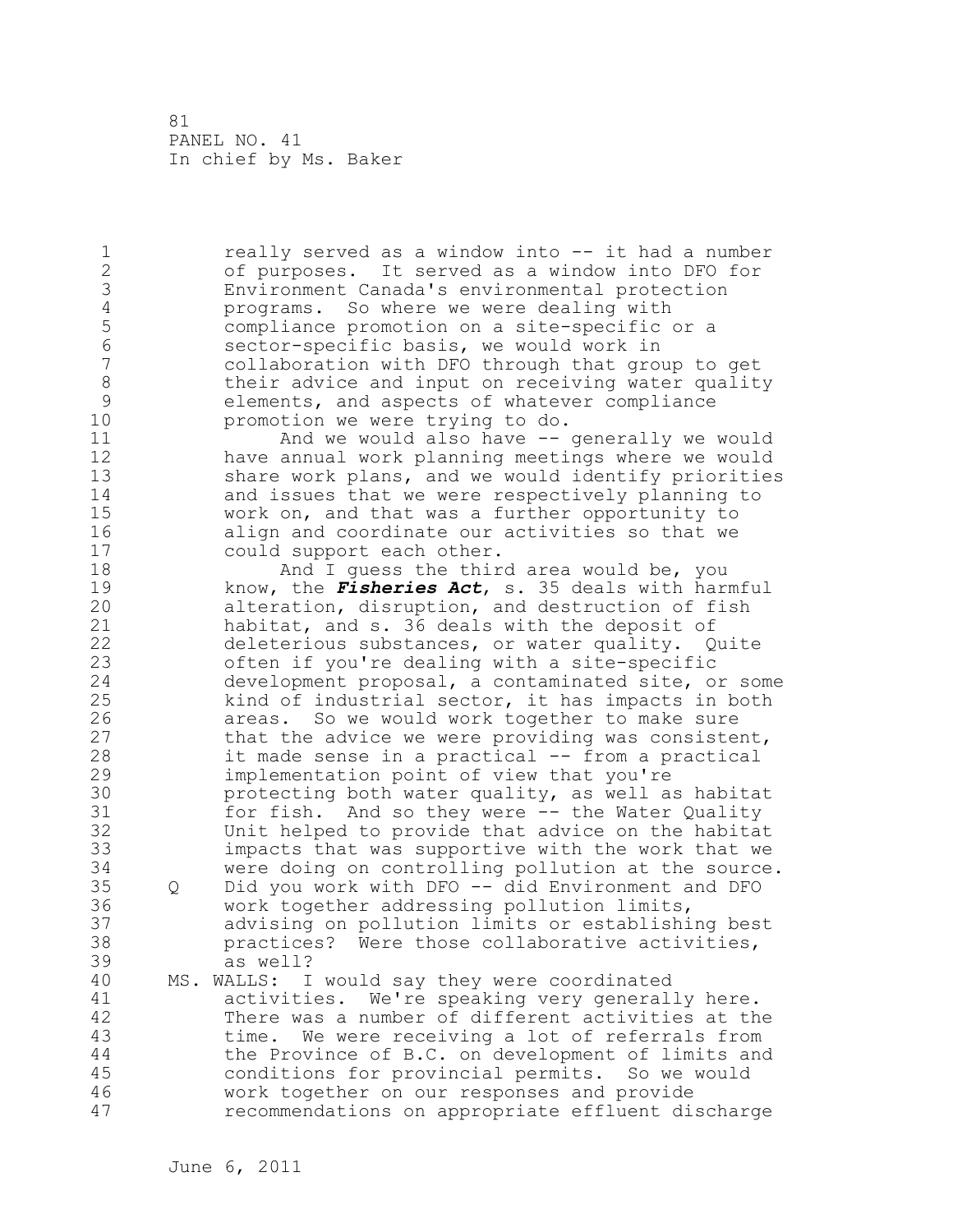1 limits, operating conditions, and then DFO through<br>2 the Water Ouality Unit would provide 2 the Water Quality Unit would provide<br>3 3 Tecommendations on safe water qualit 3 recommendations on safe water quality thresholds<br>4 for fish or monitoring requirements, and dealing 4 for fish or monitoring requirements, and dealing<br>5 with the receiving environment. 5 with the receiving environment.<br>6 1f we were providing devel 6 If we were providing developing things like<br>7 codes of practice or best management practice. 7 codes of practice or best management practice,<br>8 then we would collaborate with the Water Ouali 8 then we would collaborate with the Water Quality<br>9 Unit and they would provide advice on the fish 9 Unit and they would provide advice on the fish<br>10 habitat and water quality, and we would develor 10 habitat and water quality, and we would develop<br>11 the aspect dealing with controlling the pollution 11 the aspect dealing with controlling the pollution<br>12 at the source. So we worked in a coordinated 12 at the source. So we worked in a coordinated 13 13 fashion.<br>14 O Do vou k 14 Q Do you know, was the DFO Water Quality Unit and 15 its relationship to Environment Canada unique to 16 the Pacific Region?<br>17 MS. WALLS: I wasn't awa 17 MS. WALLS: I wasn't aware of a Water Quality Unit 18 existing in another region of DFO. But I can't<br>19 say -- just I wasn't aware of it, but I can't s 19 say -- just I wasn't aware of it, but I can't say<br>20 for sure that it was unique. 20 for sure that it was unique.<br>21 Q And I think you've already t 21 Q And I think you've already touched on this, but is<br>22 the DFO Water Ouality Unit still in existence? 22 the DFO Water Quality Unit still in existence?<br>23 MS. WALLS: No. it's not. MS. WALLS: No, it's not. 24 Q And it was in 2004 it was disbanded?<br>25 MS. WALLS: Yes. 25 MS. WALLS: Yes.<br>26 0 Was Environ 26 Q Was Environment Canada, to your knowledge,<br>27 consulted before the DFO Water Quality Uni 27 consulted before the DFO Water Quality Unit was 28 disbanded?<br>29 MS.WALLS: No. 29 MS. WALLS: No, I would not -- I would say we were not<br>30 consulted. We had a bit of a heads-up and we kin 30 consulted. We had a bit of a heads-up and we kind 31 of heard that it might happen, but we were not 32 consulted.<br>33 0 If I could 33 Q If I could ask you to look at Tab 15, if that could be put up. This is a letter from Paul 35 Macgillivray to Don Fast, Paul Macgillivray being 36 with DFO and Don Fast being the Regional Director 37 General for Environment Canada. This letter is<br>38 dated July 9, 2004. Do you remember seeing thi 38 dated July 9, 2004. Do you remember seeing this letter? 40 MS. WALLS: Yes, I do. 41 Q And this is the letter where Paul Macgillivray 42 advises Environment Canada that the Water Quality Unit is being disbanded, and that responsibility 44 for various s. 36 activities will be done by Environment Canada in the future. What was -- was 46 that your, a very brief summary, your<br>47 understanding of this letter? understanding of this letter?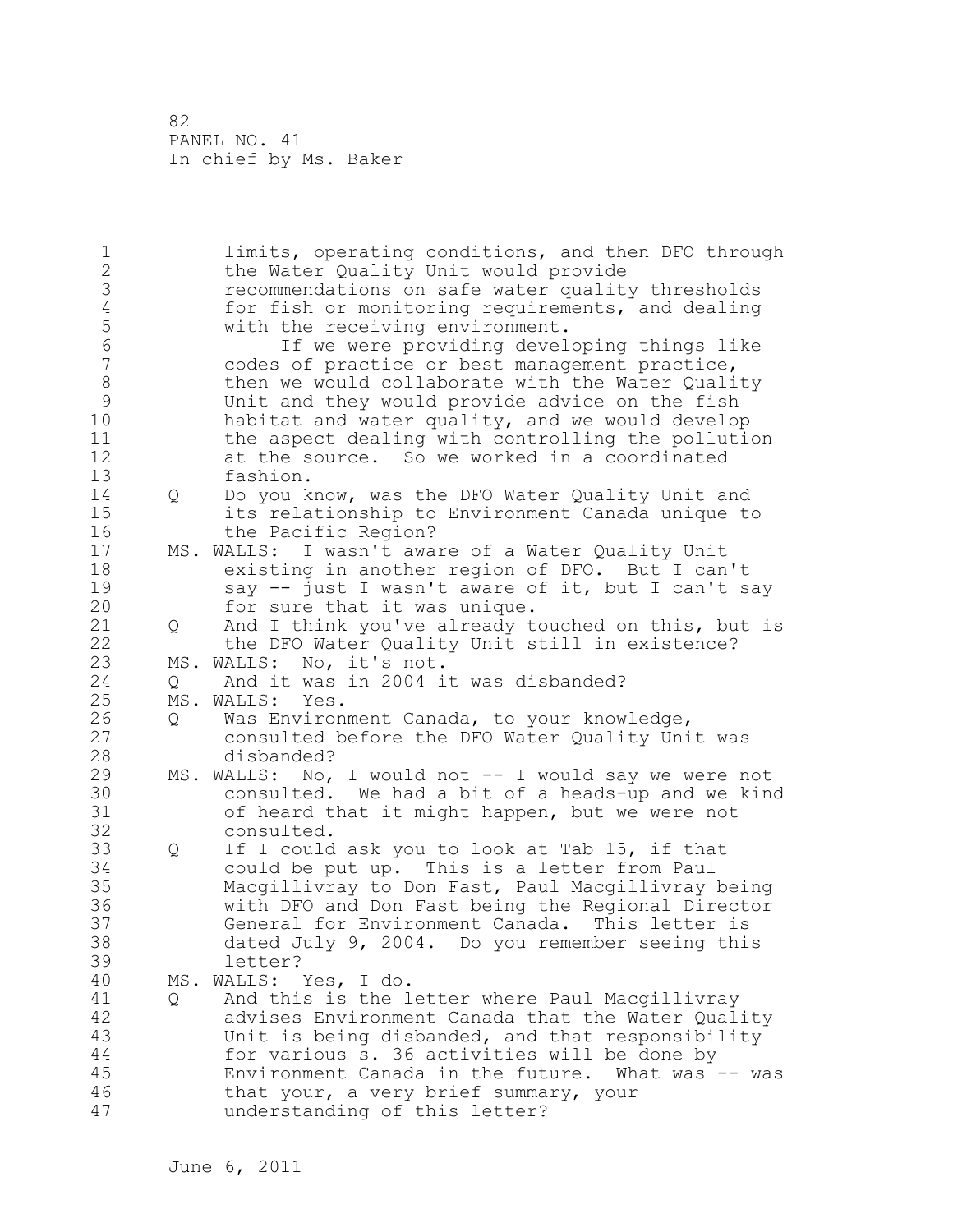1 MS. WALLS: Yes. I mean, it was basically informing us<br>2 that -- well, I won't read the letter, but, yeah. 2 that -- well, I won't read the letter, but, yeah.<br>3 I mean, the letter is basically saying that they 3 I mean, the letter is basically saying that they<br>4 were curtailing their activity in this area, and 4 were curtailing their activity in this area, and<br>5 that they wanted to meet with us and talk about 5 that they wanted to meet with us and talk about<br>6 how we could continue, you know, to fulfil, I 6 how we could continue, you know, to fulfil, I 7 guess, the overall objectives of 36 without the 8 existence of that unit.<br>9 0 Were you involved in pr 9 Q Were you involved in preparing a response to that 10 letter?<br>11 MS. WALLS: 11 MS. WALLS: Yes, I was.<br>12 MS. BAKER: Oh, I shoul 12 MS. BAKER: Oh, I should mark that first letter as an<br>13 exhibit, this is July 9. 13 exhibit, this is July 9.<br>14 THE REGISTRAR: Exhibit 987. THE REGISTRAR: Exhibit 987.  $\frac{15}{16}$ 16 EXHIBIT 987: Letter from P. Macgillivray to 17 D. Fast re Habitat Management's Role in s. 36 18 of the *Fisheries Act*, July 9, 2004  $\frac{19}{20}$ 20 MS. BAKER:<br>21 Q Right 21 Q Right. And is that response that you prepared<br>22 found at Tab 12, it's a letter August 3, 2004, 22 found at Tab 12, it's a letter August 3, 2004,<br>23 back to Paul Macgillivray from Don Fast. back to Paul Macgillivray from Don Fast. 24 MS. WALLS: Yes, I was involved in drafting this<br>25 letter. 25 letter.<br>26 O Okav. 26 Q Okay. Well, just generally before we get to the<br>27 letter in any detail, what was the response with 27 1etter in any detail, what was the response within<br>28 128 28 12 Environment Canada regional to the news, or to the 28 Environment Canada regional to the news, or to the 29 29 letter from Paul Macgillivray? 30 MS. WALLS: We were surprised and we, you know, 31 immediately started thinking about all the<br>32 implications of this, and wondering how we 32 implications of this, and wondering how we were 33 33 going to adapt, and kind of surprised that they<br>34 would do this, given that we did have a would do this, given that we did have a 35 longstanding history of working together 36 effectively through the Water Quality Unit. And<br>37 we also saw it as, you know, something that DFO 37 we also saw it as, you know, something that DFO<br>38 had a responsibility under the Regional Working 38 had a responsibility under the Regional Working 39 Agreement and the MOU of 1985 to continue to 40 fulfil this role.<br>41 So our respo 41 So our response was we actually got together<br>42 and internally and brainstormed a list of issues 42 and internally and brainstormed a list of issues<br>43 where we thought this could impact our work, and where we thought this could impact our work, and 44 that led to this list of EC-DFO s. 36 issues that<br>45 vou see on page 2 of the letter. you see on page 2 of the letter. 46 Q Mm-hmm.<br>47 MS. WALLS: MS. WALLS: And it was really, you can see it's kind of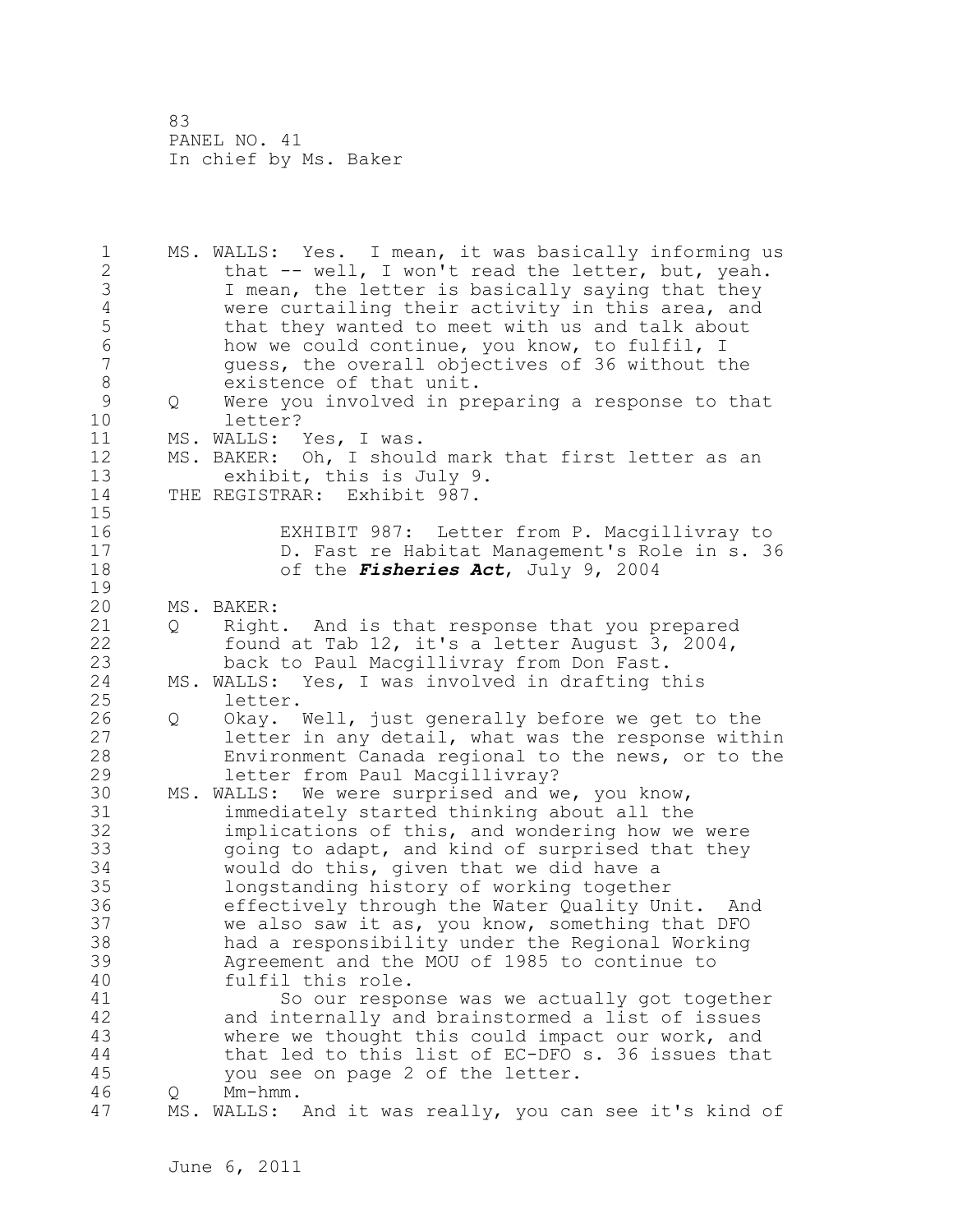| $\mathbf 1$    |     | an assortment of high level and very specific          |
|----------------|-----|--------------------------------------------------------|
| $\mathbf{2}$   |     | things, and it really was just us sitting together     |
| 3              |     | and brainstorming all of the areas that we worked      |
| $\sqrt{4}$     |     | together, and what we would need to talk about in      |
| 5              |     | response to this letter with DFO, and then a           |
| $\sqrt{6}$     |     | meeting was organized to talk about it.                |
| $\overline{7}$ | Q   | At that time was Environment Canada relying on the     |
| $\,8\,$        |     | Fisheries and Oceans Water Quality Unit to provide     |
| $\mathcal{G}$  |     | it with science advice that it needed to do its        |
| 10             |     | work?                                                  |
| 11             |     | MS. WALLS:<br>It was very much a coordinating unit, so |
|                |     |                                                        |
| 12             |     | they were, like I said, it was a small unit. I         |
| 13             |     | don't know, maybe six or -- five or six or eight       |
| 14             |     | people. And so they weren't doing the science          |
| 15             |     | research themselves, but like I said, they were a      |
| 16             |     | window into the Department, and they knew where to     |
| 17             |     | get the science. So if we had a specific               |
| 18             |     | question, and we had, you know, regular things         |
| 19             |     | that we worked together on, such as contaminated       |
| 20             |     | sites, permit referrals, comments on development       |
| 21             |     | of code of practice and, you know, various             |
| 22             |     | inquiries that we would get related to general         |
| 23             |     | Fisheries Act 36 activities that could be in           |
| 24             |     | potential non-compliance with s. 36 of the             |
| 25             |     | Fisheries Act, we would work together on those         |
| 26             |     | things. And so, sorry, what was the question?          |
| 27             | Q   | Whether Environment Canada relied on science           |
| 28             |     | advice from DFO --                                     |
| 29             | MS. | WALLS: Yes. Yes.                                       |
| 30             | Q   | -- to address some of the issues that it was           |
| 31             | MS. |                                                        |
|                |     | WALLS: Yes. So we worked with that group on the        |
| 32             |     | things that we received comment, questions about       |
| 33             |     | all the time we had, that unit themselves would        |
| 34             |     | provide the information. But they also, like I         |
| 35             |     | said, were a coordinating function and a window        |
| 36             |     | into DFO so that they would know where to get the      |
| 37             |     | expertise and direct that to help respond, to          |
| 38             |     | enable Environment Canada to respond in a fully,       |
| 39             |     | in a comprehensive manner to a s. 36 question.         |
| 40             | Q   | And then bullet number 13 has a number of              |
| 41             |     | different files set out.                               |
| 42             |     | MS. WALLS:<br>$Mm-hmm$ .                               |
| 43             | Q   | Contaminated sites, aquaculture, municipal             |
| 44             |     | wastewater, et cetera.<br>Did Environment Canada at    |
| 45             |     | that time have the capacity in the region to take      |
| 46             |     | on the science advice previously provided by DFO       |
| 47             |     | to support those areas?                                |
|                |     |                                                        |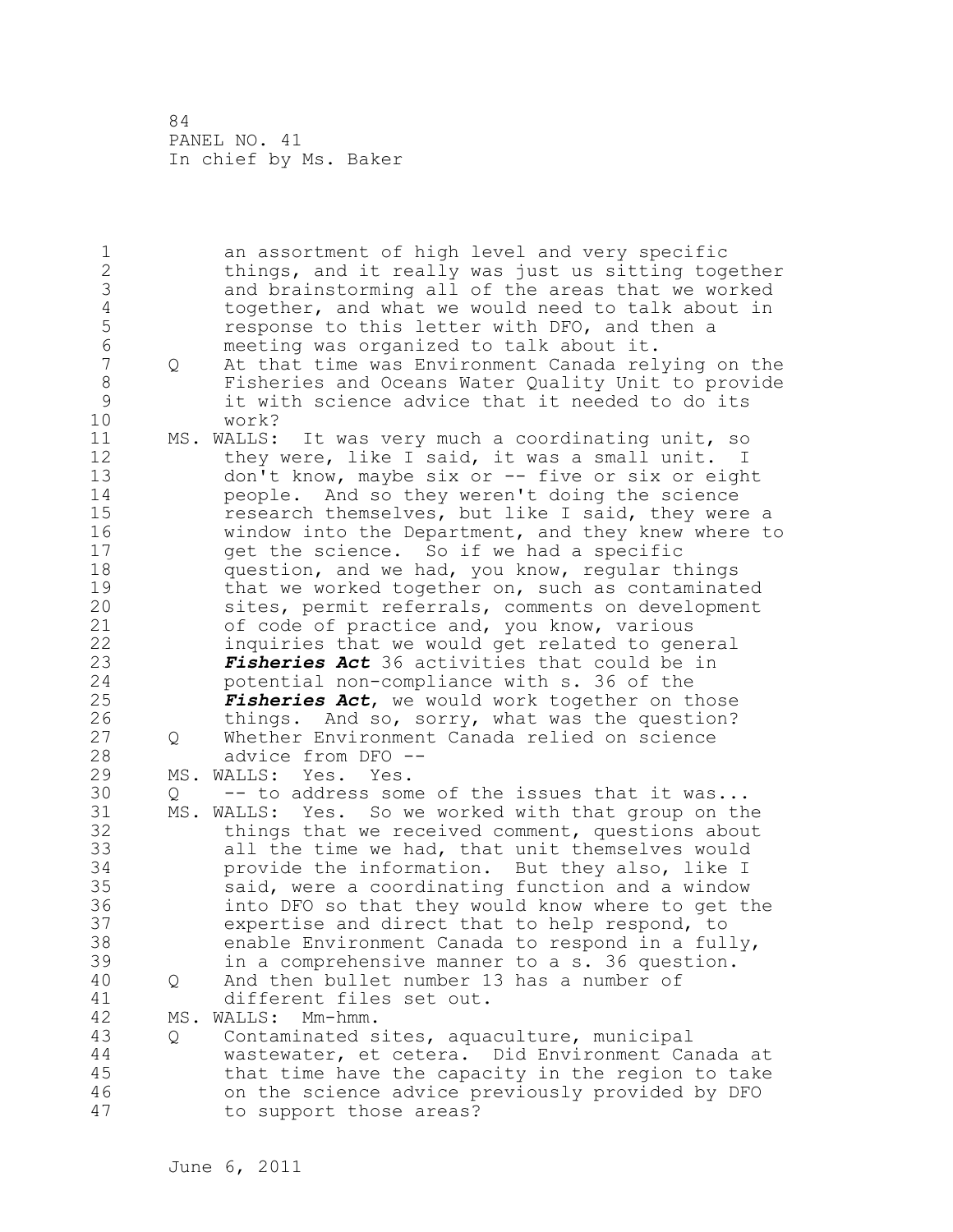1 MS. WALLS: At the time, not the science advice that<br>2 DFO provided. Like I said, previously Environm 2 DFO provided. Like I said, previously Environment 3 Canada's focus was on the regulated sectors and we 4 did have expertise in those sectors, pulp and<br>5 paper, metal mining, both the effluent control 5 paper, metal mining, both the effluent control, as<br>6 6 well as the receiving environment impacts. So we 6 well as the receiving environment impacts. So we 7 were able to pick up in those areas. But in these 8 other areas at the time, we did rely on DFO to<br>9 provide the water quality advice. 9 provide the water quality advice.<br>10 0 0 0 Okav. And was Environment Canada 10 Q Okay. And was Environment Canada funded to do 11 **12** research and science work in water quality and<br>12 **12** receiving environments in those areas that are 12 receiving environments in those areas that are set<br>13 out under bullet 13? 13 out under bullet 13?<br>14 MS. WALLS: No. 14 MS. WALLS: No.<br>15 0 All right. 15 Q All right. After the letter from Don Fast was<br>16 written and delivered to the Department of 16 16 written and delivered to the Department of<br>17 Fisheries and Oceans, was there a meeting 17 Fisheries and Oceans, was there a meeting between 18 the two agencies to discuss those issues and what<br>19 the implications were of the decision by DFO? 19 the implications were of the decision by DFO?<br>20 MS. WALLS: Yes, there was. 20 MS. WALLS: Yes, there was.<br>21 MS. BAKER: And you've prov 21 MS. BAKER: And you've provided me with some minutes of 22 some meetings. If I could ask you to turn to Tab 22 some meetings. If I could ask you to turn to Tab<br>23 21. The first of these actually chronologically 21. The first of these actually chronologically 24 is Tab 23, which is an email.<br>25 Oh, sorry, yes, I do wan 25 Oh, sorry, yes, I do want to mark it. Yes,<br>26 Sorry, the letter from Don Fast should be marked 26 sorry, the letter from Don Fast should be marked<br>27 as the next exhibit. 27 as the next exhibit.<br>28 THE REGISTRAR: That will That will be 988.  $\frac{29}{30}$ 30 EXHIBIT 988: Letter from D. Fast to P. 31 Macgillivray, August 3, 2004, response to<br>32 letter of July 9, 2004 letter of July 9, 2004 33<br>34 MS. BAKER: Thank you. 35 Q Back to Tab 23, which is an email from you to a 36 variety of people. Do you have that?<br>37 MS. WALLS: Sorry, which tab? 37 MS. WALLS: Sorry, which tab?<br>38 0 It's no the screen there 38 Q It's no the screen there.<br>39 MS. WALLS: Oh, okav. 39 MS. WALLS: Oh, okay. 40 Q It's from you to various people.<br>41 MS. WALLS: Tab 23? 41 MS. WALLS: Tab 23?<br>42 0 Yes. All righ 42 Q Yes. All right. So this outlines action points<br>43 from a February meeting. from a February meeting. 44 MS. WALLS: Mm-hmm.<br>45 0 Was that, was 45 Q Was that, was February the first meeting that you 46 had with Environment Canada and DFO together?<br>47 MS. WALLS: The February 16th meeting was the firs MS. WALLS: The February 16th meeting was the first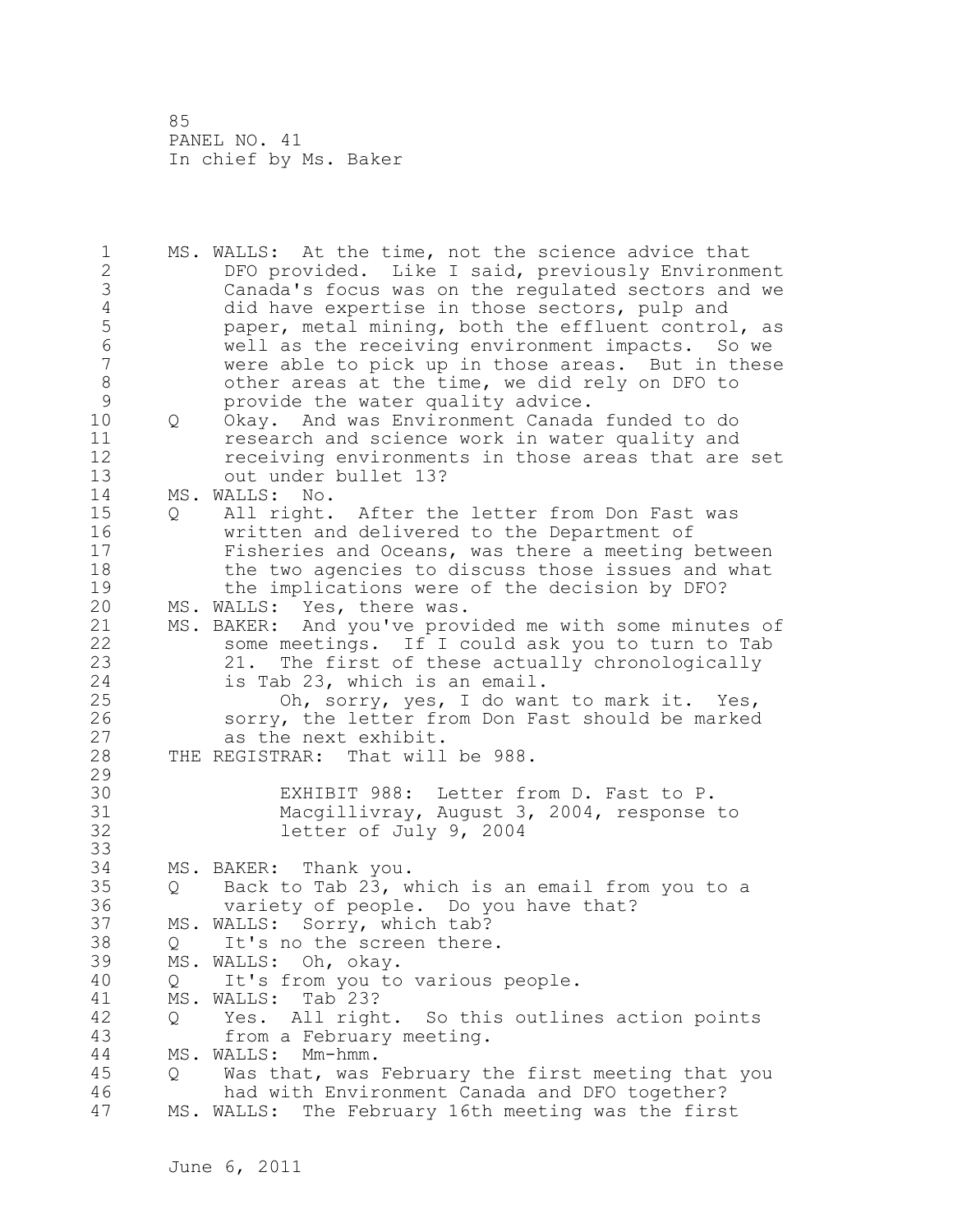1 meeting that we had to discuss this matter, yes.<br>2 0 Sorry, these are a bit out of order. If we turn 2 Q Sorry, these are a bit out of order. If we turn<br>3 to Tab 28, that has the agenda from that meeting 3 to Tab 28, that has the agenda from that meeting.<br>4 MS. WALLS: Yes. 4 MS. WALLS: Yes.<br>5 0 Maybe I'll 5 Q Maybe I'll just start with that agenda, then.<br>6 MS. WALLS: Mm-hmm. 6 MS. WALLS: Mm-hmm.<br>7 0 All right. An 7 Q All right. And who was at this meeting? 8 MS. WALLS: The directors of the responsible units in<br>9 Environment Canada and DFO, which is Mike 9 Environment Canada and DFO, which is Mike 10 10 Nassichuk, who was the Regional Director for<br>11 Environmental Protection Operations, and Sue 11 12 Environmental Protection Operations, and Sue<br>12 Farlinger, who was the Director of the Habit 12 Farlinger, who was the Director of the Habitat<br>13 Division, I don't have the correct title, but 13 Division, I don't have the correct title, but<br>14 Director of Habitat at DFO in the Region. As 14 Director of Habitat at DFO in the Region. As well<br>15 as their managers that were responsible for this 15 as their managers that were responsible for this<br>16 area of work, which was myself, Lisa Walls, and 16 area of work, which was myself, Lisa Walls, and<br>17 Bonnie Antcliffe, and some kev staff, as well. Bonnie Antcliffe, and some key staff, as well. 18 Q All right. And what was discussed at that 19 meeting? What was the plan?<br>20 MS. WALLS: Well, really, it was 20 MS. WALLS: Well, really, it was our first opportunity<br>21 to talk about this change in DFO. So it was an 21 to talk about this change in DFO. So it was an<br>22 initial sharing of information on changes that 22 1nitial sharing of information on changes that<br>23 1992 - Were going on in our respective Departments th were going on in our respective Departments that 24 were affecting how we were organized to deliver<br>25 001 cour responsibilities with respect to s. 36 of t 25 our responsibilities with respect to s. 36 of the<br>26 **Fisheries Act**. DFO explained the changes that 26 **Fisheries Act.** DFO explained the changes that<br>27 they were undergoing with respect to their 27 they were undergoing with respect to their<br>28 The Environmental Process Modernization Initia 28 Environmental Process Modernization Initiative, 29 which were part of the drivers for their decision 30 to wind down the Water Quality Unit. Environment<br>31 Canada talked about some of the governance change: 31 Canada talked about some of the governance changes 32 that we were embarking on through something called<br>33 the Transformation Initiative, and a CESF, 33 the Transformation Initiative, and a CESF,<br>34 Competitiveness and Environmental Sustaina 34 Competitiveness and Environmental Sustainability 35 Framework.<br>36 So it 36 So it was an initial meeting to kind of 37<br>37 Sexplain, update each other on the changes the 37 explain, update each other on the changes that<br>38 were going on in our Departments, and so, you 38 were going on in our Departments, and so, you<br>39 know, for DFO it was an explanation of why th 39 know, for DFO it was an explanation of why they<br>40 were winding down this unit, and for Environment 40 were winding down this unit, and for Environment<br>41 Canada it was saying, well, you know, we've got 41 Canada it was saying, well, you know, we've got<br>42 some changes going on that are affecting our 42 some changes going on that are affecting our<br>43 ability to continue to work in the same way ability to continue to work in the same way in our 44 Department.<br>45 And fr And from there we identified again some of 46 the implications that would fall out of this. And<br>47 there was an agreement to set up a group, a there was an agreement to set up a group, a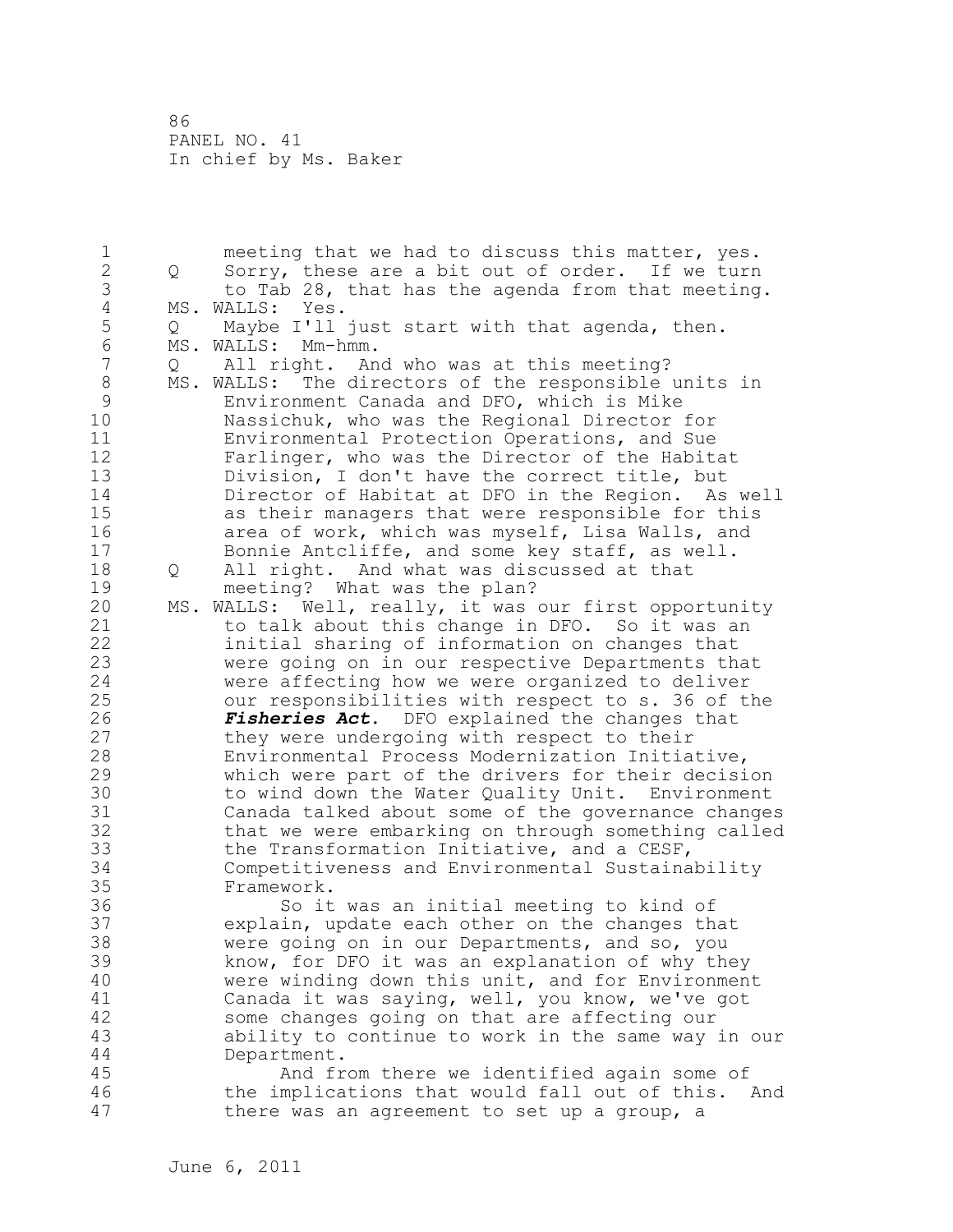1 working group, or a steering committee to have<br>2 further discussion on the specific areas that 2 further discussion on the specific areas that we 3 were impacted and that we would need to find new<br>4 ways of working together. 4 ways of working together.<br>5 0 All right. And this meet 5 Q All right. And this meeting was in February, but<br>6 the letter from Fisheries and Oceans was the 6 the letter from Fisheries and Oceans was the<br>7 previous July, so --7 previous July, so -- 8 MS. WALLS: Mm-hmm.<br>9 0 -- what happen 9 Q -- what happened in that long period of time<br>10 between when you got the notice from DFO and 10 between when you got the notice from DFO and when<br>11 the first meeting happened? 11 the first meeting happened?<br>12 MS. WALLS: Well, I think, vou k 12 MS. WALLS: Well, I think, you know, they -- it wasn't<br>13 like they completely just stopped immediately. 13 like they completely just stopped immediately.<br>14 The people were still there, they were winding 14 The people were still there, they were winding<br>15 down. There was a smaller group that we could 15 down. There was a smaller group that we could<br>16 continue to work with. So in that interim per: 16 continue to work with. So in that interim period<br>17 we did continue to work similar to what we had 17 we did continue to work similar to what we had<br>18 **belom** previously, because they had a Water Ouality 18 previously, because they had a Water Quality 19 Coordinator that continued on for about a year, I<br>20 think, after that letter was issued. And some of 20 think, after that letter was issued. And some of<br>21 the people were still there. So in that interim 21 the people were still there. So in that interim<br>22 beriod we sort of carried on. 22 period we sort of carried on. MS. BAKER: Okay. Could I have that agenda marked, 24 please, as the next exhibit.<br>25 THE REGISTRAR: Exhibit 989. THE REGISTRAR: Exhibit 989.  $\frac{26}{27}$ 27 EXHIBIT 989: Agenda, DFO Habitat Management-EC meeting, February 16, 2005  $\frac{29}{30}$ 30 MS. BAKER:<br>31 0 And t 31 Q And then going back to Tab 21, I think this is the<br>32 mext set of minutes, this is April 14, 2005. 32 next set of minutes, this is April 14, 2005. 33 MS. WALLS: Mm-hmm. 34 Q This was the follow-up meeting to the February 35 one?<br>36 MS.WALLS 36 MS. WALLS: Mm-hmm<br>37 0 Is that right 37 Q Is that right?<br>38 MS. WALLS: Yes. 38 MS. WALLS: Yes.<br>39 0 And what wa 39 Q And what was the outcome of that meeting?<br>40 MS. WALLS: Well, one of the outcomes was that 40 MS. WALLS: Well, one of the outcomes was that<br>41 Thironment Canada regionally set up some 41 Environment Canada regionally set up something<br>42 called the *Fisheries Act* Working Group, and the 42 called the *Fisheries Act* Working Group, and the purpose of that was to better plan, coordinate and 44 identify priorities for our s. 36 *Fisheries Act*  compliance promotion activities within Environment 46 Canada. And we agreed that we would, you know,<br>47 Share information of activities of that group w share information of activities of that group with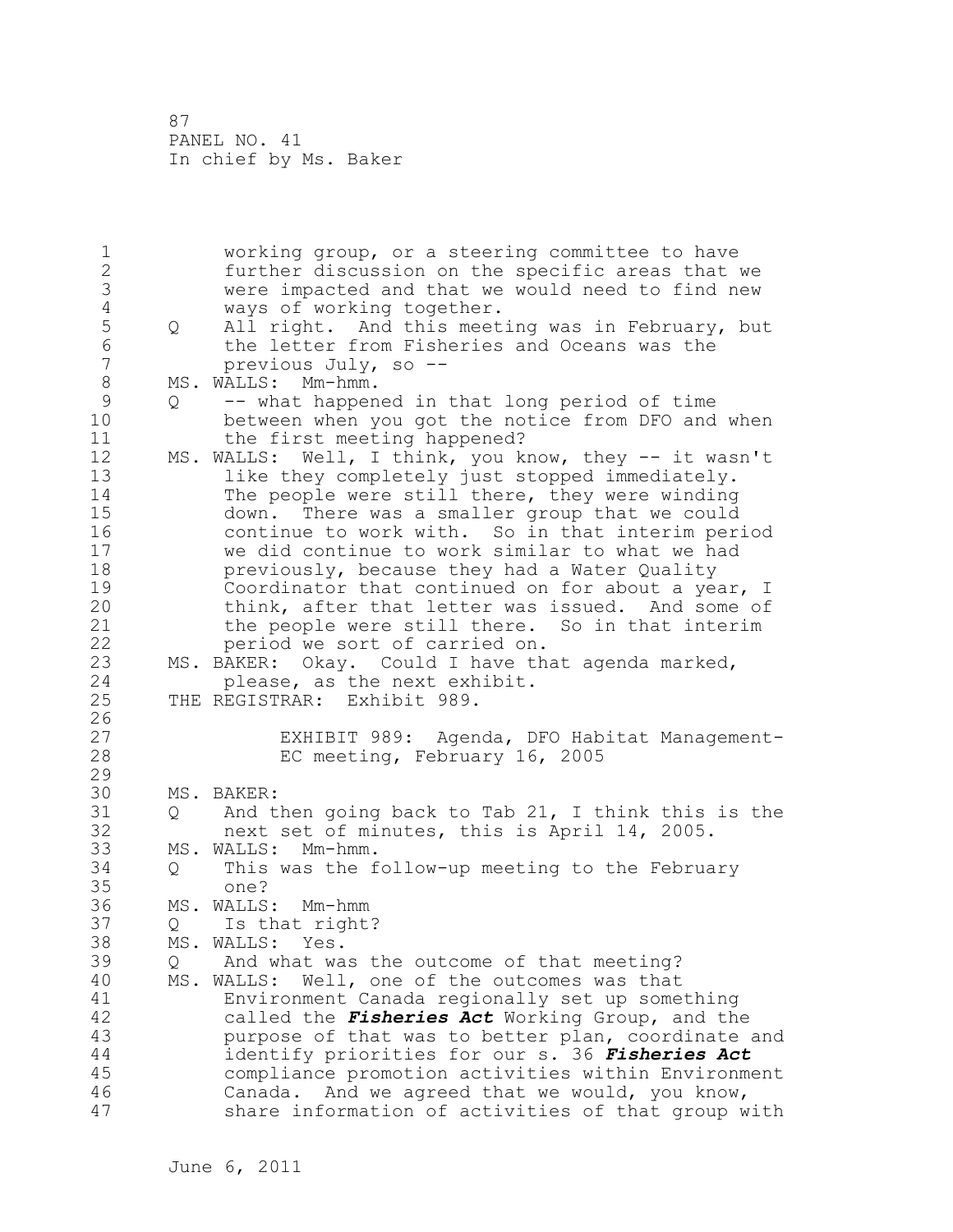1 DFO and try to get their input.<br>2 There was an agreement tha 2 There was an agreement that we would continue<br>3 to track information that came in -- we received, 3 to track information that came in -- we received,<br>4 we both received, a lot of inquiries and requests 4 we both received, a lot of inquiries and requests<br>5 for advice and information related to activities 5 for advice and information related to activities 6 that might affect fish. And so we both agreed to 7 track that work and to share information, to try<br>8 and get a sense on sort of what was the problem. 8 and get a sense on sort of what was the problem,<br>9 what was -- there was a fear that with DFO closi 9 what was -- there was a fear that with DFO closing<br>10 down the Water Ouality Unit that people that had 10 down the Water Quality Unit that people that had<br>11 oreviously gone to that group - besides 11 **11** previously gone to that group - besides<br>12 **Environment Canada** - for advice, would 12 Environment Canada - for advice, would then all of 13 a sudden start coming to Environment Canada and we<br>14 wouldn't have the capacity to respond. So we 14 wouldn't have the capacity to respond. So we<br>15 started tracking those inquiries and tried to 15 started tracking those inquiries and tried to get<br>16 a better handle on exactly the nature, the type, 16 a better handle on exactly the nature, the type,<br>17 the number of inquiries and how they were coming 17 the number of inquiries and how they were coming<br>18 in. 18 in. 19 And there was also an agreement to have some<br>20 follow-up discussions with respect to contaminated 20 follow-up discussions with respect to contaminated<br>21 sediment issues related to contaminated sites, and 21 sediment issues related to contaminated sites, and<br>22 what Environment Canada and DFO's respective roles 22 what Environment Canada and DFO's respective roles and responsibilities would be with regard to that 24 issue.<br>25 Q And if 25 Q And if we look at page --<br>26 MS. WALLS: Yeah, I mean, the 26 MS. WALLS: Yeah, I mean, the action items are tracked.<br>27 I'm just -- I'm going through them. 27 I'm just -- I'm going through them.<br>28 O Yes. 28 Q Yes.<br>29 MS.WALLS 29 MS. WALLS: But, I mean, those were the key ones. The<br>30 other one was to develop a two-page document that 30 0 0ther one was to develop a two-page document that<br>31 0 would describe in general terms what *Fisheries Ac* 31 would describe in general terms what *Fisheries Act*  32 36(3) obligations are, so that we could use that<br>33 document in kind of just a generic template way 33 document in kind of just a generic template way to 34 **1983** respond to requests for advice and information.<br>35 30 So we agreed to develop that, Environment Canad 35 So we agreed to develop that, Environment Canada<br>36 36 agreed to develop that and to get DFO's input on 36 agreed to develop that and to get DFO's input on 37 that sheet.<br>38 Q Right. And 38 Q Right. And if you see the heading "Action Items",<br>39 if you move two paragraphs ahead of that, higher 39 if you move two paragraphs ahead of that, higher<br>40 bup the page. 40 up the page.<br>41 MS. WALLS: Yes. 41 MS. WALLS:<br>42 0 It say 42 Q It says: 43 44 DFO will continue to do contaminant science as it affects fish, but will move away from 46 human health aspects. [Environment Canada] request for research priorities should be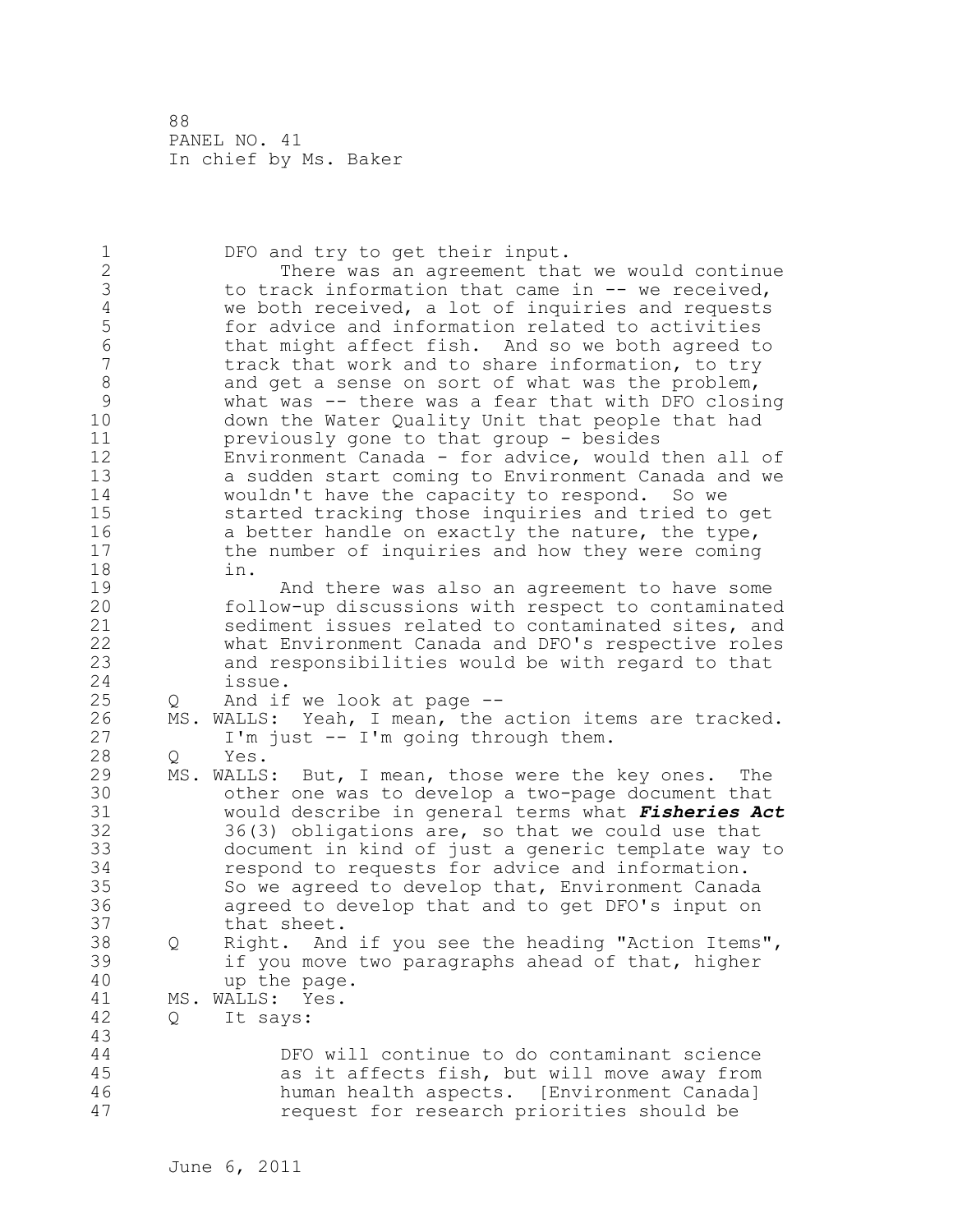| $1\,$               |     | directed to the Water Quality Manager                                                                  |
|---------------------|-----|--------------------------------------------------------------------------------------------------------|
| $\overline{2}$<br>3 |     | That's a person within the Water Quality Unit, is                                                      |
| $\sqrt{4}$          |     | that right?                                                                                            |
| 5                   |     | MS. WALLS: No, it was -- yeah, it was a person within                                                  |
| $6\phantom{.}6$     |     | the Water Quality Unit, although the Water Quality                                                     |
| $\overline{7}$      |     | Unit was being wound down. So there was a Water                                                        |
| $\,8\,$             |     | Quality Manager position that continued on a                                                           |
| $\mathcal{G}$       |     | short-term basis. And so that person was                                                               |
| 10                  |     | identified as the point of contact.                                                                    |
| 11                  | Q   | All right. But this describes, this paragraph                                                          |
| 12<br>13            |     | that I was reading describes the process that was<br>set up to keep lines of communication going on -- |
| 14                  |     | MS. WALLS: Yes.                                                                                        |
| 15                  | Q   | -- science, yes. The lines of communication                                                            |
| 16                  |     | between Environment Canada and DFO on science                                                          |
| 17                  |     | requests was going to be handled in the manner set                                                     |
| 18                  |     | out in that paragraph. Requests would go from                                                          |
| 19                  |     | Environment Canada to the Water Quality Manager?                                                       |
| 20                  |     | MS. WALLS: Yeah, and this is very much in a regional                                                   |
| 21                  |     | context.                                                                                               |
| 22                  | Q.  | Right.                                                                                                 |
| 23                  | MS. | WALLS: So this, this is in Pacific and Yukon                                                           |
| 24                  |     | Region.                                                                                                |
| 25                  | Q   | Right.                                                                                                 |
| 26<br>27            | MS. | WALLS: And as I said, the Water Quality Unit<br>served as our - "our" being Environment Canada -       |
| 28                  |     | Environmental Protection in Pacific and Yukon                                                          |
| 29                  |     | Region, that was our window into DFO to get, to                                                        |
| 30                  |     | share information on emerging issues, priorities,                                                      |
| 31                  |     | research requests, and water quality advice.<br>So                                                     |
| 32                  |     | what this was saying is that there was one                                                             |
| 33                  |     | individual, that the unit was wound down, but                                                          |
| 34                  |     | there was one individual identified to be the                                                          |
| 35                  |     | Water Quality Manger, and they would continue to                                                       |
| 36                  |     | be our contact for this type of information.<br>So                                                     |
| 37                  |     | it was shrinking from a unit to a person, and that                                                     |
| 38                  |     | person only existed for another six months or so.                                                      |
| 39<br>40            |     | It was funding that disappeared and that person                                                        |
| 41                  |     | was reassigned to other activities. So that was<br>the plan, but it didn't last for very long.         |
| 42                  |     | Thank you. Could I have those minutes<br>MS. BAKER:                                                    |
| 43                  |     | marked as the next exhibit.                                                                            |
| 44                  |     | THE REGISTRAR: Exhibit 990.                                                                            |
| 45                  |     |                                                                                                        |
| 46                  |     | EXHIBIT 990:<br>DFO-EC Meeting Minutes, April                                                          |
| 47                  |     | 14, 2005                                                                                               |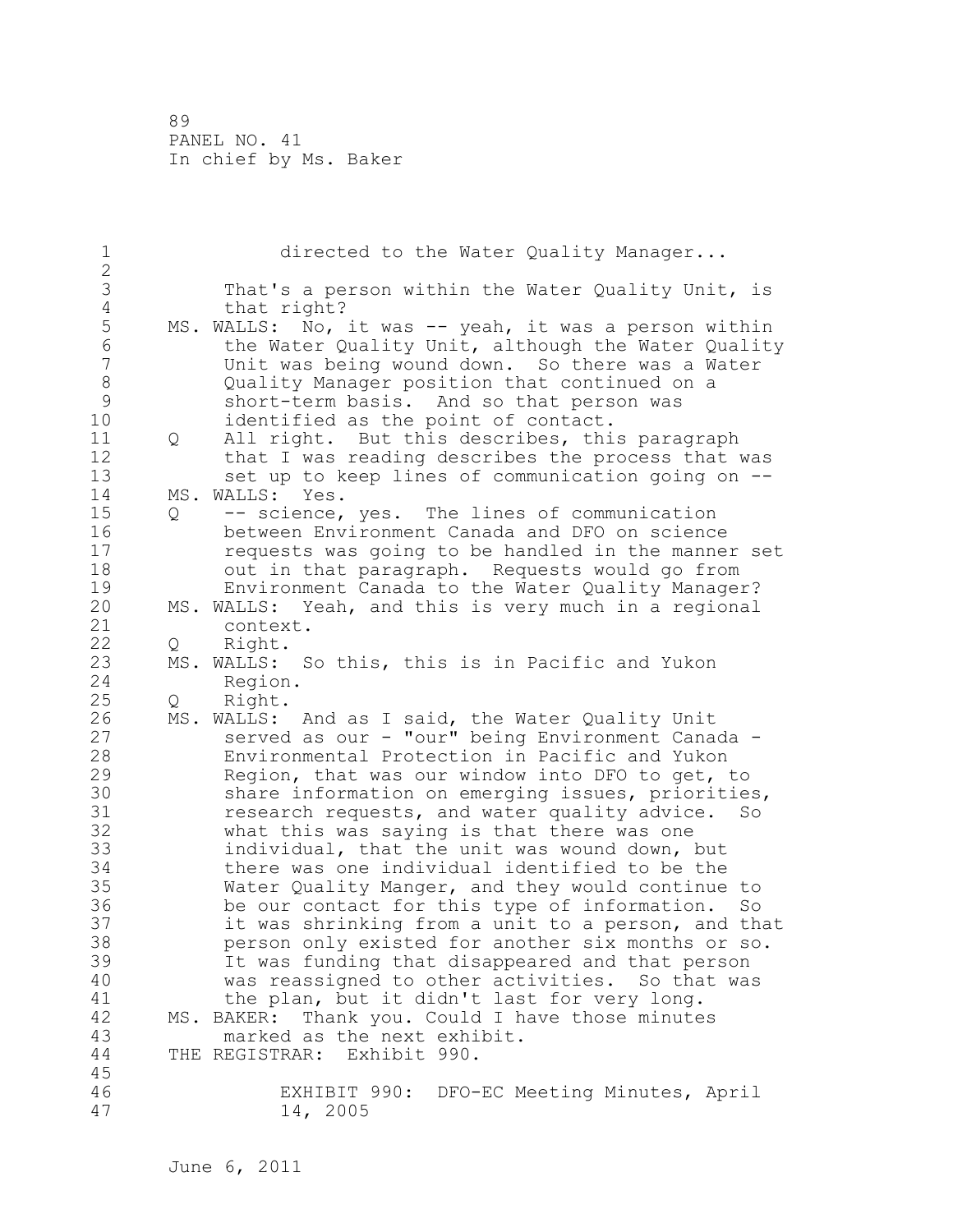1 MS. BAKER:<br>2 0 And t 2 Q And the last set of minutes are dated in October<br>3 and they're at Tab 22. Is this the last -- well 3 and they're at Tab 22. Is this the last -- well,<br>4 first of all, was DFO at this meeting? 4 first of all, was DFO at this meeting?<br>5 MS. WALLS: Yes. 5 MS.WALLS: Yes.<br>6 0 Okav. And 6 Q Okay. And was this the last meeting that was held 7 between Environment Canada and DFO to try and work 8 through these issues?<br>9 MS. WALLS: Yes. It was the 9 MS. WALLS: Yes. It was the last, I guess. last of the steering committee meetings. 10 steering committee meetings.<br>11 0 Mm-hmm. And was the outcome 11 Q Mm-hmm. And was the outcome from this the<br>12 development of a new relationship between. 12 development of a new relationship between, and an<br>13 manderstanding of who had responsibility for what 13 understanding of who had responsibility for what 14 aspects in the Pacific Region?<br>15 MS. WALLS: Well, in a number of the 15 MS. WALLS: Well, in a number of these areas I would<br>16 Say that the working relationship shifted from 16 5 say that the working relationship shifted from<br>17 3 being coordinated through the Water Ouality Un 17 being coordinated through the Water Quality Unit<br>18 being to program-specific context, contact. So for 18 to program-specific context, contact. So for<br>19 instance, the contaminated site issue, there 19 instance, the contaminated site issue, there was a<br>20 Federal Contaminated Site Action Plan that started 20 Federal Contaminated Site Action Plan that started<br>21 The And Environment Canada and DFO and Health 21 cup, and Environment Canada and DFO and Health<br>22 Canada continued to work cooperatively under 22 Canada continued to work cooperatively under the<br>23 Fisheries -- or, sorry, under the FCSAP, or Fisheries -- or, sorry, under the FCSAP, or 24 Federal Contaminated Sites Action Program. Dioxin<br>25 monitoring, there were, you know, people working 25 monitoring, there were, you know, people working<br>26 in that area continued to work together. Permit 26 in that area continued to work together. Permit<br>27 eferrals, that actually the frequency of permit 27 referrals, that actually the frequency of permit<br>28 referrals actually wound down because the provin 28 **19 referrals actually wound down because the province**<br>29 moved away from permitting individual discharges. 29 moved away from permitting individual discharges. 30 There was work that continued on enforcement, so<br>31 the enforcement people spoke to each other, and 31 the enforcement people spoke to each other, and<br>32 the *Fisheries Act* 36(3) fact sheet was developed 32 the *Fisheries Act* 36(3) fact sheet was developed. 33 And the *Fisheries Act* Working Group continued 34 until about 2006, and then that sort of -- that<br>35 activity ended. So I would say that for the mo 35 activity ended. So I would say that for the most 36 bart that work continued, but not -- it was more<br>37 brogram-to-program, scientist-to-scientist kind 37 program-to-program, scientist-to-scientist kind of 38 contact.<br>39 O Were the 39 Q Were there any of the gaps that were identified in 40 the letter which has now been marked - I don't 41 have the exhibit reference now - 988, the gaps<br>42 that were identified in that exhibit, have the 42 that were identified in that exhibit, have they<br>43 been -- or are all of those gaps now addressed, been -- or are all of those gaps now addressed, or 44 are there some that remain unresolved?<br>45 MS. WALLS: Can you refer me to the Tab num MS. WALLS: Can you refer me to the Tab number again, 46 please?<br>47 0 12.  $Q = 12.$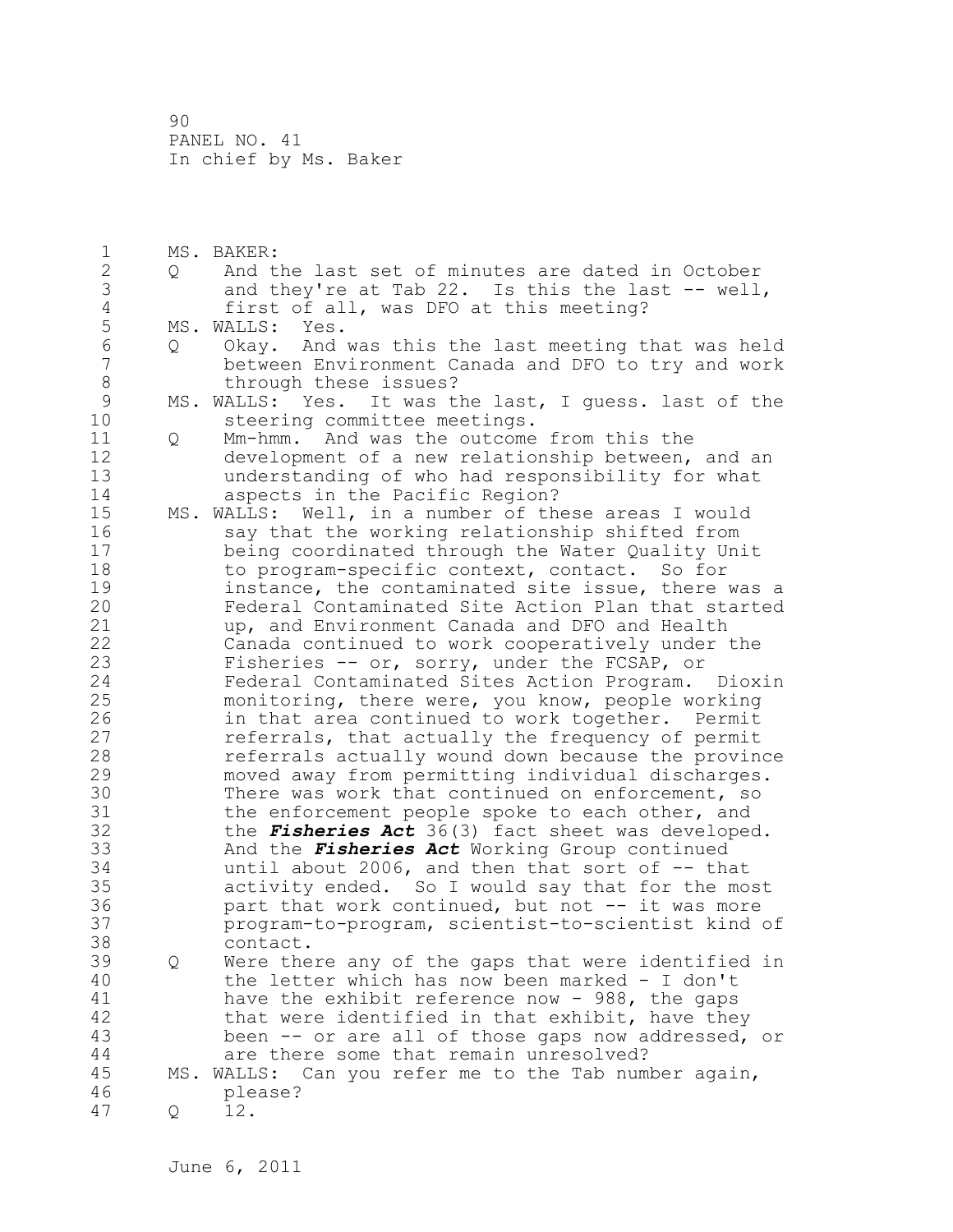1 MS. WALLS: 12.<br>2 0 12. 2 Q 12.<br>3 MS. WALLS: 3 MS. WALLS: I would say that -- and this is at the<br>4 time, so 2005/2006, some of the items in bull 4 time, so 2005/2006, some of the items in bullet<br>5 number 13, there was a bit of a qap in receivin 5 number 13, there was a bit of a gap in receiving<br>6 water quality advice as well as on Environment 6 water quality advice as well as on Environment 7 Canada's part. We were lacking a lead on 8 **Fisheries Act** s. 36 issues, so that contributed to<br>9 htind of a lack of focus on a number of these items 9 kind of a lack of focus on a number of these items<br>10 listed in bullet number 1, with some exceptions. 10 listed in bullet number 1, with some exceptions.<br>11 For instance, municipal wastewater continued to 11 For instance, municipal wastewater continued to be<br>12 a high level of activity, both on the science side 12 a high level of activity, both on the science side<br>13 as well as the compliance promotion, and 13 as well as the compliance promotion, and<br>14 Tequlatory development side led by Envir 14 regulatory development side led by Environment<br>15 Canada. Environmental assessment, to the exte 15 Canada. Environmental assessment, to the extent<br>16 that the development proposals related to areas 16 16 that the development proposals related to areas<br>17 that Environment Canada had expertise, such as 17 that Environment Canada had expertise, such as<br>18 mining, that work, I think, continued effective 18 mining, that work, I think, continued effectively,<br>19 because there was another program, contaminated 19 because there was another program, contaminated<br>20 sites, like I said, Federal Contaminated Site 20 sites, like I said, Federal Contaminated Site<br>21 Action Program. And I'd say emergency respon 21 Action Program. And I'd say emergency response<br>22 and investigations continued to be dealt with. 22 and investigations continued to be dealt with.<br>23 The one that I would -- the couple that I thin 23 The one that I would  $-$  the couple that I think<br>24 where there was a gap at the time was on the 24 where there was a gap at the time was on the<br>25 aquaculture file, on what I would call 25 aquaculture file, on what I would call<br>26 miscellaneous industries, or what's re 26 miscellaneous industries, or what's referred to<br>27 here as miscellaneous industries. I think that 27 here as miscellaneous industries. I think that<br>28 that's the unrequlated sectors, or they tended 28 that's the unregulated sectors, or they tended to<br>29 be the small and medium-size industries, SMEs. 29 be the small and medium-size industries, SMEs.<br>20 Fish processing was another area that there wa 30 Fish processing was another area that there was<br>31 Feduced attention to and reduced coordination. 31 ceduced attention to and reduced coordination.<br>32 0 And what about coastal dioxin monitoring? 32 Q And what about coastal dioxin monitoring? 33 MS. WALLS: That was a very small program, and that was 34 one where the DFO and Environment Canada<br>35 scientists that were involved in the pro 35 scientists that were involved in the program<br>36 continued to work one-on-one. And that prog 36 continued to work one-on-one. And that program 37 was actually in the process of winding down 38 because this was looking at monitoring dioxins and<br>39 furans in shellfish, and to monitor the response 39 **120 Furans in shellfish, and to monitor the response**<br>40 **120 Folloc the implementation of the dioxin/furan** 40 to the implementation of the dioxin/furan<br>41 The requlations and the levels were coming do 41 regulations and the levels were coming down<br>42 considerably as a result of changes in the 42 considerably as a result of changes in the pulp<br>43 and paper industry. And they eventually, that and paper industry. And they eventually, that 44 eliminated the need for that program to continue<br>45 because the levels came down to safe levels. because the levels came down to safe levels. 46 Q For an environmental assessment, you touched on<br>47 this a little bit, but would you say that the this a little bit, but would you say that the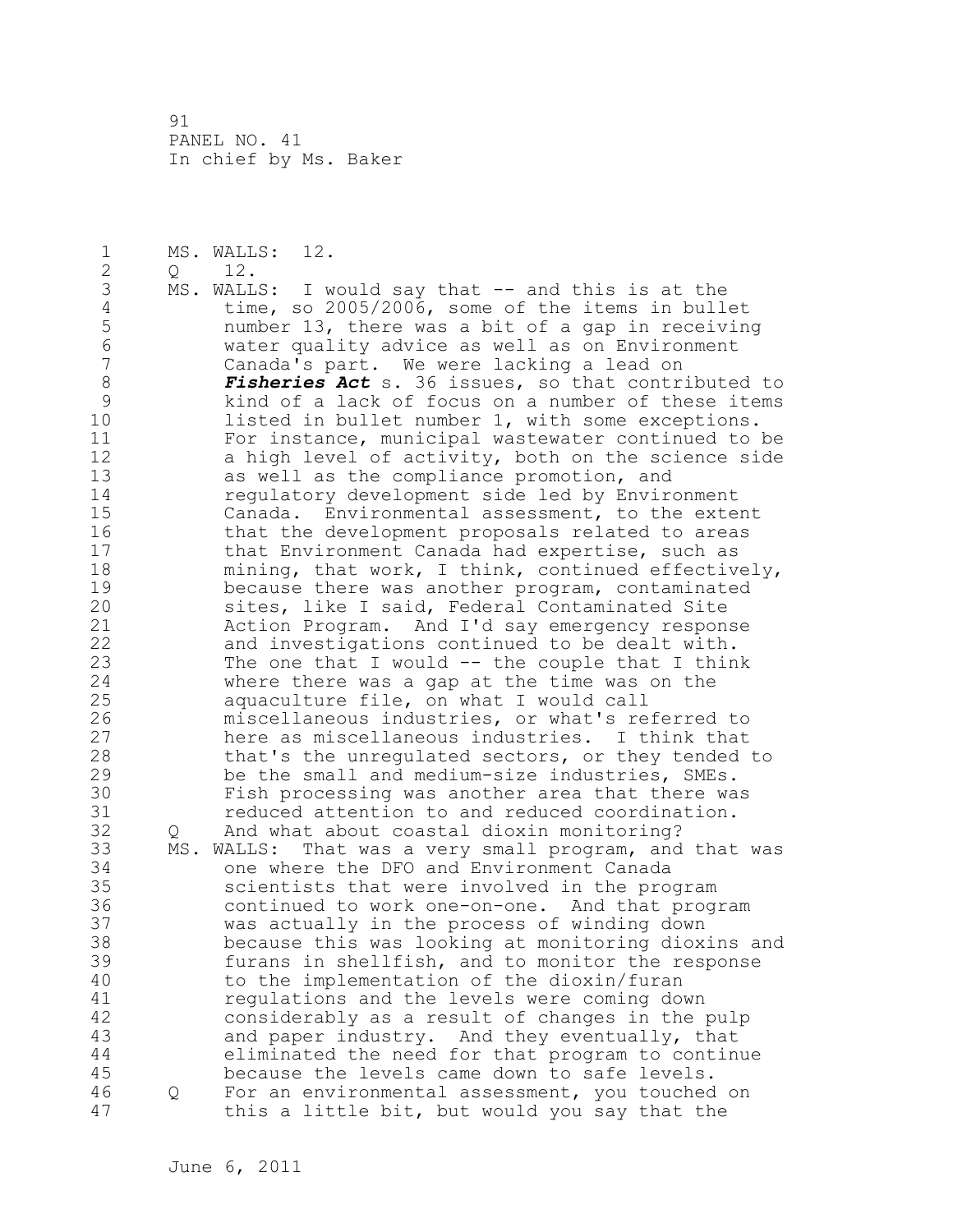1 expertise for water quality and fish habitat is<br>2 and the properly coordinated between DFO and 2 now properly coordinated between DFO and 3 Environment Canada, or is that still a bit of a 4 grey area?<br>5 MS. WALLS: Wel 5 MS. WALLS: Well, there's good coordination now because<br>6 of changes under the *Canadian Environmental* 6 of changes under the *Canadian Environmental*  7 *Assessment Act*, so it's clarified the 8 coordination. Where there can be a bit of a gap<br>9 is with respect to water quality advice. So DFO 9 is with respect to water quality advice. So DFO 10 is very involved in environmental assessments,<br>11 oroviding advice on fish habitat matters and f 11 **11** providing advice on fish habitat matters and fish<br>12 **providing and populations presence and what's** 12 species and populations presence and what's<br>13 sequired for protection of fish habitat. A 13 13 required for protection of fish habitat. And<br>14 14 Environment Canada provides advice on water 14 Environment Canada provides advice on water 15 quality, and again that depends on having an<br>16 expert that has experience and works with the 16 expert that has experience and works with the<br>17 endevant sector that the development pertains 17 17 relevant sector that the development pertains to,<br>18 18 and again, you know, mining is an example where w 18 and again, you know, mining is an example where we 19 have an environment -- where Environment Canada<br>20 has an Environmental Effects Monitoring Program 20 has an Environmental Effects Monitoring Program,<br>21 so they have expertise to provide. If it's a 21 so they have expertise to provide. If it's a<br>22 sector that Environment Canada doesn't have a 22 sector that Environment Canada doesn't have a<br>23 sector in, then it can be harder to find the program in, then it can be harder to find the 24 water quality expertise.<br>25 0 And the programs that En 25 Q And the programs that Environment Canada does have<br>26 in those different sectors would include, what, 26 in those different sectors would include, what,<br>27 bulp, mining, and anything else? 27 pulp, mining, and anything else?<br>28 MS. WALLS: Pulp, mining, contaminate 28 MS. WALLS: Pulp, mining, contaminated sites, shellfish 29 under the Canadian Shellfish Protection Program - 30 I'm not sure if I have the right terminology -<br>31 Canadian Shellfish Sanitation Program, and 31 Canadian Shellfish Sanitation Program, and 32 environmental emergencies, Environment Canada has 33 expertise. So Environment Canada has with the 34 Environmental Protection Program has become much 35 more focused on certain program areas.<br>36 0 Okay. 36 Q Okay. 37 MS. WALLS: The oil and gas sector, as well, is another one. 38 one.<br>39 O And 39 Q And any sectors that where there's not a specific<br>40 Bhvironment Canada program, who's dealing with 40 Environment Canada program, who's dealing with<br>41 water quality, which agency? 41 water quality, which agency?<br>42 MS. WALLS: It would depend on, v 42 MS. WALLS: It would depend on, you know, exactly what<br>43 the development proposal is, and basically people 43 the development proposal is, and basically people<br>44 would look and try and find somebody that had the 44 would look and try and find somebody that had the expertise. 46 Q Which agency?<br>47 MS. WALLS: So it MS. WALLS: So it could be the provincial government,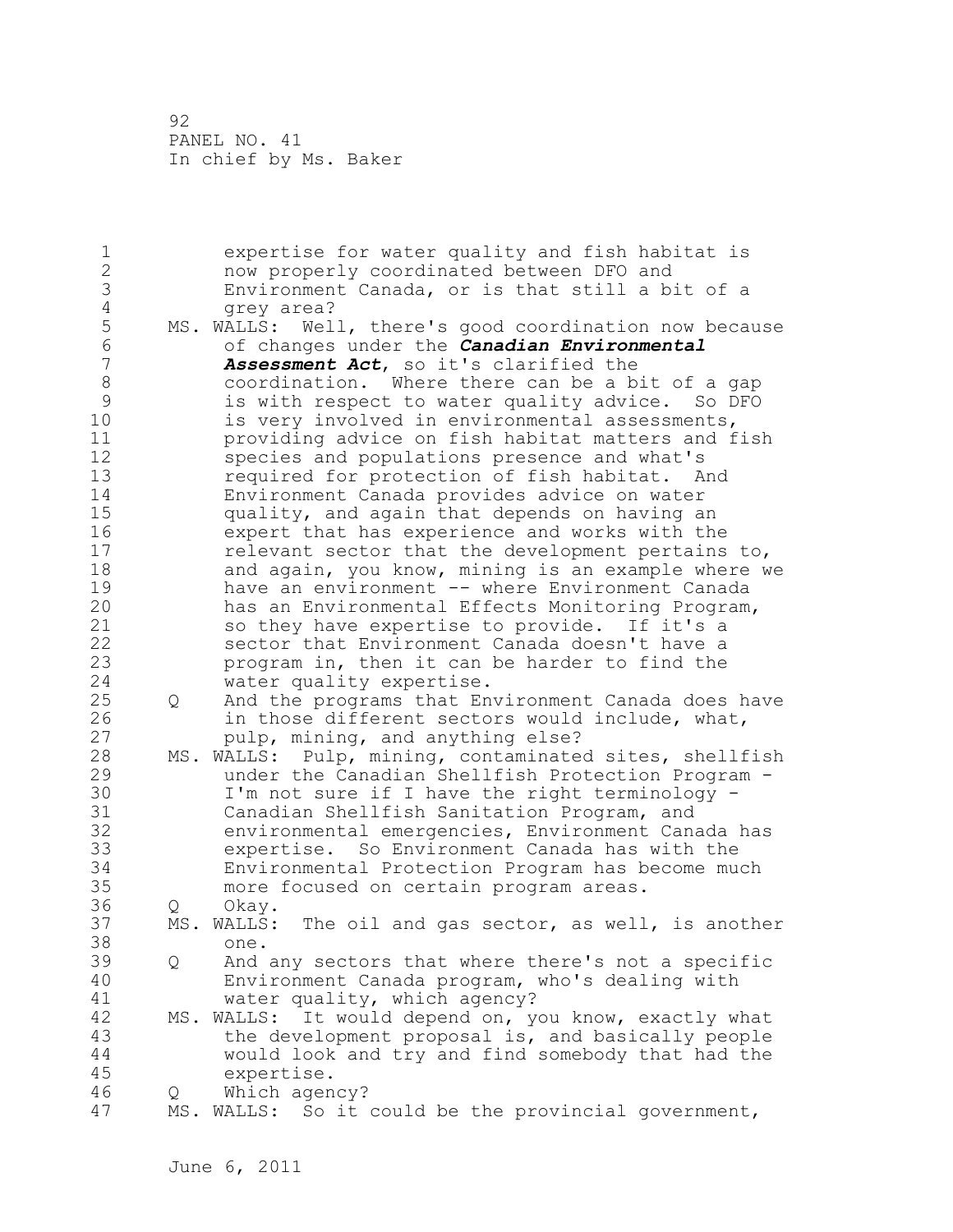1 for instance.<br>2 0 What about pe 2 Q What about pesticides? Who has responsibility for 3 water quality impacts on pesticides?<br>4 MS. WALLS: That's the PMRA. 4 MS. WALLS: That's the PMRA.<br>5 MS. BAKER: We were looking 5 MS. BAKER: We were looking at the October minutes and<br>6 1 haven't marked them vet as an exhibit, which I 6 I haven't marked them yet as an exhibit, which I 7 should do, Tab 22. 8 THE REGISTRAR: Tab 22, did you say?<br>9 MS. BAKER: Yes. That's right. 9 MS. BAKER: Yes. That's right.<br>10 THE REGISTRAR: Yes. Exhibit 9 THE REGISTRAR: Yes. Exhibit 991.  $\frac{11}{12}$ 12 EXHIBIT 991: DFO-EC s. 36 Steering Committee 13 Meeting, Draft Agenda and Minutes, Meeting 14 Minutes and Queries Tracking Charts, October<br>15 27, 2005 27, 2005  $\begin{array}{c} 16 \\ 17 \end{array}$ 17 MS. BAKER:<br>18 0 At th 18 Q at the end of this meeting in October, the issues<br>19 that you have identified here, that we were just 19 that you have identified here, that we were just<br>20 talking about, about the gaps. 20 talking about, about the gaps.<br>21 MS. WALLS: Mm-hmm. 21 MS. WALLS: Mm-hmm.<br>22 O Was a plan put 22 Q Was a plan put in place to identify those gaps, or<br>23 do those gaps still remain? 23 do those gaps still remain?<br>24 MS. WALLS: Well, Environment Ca 24 MS. WALLS: Well, Environment Canada's response was to<br>25 Set up the *Fisheries Act* Working Group, and the 25 set up the *Fisheries Act* Working Group, and the 26 working group set up basically a risk management<br>27 framework using a set of criteria to evaluate all 27 framework using a set of criteria to evaluate all<br>28 botential *Fisheries Act* s. 36 compliance issues 28 potential *Fisheries Act* s. 36 compliance issues 29 that we dealt with in the region, and to<br>30 **building the according to risk, and to** 30 **prioritize them according to risk, and to try and**<br>31 **produce the strain of the strain form of the** 31 focus our limited resources and expertise on the<br>32 highest priority activities. So that was our 32 highest priority activities. So that was our 33 effort to deal with those gaps. And then we tried 34 to secure funding to address the highest priority 35 issues.<br>36 Q So the 36 Q So the gaps that we have been talking about that 37 you just identified, have they been resolved now,<br>38 or are they still -- are those gaps still there? 38 or are they still -- are those gaps still there?<br>39 MS. WALLS: Okav. So I have been -- I haven't been 39 MS. WALLS: Okay. So I have been -- I haven't been 40 with Environment Canada since March 2009, so I 41 can't --<br>42 0 As of the 42 Q As of that time.<br>43 MS. WALLS: But as of MS. WALLS: But as of that time, I would say that -- we 44 haven't gotten into it here, but that because of<br>45 organizational changes in Environment Canada. organizational changes in Environment Canada, 46 there was a lack of -- there was no departmental<br>47 lead on *Fisheries Act* s. 36 compliance promotion lead on *Fisheries Act* s. 36 compliance promotion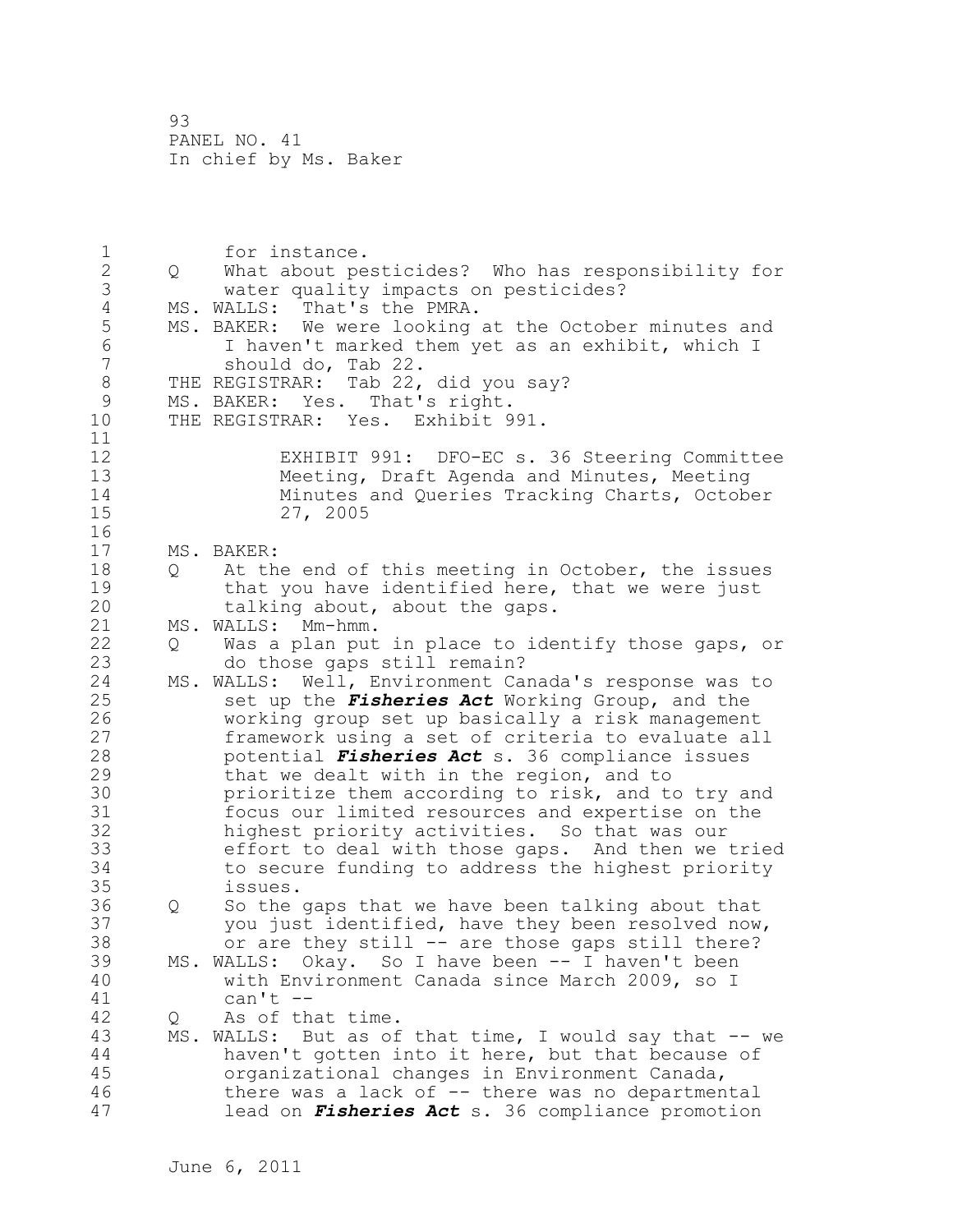1 specifically. So there was enforcement activity<br>2 that under -- there was a program for enforcement 2 that under -- there was a program for enforcement<br>3 and investigations relating to *Fisheries Act* s. 3 and investigations relating to *Fisheries Act* s. 4 36, but there was no departmental lead or 5 accountability or coordination on s. 36 of the<br>6 **Fisheries Act** compliance promotion efforts, an 6 *Fisheries Act* compliance promotion efforts, and as 7 a result there was still a bit of a -- I would<br>8 sav, you know, it wasn't a gap in that people 8 say, you know, it wasn't a gap in that people<br>9 weren't aware of the issues and people are so 9 weren't aware of the issues and people are sort of<br>10 beeping a file on some of these issues, but there 10 keeping a file on some of these issues, but there<br>11 wasn't a concerted strategic effort to advance 11 wasn't a concerted strategic effort to advance<br>12 them. So some of the files are moving extreme 12 them. So some of the files are moving extremely<br>13 slowly. And there was a lack of resourcing in th 13 slowly. And there was a lack of resourcing in the<br>14 region for **Fisheries Act** s. 36 compliance 14 region for *Fisheries Act* s. 36 compliance 15 promotion because of the organizational and<br>16 movernance changes. 16 governance changes. 17 THE COMMISSIONER: Ms. Baker, we'll take the break.<br>18 Thank you. 18 Thank you.<br>19 MS. BAKER: Tha 19 MS. BAKER: Thank you.<br>20 THE REGISTRAR: The he 20 THE REGISTRAR: The hearing is now adjourned for the<br>21 day and will resume at ten o'clock tomorrow 21 day and will resume at ten o'clock tomorrow<br>22 morning. morning.  $\frac{23}{24}$ 24 (PROCEEDINGS ADJOURNED TO JUNE 7, 2011 AT  $10:00 A.M.$ 26 27 28 29 30 31 32 33 34 35 36 37 38 39 40 41 42 43 44 45 46 47